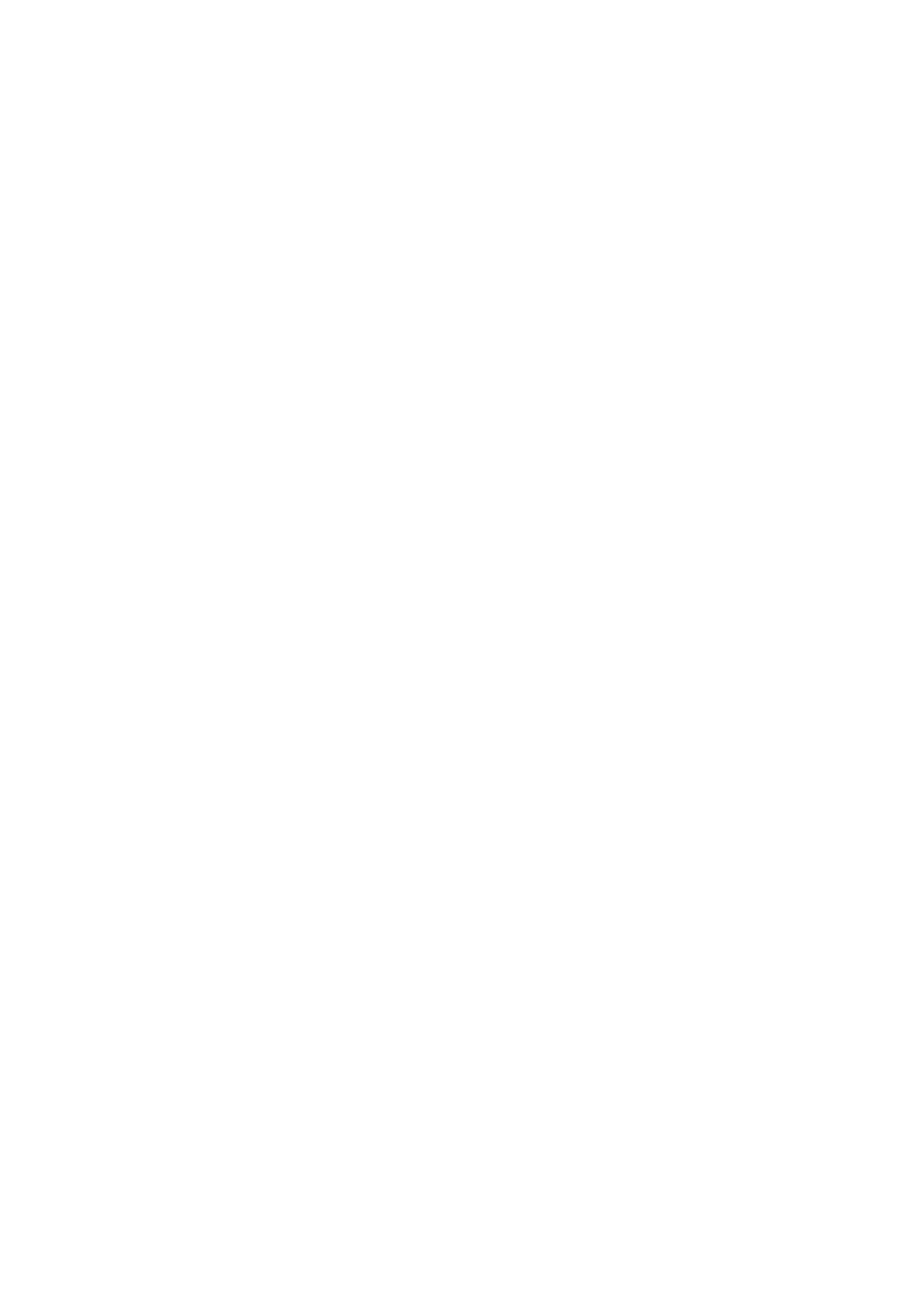Report on an announced inspection of

# **Isle of Man Prison**

14–18 March 2011 by HM Chief Inspector of Prisons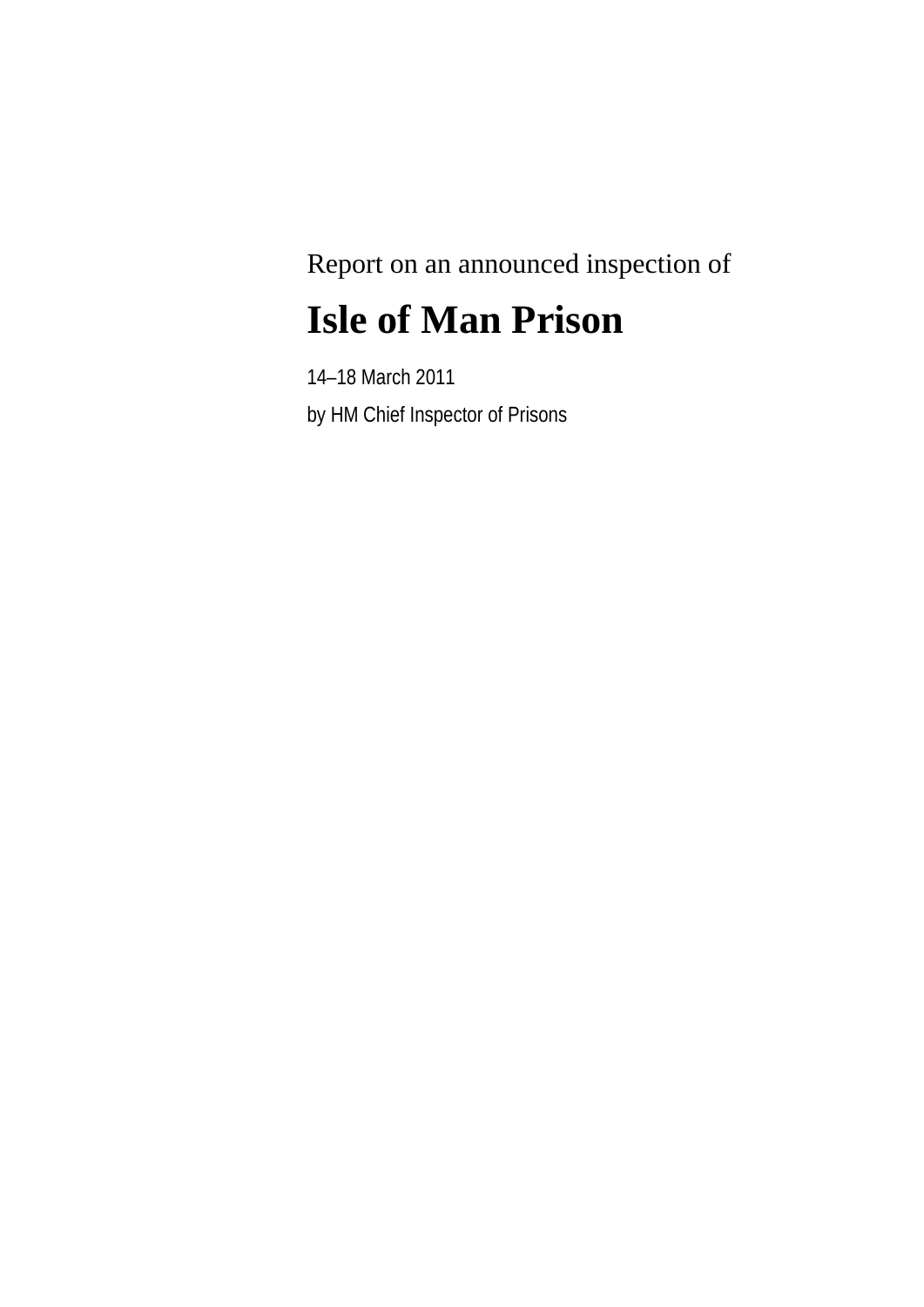Crown copyright 2011

Printed and published by: Her Majesty's Inspectorate of Prisons 1st Floor, Ashley House Monck Street London SW1P 2BQ England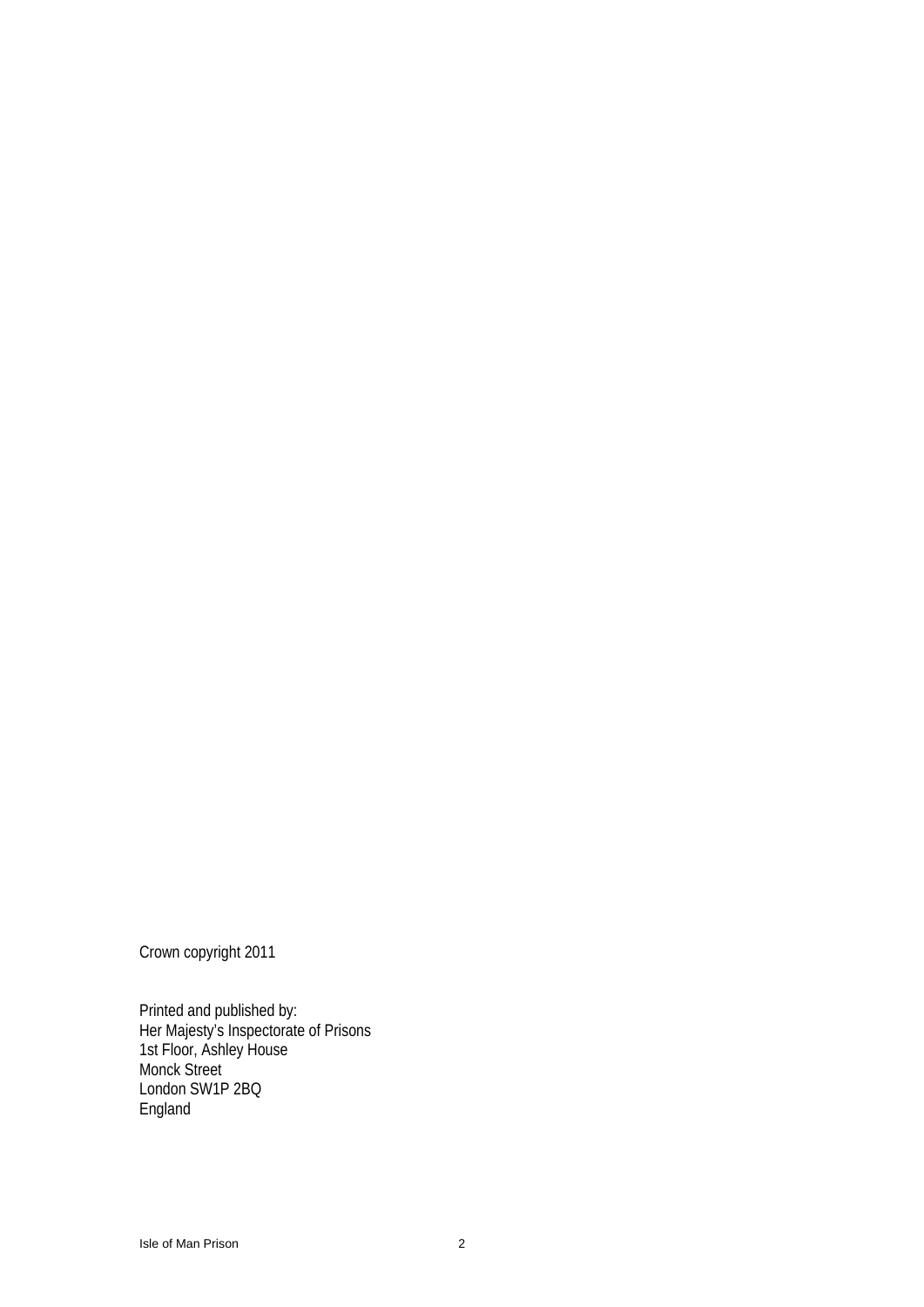# Contents

|   | <b>Introduction</b>                                                                                                                                                            | 5                                      |
|---|--------------------------------------------------------------------------------------------------------------------------------------------------------------------------------|----------------------------------------|
|   | <b>Fact page</b>                                                                                                                                                               | 7                                      |
|   | <b>Healthy prison summary</b>                                                                                                                                                  | 9                                      |
| 1 | <b>Arrival in custody</b>                                                                                                                                                      |                                        |
|   | Courts, escorts and transfers<br>First days in custody                                                                                                                         | 19<br>19                               |
| 2 | <b>Environment and relationships</b>                                                                                                                                           |                                        |
|   | Residential units<br>Staff-prisoner relationships<br>Personal officers                                                                                                         | 23<br>25<br>25                         |
| 3 | Duty of care                                                                                                                                                                   |                                        |
|   | Bullying and violence reduction<br>Self-harm and suicide<br>Mothers and babies<br>Applications and complaints<br>Legal rights<br>Faith and religious activity<br>Substance use | 27<br>28<br>30<br>30<br>32<br>33<br>34 |
| 4 | <b>Diversity</b>                                                                                                                                                               |                                        |
|   | <b>Diversity</b><br>Race equality<br>Foreign nationals<br>Disability and older prisoners<br>Sexual orientation<br>Women prisoners                                              | 37<br>37<br>38<br>39<br>39<br>40       |
| 5 | <b>Health services</b>                                                                                                                                                         |                                        |
|   | General<br>Clinical governance<br>Primary care<br>Pharmacy<br>Dentistry<br>Secondary care<br>Mental health                                                                     | 41<br>42<br>43<br>45<br>46<br>47<br>47 |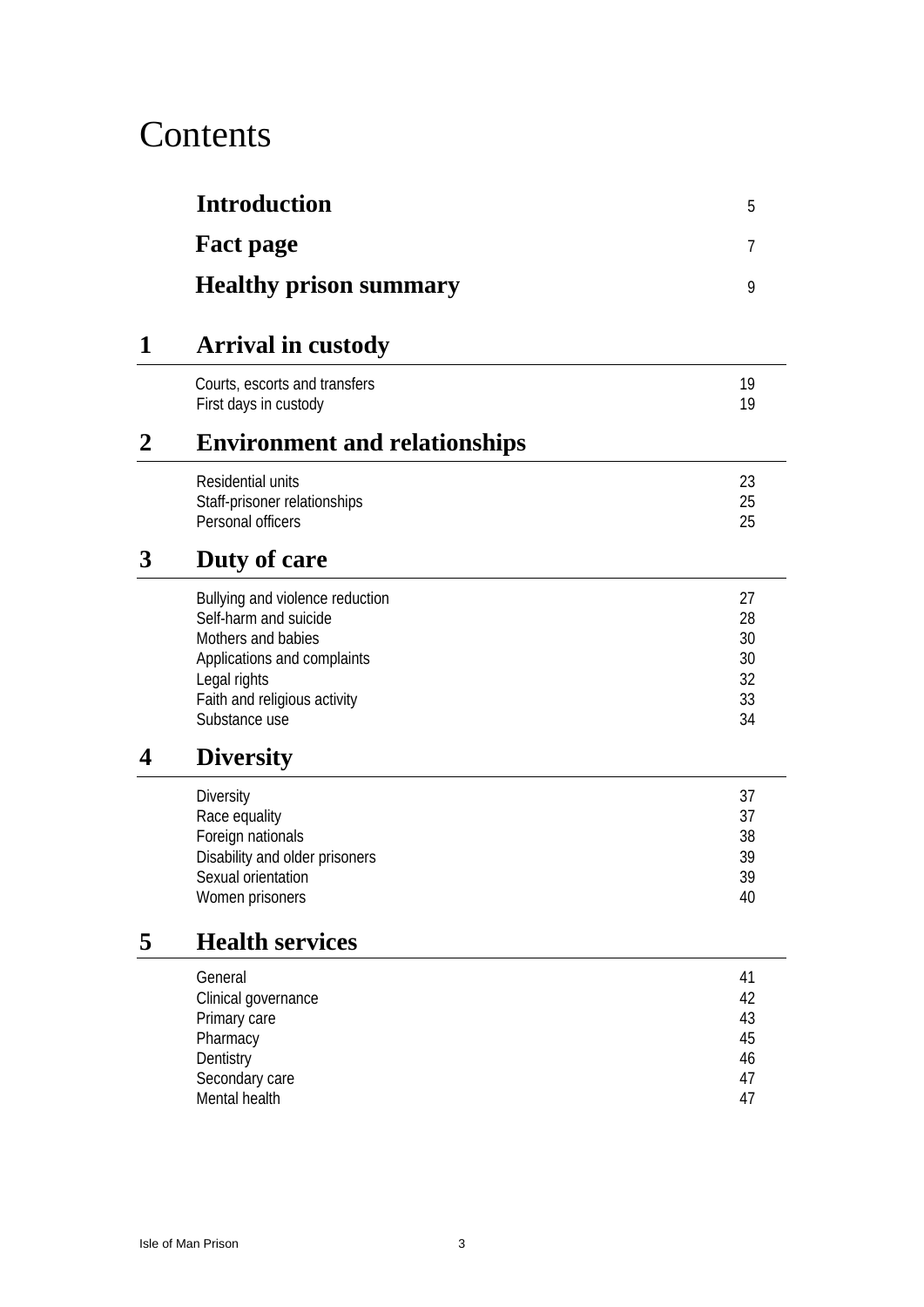# **6 Activities**

|                                                | 49 |  |
|------------------------------------------------|----|--|
|                                                | 50 |  |
|                                                | 55 |  |
|                                                |    |  |
|                                                | 57 |  |
|                                                | 58 |  |
|                                                | 61 |  |
| <b>Services</b>                                |    |  |
|                                                | 63 |  |
|                                                | 64 |  |
| <b>Resettlement</b>                            |    |  |
|                                                | 67 |  |
|                                                | 67 |  |
|                                                | 70 |  |
| Recommendations, house keeping points and good |    |  |
|                                                | 77 |  |
|                                                |    |  |

# **Appendices**

| I Inspection team                                     | 88 |
|-------------------------------------------------------|----|
| Il Prison population profile                          | 89 |
| III Summary of prisoner questionnaires and interviews | gҕ |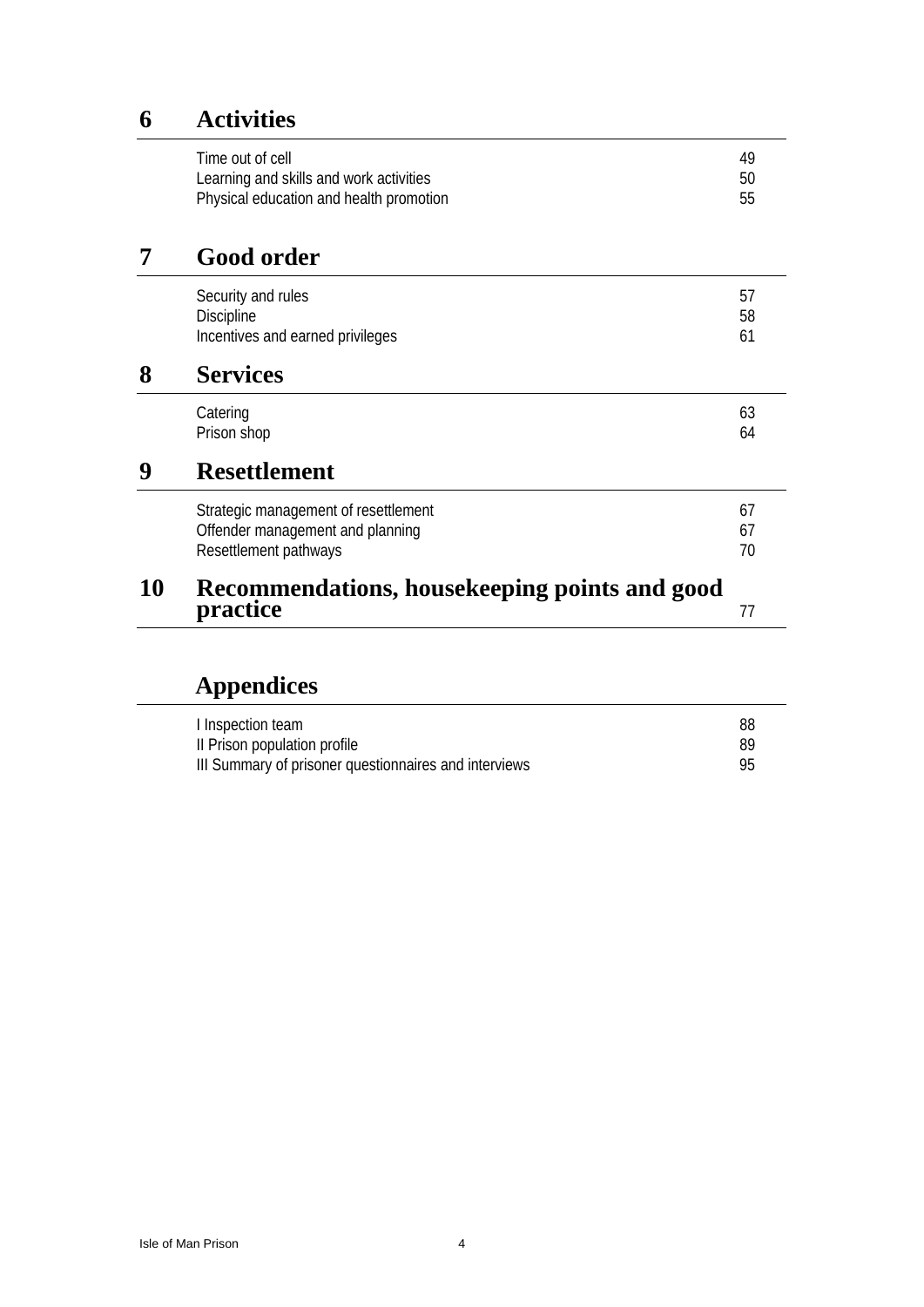# Introduction

I inspect the Isle of Man Prison at the invitation of the IOM Government. At the time of this inspection, the prison held 118 prisoners. This included male and female adult and young prisoners serving sentences from a few weeks to more than 10 years.

In previous inspections, my predecessors had been very concerned about the poor physical environment provided by the old Victorian prison in which prisoners were held. At this inspection we were very pleased to see that the move to an excellent new facility in the north of the island had been successfully completed.

The move had been accomplished without damage to the prison's long-standing and greatest strength – its very good staff-prisoner relationships. Whatever the shortcomings in some aspects of the prison, these good relationships significantly mitigated potential harm. A good environment and good relationships are the critical foundations for a successful prison. Other issues can be addressed but if these are missing it is very difficult for the prison to deliver its responsibilities effectively. However, they are only foundations and the prison now needs – and has the opportunity – to build on them to ensure other areas achieve the same high standards.

Very little was done to address prisoners' offending behaviour or to help them obtain work and accommodation when they left the prison, which was necessary if they were to live productive and law-abiding lives. Prisoners returning to the prison, as they did all too frequently, were greeted almost as absent friends. The prison's weaknesses in this area were compounded by the lack of an island-wide strategy to reduce reoffending. I hope the governor and relevant parts of the IOM government can work together to address this, as the costs and risks to future victims of not doing so are likely to be considerable.

There was far too little purposeful activity for prisoners. The range of education was too narrow, very good training workshops stood empty because it had proved difficult to recruit staff and the little work available was menial and did not keep prisoners sufficiently occupied. The provision for women and vulnerable prisoners was worse. There were too many prisoners simply hanging about with nothing to do – and the risk was that they found other outlets for their energy that were damaging to others or themselves.

Many prisoners appeared to be intensively and creatively engaged in circumventing the smoking ban. They boiled up nicotine patches, soaked fruit peel or other substances in it and then rolled cigarettes from the resulting 'tobacco' in pages from dictionaries and bibles held together with toothpaste. Lights were obtained from kettle elements and electrical wiring. We saw this happening in full view of staff and were satisfied it was a wide-spread and longstanding occurrence.

Quite apart from the unknown heath risks of what prisoners were smoking, there was bullying to obtain nicotine patches, the good order of the prison was undermined by a widely flouted rule and many prisoners resented its inconsistent enforcement. Considerable management time was diverted into tackling the problem but measures such as banning certain types of fruit were just not going to be effective.

The prison had lost control of the issue and needed to regain it. If the ban is to continue it needs to be combined with more effective smoking cessation support and a fuller programme of legitimate activity. Alternatively the prison should initiate some changes to the policy, such as allowing smoking outside in the exercise areas. The worst possible solution would be a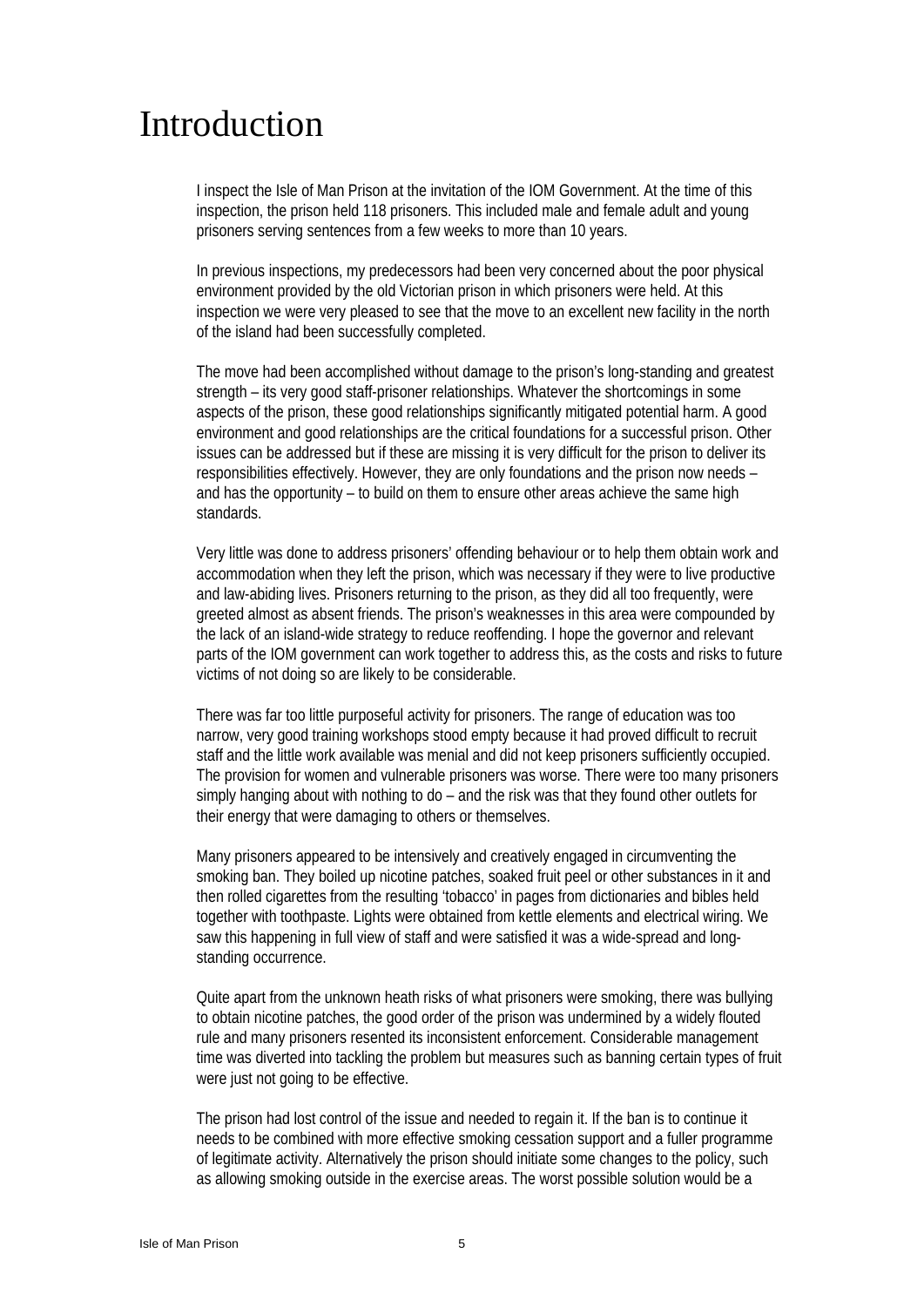strict ban that is not enforced. If prison authorities in other jurisdictions ever consider introducing a similar ban, they would do well to look at the Isle of Man experience first.

There was a wider issue with drugs in the prison. Half the prisoners in our survey said they had a drug problem when they came into the prison and 20% said they had developed a drug problem in the prison. Forty-eight per cent said they thought they would have a problem with drugs when they left. The range of drug treatments offered was not sufficiently flexible and the clinical review procedure was poor. Procedures for the administration of medication were weak and allowed abuse. Other supply reduction measures also needed to be improved.

As with tobacco substitutes, drug substitutes were a source of bullying in the prison. The prison was a generally safe environment but we were not assured that staff were fully aware of the bullying that did occur. We came across one young man with black eyes whose injuries had not been followed up; he had apparently 'slipped in the shower'.

Despite the generally good staff-prisoner relationships, there was a risk that prisoners with specific individual needs did not get appropriate support. Diversity provision was underdeveloped. We identified a Polish prisoner who did not speak English who had not understood his sentence and once in the prison had not known how to get his clothes washed. He was helped by another prisoner who had spotted his need. A deaf prisoner had missed a meal because he was unaware it had been called; there were no plans in place to make sure he was aware of instructions in the event of a fire or other emergency.

The Independent Monitoring Board has an important role to play in scrutinising the work of the prison and the progress it makes in tackling the issues identified in this report. I agree with the Board that this important and independent scrutiny role is compromised by its involvement in awarding punishments and segregating prisoners.

This inspection did identify significant progress in the prison and the new building and good relationships are a necessary platform for the further improvements that are required. It is important that the right balance is struck between the need for good relationships and a lack of bureaucracy – which are both quite appropriate in a small island prison – and a too casual approach which might mean important issues are not addressed. Resolving the issues created by the smoking ban would be a good step in ensuring that the prison can concentrate on the right priorities.

**Nick Hardwick June 2011 HM Chief Inspector of Prisons**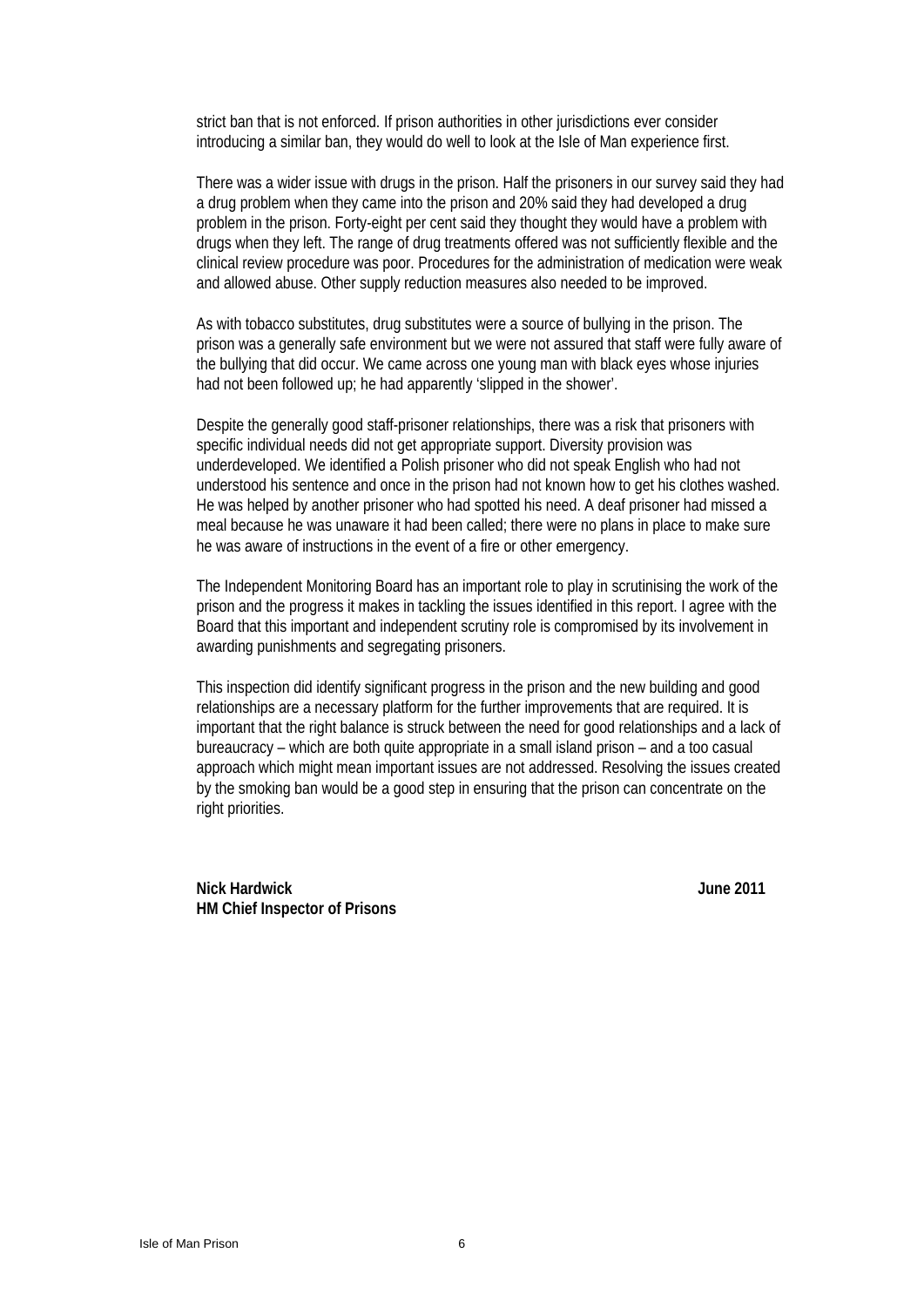# Fact page

#### **Task of the establishment**

The Isle of Man Prison Service serves the public by keeping in custody those committed by the courts. Their duty is to keep prisoners in custody, maintain order and control, treat prisoners with dignity, fairness and respect, and provide opportunities to help them lead law-abiding lives after release.

Prisoners will serve their complete sentences in this establishment, unless they request a transfer to their home country (in most cases the north-west of England) or if they are serving a life sentence, in which case they will be compulsorily transferred to a prison in England or Wales, determined by HM Prison Service authorities.

**Prison status (public or private, with name of contractor if private)**  Public

**Region/Department**  Isle of Man

**Number held**  118

**Certified normal accommodation**  138

**Operational capacity**  138

**Date of last full inspection**  20–24 March 2006

#### **Brief history**

Jurby prison is a purpose-built (to category B standards) secure establishment, designed to accommodate all those sent to prison by the courts on the Isle of Man or detained on the authority of immigration officers. The prison became operational in August 2008.

#### **Short description of residential units**

All prisoners are accommodated across five discrete wings within single cells with integral sanitation, have vented window units, fire sprinkler systems and are built to safer cell standards.

A wing – Adult male prisoners, 42 cells

B wing – Adult male prisoners, 42 cells

C wing – Vulnerable prisoners, 26 cells

D wing – Adult and young female prisoners, 15 cells

F wing – Young male prisoners, 16 cells

#### **Escort contractor**

Group 4 Security

#### **Health service commissioner and providers**

Isle of Man Department of Health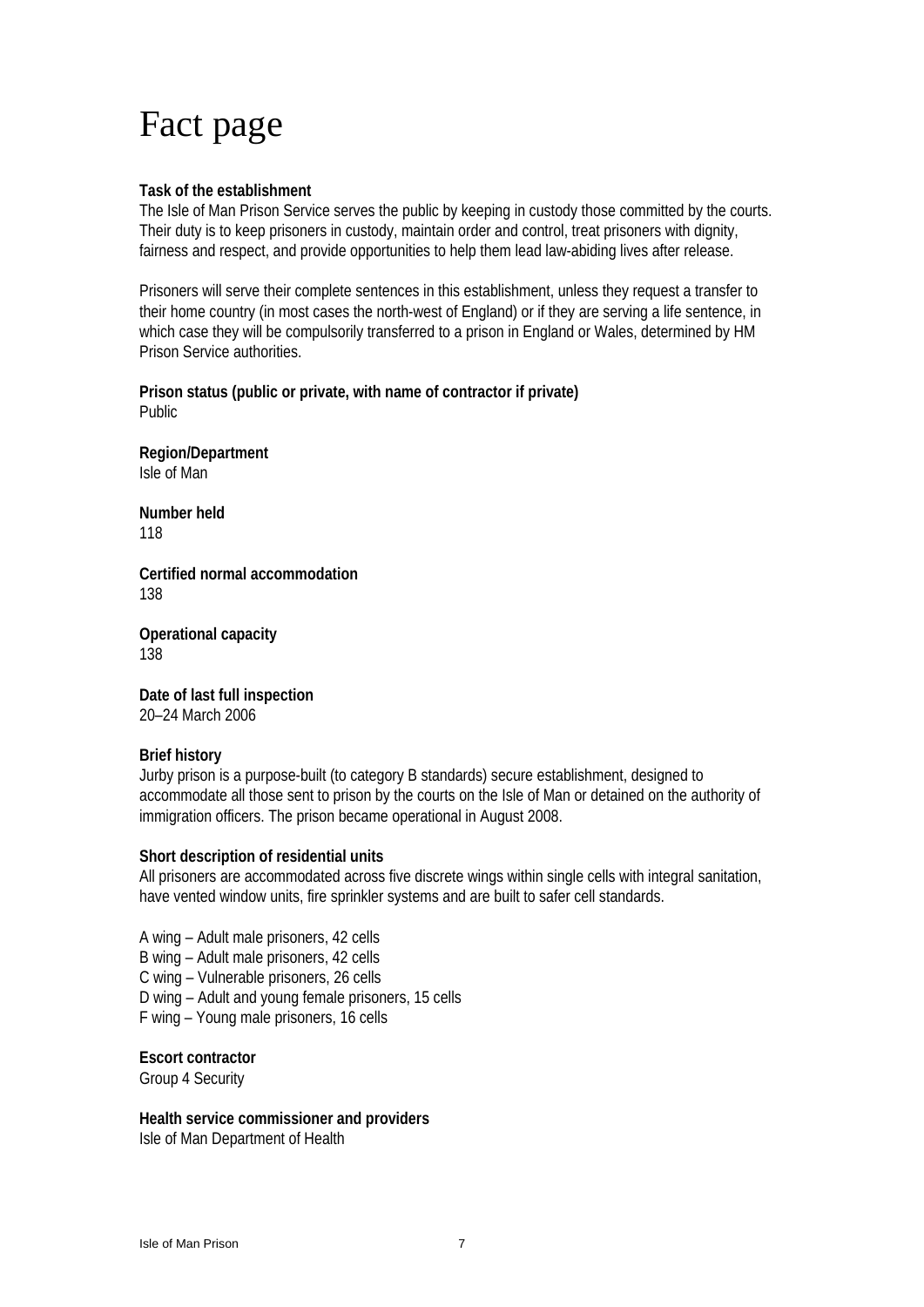#### **Learning and skills providers**

The Education programme is delivered by staff employed by the Isle of Man College.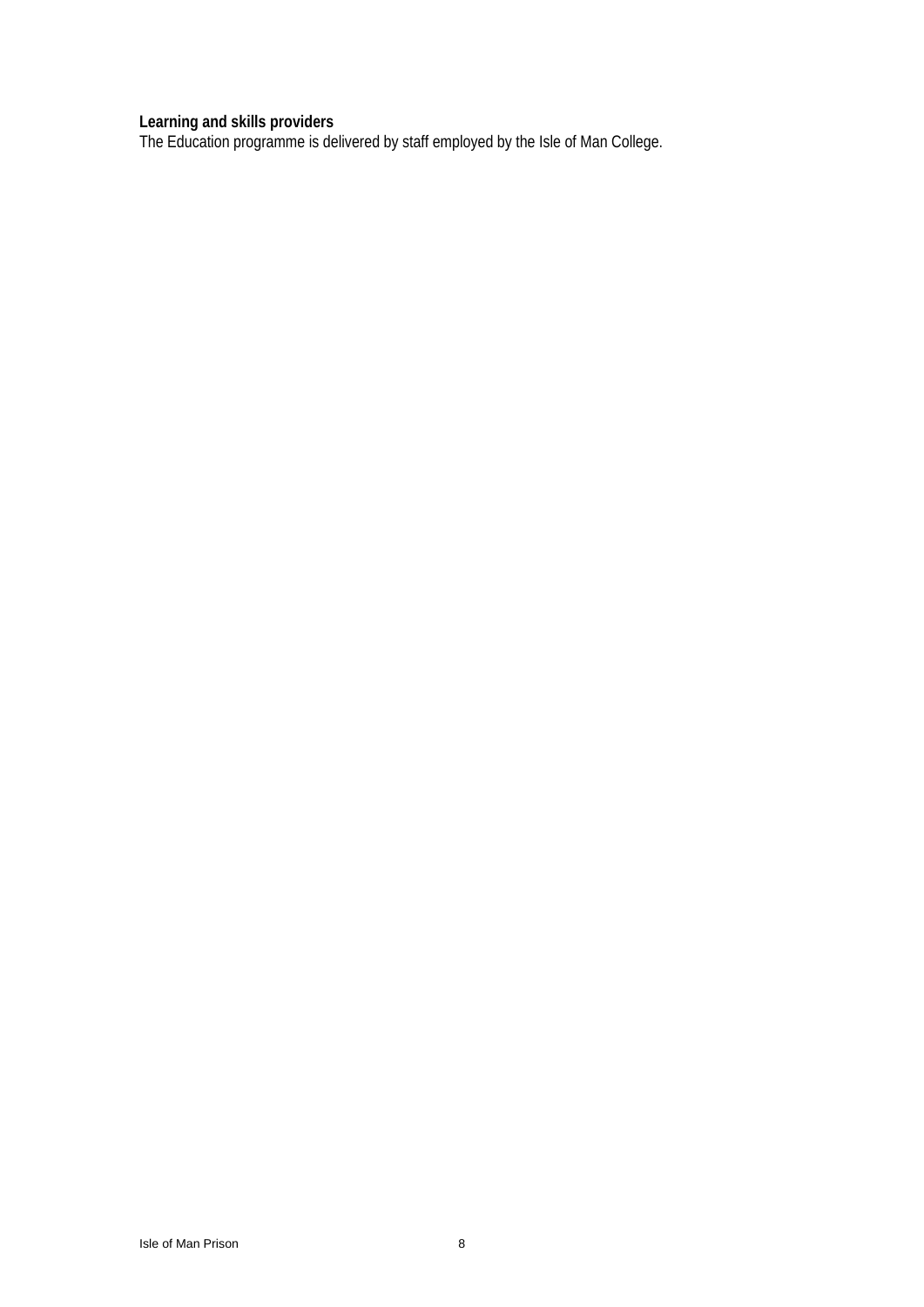# Healthy prison summary

## Introduction

| HP1 | All inspection reports carry a summary of the conditions and treatment of prisoners,<br>based on the four tests of a healthy prison that were first introduced in this<br>inspectorate's thematic review Suicide is everyone's concern, published in 1999.<br>The criteria are: |                                                                                                                    |
|-----|---------------------------------------------------------------------------------------------------------------------------------------------------------------------------------------------------------------------------------------------------------------------------------|--------------------------------------------------------------------------------------------------------------------|
|     | Safety                                                                                                                                                                                                                                                                          | prisoners, even the most vulnerable, are held safely                                                               |
|     | Respect                                                                                                                                                                                                                                                                         | prisoners are treated with respect for their human dignity                                                         |
|     | <b>Purposeful activity</b>                                                                                                                                                                                                                                                      | prisoners are able, and expected, to engage in activity that<br>is likely to benefit them.                         |
|     | Resettlement                                                                                                                                                                                                                                                                    | prisoners are prepared for their release into the community<br>and helped to reduce the likelihood of reoffending. |

HP2 Under each test, we make an assessment of outcomes for prisoners and therefore of the establishment's overall performance against the test. In some cases, this performance will be affected by matters outside the establishment's direct control, which need to be addressed by the National Offender Management Service.

- **outcomes for prisoners are good against this healthy prison test.**  There is no evidence that outcomes for prisoners are being adversely affected in any significant areas.

**- outcomes for prisoners are reasonably good against this healthy prison test.**  There is evidence of adverse outcomes for prisoners in only a small number of areas. For the majority, there are no significant concerns. Procedures to safeguard outcomes are in place.

**- outcomes for prisoners are not sufficiently good against this healthy prison test.** 

There is evidence that outcomes for prisoners are being adversely affected in many areas or particularly in those areas of greatest importance to the well-being of prisoners. Problems/concerns, if left unattended, are likely to become areas of serious concern.

#### **- outcomes for prisoners are poor against this healthy prison test.**

There is evidence that the outcomes for prisoners are seriously affected by current practice. There is a failure to ensure even adequate treatment of and/or conditions for prisoners. Immediate remedial action is required.

### Safety

HP3 Prisoners were treated well on arrival at the establishment. Systems had been introduced to risk assess and induct new arrivals but we were not assured that this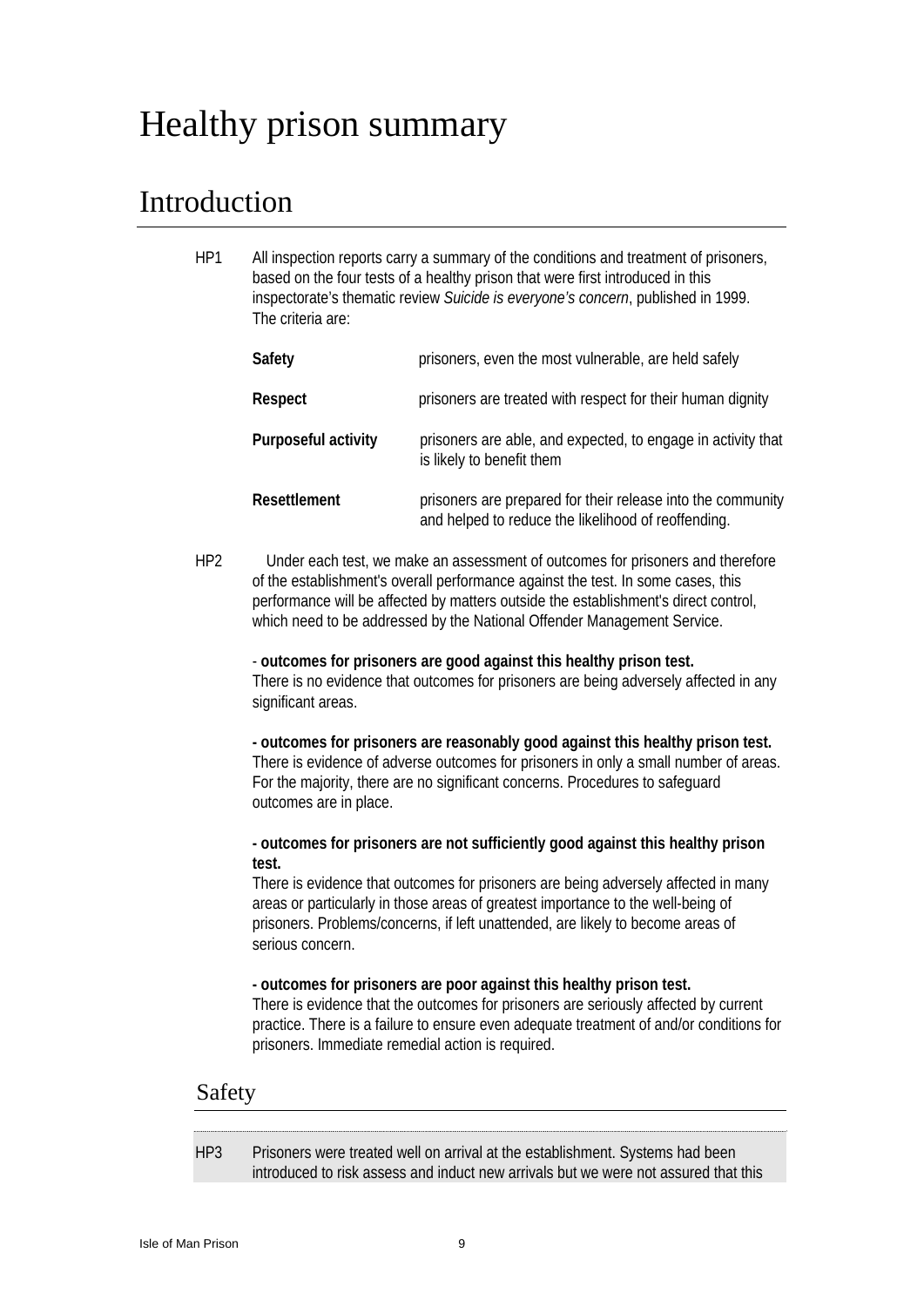always happened. There appeared to be little violence, bullying or self-harm, and most prisoners felt safe. However, there was limited management of safer custody issues and we were not confident that the prison was aware of, or effective in, addressing all risks. There was bullying among prisoners to steal each others' medications and some procedures to support those in self-harm crisis were weak. Vulnerable prisoners and women were held safely. Segregation and the use of force were not used excessively but governance and accountability for both issues were poor. Levels of illicit drug use were high and procedures to maintain and support drug users underdeveloped. Adverse consequences of the smoking ban were not being addressed effectively. Overall outcomes for prisoners were reasonably good against this healthy prison test.

- HP4 The prison worked closely with the courts and the escort contractor, facilitating the smooth transfer of prisoners. Limited use was made of the court video links facility. An information booklet available at court provided a good insight into the prison for new prisoners before they arrived. Reception processes were respectful and efficient. Prisoners were interviewed confidentially and with courtesy but some prisoners were routinely discharged to court in prison-issue clothing.
- HP5 A recently introduced computerised safety screening tool provided an effective risk assessment on arrival and could facilitate dissemination of important information to key staff but was not fully utilised. Not all prisoners received before the implementation of the new process had documented safety assessments. Handover arrangements to night staff were satisfactory and noted the locations of new prisoners. There were arrangements to induct prisoners mainly through a one-to-one interview, and most prisoners appeared to be informed, but systems lacked accountability and we were not assured that all prisoners had undergone this procedure.
- HP6 Our observations and survey results suggested that levels of violence were not excessive and the prison was calm and peaceful but we were not confident that the prison was fully aware of the actual levels of bullying and violence taking place.1 There was no strategy to address bullying or improve staff awareness and training about bullying and its consequences. Attendance at safer custody meetings was poor. There was no collation or analysis of data concerning violence and bullying to inform strategy and highlight areas of concern. Prisoners told us that they were in fear of having medication taken from them by other prisoners. Low-level bullying such as name calling and queue jumping sometimes went unchallenged by staff. Vulnerable prisoners were generally well cared for on C wing and said that they felt safe.

 $\overline{a}$ 

<sup>1</sup> **Inspection methodology:** There are five key sources of evidence for inspection: observation; prisoner surveys; discussions with prisoners; discussions with staff and relevant third parties; and documentation. During inspections, we use a mixed-method approach to data gathering, applying both qualitative and quantitative methodologies. All findings and judgements are triangulated, which increases the validity of the data gathered. Survey results show the collective response (in percentages) from prisoners in the establishment being inspected compared with the collective response (in percentages) from respondents in all establishments of that type (the comparator figure). Where references to comparisons between these two sets of figures are made in the report, these relate to statistically significant differences only. Statistical significance is a way of estimating the likelihood that a difference between two samples indicates a real difference between the populations from which the samples are taken, rather than being due to chance. If a result is very unlikely to have arisen by chance, we say it is 'statistically significant'. The significance level is set at 0.05, which means that there is only a 5% chance that the difference in results is due to chance. (Adapted from Towel et al (eds), *Dictionary of Forensic Psychology.*)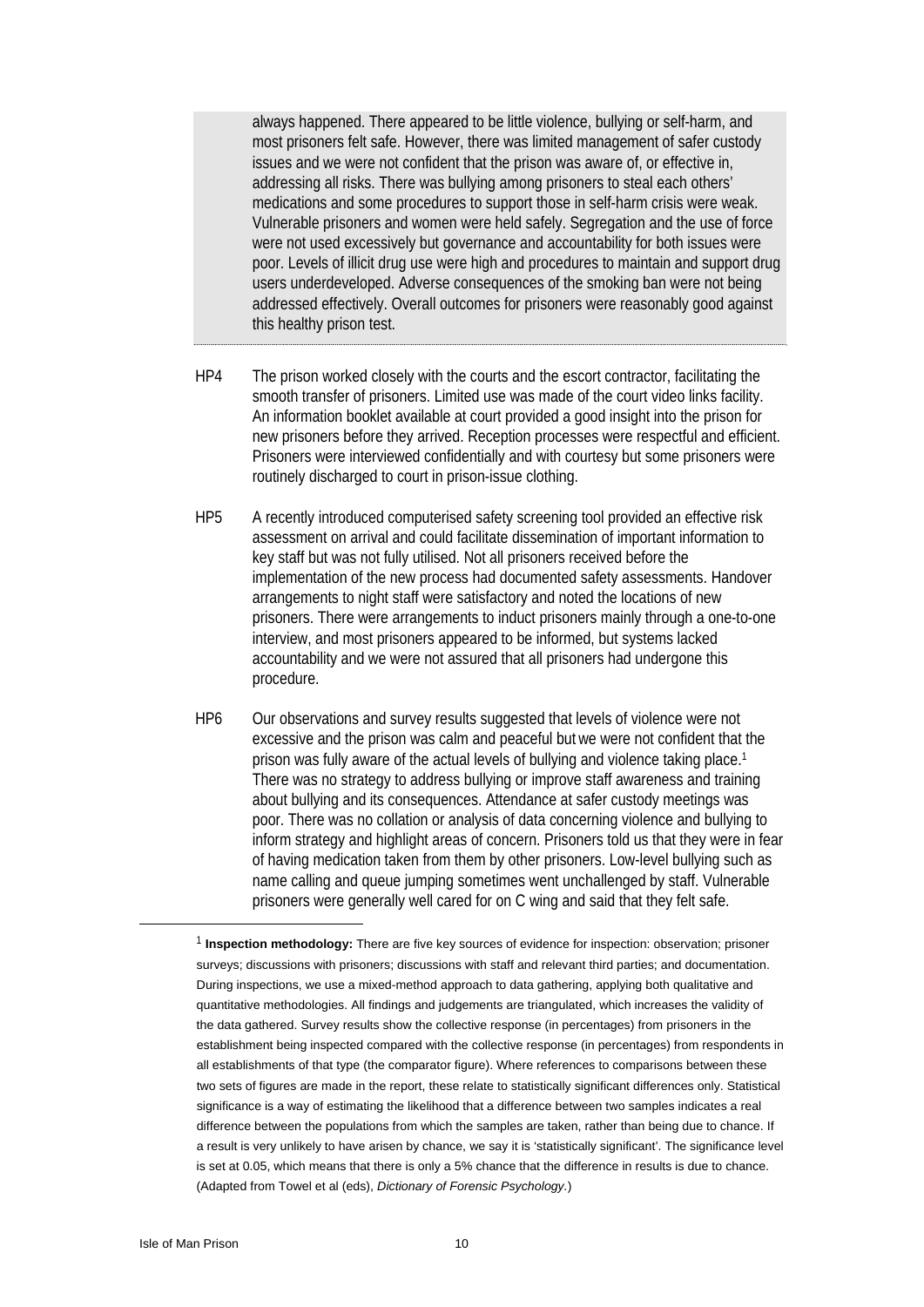Procedures to keep women prisoners separated from the general population were effective and women prisoners appeared safe.

- HP7 Levels of self-harm were comparatively low. The effective management and support of prisoners in self-harm crisis was underpinned by good staff–prisoner relationships throughout the prison. The local Samaritans provided excellent support. However, governance structures were weak. There was no self-harm prevention policy and no analysis of self-harm incidents to identify commonalities and trends. The folder 5 system intended to support prisoners in crisis did not provide for adequate care planning or a multidisciplinary approach. Prisoners deemed to be at risk of self-harm were too often located in the segregation unit, often in strip conditions, with nothing to occupy them – an approach not always justified. Entries in folder 5 logs were repetitive and predictable, with little qualitative information provided to inform staff.
- HP8 Security considerations were applied proportionately and were generally appropriate. The restrictions on movement around the prison were properly aimed at avoiding contact and conflict between different groups or categories of prisoners. The flow of security information had increased following the implementation of a computerised system. Intelligence was analysed and required actions were carried out quickly. Individual events were well handled but there was insufficient broader analysis or identification of trends. There were few closed visits and banned visitors but protocols to review restrictions were poor.
- HP9 Both segregation units, the main facility and a small unit for women, were clean and well maintained. The prison segregation policy was new and not yet fully implemented. Most prisoners were segregated for short periods. The described review and reintegration procedures for the few who remained for longer periods had not been used. Staff had good knowledge of prisoners who had been on the unit. The documentation authorising and regulating segregation, including medical assessment of prisoners' suitability for segregation, was often completed poorly or missing.
- HP10 There were few adjudications. Hearings were generally well conducted, although some hearing records showed a lack of enquiry into the charges. The role of the Independent Monitoring Board in adjudications concerning more serious cases conflicted with their main role of providing independent scrutiny. Some staff failed to challenge breaches of the prison's smoking ban and were inconsistent in their approach to this issue.
- HP11 The recorded number of incidents of use of force was low but we were unable to ascertain the exact number because there was no proper recording or collation. Use of force reports that were completed were often insufficiently detailed. Governance of use of force, analysis of incidents and monitoring of data were weak. Use of the special accommodation in segregation was low but governance was inadequate.
- HP12 Half the prisoners in our survey said that they had a drug problem when they came into the prison and 20% said that they had developed a drug problem in the prison. Forty-eight per cent said that they thought they would have a problem with drugs when they left the prison. Outcomes for prisoners concerning drug detoxification and treatment were poor and a comprehensive review of services was required. There was no multidisciplinary systematic approach to regular clinical reviews. The average random mandatory drug testing positive rate was high. Most prisoners told us that large amounts of prescription drugs were diverted and that other drugs, including Subutex, were being brought in to the prison.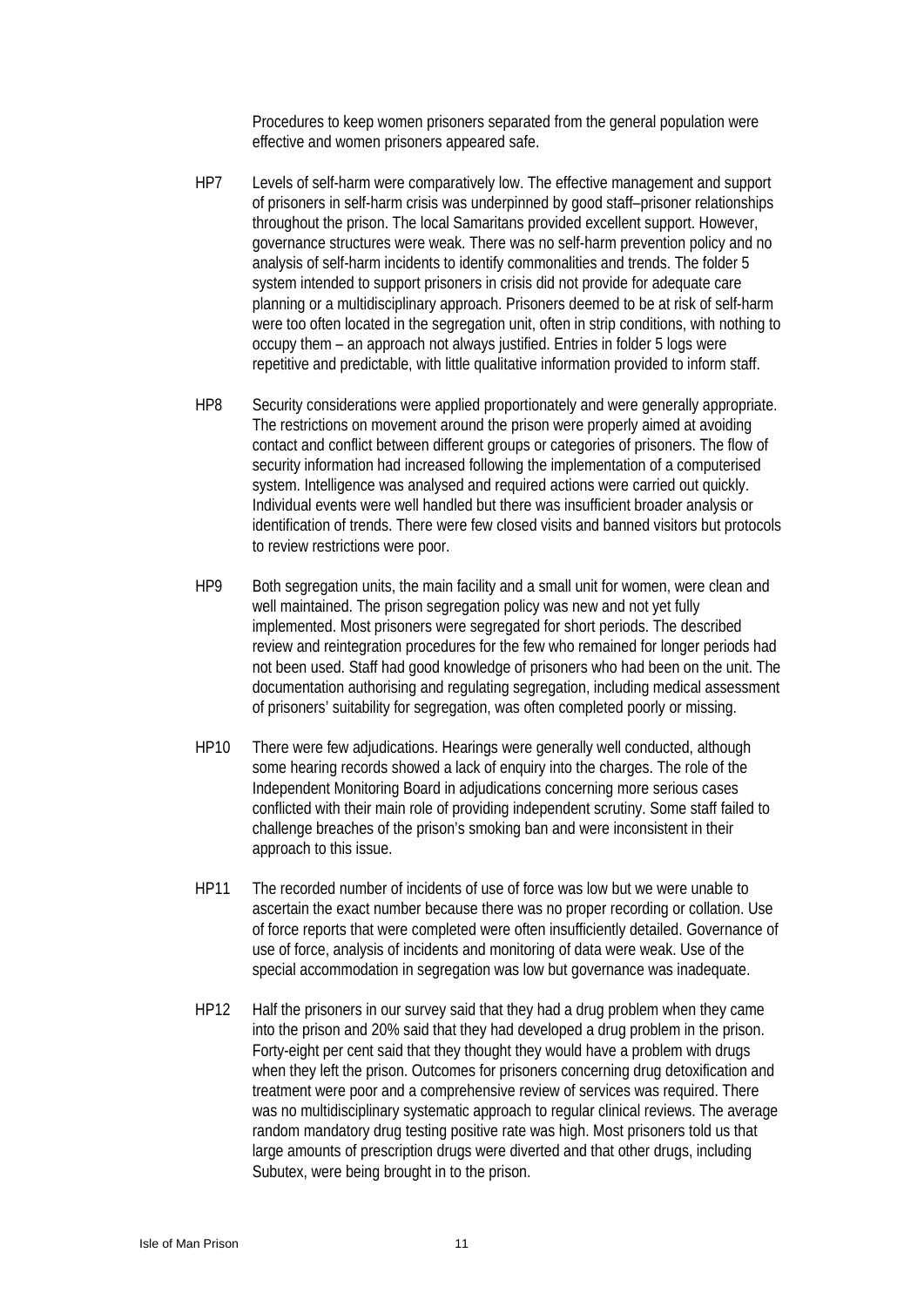HP13 The ban on smoking tobacco had resulted in a number of negative outcomes, including bullying for patches, numerous alternative substances being smoked (with unknown health risks) and dangerous practices to ignite these home-made cigarettes. We observed some officers colluding with illicit smoking activities. There was no specific smoking cessation support or advice available.

### Respect

- HP14 The prison environment and facilities were generally excellent. Staff–prisoner relationships were respectful and the personal officer scheme worked reasonably well. Women prisoners felt respected but services for them were underdeveloped. Although systems to measure, support or promote diversity and equality were limited, most, although not all, prisoners from minority groups generally felt well cared for. The quality of food was good and shop services appeared to meet the needs of most prisoners. Prisoner applications were dealt with reasonably but complaints procedures needed improvement. Health services, in particularly primary services, were generally satisfactory and much improved. Overall outcomes for prisoners were reasonably good against this healthy prison test.
- HP15 The external environment was clean and well kept, and, internally, the prison was modern, light and spacious. Cells were well equipped and facilities impressive. Access to showers was adequate, including some that were suitable for prisoners with disabilities, but some were out of order at the time of the inspection. There were sufficient telephones to meet the needs of the prisoners. An offensive display policy was in place but not enforced. Prisoners could wear their own clothes and had good access to their private property.
- HP16 The women's wing accommodated up to 15 prisoners. There was no policy for the management of women prisoners and staff assigned to their care did not receive specific training. However, the residential staff group was predominantly female and continuity of staff deployment was good. For most prison routines, there was no differentiation to meet the particular needs of women. Women were underemployed and excluded from employment and vocational training opportunities. There was no written policy for the care of women with babies, despite Isle of Man prison rules making reference to them. There was no suitable environment for holding a mother and baby.
- HP17 The incentives and earned privileges scheme was well understood by staff and prisoners. Staff were generally reasonable and considered before warnings were issued but were inconsistent in their application of some rules, leaving prisoners without full confidence in the scheme. Reviews were conducted fairly. The management of prisoners on the basic regime lacked any effective targets or engagement that might assist improvements in behaviour. We were not assured that the scheme was a useful motivational tool.
- HP18 Most prisoners, and all women prisoners, said that they felt respected by staff. Most prisoners spoke positively about the staff, although a third of respondents to our survey said that they had felt victimised by staff. Staff knew prisoners well and engaged with them patiently and constructively.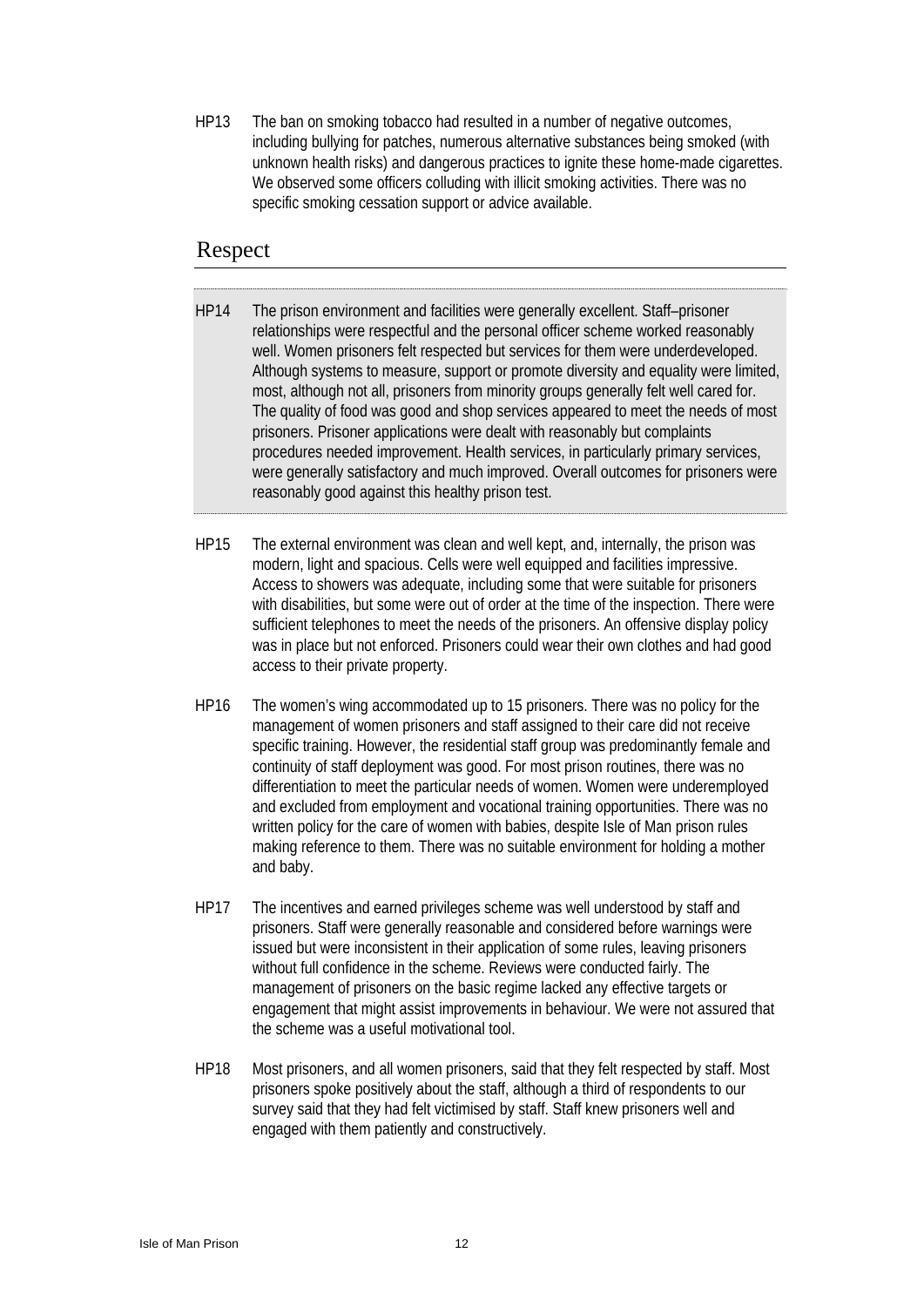- HP19 Although there was no formal personal officer policy, staff knew what was required of them as personal officers. Most prisoner records showed regular contact between staff and prisoners and there was evidence of meaningful interaction and engagement. Most prisoners knew who their personal officer was.
- HP20 The prison menu operated to a three-week cycle, although changes were made periodically subject to prisoner consultation. The kitchen was modern and well organised. Serveries were clean and all prisoners working in catering had received an induction and hygiene training but were not offered a food hygiene qualification. Food was of a good standard and kept at the appropriate temperature. A healthy breakfast was provided each morning and meals were served at appropriate times. Prisoners could dine in association. Vulnerable prisoners on C wing expressed concerns that the food might be contaminated by others but their concerns had not yet been addressed.
- HP21 The prison shop list was comprehensive and regularly updated in response to prisoner requests. Enhanced level prisoners could list additional privilege items to be purchased separately, including additional clothing. The list contained toiletry items suitable for the female population and they could also order goods from an Avon catalogue. No other catalogues were available.
- HP22 Most prisoners from minority groups seemed to be treated reasonably as individuals, although we found evidence to suggest that this was not always the case. However, there was no diversity policy or any management group overseeing diversity issues. There was limited information about the number of prisoners from different groups and there had been no assessment of the impact of prison procedures on minority groups. Staff received no diversity training beyond their basic training and diversity was not promoted positively around the prison. Structures and procedures to identify and support prisoners with a disability appropriately were underdeveloped. A policy for meeting the needs of older prisoners had been drafted but was not in operation. There was no support for gay or bisexual prisoners.
- HP23 Since the prison had opened, it had held only eight prisoners from a black and minority ethnic background. There was no race equality policy.
- HP24 There was no foreign nationals' policy. There was evidence to suggest that the translation of information was problematic, in spite of the occasional use of the Language Line facility. The prison occasionally held immigration detainees for short periods.
- HP25 Applications arrangements were satisfactory but both complaint and application forms could only be obtained by asking staff, which potentially compromised confidentiality. Application forms also served as the first avenue for prisoner complaints. Responses to applications that we examined were sometimes delayed but the quality of responses was mostly good. Fewer prisoners in our survey than at comparator prisons found it easy to make a complaint, and procedures to make a formal complaint were poorly understood by prisoners and staff alike. There were no processes to monitor the quality and timeliness of responses. There were no staff trained in providing legal services and prisoners said that they struggled to obtain the services of advocates.
- HP26 There was a small team of part-time Christian chaplains. Four Christian services were held each Saturday but were poorly attended. Chaplains fulfilled a series of routine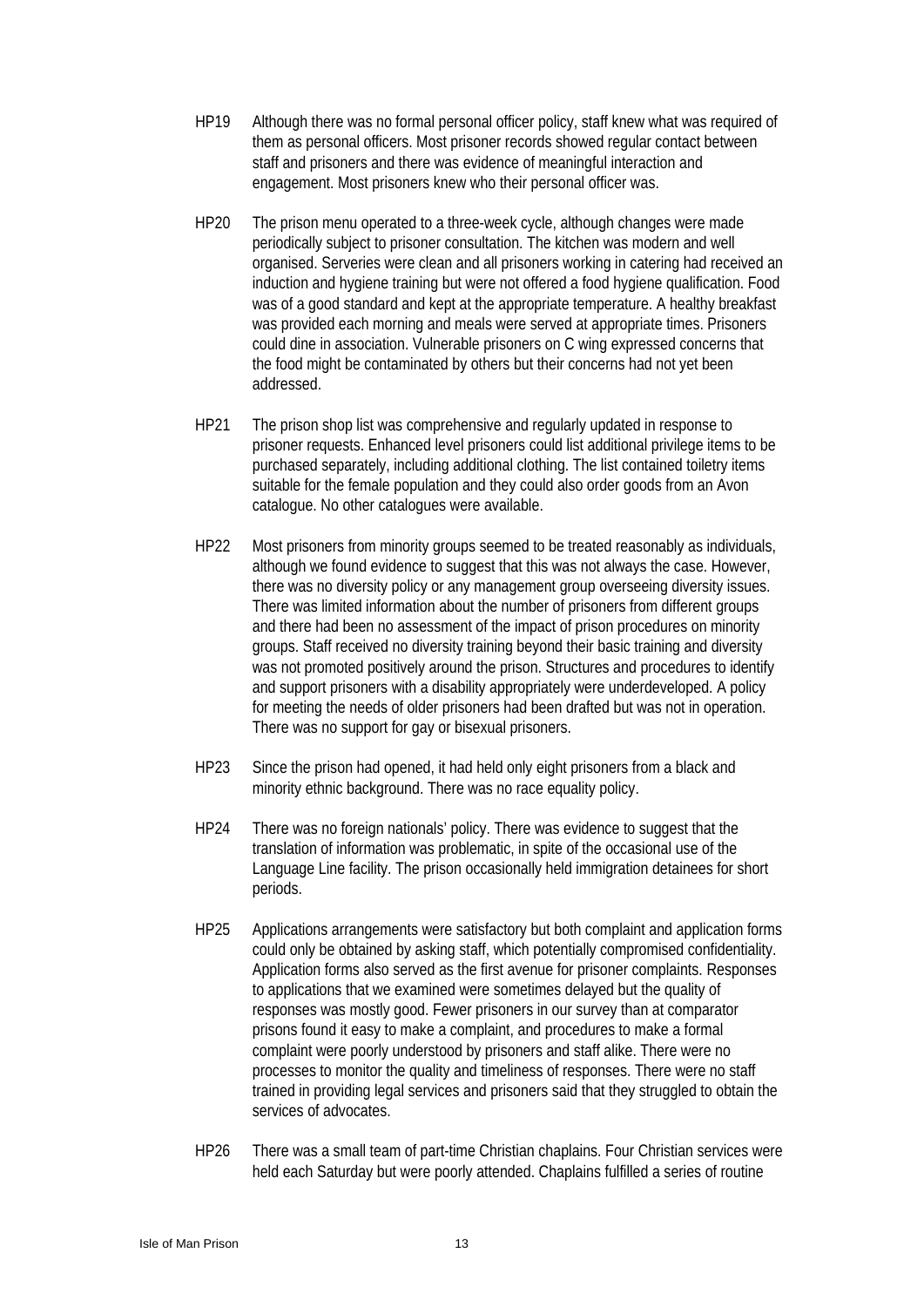duties, such as segregation unit visits, parole assessments and meeting those at risk of self-harm. No classes or courses were provided by the chaplaincy.

- HP27 Health services had improved. Clinical governance arrangements were in place, although many of the prison systems and services were embryonic. Prison health was seen as part of the island's wider services, facilitating access to a range of clinical services if required. A health needs assessment had recently been completed, although some of the findings were disputed and recommendations had yet to be actioned.
- HP28 On arrival, prisoners underwent a health screen, with referral on for further clinical interventions if required. The three GP sessions a week seemed sufficient to meet demand. Dental services were good. There were concerns that about three-quarters of prisoners were on prescribed medications, most which was given daily in possession, including potent medications liable to be traded. There was a high incidence of prisoners with mental health problems and dual diagnosis. Although there was an established criminal justice mental health liaison service in the community, mental health services at the prison were underdeveloped. Those with a potential for dual mental health and addiction problems were not always seen by the registered mental health nurses and we identified other prisoners with mental health issues who had not been accounted for.

### Purposeful activity

- HP29 Time out of cell was good. The management, improvement planning and quality assurance arrangements in education were adequate. The range and quantity of education provision were limited but the quality was reasonable and achievements by students were good There was little vocational training provision and workshops stood empty. Although most prisoners were allocated a job, work was menial and most prisoners were underemployed. There was good access to recreational gym. Overall outcomes for prisoners were not sufficiently good against this healthy prison test.
- HP30 Time out of cell was generous, at more than 10 hours a day for a full-time employed prisoner. All prisoners were unlocked for substantial periods during the day and all could access two hours of evening association. Prisoners reported that they were bored and had nothing to do. Exercise was taken twice daily. Although two yards had grassed areas, the remainder were bare and had no seating.
- HP31 Strategic and operational planning of education was underdeveloped but quality assurance procedures were adequate and included an action plan for improvement. All prisoners were assessed on entry to the prison to determine their literacy and numeracy needs. Classes were provided daily and attendance was high. Classroom accommodation was good and resources to support learning were adequate. Tutors had a flexible approach to training and most met the range of different needs and abilities of prisoners, leading to effective learning and good educational achievements. However, the range of courses offered was narrow and there was little higher-level learning for longer-stay prisoners.
- HP32 The provision of vocational training was inadequate. Some good vocational training workshops and resources were not being utilised.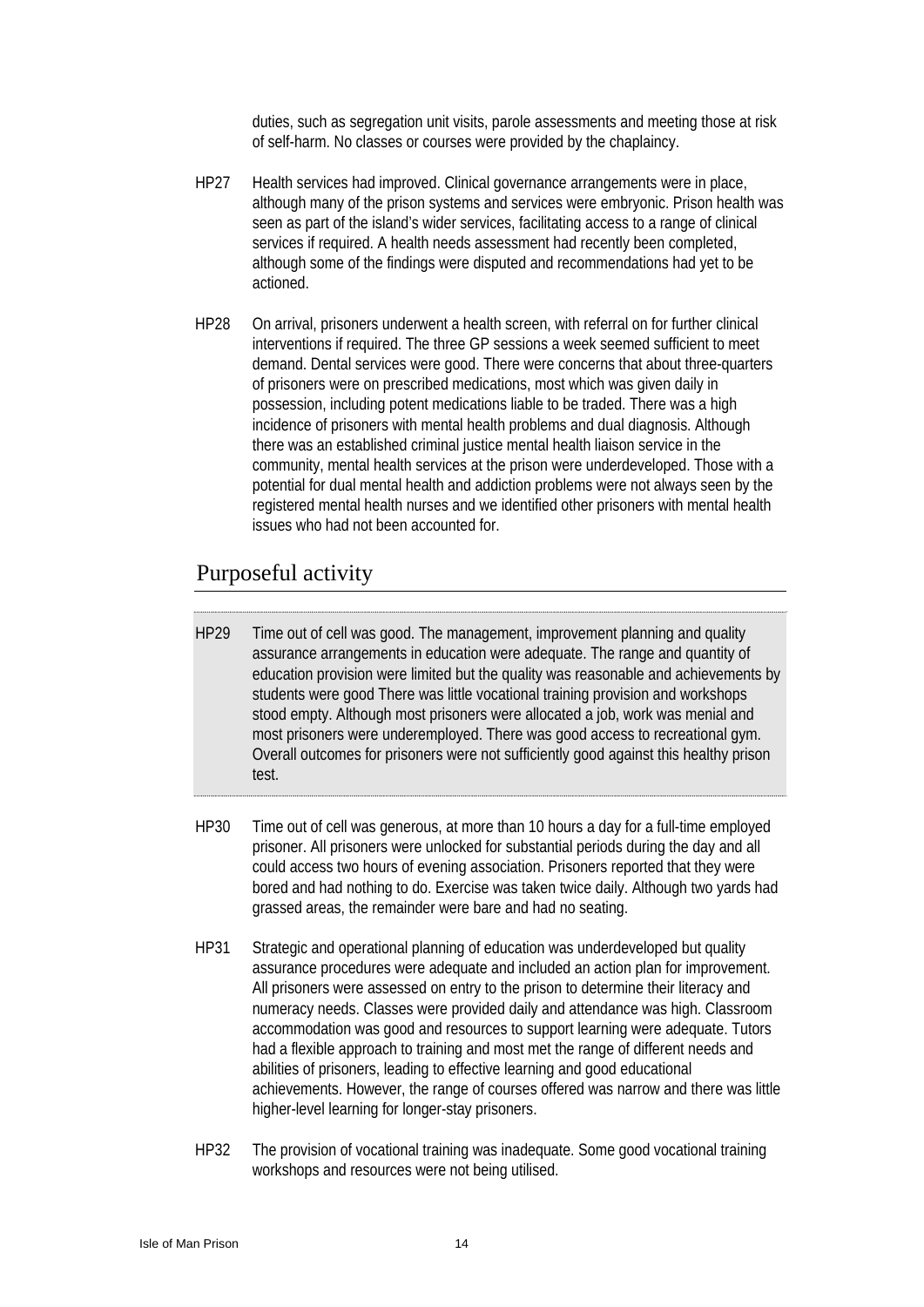- HP33 There were 104 work places available, sufficient for approximately 88% of the population. However, most jobs were menial and few occupied prisoners for a sufficient number of hours. Female and vulnerable prisoners had even fewer work opportunities than other prisoners and some work activities were cancelled because of staff shortages.
- HP34 The library was run by a prison orderly and a volunteer, who provided a welcoming facility, although it was open for only one half-day each week and access was limited. The book stock was too small and resources were generally poor. Some current legal texts were available in English and Manx law on request. There were insufficient books to support the education department.
- HP35 PE equipment and facilities were good. Most prisoners had good access to the gym, although those on the basic regime could attend for only 30 minutes a week. The allweather outside pitch was mostly available to enhanced status prisoners only. Links with the health care department were appropriate and there were good referral systems. The prison offered no accredited PE training courses.

### Resettlement

- HP36 Resettlement outcomes for prisoners were poor. There was no resettlement needs analysis or comprehensive resettlement strategy and the governance arrangements to drive improvement were not well developed. The prison's approach was further hindered by the lack of a broader island resettlement strategy. There was no formal and systematic process for identifying and managing public protection cases. Some limited custody planning had recently been introduced but it was too early to evidence the effectiveness of outcomes for prisoners. Work supportive of the resettlement pathways was underdeveloped and access to support agencies and services was limited. The prison's failure to address substance misuse was a particular concern. Overall outcomes for prisoners were poor against this healthy prison test.
- HP37 There was no reducing reoffending strategy in operation on the Isle of Man to which the prison could contribute. There were few agencies providing support to prisoners and few which were willing to go into the prison to provide advice. Governance arrangements were limited, with no meaningful targets or regular formal assessment of progress. The prison had no resettlement needs analysis and no analysis of resettlement need among specific groups, such as women or young people. The current policy and procedure document was purely descriptive, focusing on individual assessment and planning processes recently developed.
- HP38 A resettlement officer had recently been appointed to lead the delivery of a newly introduced custody planning procedure. Planning meetings had begun and about three-quarters of prisoners had now received a plan. However, the quality of plans was limited and few prisoners understood the benefits. The lack of resettlement services available restricted the range of objectives that could be included in the planning process and there was little effective case management. Two probation officers complemented the resettlement team and provided a partial case management role for prisoners serving over 12 months.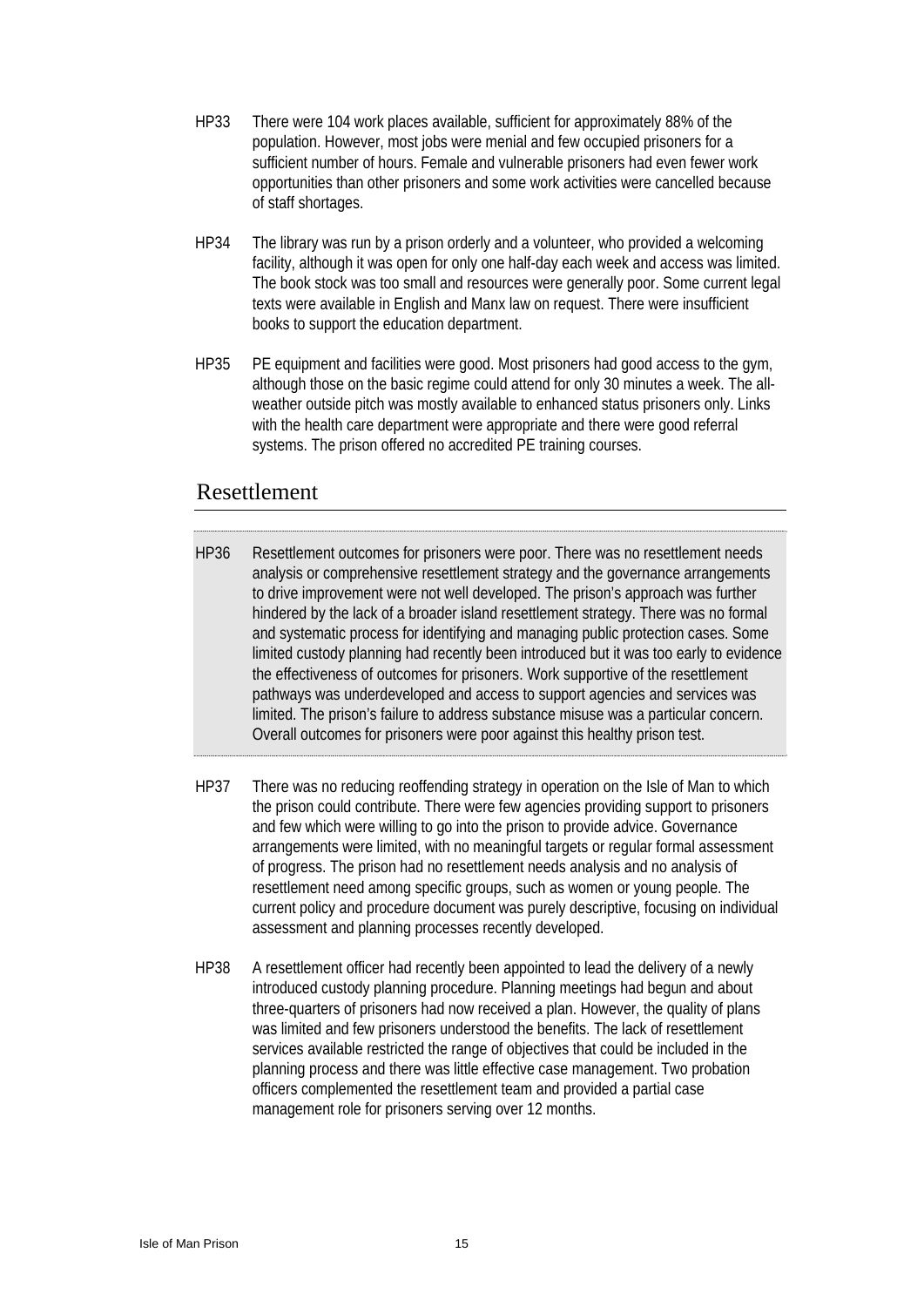- HP39 Transfer of life-sentenced prisoners to a prison in the UK following sentencing was prompt and these cases continued to be followed up by probation staff. Release on temporary licence was not used sufficiently, hindering resettlement opportunities.
- HP40 There was no formal or rigorous process for the systematic identification, management and review of prisoners presenting public protection risks. Multi-agency public protection arrangements (MAPPA) processes were in place on the island and multi-agency meetings were held as required, although prison-based staff were not always able to attend.
- HP41 A third of prisoners responding to our survey said that finding accommodation would be a problem for them on release and only 15% said that they knew whom to contact in the prison for help with accommodation. Access to community-based accommodation providers was extremely limited. Information about the number released without accommodation was unavailable. No independent finance, benefit or debt advice was provided in the prison but there was some signposting by the resettlement team to the island's Debt Counselling Service or the Employment Group on release.
- HP42 Links with the Isle of Man College were effective and allowed prisoners to continue their education courses on release. The education department tracked the progress of learners after discharge. No pre-release course was available and there were no links with employers, although some connections had been made with CIRCA, a voluntary agency, to develop placement opportunities. The Careers Advice Service provided some support but this had stopped due to sickness absence.
- HP43 Prisoners from the Isle of Man who had served more than three months were allocated to a local GP and informed of the details. They also received a week's supply of prescribed medications on release. GPs were faxed a summary of the care given and details of medications. If necessary, prisoners were referred to the criminal justice mental health liaison service. However, little was done for those returning to other jurisdictions.
- HP44 There was no current drug or alcohol strategy and no drug strategy team, in spite of the preponderance of drug offenders. There were few interventions. Psychosocial support programmes were underdeveloped and poorly integrated. A probation worker (seconded to the drug and alcohol team (DAT)) attended the prison for just half a day per week but delivered only one-to-one assessments and relapse prevention sessions. There was no group work or peer support for recovering drug users or alcoholics. There were links with the DAT for continuity of care on release. In our survey, half of respondents said that they had a drug problem on arrival and almost the same number that they would have this problem when they were released.
- HP45 Access to general visits was good and booking arrangements were adequate. Travel by public transport to the prison was difficult and no prison transport was provided. There was little support for prisoners to maintain and develop family ties. The Storybook Parents scheme was in place, as were family days to facilitate extended family visits. However, the latter were available to only a small number of staffnominated enhanced prisoners, three times a year.
- HP46 Inadequate attention had been given to the needs of prisoners in relation to offending behaviour programmes. There was no strategy directing the type and number of interventions required. The probation officers tried to provide some short workshops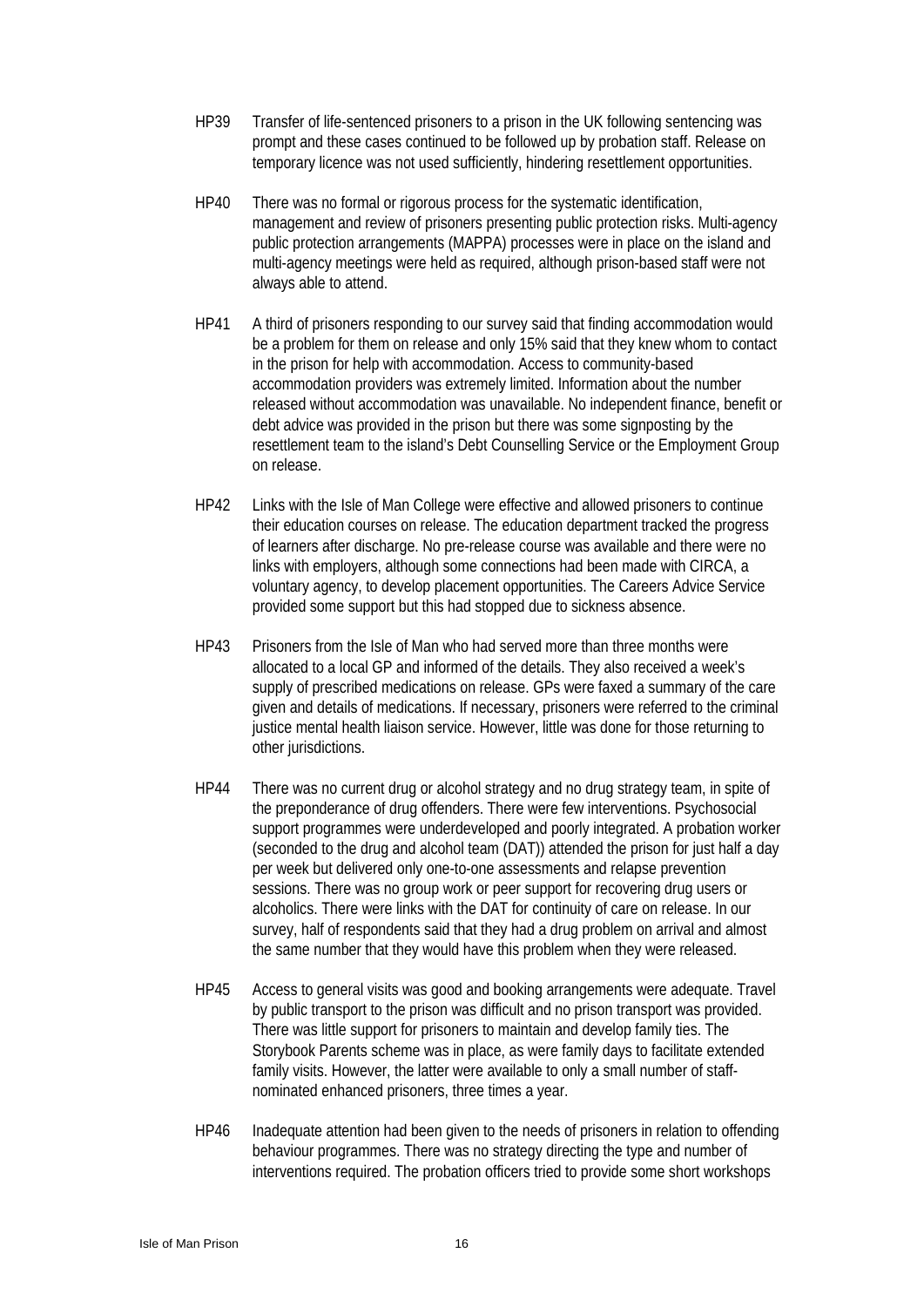aimed at reducing reoffending but these were delivered in an ad hoc manner and were often limited in content.

### Main concerns and recommendations

HP47 Concern: The role of the Independent Monitoring Board was conflicted because of its role in both providing independent scrutiny of the prison and its powers to award punishments and authorise segregation.

**Recommendation: The practice of the Independent Monitoring Board (IMB) conducting adjudications and authorising segregation should cease, to enable them to undertake their main role of independent scrutiny.**

HP48 Concern: The prison's approach to the prevention of bullying and violence lacked focus or coherence. The prison was generally peaceful but we were not assured that the prison was aware of the level of bullying that did exist or that effective action was always taken in response to individual bullying incidents.

#### **Recommendation: There should be a published anti-bullying strategy in operation.**

HP49 Concern: Half the prisoners in our survey said that they had a drug problem when they came into the prison and 20% said that they had developed a drug problem in the prison. Forty-eight per cent said that they thought they would have a problem with drugs when they left the prison. The range of drug treatments offered was not sufficiently flexible and the clinical review procedure was poor. Procedures for the administration of medication were weak and allowed abuse.

**Recommendation: The prison's clinical approach to drug treatment should be the subject to a comprehensive review and an up-to-date analysis of prisoners' needs. Medication administration procedures should be reviewed to ensure the prevention of medication diversion.**

HP50 Concern: The ban on smoking tobacco had resulted in a large number of negative outcomes, including bullying for patches, numerous alternative substances being smoked (with unknown health risks) and dangerous practices to ignite these homemade cigarettes. It undermined professional staff-prisoner relationships and distracted the prison management from other priorities.

**Recommendation: The ban on smoking and its resultant outcomes should be subject to a comprehensive review that takes into account all aspects of health, safety and security in the establishment.** 

HP51 Concern: The needs of women prisoners and those from other minority groups such as foreign nationals and prisoners with a disability were not systematically identified and met, and some were disadvantaged as a result. The prison's approach to diversity was underdeveloped and unsophisticated.

**Recommendation: The prison should develop an approach to diversity and diversity policy which identifies and addresses the needs of prisoners from**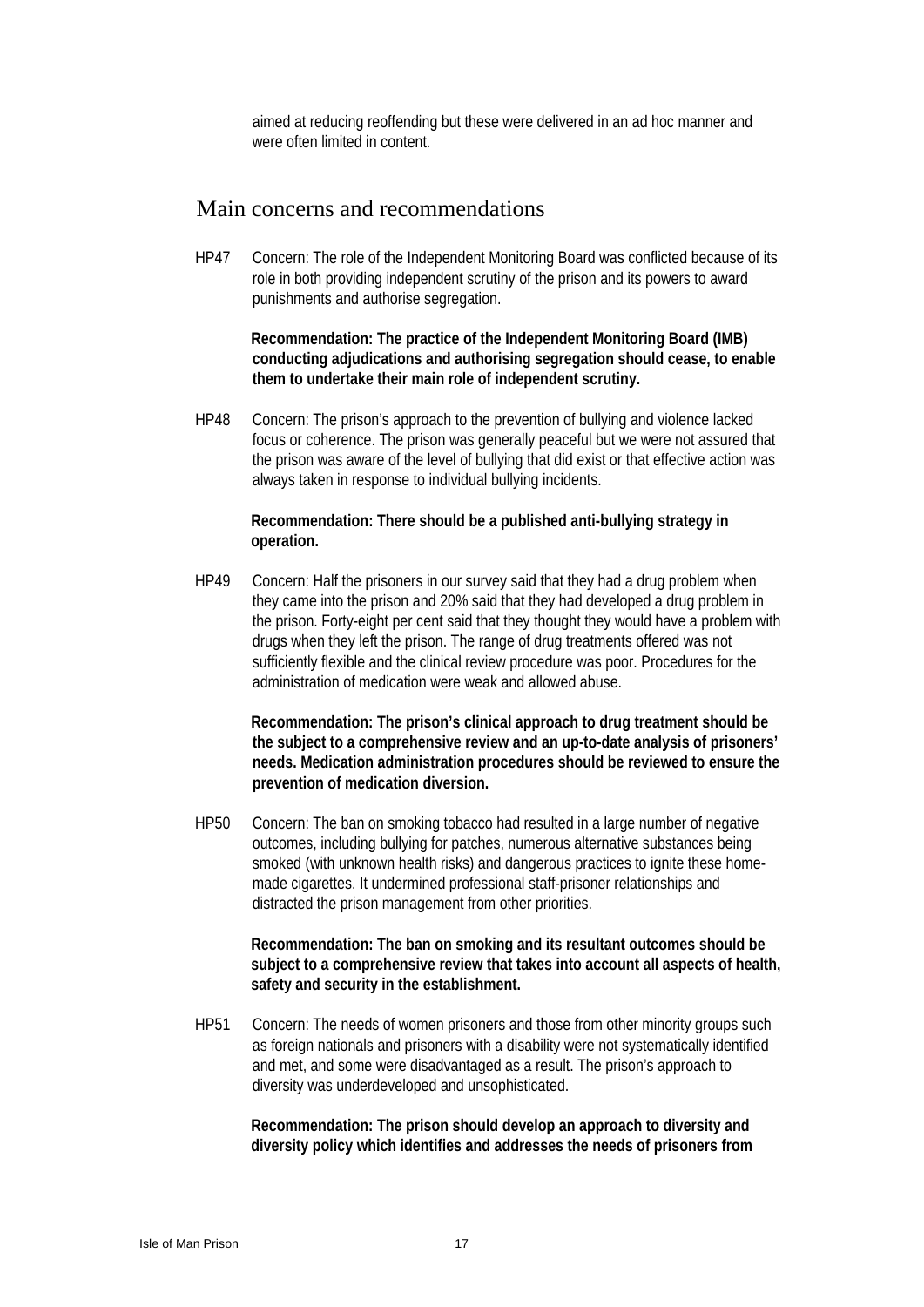**minority groups, and which monitors the impact of the prison's regime on these groups.** 

HP52 Concern: There was a high incidence of mental health and dual mental health and addiction problems among prisoners. These prisoners were not receiving adequate support. Mental health services were underdeveloped and poorly coordinated.

**Recommendation: Multidisciplinary primary, secondary and tertiary mental health services should be available from staff with appropriate skills, to meet the needs of the prisoner population.** 

HP53 Concern: There was much too little purposeful activity for prisoners. This compromised both the welfare of prisoners and the good order of the prison as prisoners had little to distract them from activities that might be harmful to themselves or others.

**Recommendation: The prisons should work with the IOM government to develop a clear and adequately resourced strategy for improving the quality and quantity of work, training and education provided so that prisoners are purposefully occupied in the prison and better equipped to obtain work or further education on release.** 

HP54 Concern: There was no island-wide strategy to reduce reoffending and resettlement activity in the prison was very limited. Consequently, prisoners were not adequately prepared for release into the community and the risk of harm to the public was not sufficiently addressed.

**Recommendation: An Isle of Man reducing reoffending strategy should be developed, setting out the commitment to resettlement and the agencies available to respond to the range of prisoners' needs. A prison reducing reoffending strategy should be developed as part of this, based on a through needs analysis, with a detailed action plan and adequate governance arrangements to ensure progress against priorities.**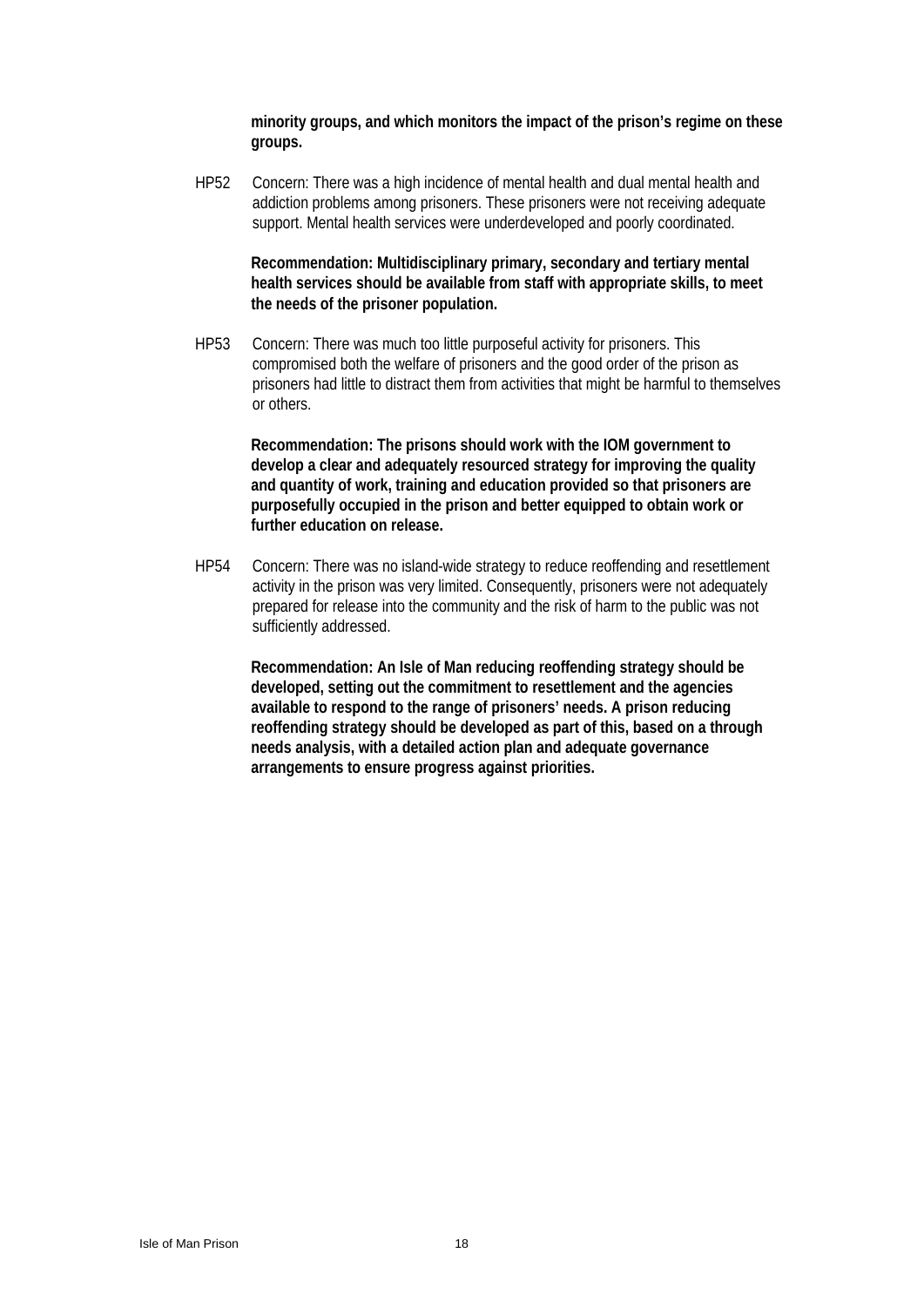# Section 1: Arrival in custody

# Courts, escorts and transfers

#### **Expected outcomes:**

**Prisoners travel in safe, decent conditions to and from court and between prisons. During movement the individual needs of prisoners are recognised and given proper attention.** 

- 1.1 Court custody and prisoner escorts were managed under contract by Group 4 Security. There were regular escorts to the courts in Douglas. Relationships between prisoners and escort staff were friendly and respectful. Video courts were available but underused.
- 1.2 The prison worked closely with the courts in Douglas and the escort contractor (Group 4 Security (G4S)), facilitating the smooth transfer of prisoners. G4S staff faxed warrants ahead of escorts, to enable reception staff to prepare in advance for new arrivals. Prisoners we spoke to told us that they generally did not have to wait more than a couple of hours in court cells.
- 1.3 Prisoners were generally transported to and from court in a 'secure' transit van, which also had a single cell installed. This cell was used for individual vulnerable, young or female prisoners and was reported as being very claustrophobic, as well as being hot and uncomfortable over the mountain road, especially during periods of warm weather.
- 1.4 Relationships between prisoners and escort staff were friendly and respectful. There was an information booklet available in the Douglas courts that gave a reasonable amount of information to prisoners new to custody, although there was some information referring to prison Listeners that was out of date.
- 1.5 There were two video courts (Live Link) available for use but these had been used only an average of three times each month during the six months before the inspection.

### Recommendation

1.6 **There should be greater use of the Live Link facility, to minimise the need for court appearances.** 

### Housekeeping point

1.7 The information booklet available to prisoners in court cells should be updated regularly.

# First days in custody

#### **Expected outcomes:**

**Prisoners feel safe on their reception into prison and for the first few days. Their individual needs, both during and after custody, are identified and plans developed to provide help. During a prisoner's induction into the prison he/she is made aware of prison routines, how to access available services and how to cope with imprisonment.**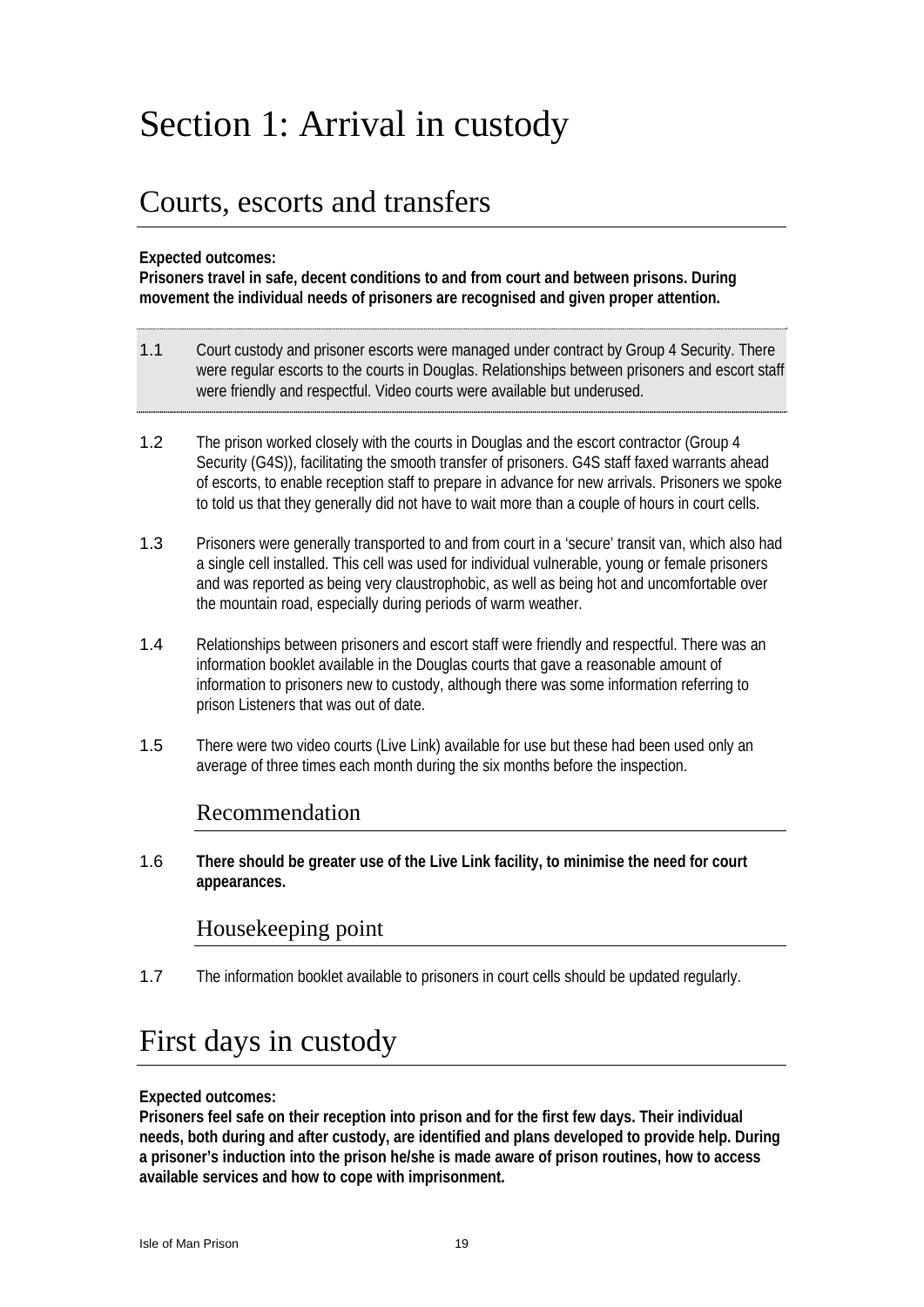1.8 Reception processes were efficient and respectful, although no peer support was available. Prisoners did not spend long periods in reception. There were no first night cells on any of the wings and induction processes were not always completed.

### Reception

- 1.9 Reception was clean and well ordered, with four holding areas and a secure cell, where vulnerable prisoners were held when there were other prisoners in the area. It was open from 7.30am until 7pm on weekdays and until 4pm at weekends. Prisoners were accepted during lunchtime but they were held in the waiting/holding rooms in reception until staff returned from breaks.
- 1.10 All prisoners were strip-searched on arrival and departure, and the body orifice security scanner chair was used regularly to detect mobile telephones and/or weapons. In our survey, more prisoners responded positively than at comparator prisons in relation to being searched respectfully. First names were used routinely between staff and prisoners.
- 1.11 Showers were offered, and in our survey more prisoners than at comparator prisons (65% versus 35%) said that they had had an opportunity to take a shower on the day of arrival. There was a good supply of prison-issue clothing to ensure that prisoners could change their clothes, if they wished, before going onto the wings. Prisoners could take their own clothes onto the wings to have them laundered if necessary. However, there was no stock of clothing available to allow all prisoners to attend court in civilian attire.
- 1.12 A telephone call was offered in reception and all new prisoners were given a £1 PIN telephone credit to enable them to make an additional free call the following day. They were also given the opportunity to retrieve telephone numbers from their mobile telephones.
- 1.13 Reception and initial safety screening interviews were conducted in a quiet office and the interactions we observed were courteous and supportive, although there was no Listener or peer supporter available in reception. Prisoners did not spend long periods in reception, and underwent initial health screening in the health centre before location onto the wings.

## Housekeeping points

- 1.14 A stock of clothing should be held, to allow all prisoners to attend court sessions in clothing that does not identify them as prisoners in a public space.
- 1.15 Peer support should be available in reception.

### Good practice

1.16 *Prisoners were allowed to retrieve telephone numbers from their mobile telephones on arrival in reception, enabling them to maintain family contact.* 

### First night

1.17 There were no first night cells on any of the wings, with prisoners located wherever there was a space. Vacant cells were adequately cleaned and equipped, ready for occupation.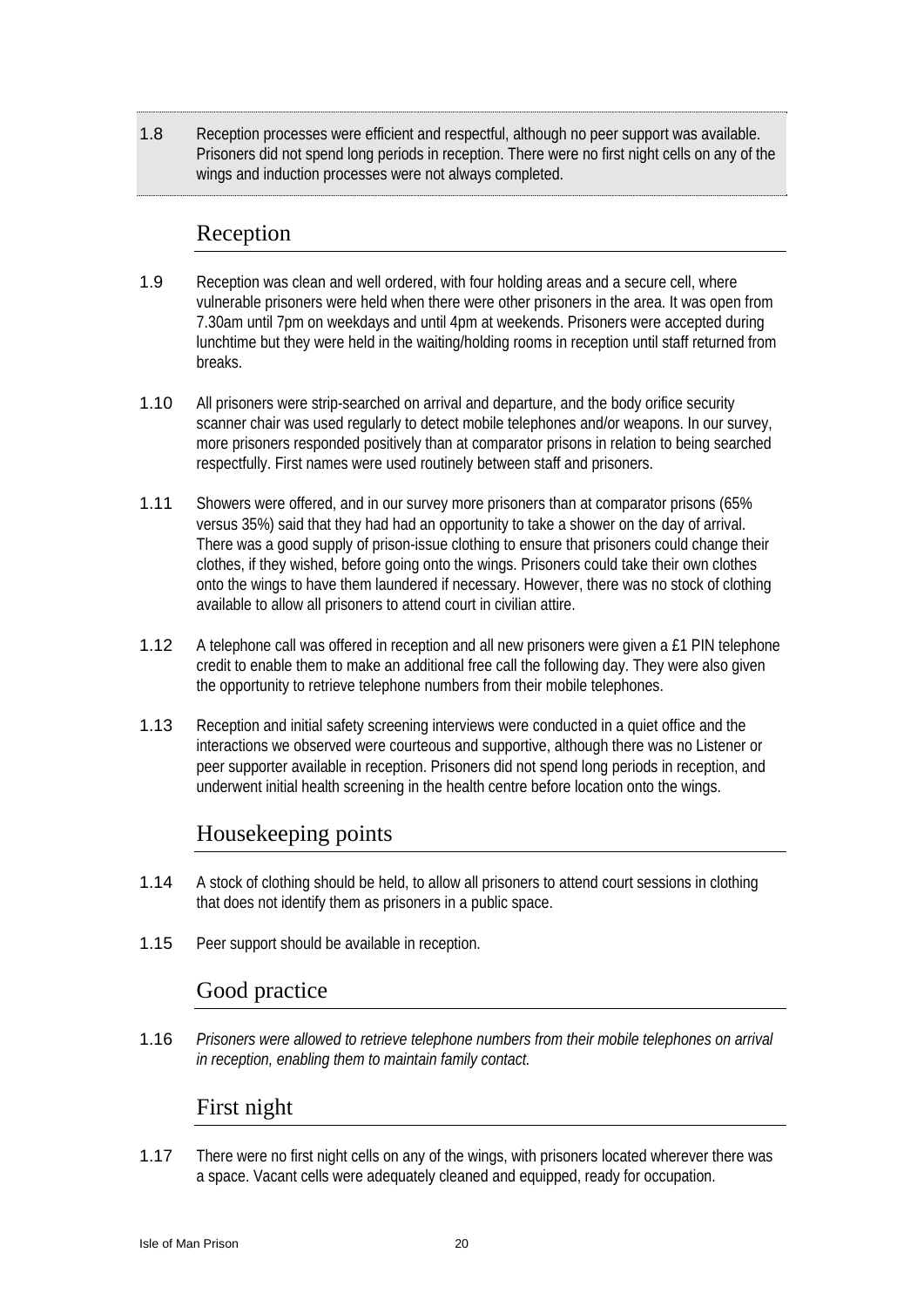- 1.18 The initial prisoner assessment had recently been integrated into the computerised prisoner information management system (PIMS). There were four sections to the process: an initial assessment questionnaire, a custody planning assessment, a checklist of general information conducted by reception staff and then an interview with the wing senior officer on arrival on the designated wing. The new electronic version included a requirement for prisoners to be seen by the chaplaincy, health care and safer custody team within 48 hours. We checked 10 of the 12 assessments that had been carried out using the new version (two of which related to prisoners who had been in custody for less than 24 hours) and found none of them to have been completed.
- 1.19 The day/night staff handover identified which prisoners were new and where they were located but there was no visual marker placed on wing roll boards to support this.

### Recommendation

1.20 **First night procedures should be completed and documented in every case, with appropriate governance from senior managers to ensure completion.** 

### Housekeeping point

1.21 New arrivals should be identified on wing roll boards.

### Induction

- 1.22 There was no formal induction programme, even though approximately 23% of the population was in custody for the first time. An induction checklist identified information gathered on the first day of reception and the first and second days on the wing, which, if completed, would equip prisoners with the necessary information to manage life in custody at the prison.
- 1.23 All prisoners underwent an assessment by the education manager and a recently introduced PE assessment tool.
- 1.24 There was no overall management to ensure integration of some key elements of the process, and many records that we checked (both paper and computer based) failed to demonstrate that these actions (including safety screening) had taken place. In our survey, only 41% of respondents said that they had attended any form of induction.

## Recommendation

1.25 **Induction procedures should be completed and documented in every case, and a system introduced to ensure that this happens.**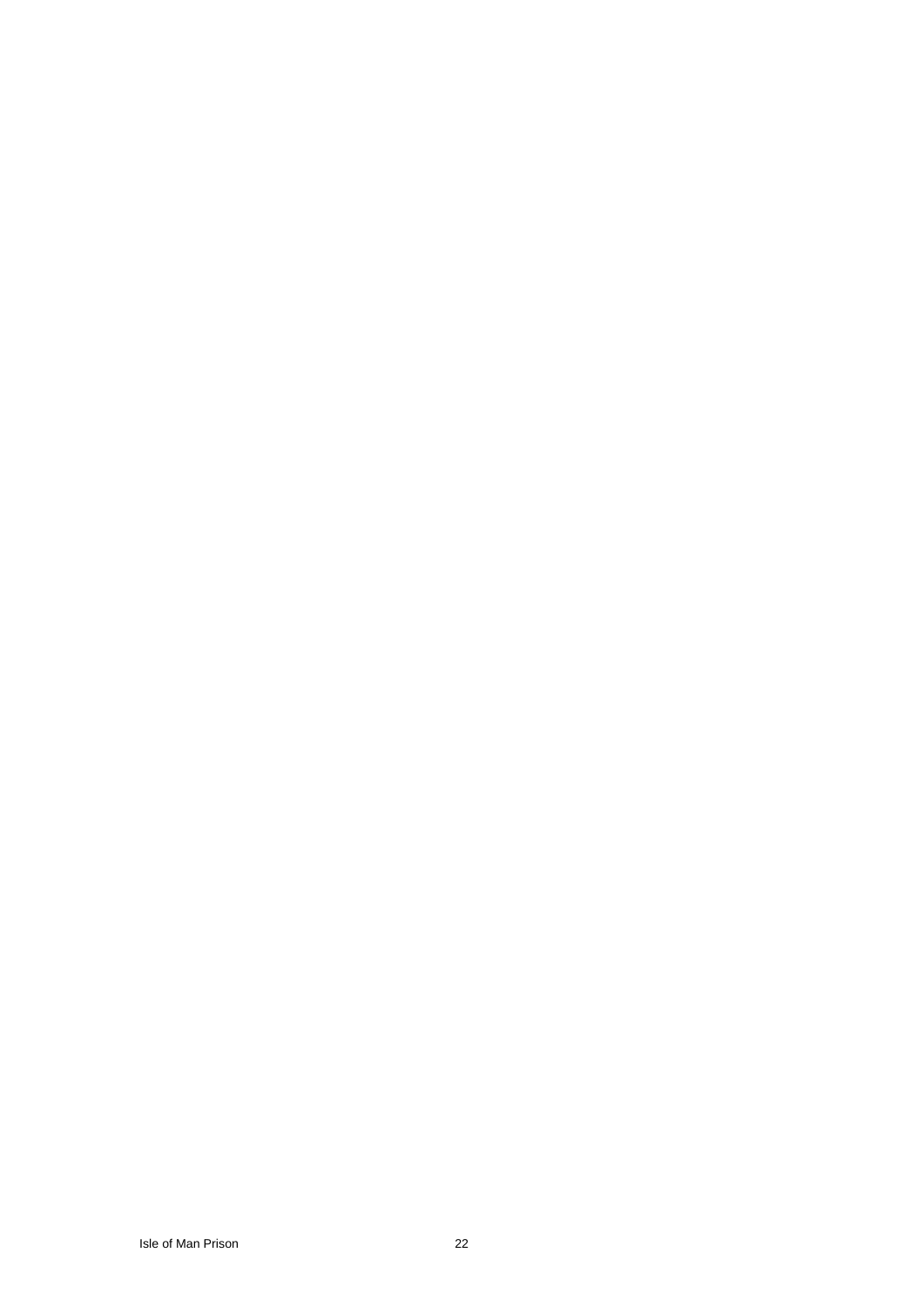# Section 2: Environment and relationships

# Residential units

**Expected outcomes:** 

**Prisoners live in a safe, clean and decent environment within which they are encouraged to take personal responsibility for themselves and their possessions.** 

2.1 The prison was modern, light and spacious. Women and young adult prisoners were separated from the adult male population but there were no specific policies to address their needs. Cells were clean and well maintained but some displayed offensive material. There were few activities on the male wings during association or exercise times. Cell bells were answered promptly. Access to telephones was adequate. Mail was monitored but some prisoners reported that legal mail was opened before receipt and that the delivery of mail was sometimes delayed. Access to clothing was adequate. Prisoners said that they received enough cell cleaning materials each week but did not always receive clean bedding. Access to showers was adequate but some were out of order at the time of the inspection.

## Accommodation and facilities

- 2.2 The prison consisted of six wings, one of which was the segregation unit. Male prisoners were held on A and B wings, vulnerable prisoners on C wing, women prisoners on D wing and young adults on F wing. At the time of the inspection, there were 112 prisoners but there were no specific policies on how to manage the distinct needs of women and young adult prisoners.
- 2.3 All cells were single occupancy and had integral sanitation and electricity. The prison was modern, with good lighting and spacious communal areas. However, there were few activities on the male wings during association. The smaller women's wing had an association room but it was bare and ill equipped, and therefore not used. Exercise yards were bare on all but the female wing, which had a bench and a few potted plants. Prisoners had no exercise equipment on the yards. The external environment was clean and well kept.
- 2.4 There was little graffiti on the cell walls. There was an offensive display policy but we saw examples of materials displayed on cell walls on some of the male wings that breached this and had not been removed by staff.
- 2.5 Cell furniture was adequate but no lockable cabinets were provided. Each prisoner had a privacy key.
- 2.6 More prisoners (69%) than in the comparator group (36%) said that their cell bell was normally answered within five minutes, and this was the case when we tried it during the inspection. The cell bell was relayed to the control room if it was not answered.
- 2.7 Most of the prisoners responding to our survey did not report problems with accessing telephone numbers on arrival at the prison. The number of telephones on each wing was sufficient, with four on each of the men's wings and two on the smaller women's and young adult wings, and we did not see unacceptable queues.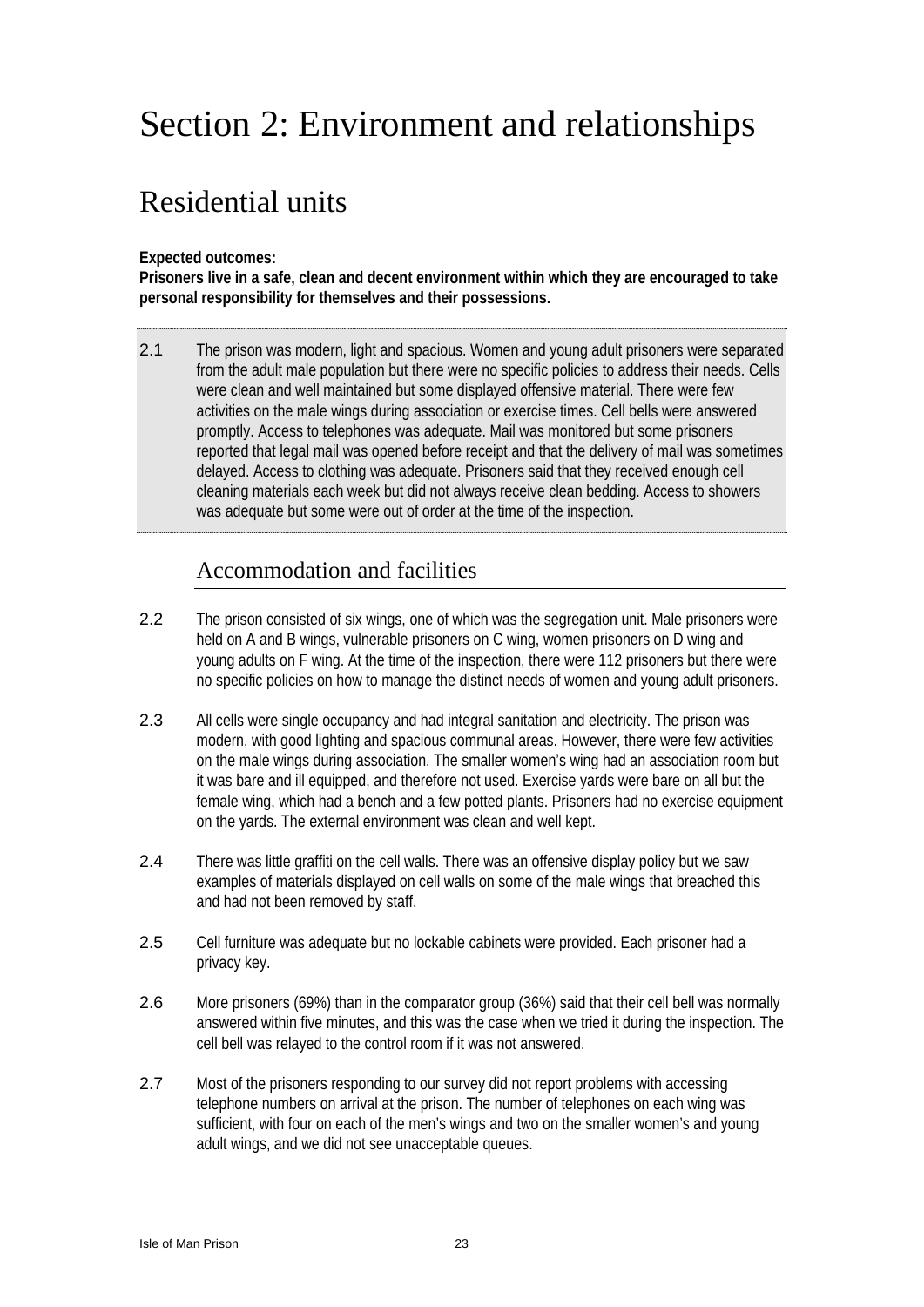- 2.8 Monitoring of mail and telephone calls was possible under the authority of a governor but there was no systematic way of assessing the need for these restrictions or reviewing them. Some prisoners had used the office telephone while waiting for their PIN number access to be set up. This was a concern in one case, as the prisoner had contacted his victim.
- 2.9 About 5% of incoming and 5% of outgoing mail was read and other mail was read as targeted. Staff reading prisoners' mail had received child safeguarding training. Prisoners we spoke to complained about legal correspondence being opened before they had received it. However, staff told us that legal mail was not opened routinely and that if this had happened it would have been by mistake. There was no log of the number of times that this had happened, making it difficult to see the extent of the problem.
- 2.10 A policy specifying the sending of mail had been drafted but not yet approved. Prisoners received one free stamp a week and could buy more if required. We were told that incoming and outgoing mail was processed promptly, although prisoners complained about it being late. No survey had been undertaken to identify any problems.

### Recommendation

2.11 **The offensive display policy should be applied consistently by staff on all wings.** 

## Housekeeping point

2.12 A log should be kept of when legal mail is opened by staff, and appropriate action should be taken to address any issues.

## Clothing and possessions

- 2.13 Prisoners could wear their own clothes and items were given to those who had none. The prison ran a laundry system, which catered adequately for items such as bedding and towels, and for prisoners' own clothes. We heard no complaints about these arrangements. Just under half of the prisoners responding to our survey said that they were offered enough clean and suitable clothes for the week but 67% said that they did not receive clean sheets each week, against the 81% comparator. Eight-six per cent said that they received cell cleaning materials and we saw evidence of cells containing these.
- 2.14 Prisoners did not report problems with loss of property on arrival at the prison. There were separate facilities lists for men and women, setting out the type and amount of property that they could have in possession. Two-thirds of prisoners, more than at comparator prisons, said that access to their stored property was good. There was a clear weekly roster to collect stored goods and property could be handed in by visitors. Prisoners could access this immediately, without having to wait for their allocated day.

## Hygiene

2.15 Access to showers was adequate but some were out of order at the time of the inspection. Almost all prisoners said that they had daily access to showers. Women also had access to a bath and hair equipment. In-cell toilets were generally clean and in good working order but none had privacy screens.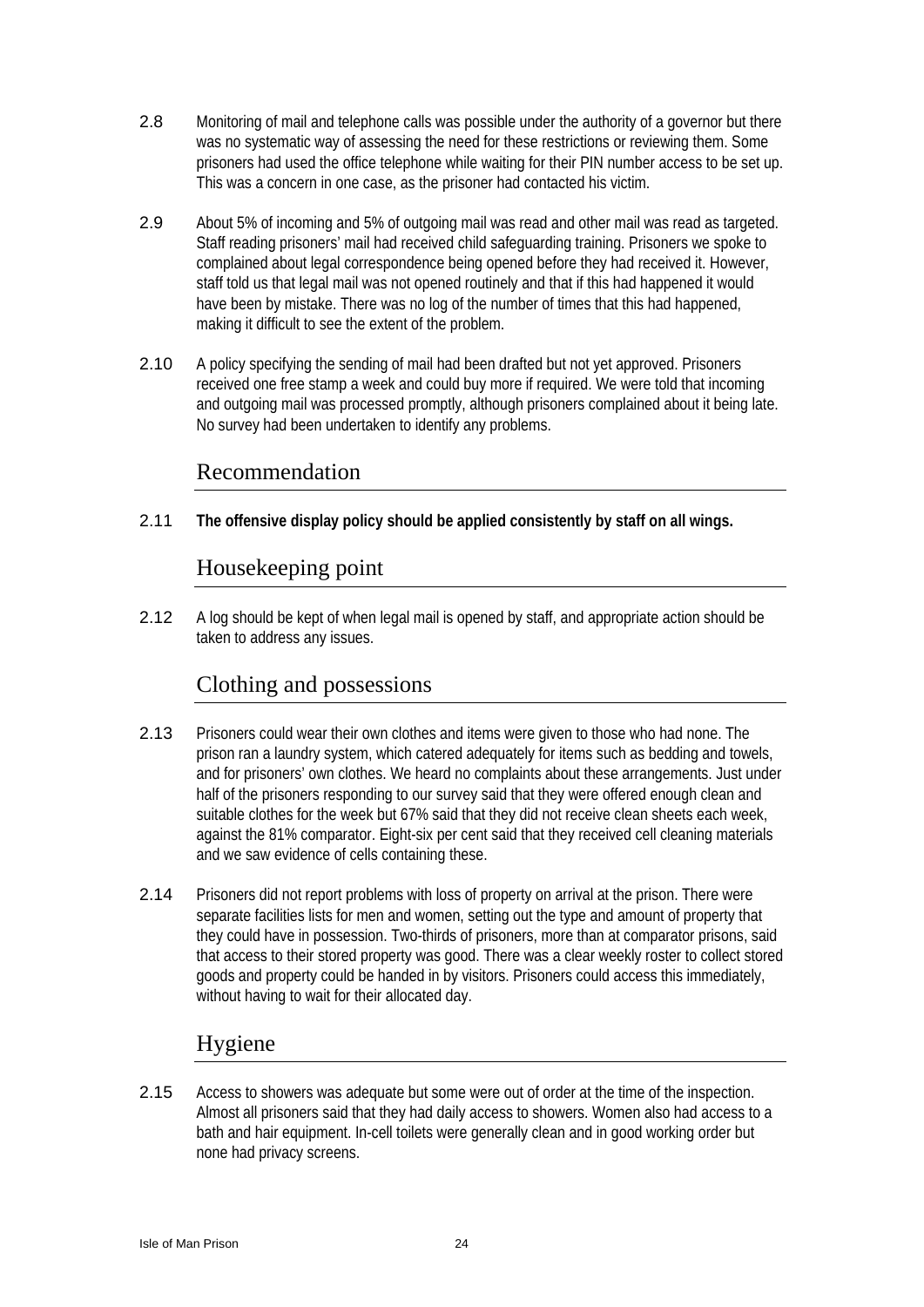### **Expected outcomes:**

**Prisoners are treated respectfully by staff, throughout the duration of their custodial sentence, and are encouraged to take responsibility for their own actions and decisions. Healthy prisons should demonstrate a well-ordered environment in which the requirements of security, control and justice are balanced and in which all members of the prison community are safe and treated with fairness.** 

- 2.16 Staff–prisoner relationships were very good. Staff knew prisoners well and took an interest in them. Prisoners spoke positively about staff and felt respected.
- 2.17 In our survey, 75% of prisoners said that staff treated them with respect and 78% that there was a member of staff that they could turn to if they had a problem, both figures being similar to the comparator. Findings among the vulnerable prisoner population were consistent with those in the wider establishment. All female respondents said that staff treated them with respect and virtually all said that there was someone they could turn to if they needed help. About a third of prisoners, although this did not include any women prisoners, said that they had been victimised by staff, which was similar to the comparator.
- 2.18 Most prisoners we spoke to were positive about staff. Some suggested that there were individuals who were less helpful but criticism was qualified. We observed staff to be courteous, interested and engaged. It was clear that the relatively small community from which both the staff group and the prisoner group originated brought with it challenges but also benefits. There was a sense of community and many staff and prisoners were acquainted. We observed staff and prisoners using preferred names for each other and we saw staff exercising patience and discretion without becoming collusive.

# Personal officers

### **Expected outcomes:**

**Prisoners' relationships with their personal officers are based on mutual respect, high expectations and support.** 

- 2.19 Although there was no formal policy for the personal officer scheme, staff and prisoners engaged well and the scheme was well understood and established. Prisoners knew their personal officers and records of contact with the prisoner were generally detailed. There were few entries in prisoner records relating to custody planning and resettlement.
- 2.20 The personal officer scheme was well understood and established, in spite of the absence of a formally implemented policy. Prisoners were allocated two personal officers on reception and we saw evidence that in the rare instances when both were absent, another member of staff ensured that the prisoner was seen and any issues discussed and addressed. Prisoners we spoke to knew their personal officers and appreciated the support that they received.
- 2.21 Officers understood their obligations under the scheme, which included introducing themselves to the prisoners in their care and maintaining weekly contact with them. In our survey, 92% of respondents said that they had a personal officer and 68% rated their personal officer as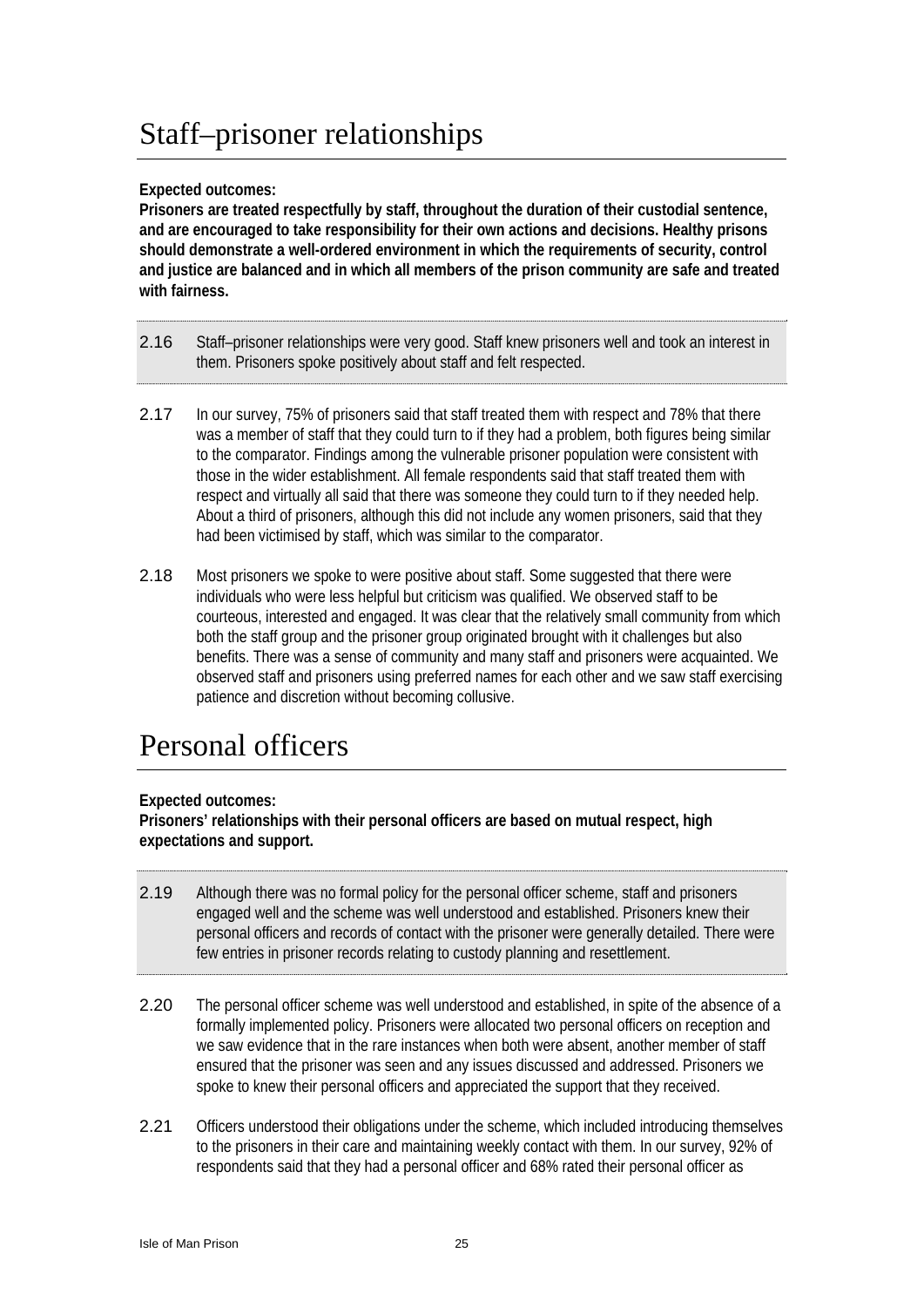helpful or very helpful, both figures being better than the comparators. Management checks were recorded and undertaken regularly.

2.22 The frequency and quality of personal officer entries in the prisoner information management system (PIMS) were generally good. Most reflected meaningful interactions, with a good knowledge of the prisoner's circumstances and the issues that they currently faced and comments on their incentives and earned privileges status. We saw evidence of personal problems being actively addressed and staff supporting and encouraging prisoners in obtaining activity places. However, there were few references to custody planning and resettlement matters or helping prisoners to address their offending behaviour.

### Recommendations

- 2.23 **The draft policy for the personal officer scheme should be finalised and implemented.**
- 2.24 **Personal officers should provide input and advice on all matters relating to the prisoners in their care, including custody planning and resettlement.**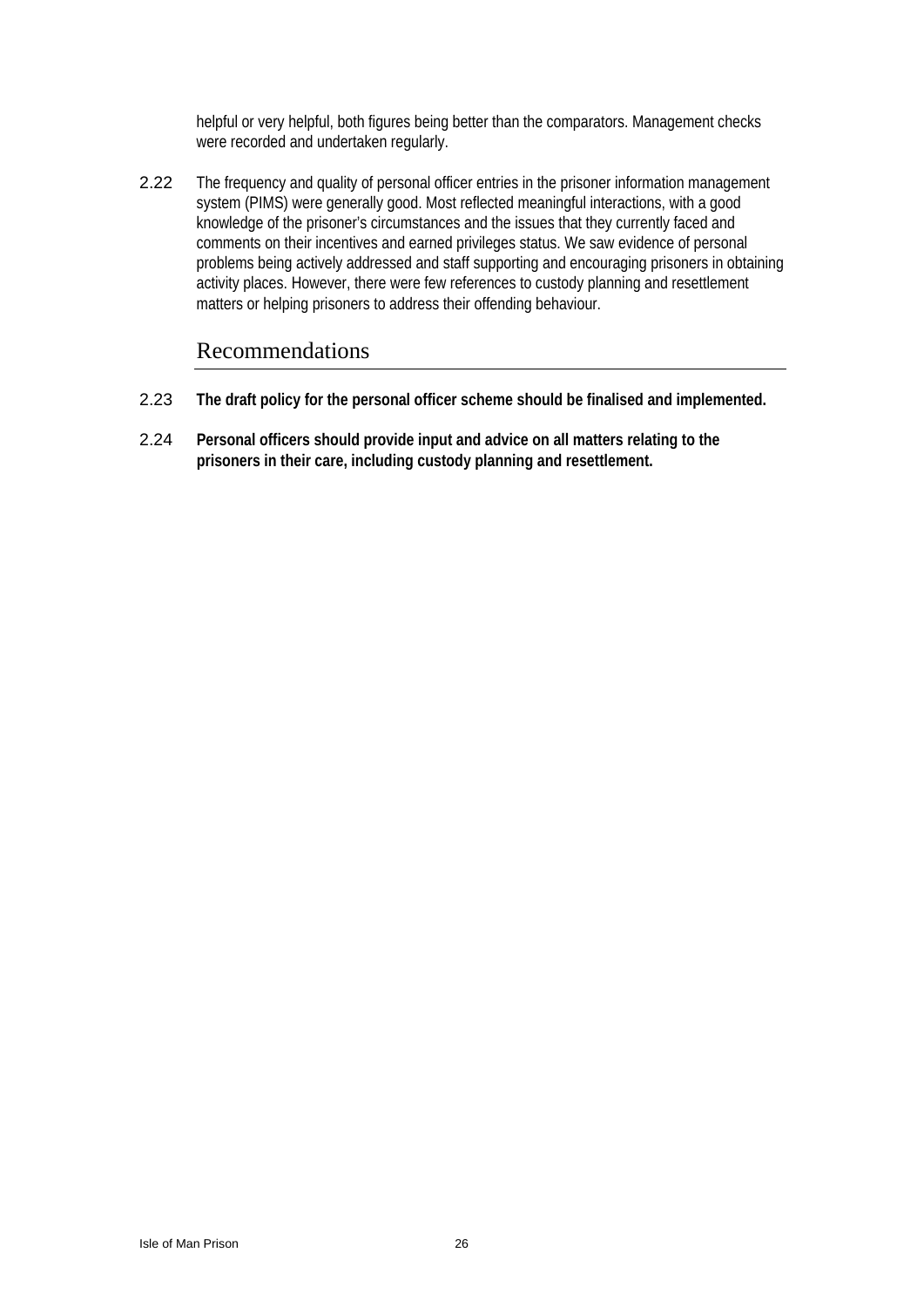# Section 3: Duty of care

# Bullying and violence reduction

#### **Expected outcomes:**

**Everyone feels safe from bullying and victimisation (which includes verbal and racial abuse, theft, threats of violence and assault). Active and fair systems to prevent and respond to violence and intimidation are known to staff, prisoners and visitors, and inform all aspects of the regime.** 

- 3.1 There was no published anti-bullying strategy and staff were largely untrained in bullying awareness. There was evidence of bullying but few records of such incidents. Vulnerable prisoners resided on C wing and told us that they felt safe but they were limited in the amount of purposeful activity that they could participate in.
- 3.2 At the time of the inspection, there was no published anti-bullying policy (see main recommendation HP48). A draft policy had been agreed but was not due to be introduced until after staff training, which was scheduled to start in April 2011. There was little information available to prisoners or staff in relation to bullying awareness, other than a few lines in the booklet issued at court, which identified some types of bullying.
- 3.3 Bullying information reports (BIRs) were used but these were mainly for monitoring purposes, involving observations being made at 30-minute intervals, with little proactive attention given to suspected bullies.
- 3.4 There had been 19 BIRs in 2010 and six in the first three months of 2011, which projected to a slight increase over the full year.
- 3.5 Our observations during the inspection and other data, such as our prisoner survey, security information reports (SIRs) and adjudication records, suggested that levels of violence were not high and that the prison was generally calm and peaceful. However, there was no collation of statistical data for analysis to identify issues and trends, although individual cases were discussed at the safer custody meeting. We found little other evidence to demonstrate that the prison was aware of actual levels of bullying and violence taking place. In our survey, 54% of prisoners on C wing reported having suffered abuse in the prison at some time, and in the overall survey 33% had felt unsafe at some time in the prison.
- 3.6 Prisoners told us that they were in fear of having medication, including nicotine patches, taken from them by other prisoners. We saw prisoners removing prescribed medication from packaging as soon as it was issued, to attempt to disguise the fact that they were in possession of it. Low-level bullying that we observed, such as name calling and queue jumping at mealtimes and in telephone queues, sometimes went unchallenged by staff. One prisoner we tracked through the early days processes presented with black eyes on the Wednesday of the inspection, stating that he had slipped in the shower. There was no immediate response from staff, and when we questioned health services staff, they would not raise an injury-toprisoner report, citing that 'it had not happened in health care'. A BIR was raised that identified potential aggressors but there was no entry on their files and no interviews were carried out to ascertain what had happened. We were told by the prisoner that 'he expected a thumping' because he had some nicotine replacement patches. An entry in the BIR log on the Friday of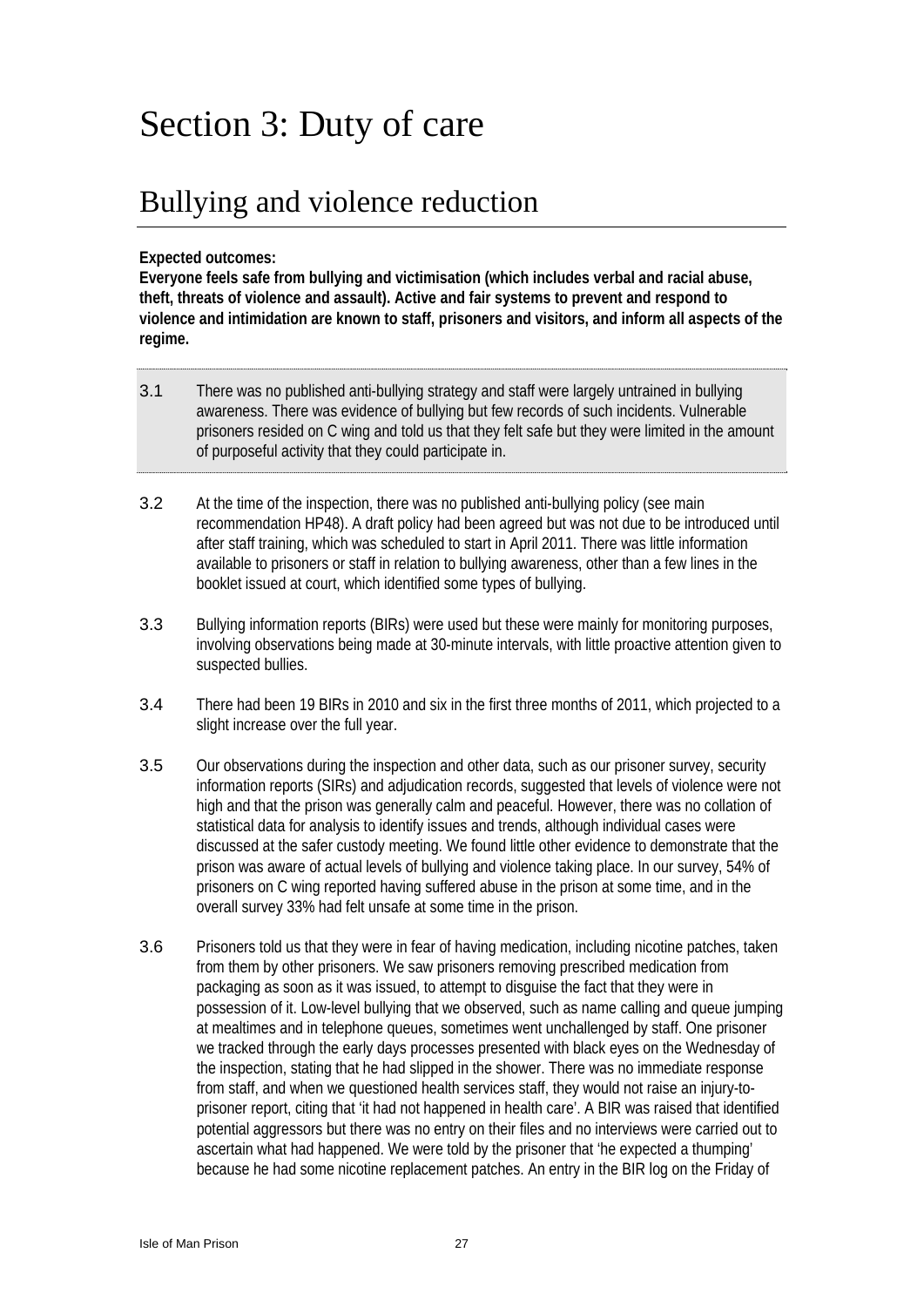the inspection showed that no action had been taken and said that 'the matter was now over', as the prisoner had stated that 'it was all sorted out now'.

### Recommendations

- 3.7 **The safer custody committee should analyse available data to determine areas of concern and to identify trends.**
- 3.8 **All incidents of suspected bullying and injury should be properly investigated and a programme to challenge bullying should be introduced.**

### Vulnerable prisoners

- 3.9 Vulnerable prisoners were held on C wing, following a move from the smaller F wing when the number of such prisoners had increased. Unlike F wing, which was on the upper floor and had no direct line of sight onto the wing, there was a clear line of sight onto the wing, which prisoners on C wing told us caused them some concern, with other prisoners making gestures at them and at the food trolleys during meal deliveries.
- 3.10 There were 14 prisoners located on the wing, eight in relation to their offence and six following incidents elsewhere in the prison. Activities off the wing were limited to the gym and the adult learning centre, although access to these was frequent throughout the week. Prisoners were reluctant to use the sports field because of the abuse that they attracted from other prisoners.
- 3.11 In our survey, 66% of vulnerable prisoners said that they had felt unsafe at some time in the prison but only 15% (two prisoners) said that they felt unsafe at the time of the survey.
- 3.12 There were no offending behaviour programmes in operation for any of the prisoners on C wing. Prisoners on this wing told us that the biggest issues for them were the alleged food contamination and also threats and name calling from prisoners on other wings.
- 3.13 Staff interaction and support were excellent on the wing. We observed staff taking the time to sit down and talk to some of the more difficult prisoners and also joining in some musical sessions.

# Self-harm and suicide

#### **Expected outcomes:**

**Prisons work to reduce the risks of self-harm and suicide through a whole-prison approach. Prisoners at risk of self-harm or suicide are identified at an early stage, and a care and support plan is drawn up, implemented and monitored. Prisoners who have been identified as vulnerable are encouraged to participate in all purposeful activity. All staff are aware of and alert to vulnerability issues, are appropriately trained and have access to proper equipment and support.** 

3.14 Levels of self-harm and the number of support plans (folder 5s) were comparatively low. There was no policy to manage prisoners in crisis, and no care suite or Listener scheme. Good staffprisoner interaction and the excellent support offered by the local branch of the Samaritans helped to mitigate the lack of any specific strategy.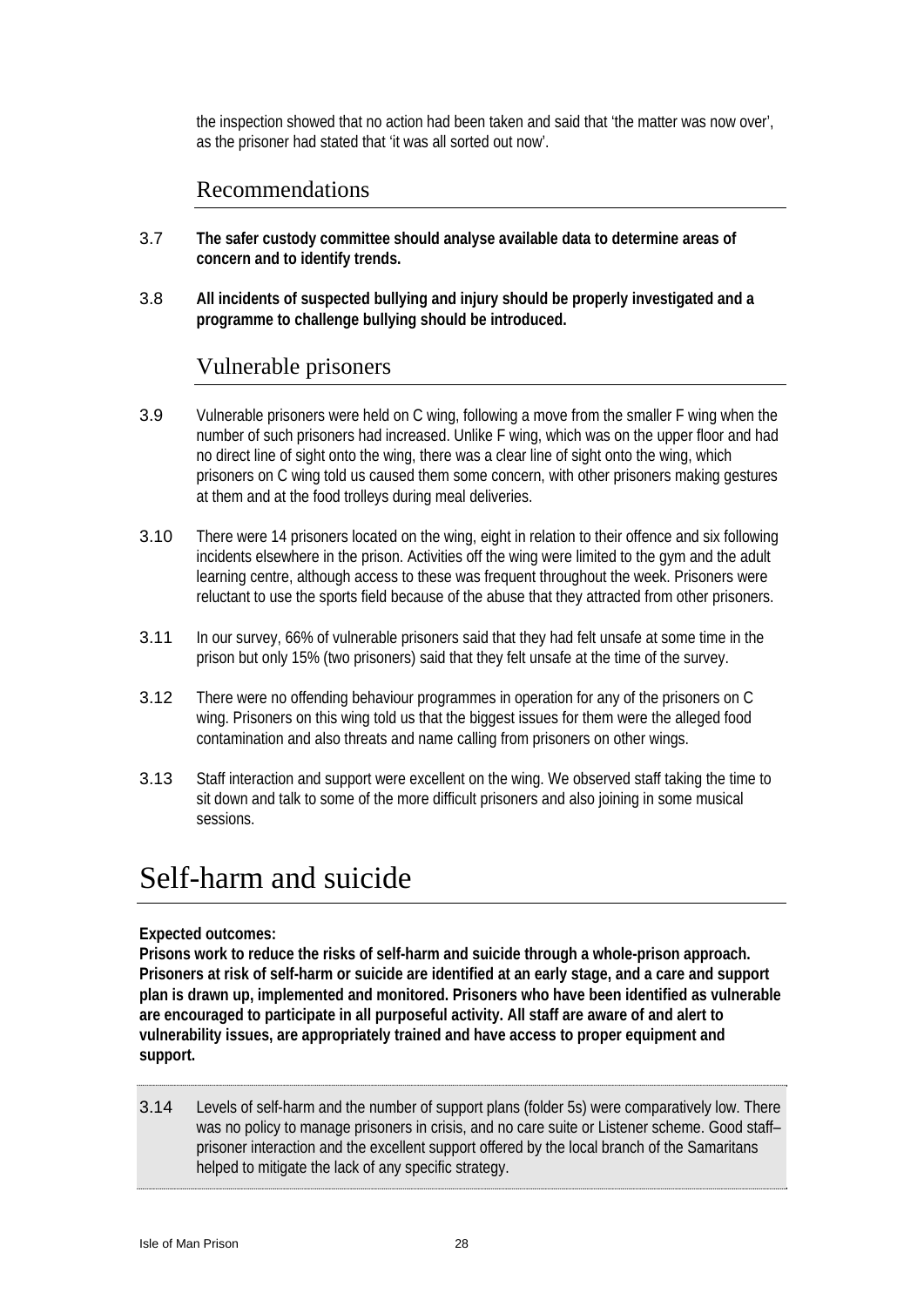- 3.15 Levels of self-harm were comparatively low, at a recorded six in the previous six months. The support plan (folder 5) system was in use. This was mainly a recording process, rather than a support document. There were no prisoners on open folder 5s at the time of the inspection and there had been no self-inflicted deaths at the prison since its opening in 2008. There had been nine folder 5s opened in 2011 to date, which projected to an increase of around 40% against the previous year.
- 3.16 Folder 5 entries were mostly predictable and repetitive throughout the day and night, often with regimented 15-minute gaps between recorded observations, and little interaction. The practice was unclear and there were differing views about its operation by some wing staff. This was further complicated by a system that involved migrating observations from the paper-based record to the prisoner information management system (PIMS) for the ongoing recording and then back to the paper record when the folder 5 was closed. Comments such as 'apparently this folder was closed yesterday on a deputy governor's instruction' were commonplace and demonstrated a lack of multidisciplinary engagement. Responses to perceived risk were sometimes disproportionate; one record stated that, although the prisoner had appeared been cheerful during the reception process, he had self-harmed in the past and as the anniversary of his mother's death was approaching he had been put into strip conditions in the segregation unit, with nothing in-cell, and placed on a 15-minute watch. Six of the 10 most recent prisoners on open folder 5s had been located in the segregation unit following the opening of the folder.
- 3.17 The monthly safer custody meetings oversaw self-harm and suicide issues, although minutes showed that there were regularly more apologies than attendees, with some key staff absent. There was little cross-referencing against other areas, such as bullying incidents, SIRs or unexplained incidents, and almost no monitoring and/or analysis of data better to inform strategy.
- 3.18 There were no care plans or any other recorded support mechanisms to supplement the folder 5 system. We were told that a new version of the folder 5 system, which would provide a support mechanism, was due for release but minutes of the safer custody meeting showed that this would not be launched until all of the staff had been trained, thus delaying the launch potentially for many months. There had been no on-site self-harm awareness training for staff since around 2003 and the only staff 'in date' were new officers who had recently undergone initial training.
- 3.19 A key element in the effective management and support of prisoners in self-harm crisis was the good staff–prisoner relationships that we observed throughout the prison (see section on staff–prisoner relationships), potentially diverting many from harming behaviour. However, new prisoners who did not congregate with other prisoners or with staff could easily have been missed by the use of this approach alone. Support by the local Samaritans, who attended the prison every weekend, was excellent and records showed that they had entered into around 1,200 meaningful contacts with prisoners over the previous 12 months.
- 3.20 The prison had decided against having a Listener scheme, citing familiarity between most prisoners as a compromising factor for any such scheme, and there was no care suite. A Samaritan's telephone was available for issue but the signal was reportedly poor in many areas of the prison. We were told that staff sometimes moved prisoners into the cells of others when they were in crisis but there was no strategic approach to this and, although some wing folders included cell sharing risk assessments, none of these had been filled in and staff we spoke to were unaware of their function.
- 3.21 There was an anti-ligature knife in each wing office but we observed only one member of staff carrying one.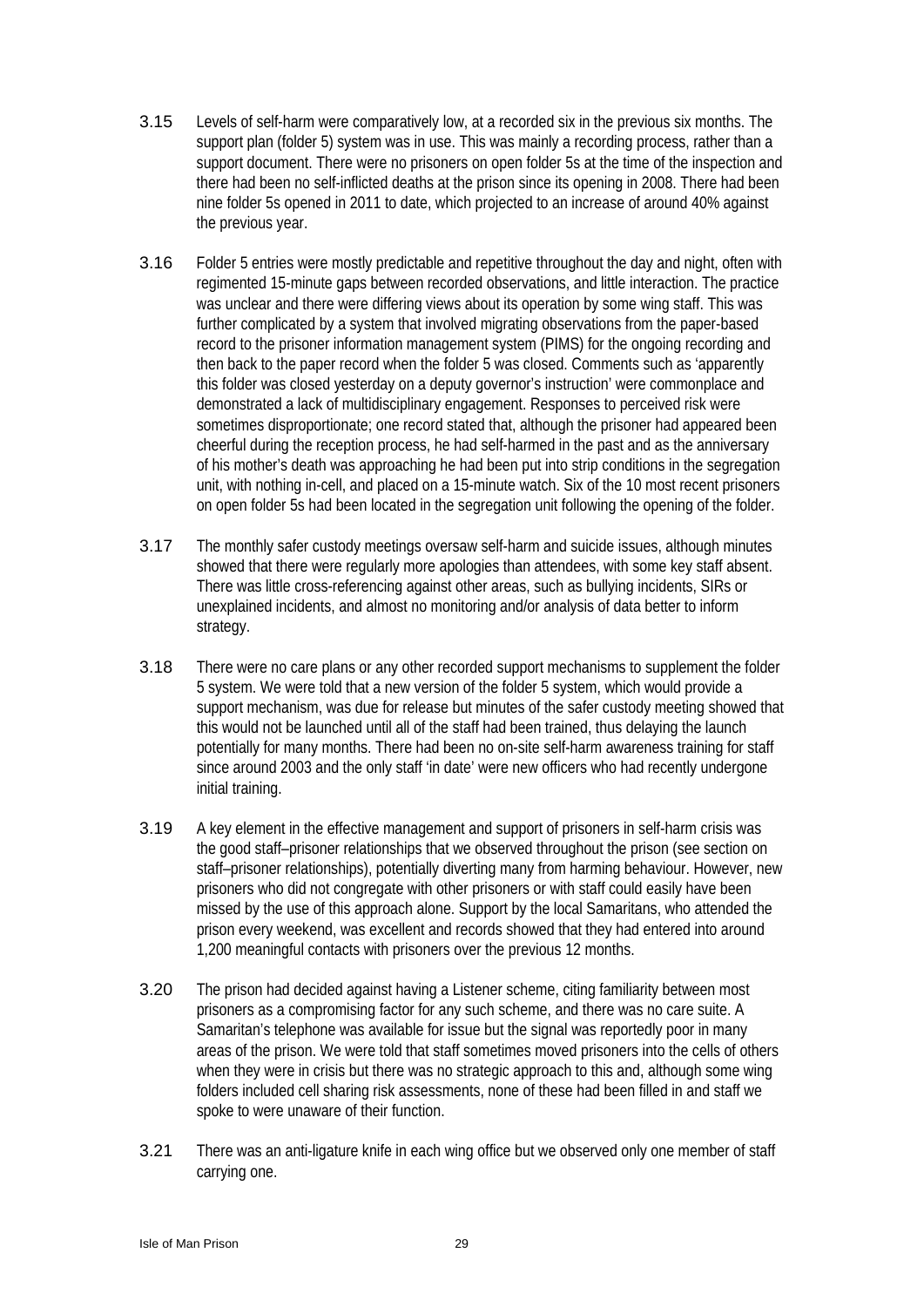### Recommendations

- 3.22 **The current folder 5 procedures and the requirements placed on staff to support those in crisis should be clarified.**
- 3.23 **A range of intervention options, other than the use of segregation, should be available to support prisoners in crisis.**
- 3.24 **The launch of the new folder 5 procedure should be expedited.**
- 3.25 **All contact staff should be fully trained in suicide prevention and self-harm awareness.**
- 3.26 **All contact staff should carry anti-ligature knives at all times.**

## Mothers and babies

#### **Expected outcomes:**

**Mothers and babies are provided with a safe, supportive and comfortable environment which prioritises the care and development of the child. Pregnant women receive appropriate support.** 

- 3.27 There was no suitable accommodation for mothers and babies coming into custody and there was no clear policy for managing such arrangements.
- 3.28 The prison did not have a suitable area to house mothers and babies. There was no written policy for the care of women with babies, even though the Isle of Man prison rules made reference to them. We were assured that if the need to accommodate a mother with a baby arose, relevant services would be involved and a risk-assessed pragmatic solution developed to care for the prisoner and her child. We were also told of tentative discussions with the UK Prison Service to develop a protocol for the transfer of a female prisoner with a baby to a designated mother and baby unit in England, if required.

### Recommendation

3.29 **There should be robust, workable, documented contingencies to deal with the admission of a woman with a baby and no mother and baby should be admitted to the prison until they are in place.** 

# Applications and complaints

#### **Expected outcomes:**

**Effective application and complaint procedures are in place, are easy to access, easy to use and provide timely responses. Prisoners feel safe from repercussions when using these procedures and are aware of an appeal procedure.** 

3.30 Application and complaint forms were available on residential units on request from a staff member. Responses to applications were reasonably good. Complaints were submitted initially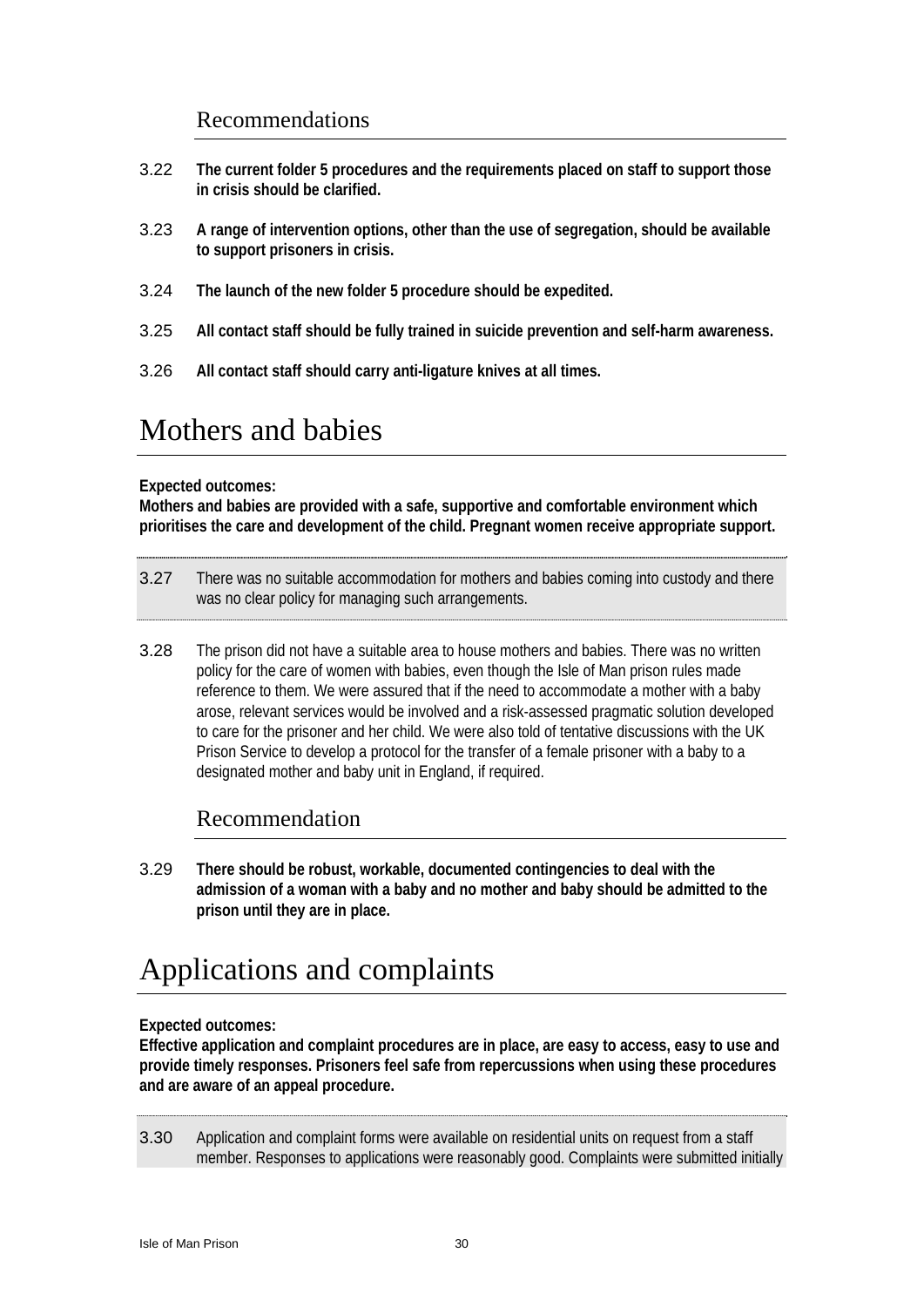through the applications process and the process for a complaint to the governor was complicated and not sufficiently confidential. Applications were not receipted or monitored for timeliness. Complaints were not monitored or analysed to improve quality or identify patterns or trends. The Independent Monitoring Board was well represented in the prison and easily accessible.

- 3.31 There was a draft policy for applications and complaints but this had not been implemented and there was no existing written procedure. In practice, staff and prisoners alike reported that many problems and needs were dealt with informally, rather than through written applications.
- 3.32 A large number of different application forms for specific types of request was available on each wing but prisoners had to request them from staff. Application forms also served as the first avenue for prisoner complaints.
- 3.33 Prisoners were not given a receipt when an application was submitted and prisoners in our groups complained that applications went astray and that some were not answered. In our survey, 42% of respondents, worse than the 55% comparator, said that they felt applications were dealt with fairly. Applications were logged in the centre office and in the first three months of 2011, 130 had been recorded.
- 3.34 Responses to applications that we examined were generally of a good standard but some had been delayed. Most addressed the issues raised and were respectful and informative, and decisions were reasonable. However, some responses did not fully explain the decision and some did not investigate the prisoner's request sufficiently.
- 3.35 In the initial stages, complaints were not separated from general applications and they were not stored centrally. There was no mechanism for monitoring responses by senior managers which could be fed back to improve quality and could have provided the basis for analysis to improve services.
- 3.36 Prisoners and some staff were not clear about the means for making a complaint if a prisoner did not wish to use the applications process or if he or she was not satisfied with the response received. Many prisoners and some staff thought that the only alternative was a complaint to the Independent Monitoring Board (IMB) but there was a process for making a governor's complaint, which involved requesting a complaint form from staff, who in turn had to request one from the governor's secretary. The consequence was that it was not possible to make a complaint in confidence and the process for obtaining a complaint form was unnecessarily complicated. In our survey, 69% of respondents, against the 79% comparator, said that it was easy to get a complaint form.
- 3.37 There were few formal complaints to the governor, with only 11 in the six months before the inspection. Those we examined received a prompt response and there were examples of discretion being applied to re-examine earlier decisions by managers or to propose compromise.
- 3.38 Access to the IMB was readily available and it had a high profile in the prison. In our survey, 37% of respondents, against the 24% comparator, said that it was easy to see the IMB. Some prisoners complained that the IMB was ineffective but the complaints we examined showed that issues were explored and prison decisions challenged where possible.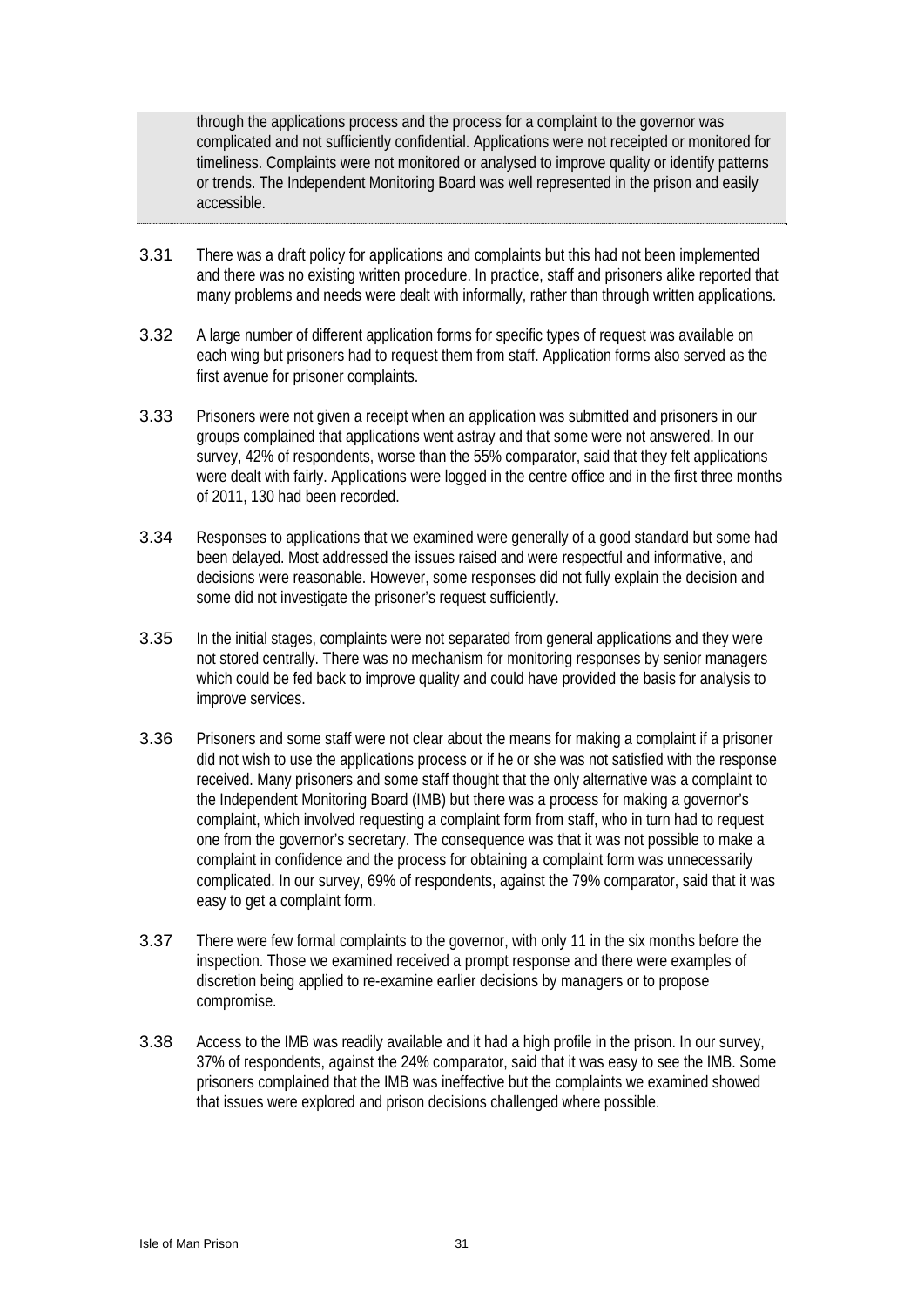### Recommendations

- 3.39 **Application and complaint forms should be freely available on residential wings.**
- 3.40 **There should be a clear distinction made in prison processes between a simple application and a formal complaint.**
- 3.41 **Senior managers should monitor complaints, feed back the findings to those who answer them, and quality check application and complaint replies.**
- 3.42 **Complaints should be analysed to identify areas of the prison where prisoners experience problems and any themes in the issues they raise.**
- 3.43 **Prisoners should be able to make a complaint in confidence to the governor, in a sealed envelope, without the knowledge of residential staff.**

### Housekeeping point

3.44 The complaint procedure should be clearly explained to all prisoners and staff.

# Legal rights

**Expected outcomes:** 

**Prisoners are told about their legal rights during induction, and can freely exercise these rights while in prison.** 

- 3.45 There were no staff trained in providing legal services and prisoners struggled to obtain the services of advocates. Many had to rely on using the postal service to contact their advocates, leading to delays. Legal visits took place daily and many advocates used video-conferencing facilities to consult with prisoners.
- 3.46 No staff had been trained or assigned to provide legal services and many prisoners told us that they had difficulty in obtaining the services of advocates. Prisoners were required to write to advocates to request their services and to book visits, and this led to delays in many cases. One prisoner who had been given a sentence of 21 days and who wished to appeal was unable to do so, as he could not contact an advocate in time. In our survey, only 30% of prisoners, against the 42% comparator, said that it was easy or very easy to communicate with their legal representatives.
- 3.47 Legal visits took place daily and many advocates used video-conferencing facilities because of the distance they would need to travel to the prison to consult with their clients in person. An adequate number of legal visits were provided, with three booths used on any day when domestic visits were not being held.

### Recommendation

3.48 **Prisoners should have access to trained staff who can provide advice on a full range of legal matters and assist them in retaining the services of an advocate quickly.**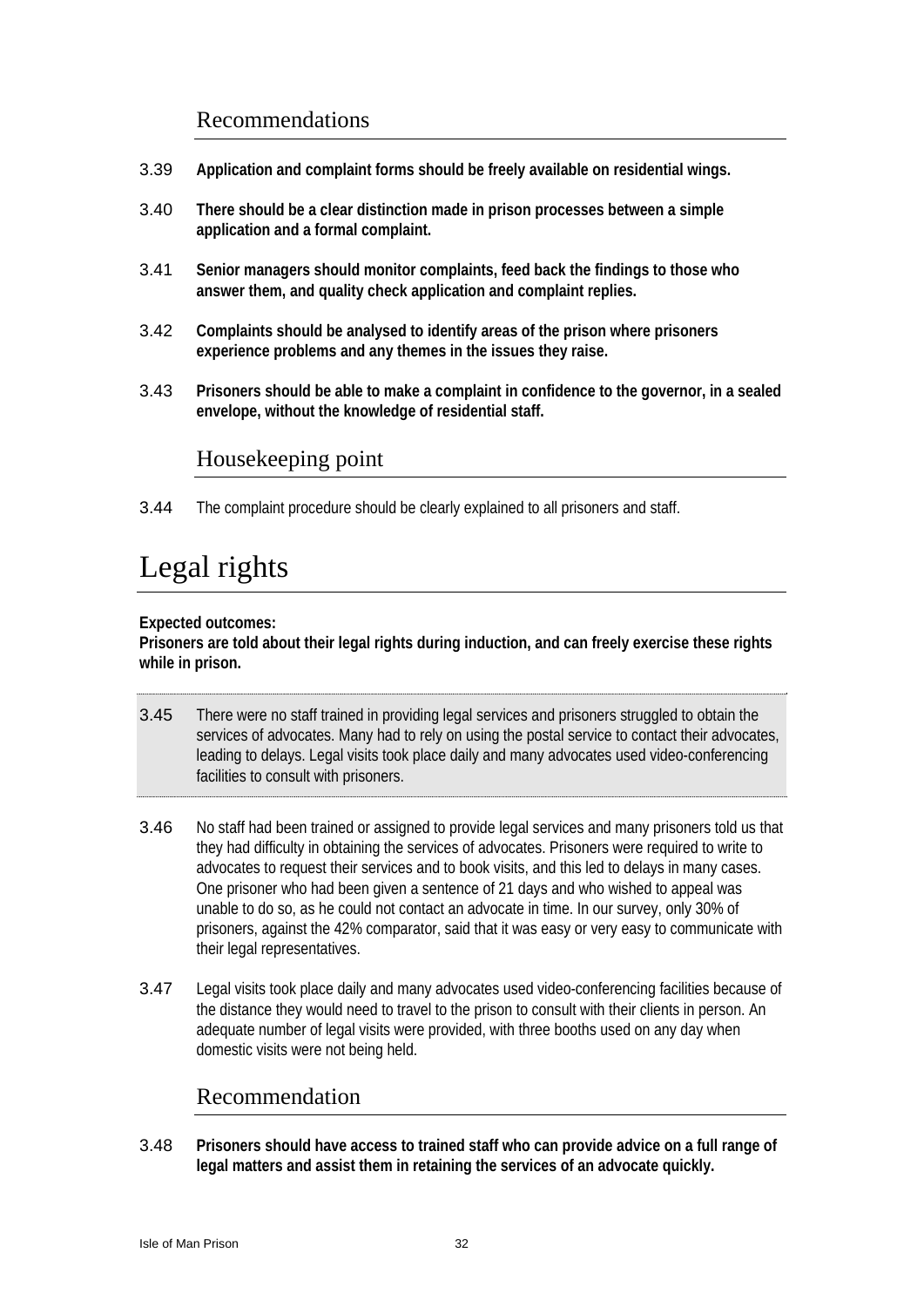# Faith and religious activity

### **Expected outcomes:**

**All prisoners are able to practise their religion fully and in safety. The chaplaincy plays a full part in prison life and contributes to prisoners' overall, care, support and resettlement.** 

- 3.49 There was a small team of part-time Christian chaplains, and the needs of prisoners with other religious affiliations could be met with sessional staff. Services were offered weekly but were poorly attended. Religious festivals were celebrated but there were limited informal links with community churches. The chaplaincy was not able to provide any courses.
- 3.50 The chaplaincy team consisted of three part-time chaplains, who visited for two days a week each. The chaplains provided basic pastoral services to all prisoners, including meeting new prisoners, parole assessments, and visiting those at risk of self-harm and those who were segregated. They were also represented in the prison safer custody group. In our survey, only 14% of respondents, against the 48% comparator, said that they had met a chaplain within their first 24 hours at the prison.
- 3.51 At the time of the inspection, most prisoners who had identified a religious affiliation all belonged to a Christian denomination. The prison attempted to make arrangements for prisoners of other faiths but this could be problematic.
- 3.52 Four Christian services were held on Saturdays by a rota of the part-time chaplains. Services took place in the multi-faith room, which had a limited number of Christian artefacts on the walls. It could be used for other faiths, if required, and had an adjoining wash room. Attendance was poor, although this was not because of a clash with other activities. Visitors from local churches attended some of the services but there were no community chaplaincy arrangements to link prisoners with churches in the areas to which they would be released. Christian religious festivals were marked with special celebrations and all the chaplains visited prisoners on Christmas Day.
- 3.53 The chaplaincy did not have sufficient resources to provide courses for prisoners; an Alpha course had started during Saturday services but had not been viable because of insufficient time.

### Recommendations

- 3.54 **Prisoners should meet a chaplain within their first 24 hours at the prison.**
- 3.55 **The chaplaincy should develop resettlement links with local churches.**
- 3.56 **The chaplaincy should offer courses in religious study and faith-based education if there is demand to do so.**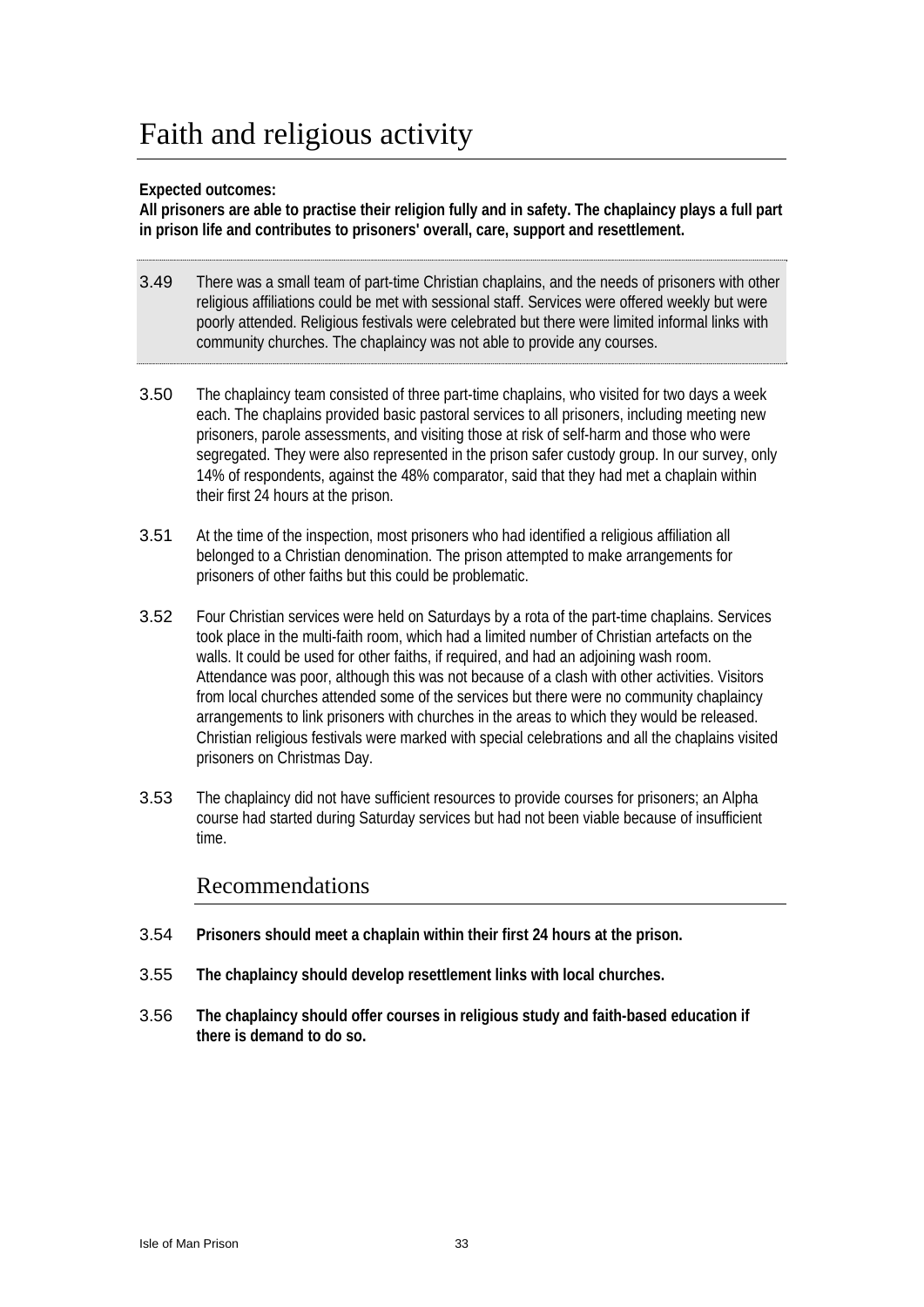# Substance use

#### **Expected outcomes:**

**Prisoners with substance-related needs, including alcohol, are identified at reception and receive effective treatment and support throughout their stay in custody. All prisoners are safe from exposure to and the effects of substance use while in prison.** 

3.57 The clinical treatment service did not provide consistency in opiate titration procedures and lacked both a flexible approach to substitute prescribing and a systematic approach to regular clinical reviews. High levels of in-possession medication and inadequately secure administration procedures contributed to high rates of diversion of prescribed drugs. The ban on smoking tobacco had resulted in a number of negative outcomes, including bullying for patches, numerous alternative substances being smoked (with unknown health risks) and dangerous practices used to light home-made cigarettes. There was insufficient smoking cessation support available. The average positive random mandatory drug testing rate over the previous six months was too high. Suspicion testing rates were low.

### Clinical management

- 3.58 When prisoners arrived, nurses completed a thorough health screening that included an assessment of drug and alcohol use. First-night prescribing was in place for prisoners requiring opiate substitution, which was initiated either by nurse prescribers or on-call GPs. However, as there was no 24-hour nursing cover, methadone dose titration could be slow, as it had to fit in with nurse cover availability. Such delays could potentially pose a risk of self-harm to some prisoners. However, we were assured that the more complicated cases were transferred immediately to Noble's Hospital in Douglas.
- 3.59 The range of drug treatments offered was not sufficiently flexible. All opiate substitution requirements were met solely through the prescribing of methadone. We were told that Subutex (buprenorphine) was not available because of the widespread availability in the prison of illicitly smuggled Subutex, and the fear that prescription of this agent would result in diversion and exacerbate the problem. However, if suitable medication administration supervision and security mechanisms were in place, the prescribing of Subutex to prisoners approaching the end of a treatment regime would be an asset rather than a liability (see main recommendation HP49).
- 3.60 Clinical reviews for prisoners receiving opiate substitution did not follow a regular pattern. They were sporadic and appeared largely to be left to prisoners to instigate. The clinical reviews that took place were only between the prisoner and a GP or the specialist consultant from the island's Drug and Alcohol Team (DAT), who attended the prison fortnightly. There was no evidence of the integration of clinical reviews with either nursing care or any psychosocial interventions. At the time of the inspection, a total of 16 prisoners were on methadone (13 men and three women), of whom 11 were receiving maintenance doses and five were reducing.
- 3.61 In our survey, 48% of prisoners, against a comparator of 32%, said that they thought they would have a problem with drugs on their release from the prison.
- 3.62 When we observed the administration of medication, some prisoners expressed surprise at being asked for their date of birth by way of identification. Speaking to them later, they told us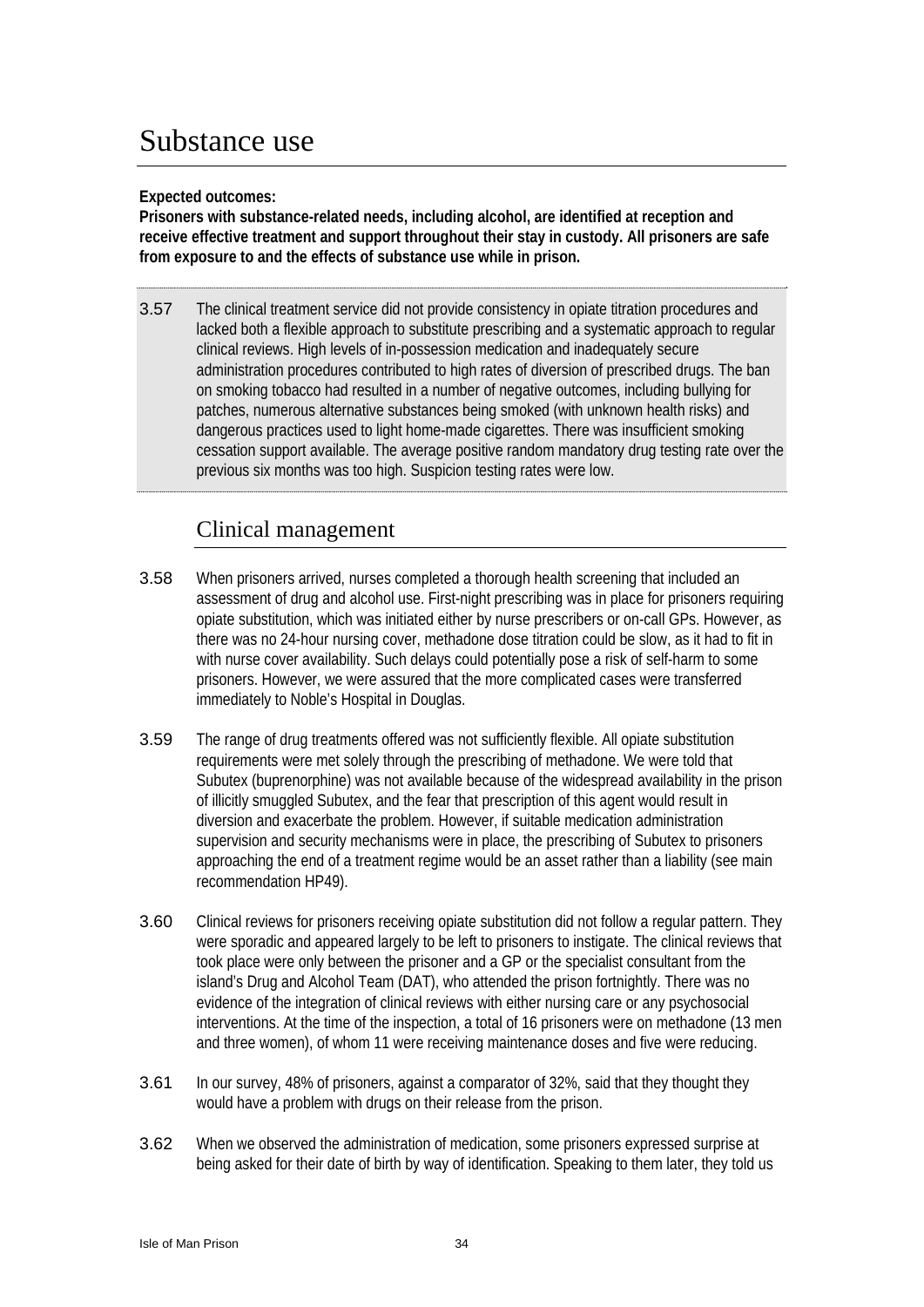that they had never been asked for that before. They were not asked to present any other form of identification.

- 3.63 With the exception of prisoners who were receiving both methadone and diazepam, all other potentially abusable prescribed medication was given daily in possession (see section on health services). Risk assessments for in-possession medication were prisoner based and did not relate to the potential hazards of the drugs dispensed or take into consideration the likelihood of a drug being abused.
- 3.64 Alcohol detoxification treatment was available but, as there were no inpatient facilities, any acute or complicated cases were transferred to Noble's Hospital.
- 3.65 The total prison ban on smoking tobacco had resulted in a large number of negative outcomes (see main recommendation HP50). Staff had stepped up efforts to detect illicit tobacco and its substitutes, evidenced by the 63 smoking material-related finds in the six months from September 2010 to February 2011, compared with nine drug and six hooch finds. The widespread demand for scarce tobacco or its alternatives had also resulted in some prisoners being bullied for nicotine patches on arrival at the prison or when they obtained their patches from the health care department. The protocols for the prescribing and administration of nicotine replacement therapy (NRT) were lax. Prisoners told us that if they said, during their initial health care assessment, that they were smokers, they were automatically given patches. While health services staff were strict on their rules of allowing only two NRT courses per prisoner, this was on a per-admission to prison basis only, so some 'revolving door' prisoners had received many courses.
- 3.66 We observed NRT patches being given out with other medication, with no requirement to return a previously issued patch. There was no requirement to apply the patch under the supervision of nurses, so prisoners simply took the patches away in their wrappers. We met some prisoners with seven or eight patches in their pocket, and the in-cell security finds documentation showed that up to 50 patches had been found in one cell. Prisoners showed us how they rendered and extracted nicotine from the patches for addition to 'alternative' smoking materials, which included dried fruit peel and tea. Some fruit was subsequently banned but prisoners also used lint from tumble driers and even pubic hair. The full extent of the risks to health posed by smoking such substances are largely unknown, although nurses told us that many prisoners presented with sore throats. The thin pages from Gideon Bibles and dictionaries were especially sought after as makeshift cigarette papers and these were held in place with toothpaste. With kettle elements and bare electric wires being used to render and ignite these home-made cigarettes, there were also concerns for fire safety. Some officers openly turned a blind eye to illicit smoking activities, while almost every prisoner we spoke to either smoked illicitly or in some way colluded with the practice.
- 3.67 In spite of the establishment's preoccupation with the smoking ban, there was no specific smoking cessation support or advice available. Some prisoners told us that they were experiencing high levels of anxiety, discomfort and stress due to nicotine withdrawal, in some cases exacerbated when they were bullied into giving up their patches.

## Recommendations

3.68 **Prescribing regimes for substance-dependent prisoners should be flexible, based on individual need and adhere to evidence-based best practice.**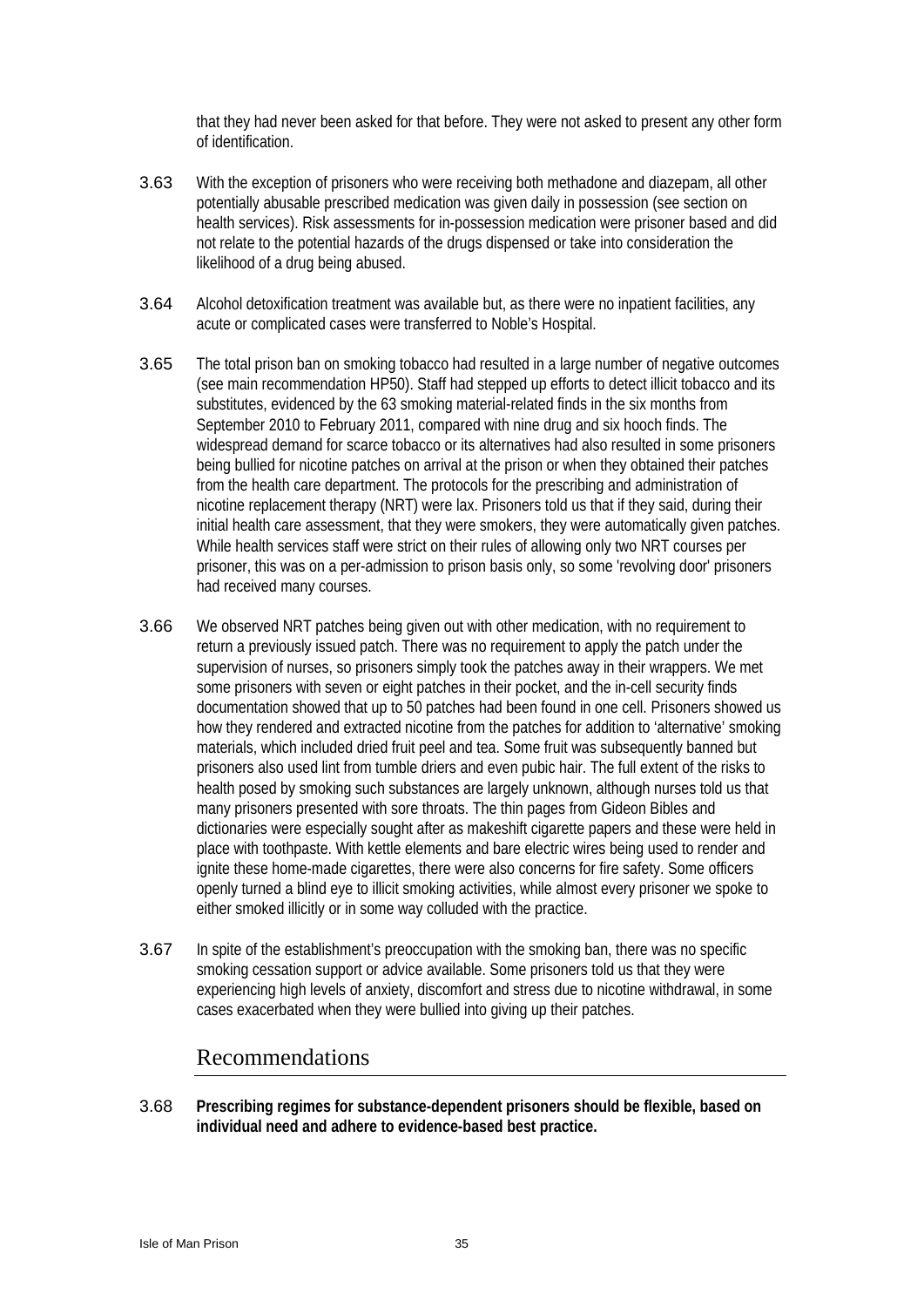- 3.69 **Clinical substance misuse services and psychosocial services should integrate and develop a framework for undertaking joint care plans and regular joint clinical/psychosocial reviews.**
- 3.70 **Risk assessments for in-possession medication should take into consideration the dangerousness of the drugs involved and the likelihood of their abuse.**
- 3.71 **Regular, structured smoking cessation advice and support clinics should be made available to all prisoners.**

#### Drug testing

- 3.72 The average random mandatory drug testing (MDT) positive rate for the six months from September 2010 to February 2011, quoted at the time of the inspection, was 16.22%, which was too high. This ranged between 0% (in October 2010 and January 2011) and 50% (in December 2010 – although only six tests had been completed that month). In our survey, 19% of prisoners, against the 10% comparator, said that they had developed a drug problem since they had been in the prison. Most prisoners told us that high levels of prescription drugs were being diverted and that Subutex was being smuggled in.
- 3.73 The suspicion testing positive rate over the same six-month period was 30.77% from a total of 13 tests, which was low. We would have expected more suspicion tests to have been completed, given the high spikes in the random MDT positive rate. The low positive suspicion rate might have been indicative of poor-quality security information intelligence. Given that no current drug supply reduction strategy or action plan was in place, drug-related security operations appeared to be more reactive than proactive.
- 3.74 The MDT suite and holding cell were clean, tidy and appropriately equipped.

## Recommendation

3.75 **An up-to-date supply reduction strategy should be developed and implemented, and be embedded in the wider prison drug strategy.**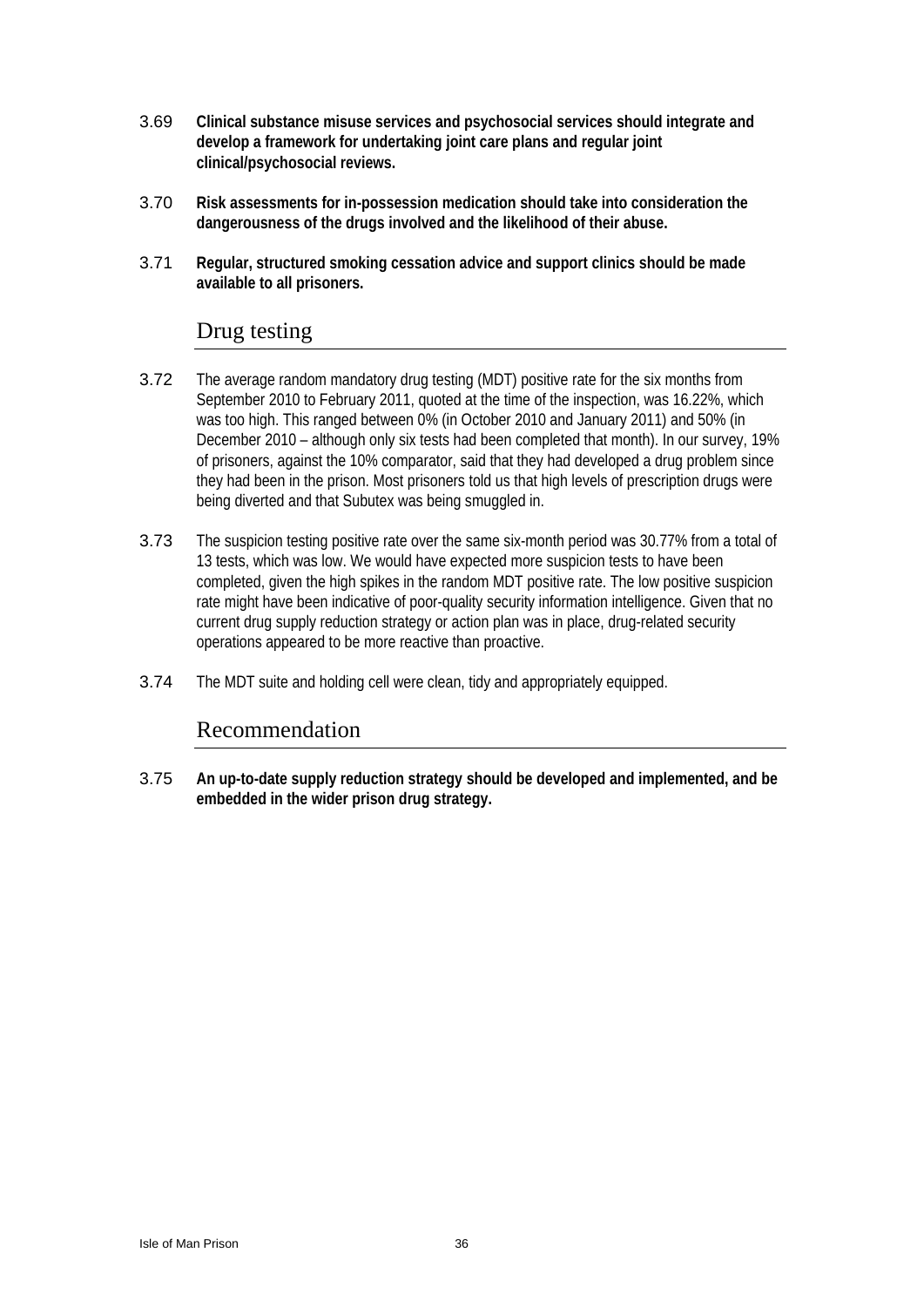# Section 4: Diversity

#### **Expected outcomes:**

**All establishments should be aware of and meet the specific needs of minority groups and implement distinct policies or action plans, which aim to represent their views, meet their needs and offer peer support to ensure all prisoners have equal access to all facilities. Multiple diversity needs should be recognised and met.** 

- 4.1 The prison did not have governance or a policy for managing diversity. There had been no staff diversity training and prison processes had not been impact assessed. Diversity was not positively celebrated and the prison did not have a full awareness of the diversity of the prisoner population.
- 4.2 The prison did not have a diversity policy or any governance of diversity issues, and no manager had specific responsibility for diversity. The recording and monitoring of diversity among the prison population was minimal. There were no policies and no governance for the separate diversity strands, apart from some good initiatives for older prisoners and those with disabilities in the health care department. Staff had not received training in diversity, beyond that provided for new staff at the national training course (see main recommendation HP51).
- 4.3 Processes and activities in the prison had not been assessed to identify their differing impact on diverse groups. There were no displays of positive images of diverse groups around the prison or celebrations of cultural and religious events. During the inspection, it was St Patrick's Day and, although the prison held a number of Irish prisoners, there was no acknowledgement of this day's significance to this group.
- 4.4 This lack of a strategic approach to diversity was in the context of an ostensibly undifferentiated prisoner population but the lack of monitoring and consultation with prisoners meant that prison managers did not know the extent of the diversity among the prisoners and the nature of their different needs.

## Recommendations

- 4.5 **A senior manager should lead an effective and adequately resourced diversity strategy with clear governance arrangements.**
- 4.6 **Staff should be provided with specialist training in all aspects of diversity.**

## Race equality

| 4.7 | The prison did not hold a large number of prisoners from black and minority ethnic<br>backgrounds. The needs of prisoners from a Gypsy Traveller background were not being met. |
|-----|---------------------------------------------------------------------------------------------------------------------------------------------------------------------------------|
|     |                                                                                                                                                                                 |

4.8 Since the prison had opened, it had held only eight prisoners from a black and minority ethnic background, five of whom had been immigration detainees. At the time of the inspection, the prison held only one prisoner of mixed race.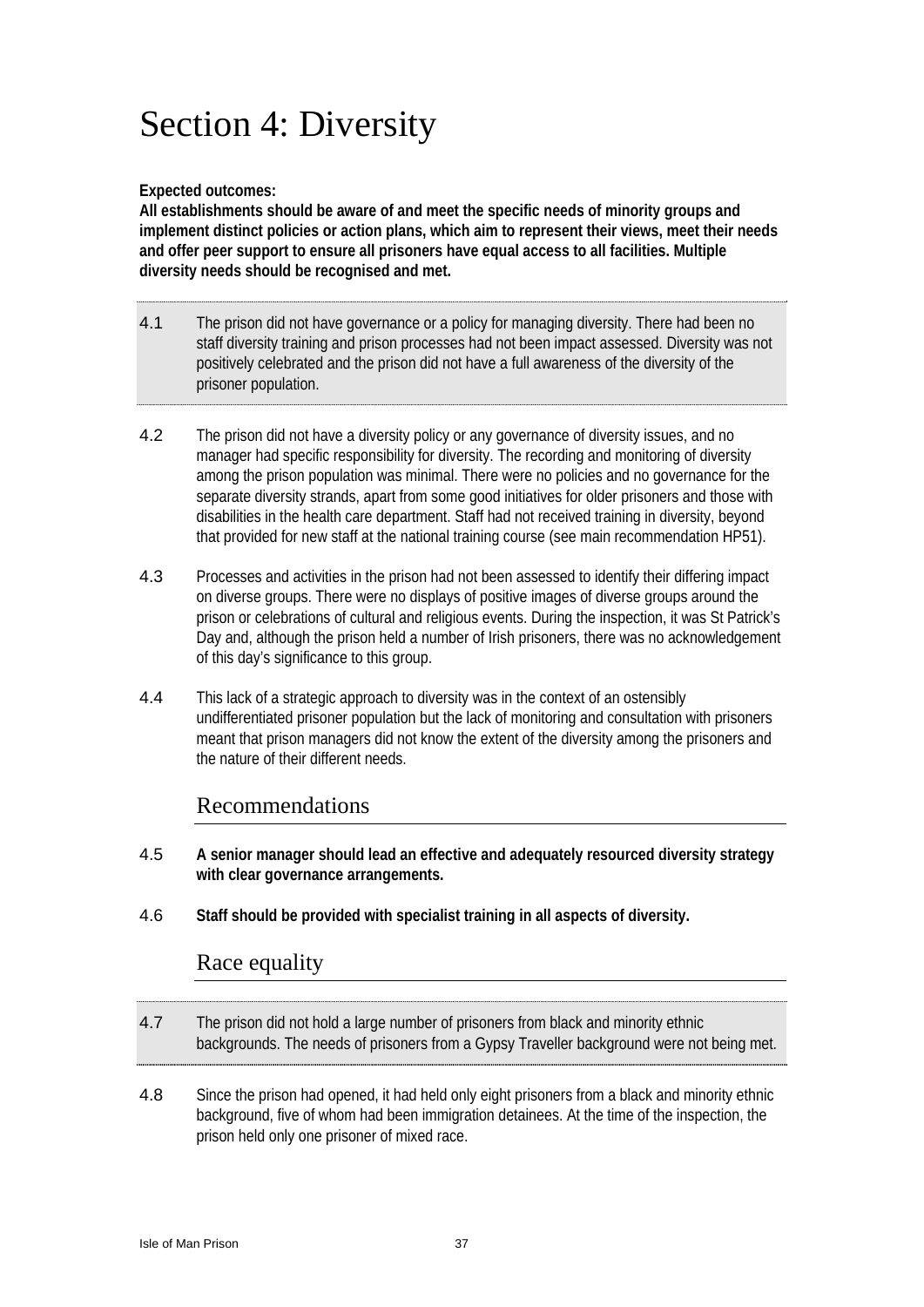4.9 The prison did not record the number of prisoners from a Gypsy Traveller background but 5% of respondents to our survey, the same as the local prisons comparator, identified themselves as being from this group. No consultation or distinctive services were provided for this group.

## Recommendation

4.10 **The prison should develop a policy and services for meeting the needs of prisoners from a Gypsy Traveller background.** 

#### Foreign nationals

- 4.11 The prison held a small number of foreign national prisoners. No member of staff had responsibility for foreign nationals. Some language services were provided but the understanding of foreign national prisoners was not checked. Liaison with immigration services was not well understood.
- 4.12 At the time of the inspection, the prison accommodated three foreign national prisoners but no staff member had responsibility for co-ordinating services for foreign nationals or checking that their needs were being met. The establishment occasionally held immigration detainees and these were quickly moved to immigration removal centres in the UK or were released.
- 4.13 The language needs of prisoners who did not speak English as their first language had been partially met. Although there was little printed information in languages other than English, and the prison did not keep a register of prisoners and staff who could interpret foreign languages, the Language Line facility had been used for a group of Chinese immigration detainees. However, we met a Polish prisoner with a partial understanding of English whose full understanding of procedures in the prison had not been checked. As a result, he had not known how to have his clothes laundered until a fellow prisoner had noticed that he needed help and became a carer for him. The Polish prisoner had been to court and did not understand his sentence, so the prisoner carer had helped him to write to the court for an explanation.
- 4.14 The process for identifying foreign national prisoners and communicating with the immigration service had been formalised. This involved a referral to the resettlement team, which would manage the liaison with the immigration service. However, we found that rather than following this procedure, staff in reception informed the immigration services directly. This meant that specific resettlement needs may not have been identified.

- 4.15 **The prison should designate a member of staff with responsibility for foreign nationals.**
- 4.16 **Prisoners who do not have a full understanding of English should be provided with written information in a language they are familiar with, and their understanding of prison procedures should be verified regularly.**
- 4.17 **There should be effective links with the immigration service to ensure that they are quickly informed of the reception of foreign national prisoners or detainees and that a decision about their removal or release is made speedily.**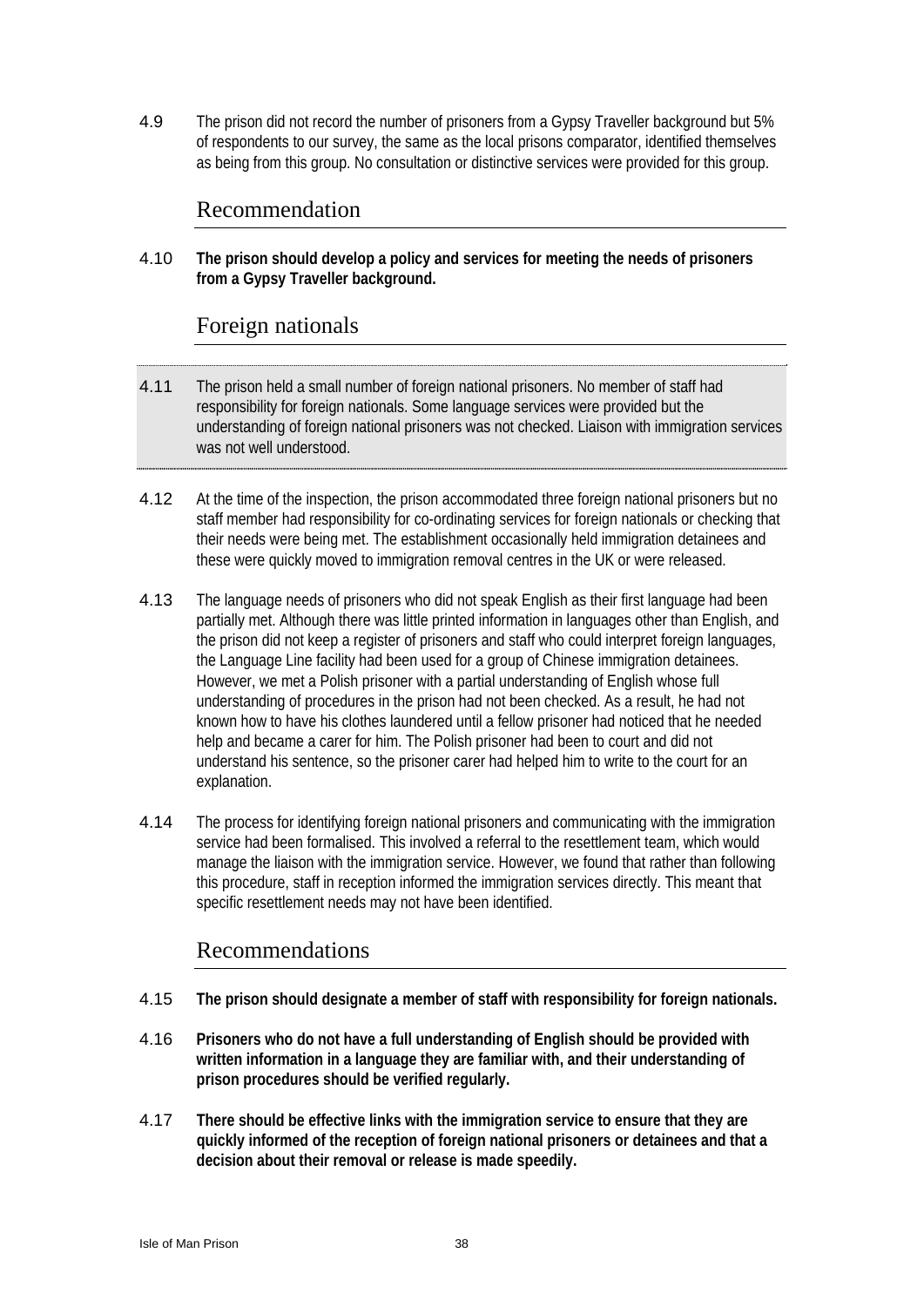## Disability and older prisoners

- 4.18 The prison held a comparatively low number of prisoners who identified themselves as having a disability but did not identify them routinely. There was no member of staff with responsibility for older prisoners and those with a disability, and there were no care plans or evacuation plans for such prisoners. There was special accommodation and facilities for prisoners using a wheelchair but they were not consulted about their needs.
- 4.19 In our survey, only 8% of respondents (equating to 10 prisoners), against the 20% comparator, considered themselves to have a disability, and there were 10 male prisoners and one female prisoner over the age of 50 at the time of the inspection.
- 4.20 A policy for meeting the needs of older prisoners had been drafted but was not in operation. There was no member of staff with specific responsibility for older prisoners and those with a disability and the prison did not know the extent or nature of prisoners' disabilities. As a result, there were no care plans for older prisoners or those with a disability and no evacuation plans in case of an emergency. The impact of this approach was illustrated by a complaint we examined from a deaf prisoner who had missed a meal because he had not heard staff calling prisoners to the servery. If his disability had been identified, a plan for his care could have included ensuring that he heard verbal instructions and that he would be made aware in the event of the need for an emergency evacuation.
- 4.21 The prison had cells suitable for prisoners using a wheelchair, and showers with suitable facilities. There was one prisoner using a wheelchair at the time of the inspection. He had identified some improvements that could be made to the facilities and some defects in the arrangements but he had not been consulted about his experience.
- 4.22 Older prisoners we met had part-time jobs and were provided with in-cell activities. There were no special gym sessions for them but they were provided with programmes suited to their abilities. They were required to pay for their televisions.

## Recommendations

- 4.23 **A member of staff should be designated with responsibility for older prisoners and those with a disability.**
- 4.24 **Older prisoners and those with a disability should be consulted regularly about their needs and have care plans to meet these needs and evacuation plans in case of an emergency.**
- 4.25 **Older prisoners should not be required to pay for their televisions.**

#### Sexual orientation

4.26 There was a small number of prisoners who identified themselves as gay or bisexual but their needs were not recognised.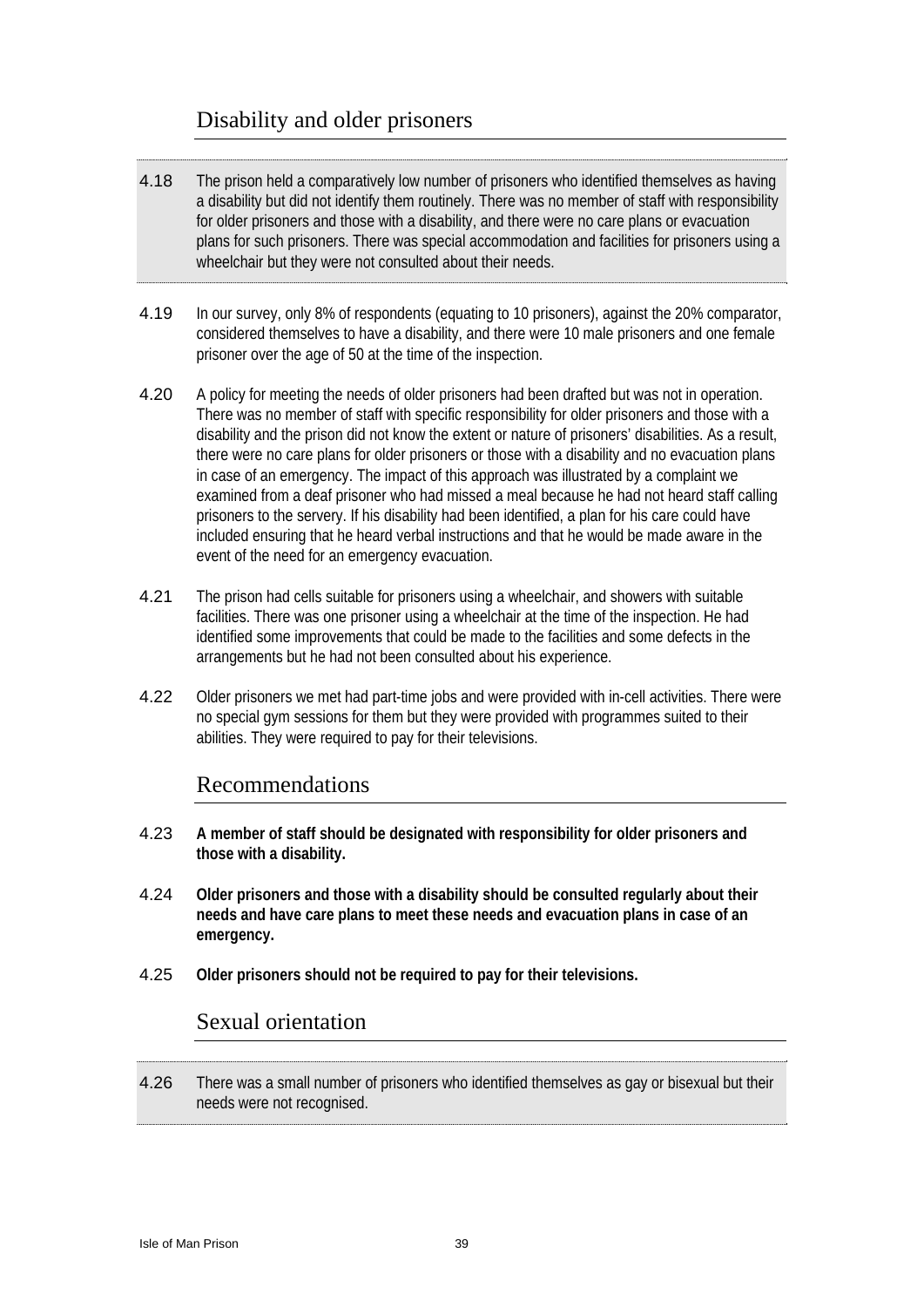4.27 In our survey, 2% of respondents identified themselves as gay or bisexual, which was similar to the comparator. There were no services or consultation mechanisms for this group (see main recommendation HP51).

#### Women prisoners

- 4.28 The women's wing accommodated up to 15 prisoners and was in good order. There was no policy for the management of women prisoners and staff working with them did not receive specialist training. The wing regime was not distinctive and there was insufficient activity available for women.
- 4.29 There was a dedicated wing for women prisoners, D wing, with a capacity of 15 cells. There was also one cell providing constant observation accommodation and two originally planned for women and babies. At the time of the inspection, there were 11 women held, which we were told was unusually high.
- 4.30 The wing was clean and quiet. Women's cells were in good order and adequately furnished. As well as two showers, the wing had an assisted bathroom. There was a classroom, which also doubled as a television room, and a dressing room containing hair dryers and straighteners. At the end of the wing there was an exercise yard with a grassed area, seating and some decorative garden ornaments.
- 4.31 There was no policy for the management of women prisoners (see main recommendation HP51). There was a dedicated staff group for the women's and young people's wings which provided consistency but they had not received specialist training for working with women. The officers in the group were predominantly female.
- 4.32 Opportunities to provide a distinctive and active regime for this discrete group of prisoners had not been exploited. In our survey, only 17% of women respondents, against the 64% women's local prisons comparator, said that they had been involved in vocational or skills training. All of the women had a job but for most of them this involved cleaning tasks, which occupied them for only an hour every morning, with the exception of one woman who worked full time as the reception cleaner. Other work or training opportunities in catering and horticulture were not open to them. In our survey, 80% of women respondents said that they attended education, which was better than the women's local prison comparator of 42%. Classes attended were part time and included numeracy, literacy, art and cookery. An art and craft class was held once a month on the wing and women were able to attend the gym four times a week (see recommendation 6.29).

- 4.33 **Staff working with women prisoners should be given specific training for the role.**
- 4.34 **The regime on the women's wing should be distinctive and provide opportunities appropriate to their needs.**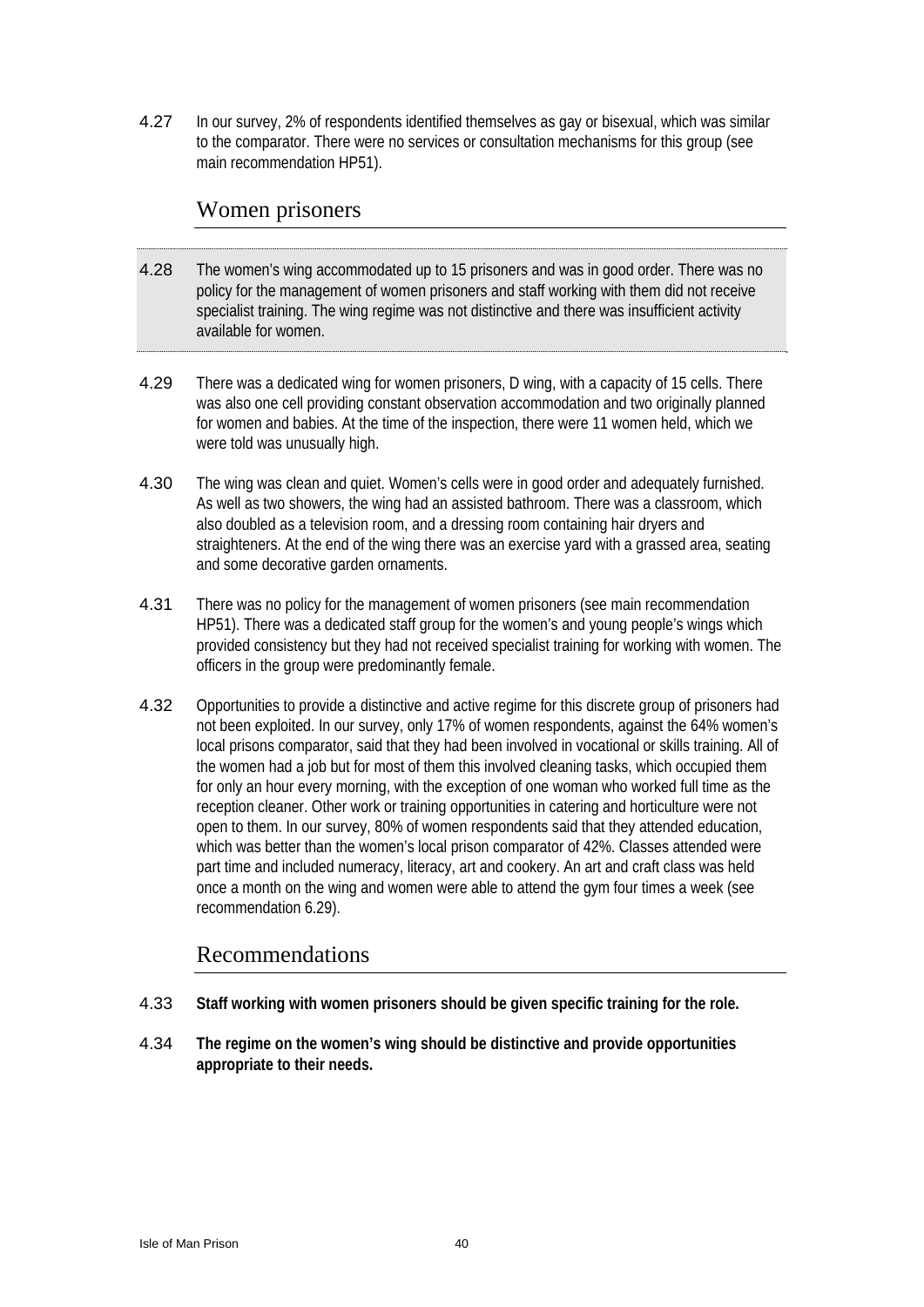# Section 5: Health services

#### **Expected outcomes:**

**Prisoners should be cared for by a health service that assesses and meets their health needs while in prison and which promotes continuity of health and social care on release. The standard of health service provided is equivalent to that which prisoners could expect to receive in the community.** 

5.1 Health services had improved and clinical governance arrangements were in place. Prison health services were seen as part of the island-wide primary care services, which meant that a wide range of clinical services were readily accessible to prisoners. Clinical records were computerised, which, although positive, raised some issues about access to the information from other sources and the confidentiality of the information stored. A range of primary care services were provided, and the three GP sessions per week met demand, but prisoners were critical of health services. Most prisoners were on prescribed medications, the majority of which were given daily in-possession, including potent medications liable to be traded. Mental health provision was underdeveloped. Prisoners with a potential for dual mental health and addiction problems were not always seen by mental health services at the prison and we identified prisoners with mental health issues who were not receiving adequate care, and there were no multidisciplinary case conferences. Discipline staff did not receive mental health awareness training.

## General

- 5.2 Primary health services were provided by the Isle of Man Department of Health (DH), although the responsibility for prison health services was shared between DH and the Department of Home Affairs (DHA). DH had a contract with a local GP surgery (Ramsey Group Practice) to provide GP sessions for prisoners, while other services, such as podiatry and physiotherapy, were part of the wider community services directorate. Mental health services were provided by the Mental Health Service which is part of the Department of Social Care.
- 5.3 A limited health needs assessment had recently been undertaken by a consultant in public health but it had not been ratified or actioned and some of the recommendations were subject to dispute. There had also been an internal audit of prison health services undertaken by DH; it was still in draft form but had identified a number of issues that needed attention.
- 5.4 The department was situated off the main centre and contained clinical rooms and a general treatment room, as well as a dental suite, relaxation room and offices. The waiting area was, in effect, the corridor at the entrance to the unit; although prisoners did not wait in it for long periods, it was not ideal as a waiting room. A range of health promotion posters and information about the service was on display, behind the small metal seats. All areas were clean and bright and met infection control measures, as demonstrated by infection control audits. One of the staff took the lead as the link person for infection control.
- 5.5 The main medicine store and second storage areas were in good order and kept tidy. The second area was used to store monitored dosage system trays for persistent reoffenders who had been released but were likely to return within a few weeks.
- 5.6 There was a lead nurse for older people and staff had easy access to aids for daily living and continence aids from community services.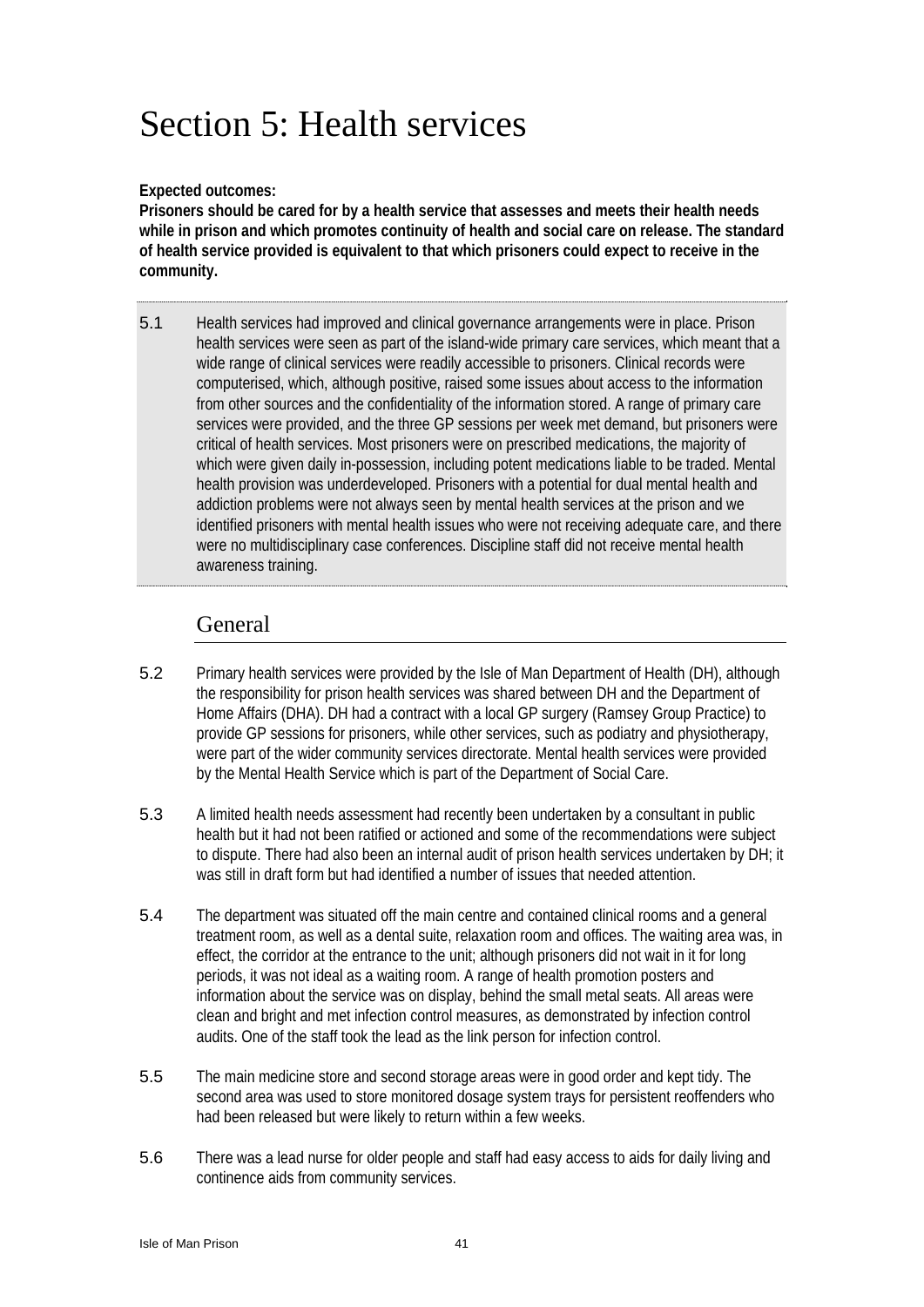#### Recommendation

5.7 **The health needs assessment should be agreed and the recommendations put into action.** 

#### Clinical governance

- 5.8 Prison health services were clearly part of the island's overall primary care services. The head of health services was a general nurse. She reported to the director of community services but also had a close working relationship with the governor, who took an active interest in health service provision. The health services team was small; some had been recruited from other community services, while three of the staff had worked at the prison for some time. The deputy head of health services was a registered mental health nurse (band 7); there were four band 6 staff, one of whom was a registered paramedic, while the rest were nurses. Two of the nurses were non-medical prescribers. There were no administrative staff, although the practice manager from the GP practice assisted staff in setting up and managing the electronic clinical records system (Egton Medical Information System (EMIS)).
- 5.9 The prison health department had been included in all aspects of clinical governance within DH. While it was acknowledged that policies and procedures needed to be adapted to the prison setting, the principle was good, as it meant that there were some assurances that prisoners were able to receive the same level of service as provided in the local community. A recent 'patient safety walk-through' exercise, carried out by staff from other primary care services, had identified improvements to services in the previous year. Pharmacy-related incidents were available for review by the clinical team and the offsite pharmacist. The prison health services featured on the risk register of both primary care and prison senior management teams because of the lack of mental health services available to prisoners.
- 5.10 Prison health was represented at both a strategic and operational level within DH. There was a prison clinical governance committee, which met bimonthly, and a prison strategy group. The latter received regular reports about health services which reflected UK prison quality performance indicators.
- 5.11 Staff had access to continuing professional development and mandatory training, in line with other community services staff; some had also been out to work at the local cottage hospital. Nurses had clinical supervision from their managers.
- 5.12 Emergency equipment, including an automated external defibrillator, was kept in the health services department and at strategic points around the prison. Nursing staff were trained in intermediate life support by the resuscitation officer at Noble's Hospital, while discipline staff received basic life support and automated external defibrillator training by a member of the health services team. The kit in the department was checked daily, while that elsewhere in the establishment was checked monthly. There was no emergency childbirth kit available.
- 5.13 Clinical records were computerised on EMIS, in line with the rest of the island GP services. It was Isle of Man policy for any prisoners imprisoned for less than three months to be treated as temporary residents and their medical records stayed with their original GP, but anyone who came in for three months or more was registered at the Isle of Man prison, meaning that they were de-registered from their original GP and became a patient of the establishment, with their electronic clinical records moved as required. This included any prisoner on remand for over three months. Therefore, there was the potential for prisoners' full clinical records from their time in prison to be accessible to health services in the community, and it was not apparent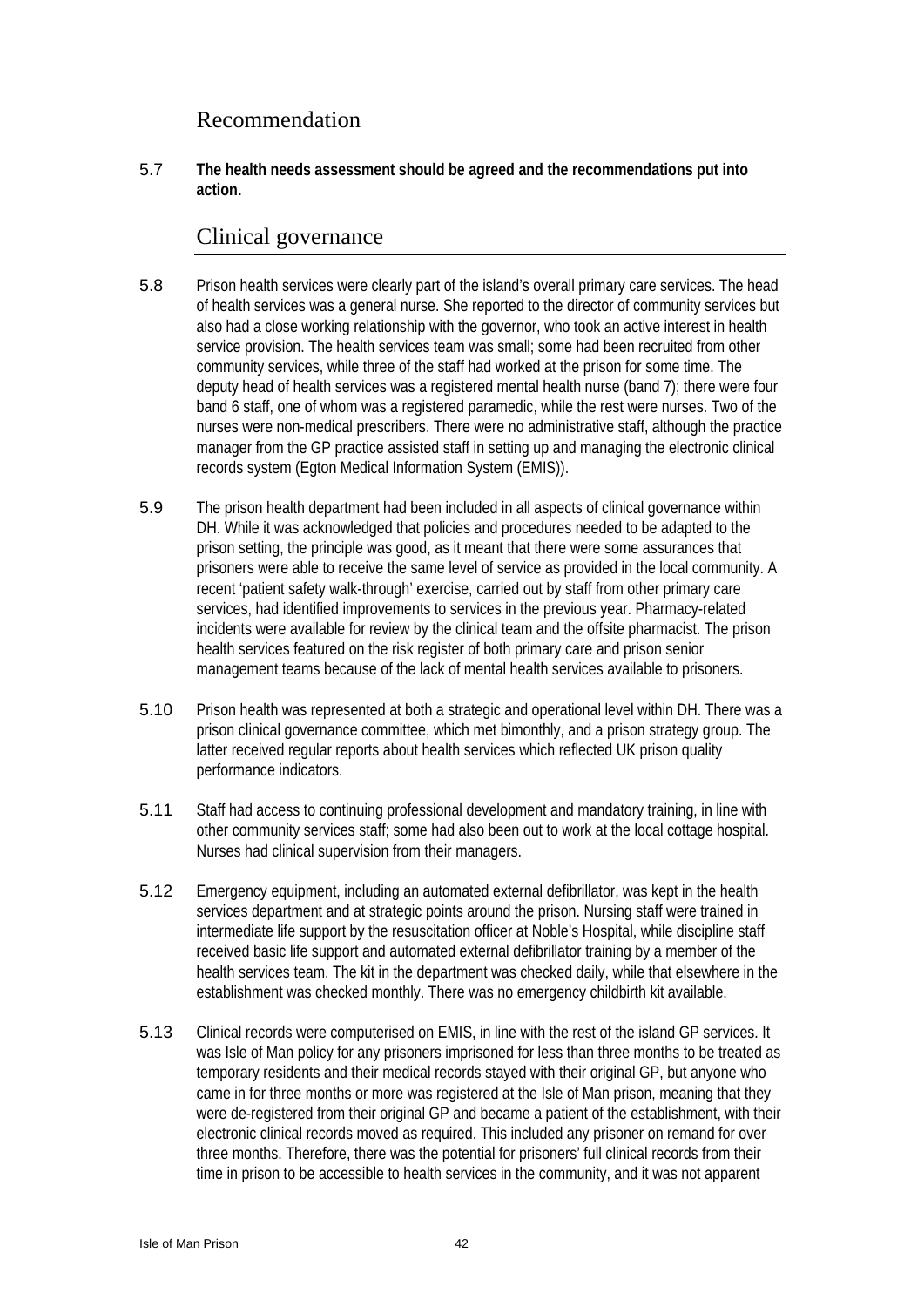whether this was made clear to prisoners. The GP practice manager was the data protection officer and had expressed reservations about the system. A recent community services audit of clinical records had resulted in a good score of 94% compliance with standards.

5.14 Prisoners we spoke to complained about health services. In our survey, 48% of respondents rated the overall quality of health services as good or very good, which was lower than the response at the time of the previous inspection. It was clear that prisoners' perceptions were influenced by the smoking ban. Prisoners also commented on the lack of information provided to them, such as whether their applications had been received and the date of internal appointments. DH primary care services had recently undertaken a prison patient survey, in which 56% said that they were not listened to by health services staff. Although there were no patient forums in which prisoners could express their dissatisfaction, they had access to the DH complaints system.

#### Recommendations

- 5.15 **Staffing levels and skill mix should include medical, nursing and administrative staff so that clinical staff can focus on clinical practice.**
- 5.16 **There should be an emergency childbirth kit available.**
- 5.17 **Prisoners' clinical records should be confidential and access to them should require the consent of the prisoner.**
- 5.18 **There should be an active patient forum to assist in the promotion of health services across the prison community.**

## Good practice

5.19 *The 'patient walk-through' audits were a good initiative that helped to ensure that prison health was seen as part of wider community services.* 

## Primary care

- 5.20 Newly arrived prisoners were seen by a nurse during the reception process and underwent a comprehensive health assessment. The screening was tailored to meet individual need, so, for example, there was a separate assessment for those aged over 65. Women were asked if they could be pregnant and were tested if it was deemed clinically necessary. Prisoners were then provided with an information leaflet about services and referred on to other services if required. There was no further health screen. If they required medication on the night of arrival, staff telephoned the GPs for a prescription.
- 5.21 Prisoners could submit an application to see a member of health services staff but had to ask for application forms from discipline staff. The applications were placed in a confidential box and collected by health services staff each lunchtime. Health services staff kept the application forms for three months to ensure that there was an audit trail in case of a complaint.
- 5.22 There were three GP clinics a week, so prisoners could be seen within a couple of days of an application. While all three GPs who provided the regular clinics were male, it was made clear to the female prisoners that they could be seen by a female doctor if they wished. The GPs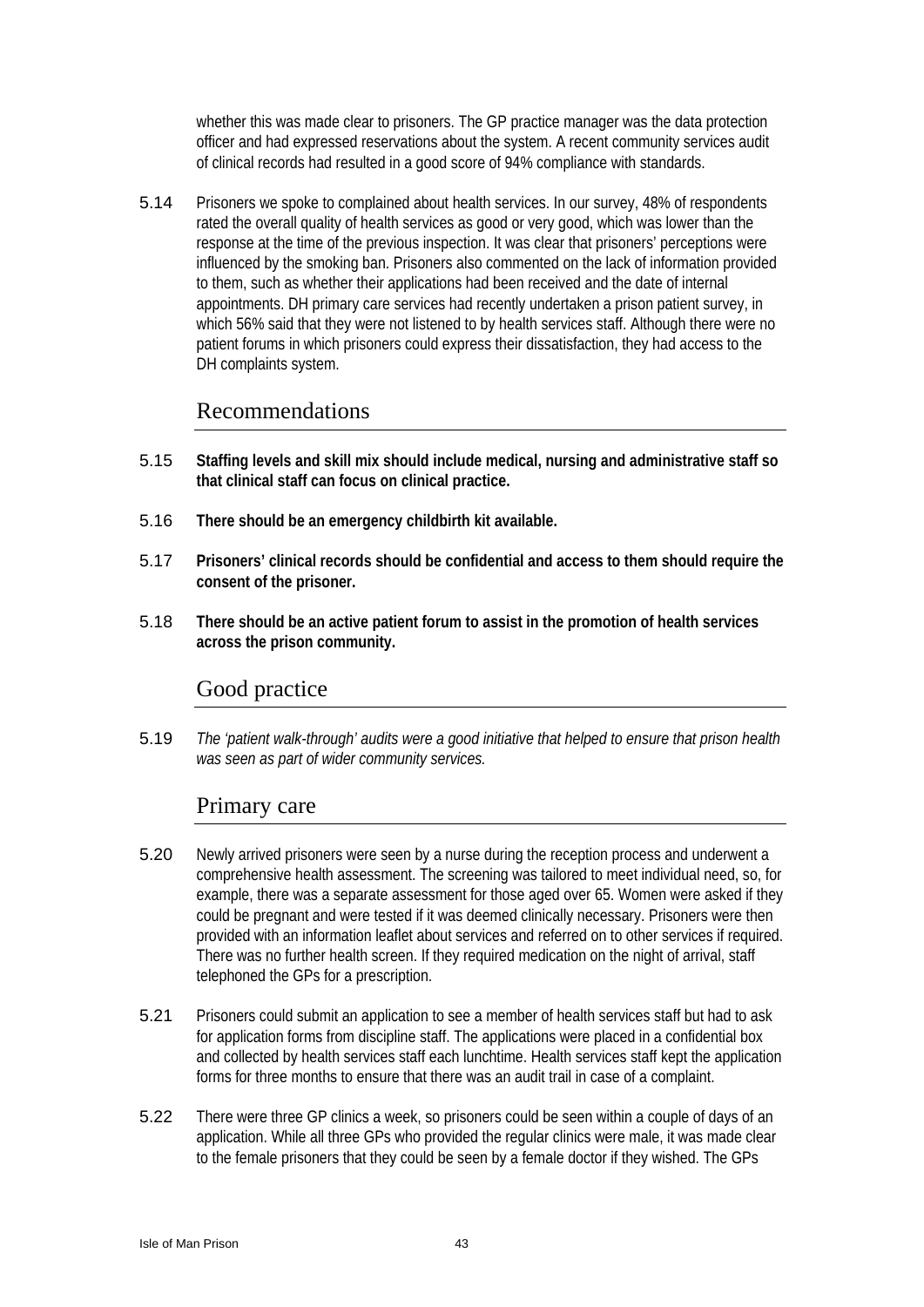were available for telephone advice during the working day; out of hours, staff could contact the island on-call medical service, in line with the rest of the population.

- 5.23 The nursing team provided care for those with lifelong conditions such as diabetes and asthma. They had created a range of care plans for lifelong and other clinical conditions, with planned reviews, which were used when required. However, the accuracy of lists of those with lifelong conditions relied on staff using correct codes when entering the information onto the electronic clinical information system and we found some discrepancies. In addition, the care plans did not always reflect current evidence-based best practice. Specialist community nurses could be requested to attend prisoners if needed. In our survey, 65% of prisoners said that it was easy or very easy to see a nurse, which compared favourably with UK local prisons.
- 5.24 Staff made some efforts to follow up patients quickly after their arrival. For example, a woman who was diabetic and had not had her blood checked in the community for some time was seen on the morning after her arrival and a full blood screen taken, in spite of the fact that she was likely to be released within a few days.
- 5.25 Hepatitis B vaccinations were offered but meningitis C vaccinations were not. One of the nurses took the lead in sexual health. Prisoners were able to have a full sexual health screening, and cervical smears and mammograms could be organised for the women. Prisoners were not permitted to have barrier protection. There was no health promotion group or overarching strategy.
- 5.26 If a woman was pregnant, health services staff referred her to the community midwifery team, who would come in to the prison. The GPs took on early pregnancy care as they did in the community; we were told that when the woman was taken to her obstetric appointment at the hospital, efforts were made to ensure that she could have all necessary procedures and appointments during the one visit.
- 5.27 Prisoners were referred to community services for podiatry, physiotherapy and other allied health needs. Prisoners then attended the local cottage hospital to be seen and treated. The optician visited the prison when required.
- 5.28 We found some instances when staff did not demonstrate a positive duty of care. For example, we met a young man who had acquired a black eye since his arrival at the establishment; while health services staff had seen him, they had not documented the injury as an accident or completed a security report. We met other prisoners who commented that health services staff did not take them seriously or refused to see them; in some of these cases we were told that it was because the prisoner had previously stated that they did not want to engage with services.

- 5.29 **Following reception screening, a further health assessment should be carried out within 72 hours after the prisoner's arrival.**
- 5.30 **Prisoners with lifelong conditions should be cared for in line with evidence-based best practice and this should be reflected in care planning.**
- 5.31 **Barrier protection should be freely available to all prisoners.**
- 5.32 **There should be a health promotion strategy (that includes oral health) and an implementation group.**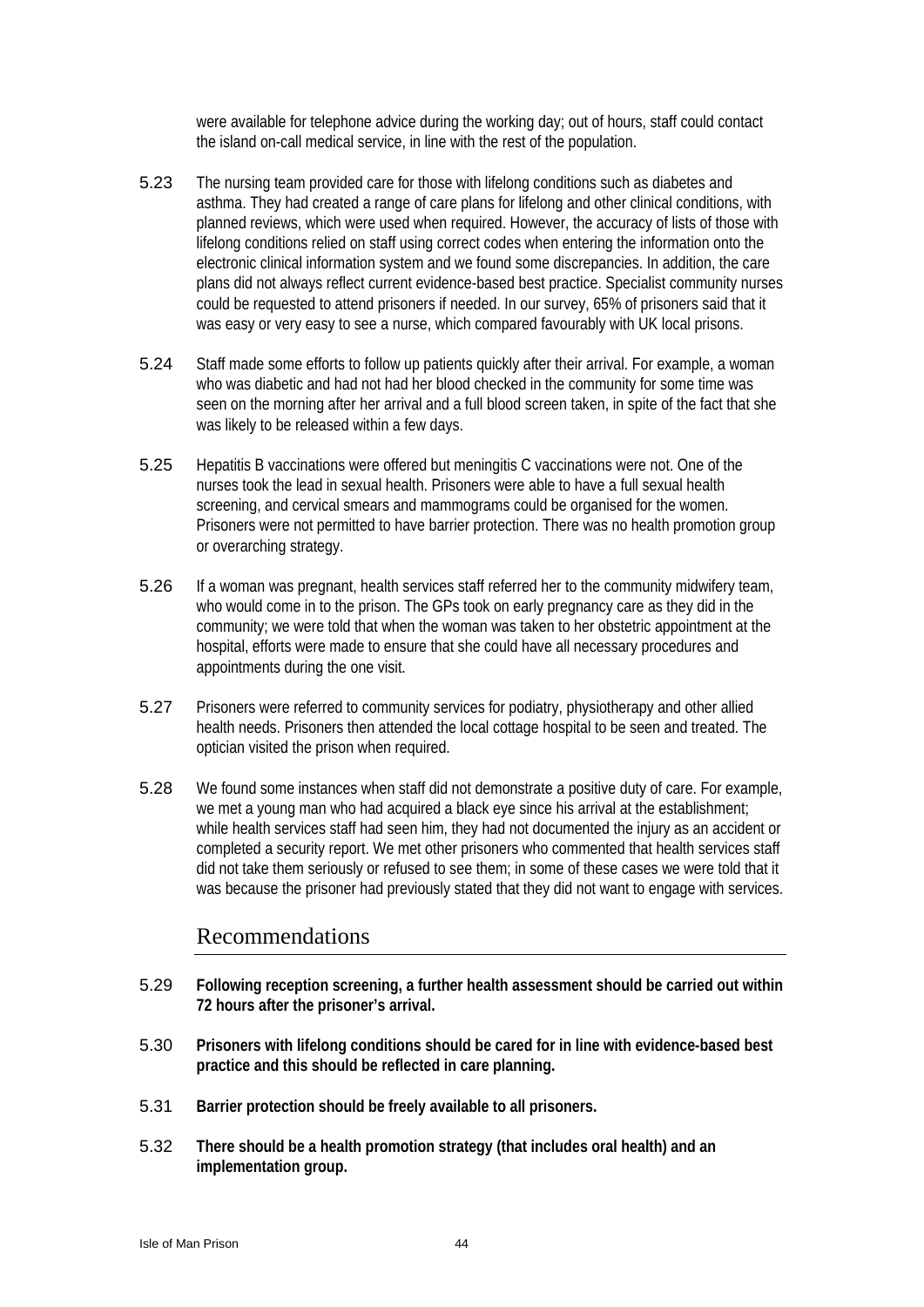5.33 **Staff should be proactive in their care of patients.** 

#### Housekeeping point

5.34 Prisoners should have access to a full range of vaccinations.

## Good practice

5.35 *The reception screening that was specifically for those over 65 years of age was a useful tool that could be used by other establishments.* 

#### Pharmacy

- 5.36 Medication was administered by nursing staff at 7.30am and 6pm each day. Prisoners were brought to the department, a wing at a time, and were admitted to the supervised treatment area one at a time. This was well organised and consideration was given to patient confidentiality. Medication for patients held in segregation was delivered to them when it was required. No medicines were available in the absence of health services staff. Prisoners were not able to see a pharmacist.
- 5.37 Medicines were held securely in a room with limited access. We were told that Methasoft equipment was cleaned and calibrated regularly, although there were no records available showing that it had been done or by whom. Heat-sensitive products were stored appropriately, with documented records of minimum and maximum refrigerator temperatures.
- 5.38 Medication was supplied as single dose, daily or weekly in-possession packs, with a number of patients requiring supervised administration. Over three-quarters of prisoners were on some form of prescribed medications. Approximately 80% of all medications prescribed were supplied in appropriate numbers of linked, sealed Venalink 'pods', with each pod representing one dosing episode. The latest time that any medication could be supplied was during the evening medication cycle, so medications prescribed to assist sleep patterns were given inpossession at that time, for self-administration later. No supervised administration of such supplies was possible. There were some in-possession risk assessments but only for those who had their medication in-possession in a weekly supply. In spite of the risk assessment, there were concerns about the number of medications liable to abuse that were supplied in possession.
- 5.39 There was a written policy for in-possession medication but none for special sick or out-ofhours provision, and there was no specific prescribing formulary for the prison. There was a series of standard operating procedures covering the administration of medicines appropriate for a range of ailments. A limited list of medications was available to supply on an 'as needed' basis. These drugs were administered by approved health services staff, authorised by and in accordance with patient group directions agreed by the governance committee. Such drugs were ordered and supplied on 'stock' prescriptions and provided by the supplying pharmacy in manufacturer's packaging.
- 5.40 Prescribing did not appear to be evidence based. For example, there were concerns about the large quantities of diazepam that were prescribed, although we were told that this was reflective of similarly high levels of prescribing in the general community on the island.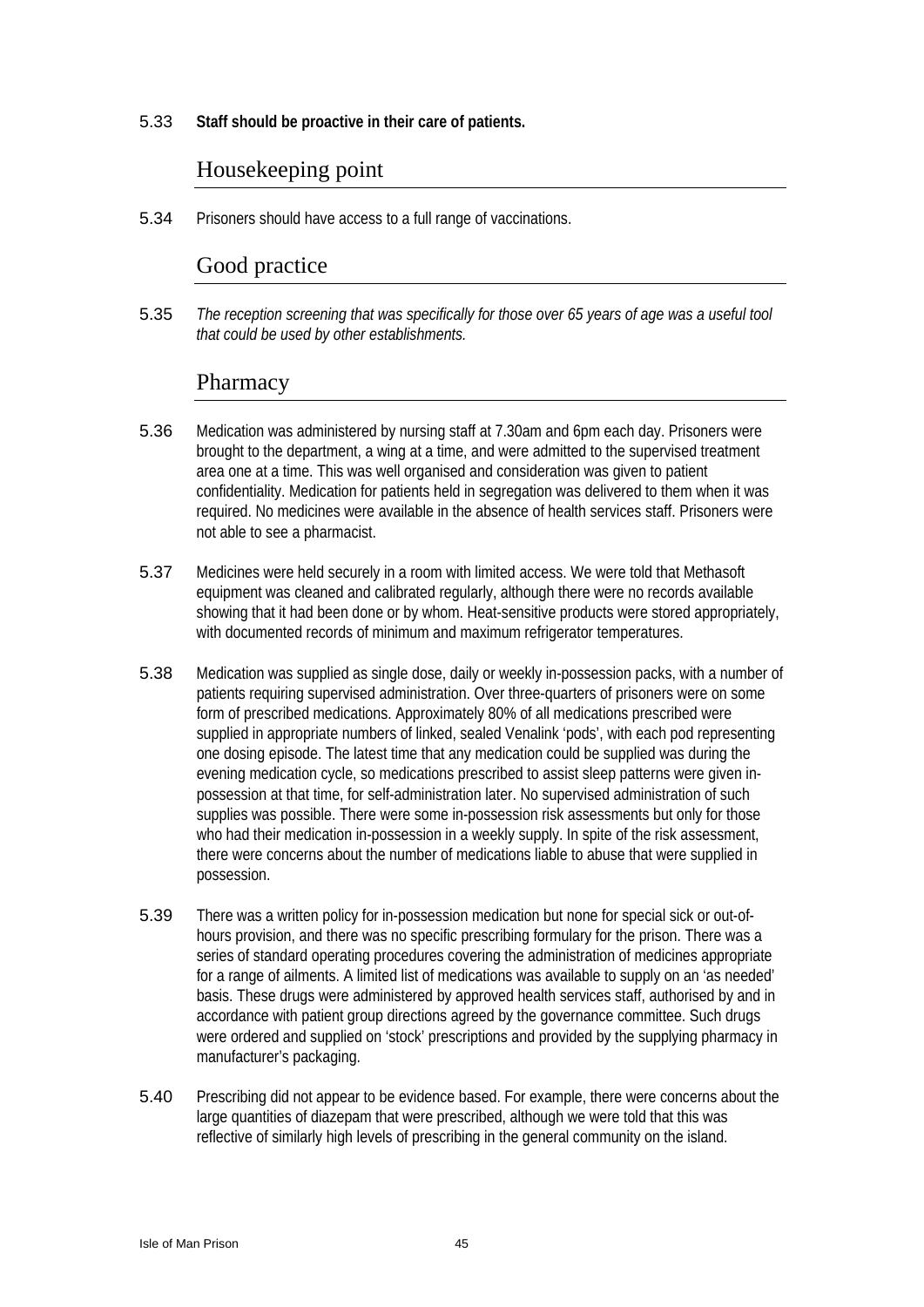- 5.41 Prescriptions were written on standard Manx prescription forms and administration charts. All prescriptions were faxed through to the pharmacy, so full patient medication records were maintained on the pharmacy computer, although the pharmacy record did not include details of stock medicines supplied as needed, which were logged on administration records and the EMIS system.
- 5.42 Controlled drug usage was low, with the exception of methadone mixture. Full records were maintained, using a hospital ward-style controlled drug register, which was compliant with local legislation.

#### Recommendations

- 5.43 **Prisoners should have access to simple analgesia in the absence of health services staff.**
- 5.44 **A pharmacist should attend the prison with sufficient regularity and frequency to permit the instigation of appropriate pharmacist-led clinics and medicine use reviews.**
- 5.45 **All prisoners who have any medications in possession should be subject to a documented risk assessment that assesses both the patient and the medications.**

## Housekeeping point

5.46 There should be documented records to indicate that the Methasoft equipment has been cleaned and calibrated.

#### **Dentistry**

- 5.47 Dental care was commissioned by DH, which provided a dentist and two dental surgery assistants for one session a week through Salaried Dental Services (SDS). Out-of-hours and annual leave cover was also provided. It was understood that professional registration, indemnity cover and other required assurances were checked by SDS and were up to date for all of the dental staff.
- 5.48 The dental facilities comprised one fairly large, well-equipped surgery, with adjacent office space for the storage of records in a locked metal cabinet. Decontamination of instruments was carried out through a well-organised arrangement with the local central sterilising department. Compliance with the recent Department of Health publication, HTM 01-05: Decontamination in Primary Care Dental Practices, was well under way. The range, number, storage and accountability of instruments were satisfactory. Clinical and hazardous waste was appropriately stored in the surgery and there were arrangements for the collection and disposal of such waste. A dental surgery inspection had been carried out in August 2009.
- 5.49 At the time of the inspection, there were few patients on the waiting list; the dental team expected to clear the list on the day of the inspection. Triage was carried out by a selfassessment process on the application form and this was reviewed by the dental surgery staff. Patients noted as urgent were normally seen within a week. A structured triage system, following a clear algorithm, was under consideration.
- 5.50 The number of failed appointments was small and not considered to be a problem, as the dental team maintained a list of names that could be fitted in, so that wasted time was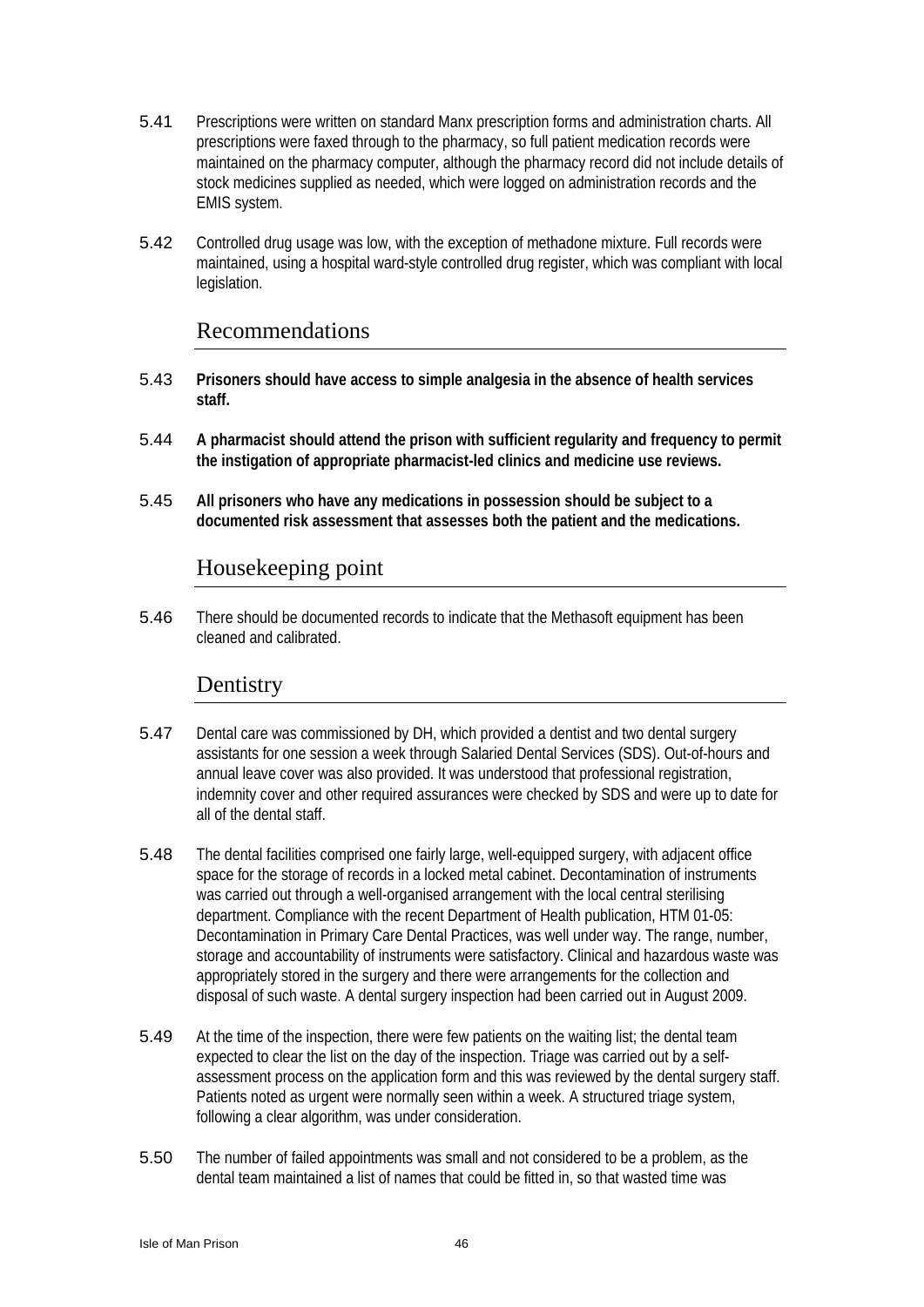minimised. A member of prison staff was available as a 'runner' to chase failed attenders or fetch replacements as required.

- 5.51 The standard of treatment planning and provision that we observed was good and included clear advice on oral hygiene. However, there was no overall oral health promotion strategy and no oral health literature was available. A full range of treatment was provided, comparable to that available in the community, including extended treatment plans where appropriate and when possible to complete. We observed patients being treated with care and courtesy.
- 5.52 Paper clinical records were maintained, annotated appropriately and safely stored, but treatment planning and consent forms equivalent to NHS form FP17DC were not in use.

#### Recommendation

5.53 **Treatment planning/consent forms FP17DC or a suitable equivalent should be provided as appropriate under NHS regulations.** 

#### Secondary care

5.54 When required, prisoners were referred to secondary care services at Noble's Hospital. Escorts for routine appointments were provided by Group 4 Security. We were told that appointments were sometimes rescheduled to ensure that an escort could be provided. We did not find any particular delays in appointments.

## Mental health

- 5.55 Although there was an established criminal justice mental health liaison service in the community, mental health services at the prison were underdeveloped (see main recommendation HP52). In our survey, 39% of prisoners said that they had emotional wellbeing or mental health issues, of whom nearly half said that they were not receiving any help. The health needs assessment undertaken in December 2010 had found that dual mental health and addiction problems were present in 50% of the prison population.
- 5.56 Two registered mental health nurses were part of the primary care team and between them saw some patients with mental health problems, either for one-to-one work or relaxation therapy, although they were also involved in generic duties. At the time of the inspection, they were seeing a total of 17 patients.
- 5.57 There was no multidisciplinary working and there were no case conferences or regular clinics by the consultant psychiatrist, although we were told that he would attend to see a patient within 72 hours if required. Prisoners who had been engaged with either mental health or drug and alcohol services before going to prison were not automatically referred to them on arrival, and it appeared that mental health services were reluctant to see those who had previously been engaged with drug and alcohol services. There was a lack of proactive engagement with prisoners with mental health issues, and we came across some patients deemed to have opted not to engage with services who were not being actively followed up.
- 5.58 Discipline staff had not received any mental health awareness training.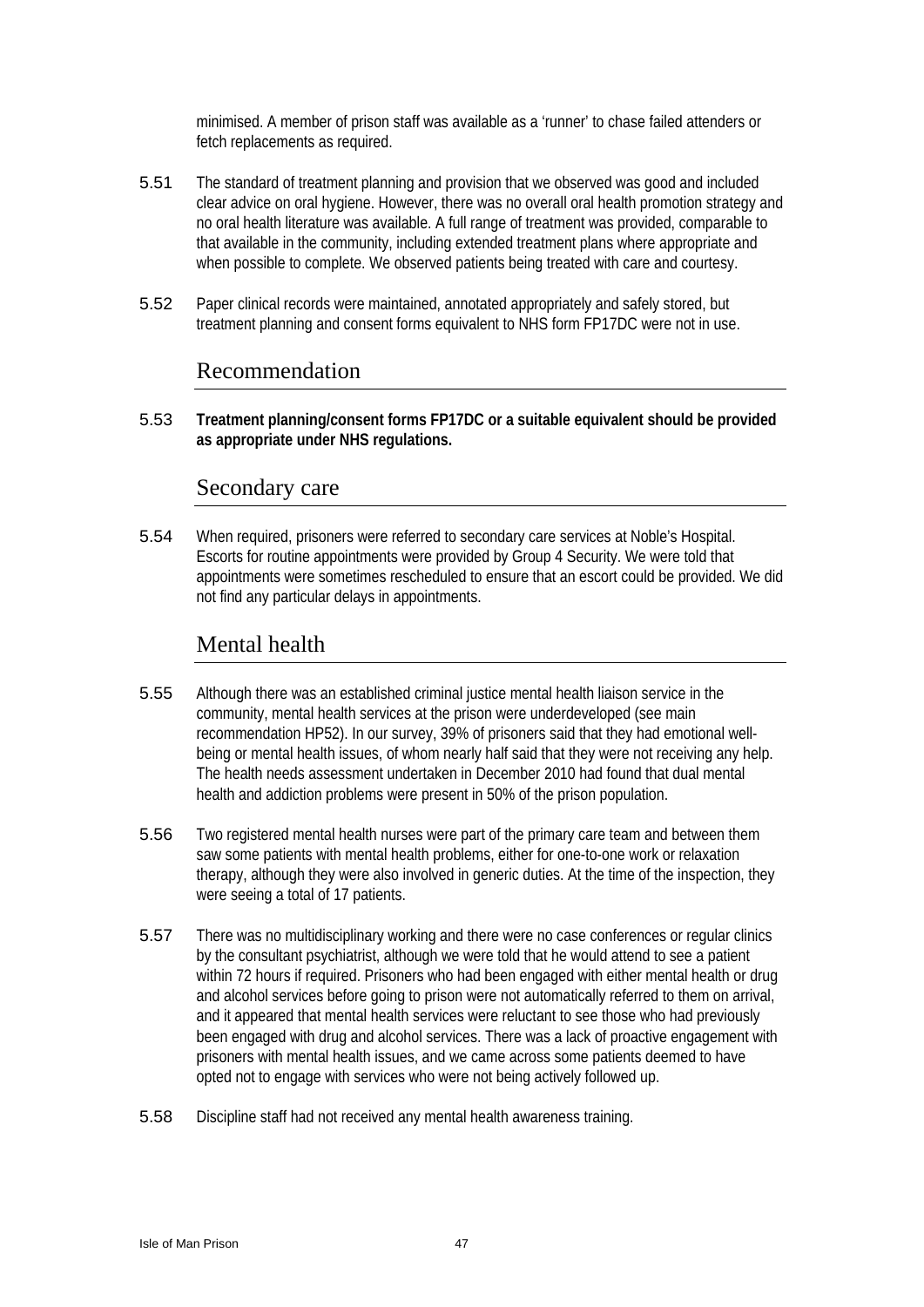## Recommendation

5.59 **Discipline staff should have mental health awareness training.**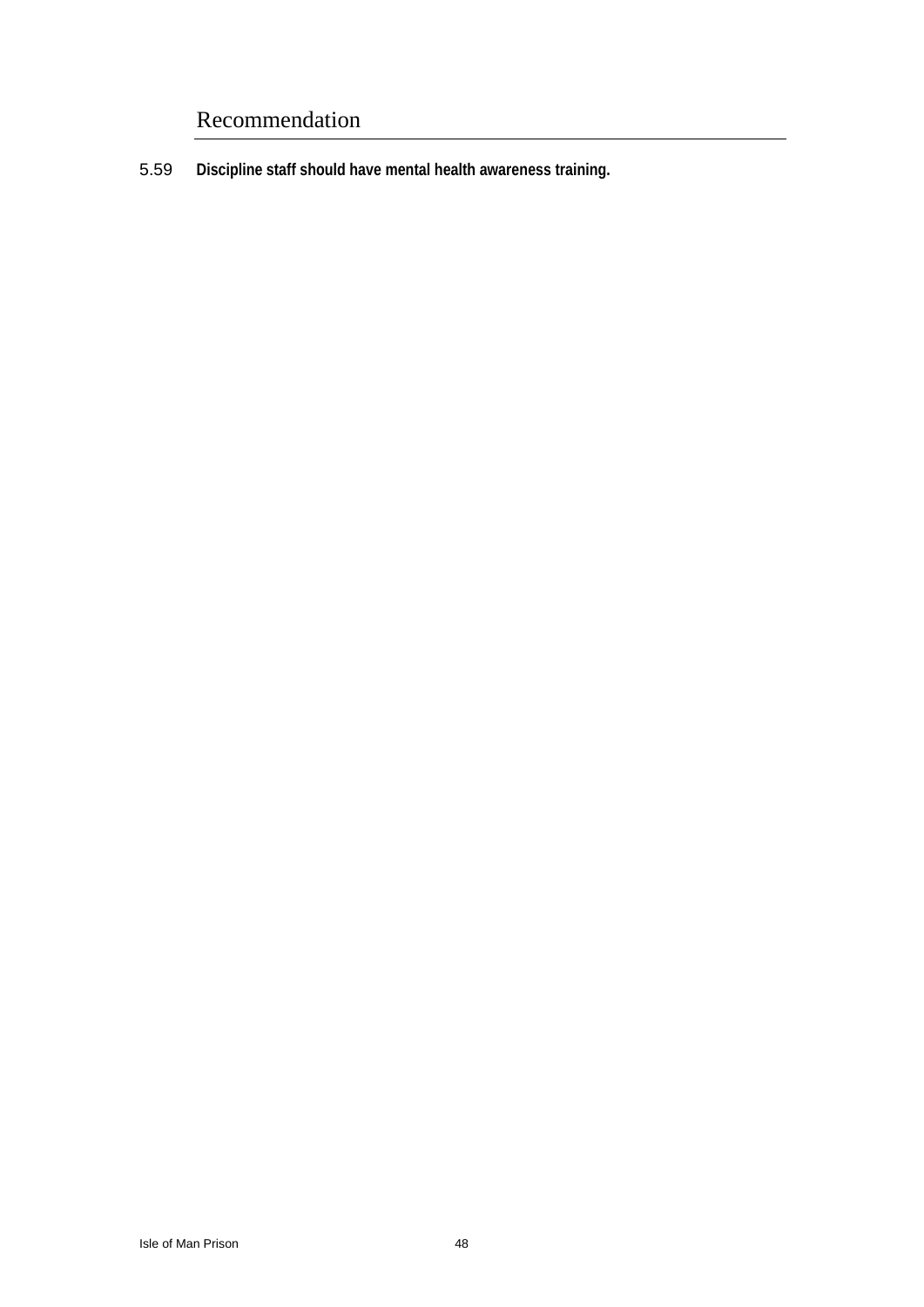# Section 6: Activities

## Time out of cell

#### **Expected outcomes:**

**All prisoners are actively encouraged to engage in out of cell activities, and the prison offers a timetable of regular and varied extra-mural activities.** 

- 6.1 Time out of cell was generous and most prisoners had employment or activity for part of the week. Prisoners did not have free access to exercise but it was available twice a day. Yards were mostly bare and prisoners were not allowed to use them for running. Prisoners were not offered weatherproof clothing for exercising in inclement weather. Supervision of exercise and association was appropriate, with good interaction between staff and prisoners.
- 6.2 The amount of time unlocked was generous. The maximum time available for a full-time employed prisoner was 10.5 hours but the prison did not record a weekday average. Even unemployed prisoners did not spend long periods locked up. Except for a morning cleaning period of 90 minutes, 75 minutes at lunchtime and one hour at teatime, prisoners on the wings remained unlocked between 7.45am and 8.15pm.
- 6.3 In our survey, 77% of respondents said that they had a job and 47% that they attended education, both figures being better than the comparators of 43% and 26%, respectively. However, we met many prisoners who had jobs which occupied only one hour a day or attended education for two afternoons a week.
- 6.4 Unlock times were reliable and variations were rare and authorised for security or operational reasons. All prisoners could access at least two hours of association every weekday evening.
- 6.5 Although prisoners were unlocked during the day, there was little work for them to do and they told us that they were often bored. They did not have free access to exercise yards, and exercise was available for 30 minutes twice a day. Prisoners were not provided with weatherproof clothing if they wished to exercise during inclement weather. Cancellations were authorised centrally.
- 6.6 There was a small exercise yard for each wing. Only two had a grassed area and one had seating. Most were bare and there were notices informing prisoners that running was forbidden. Staff could not explain the reason for this rule but some believed it might have arisen from an incident at the previous site.
- 6.7 Association areas had a limited number of table games and many prisoners associated in cells. Supervision of both association and exercise was appropriate and we observed good levels of interaction between staff and prisoners.

#### Recommendation

6.8 **Prisoners should be allowed free access to exercise yards during unlock periods, subject to a risk assessment.**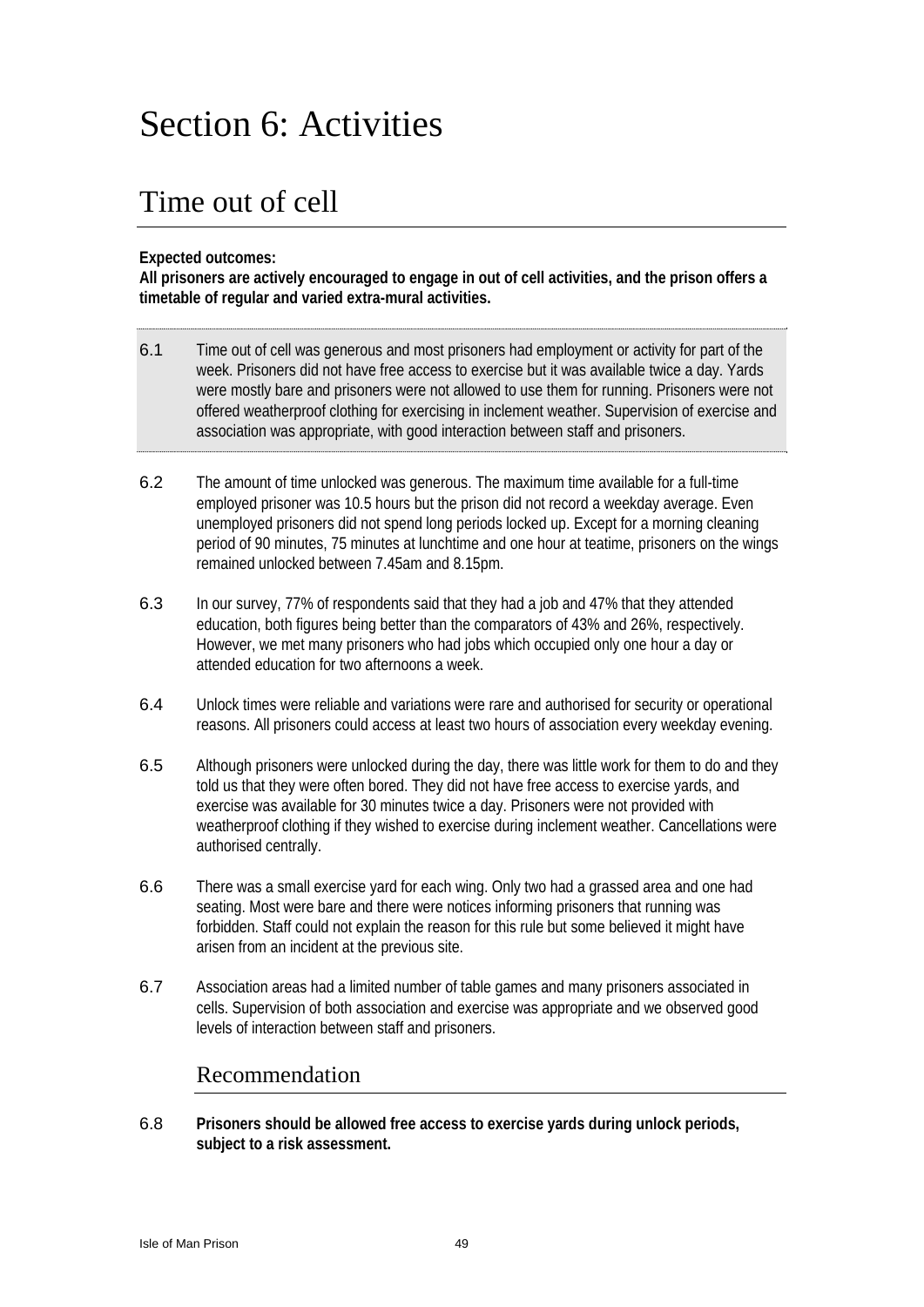## Housekeeping points

- 6.9 Prisoners who wish to exercise in inclement weather should be provided with weatherproof clothing.
- 6.10 Exercise yards should be furnished with seating.
- 6.11 The restriction on prisoners running during exercise should be reviewed and justified or removed.

## Learning and skills and work activities

#### **Expected outcomes:**

**Learning and skills provision meets the requirements of the specialist education inspectorate's Common Inspection Framework (separately inspected by specialist education inspectors). Prisoners are encouraged and enabled to learn both during and after sentence, as part of sentence planning; and have access to good library facilities. Sufficient purposeful activity is available for the total prisoner population.** 

6.12 The overall provision of learning and skills was poor. Strategic planning to develop all learning and skills activities was underdeveloped. No overview was available to plan provision so that the training and development needs of prisoners were met. Staff communication mechanisms and staff training were inadequate. Quality assurance procedures for education were satisfactory but were not extended to all aspects of learning and skills. There was sufficient work to occupy most prisoners for some of the working week but many were underemployed and too many jobs were menial. The provision of vocational training was inadequate. Education provision was well managed and tutors met the needs of learners. Lessons were well planned but schemes of work were insufficiently detailed. The standard of prisoners' work was good and achievements for many were high. The range of personal and social development provision was narrow and there were insufficient opportunities for longer-stay prisoners. Library provision was poor.

## Leadership and management

- 6.13 An education manager and deputy, employed by the Isle of Man College and seconded full time to the prison, managed education, induction, the library and vocational training. Ten parttime staff taught a range of classes. Their contract limited them to no more than 300 hours each year, which equated to one and a half days a week. Some staff chose to provide additional classes, without pay.
- 6.14 Strategic and operational planning was underdeveloped. Insufficient attention was paid to future planning and development of all learning and skills provision. An education policy had been produced in February 2011 and was still in draft form. Other policies detailing how different aspects of the provision would be developed had yet to be written (see main recommendation HP53).
- 6.15 Quality assurance procedures were satisfactory in education. The college had undertaken an internal review of education provision and produced an action plan for improvement. This helped to inform the judgements in the education annual self-assessment report, which staff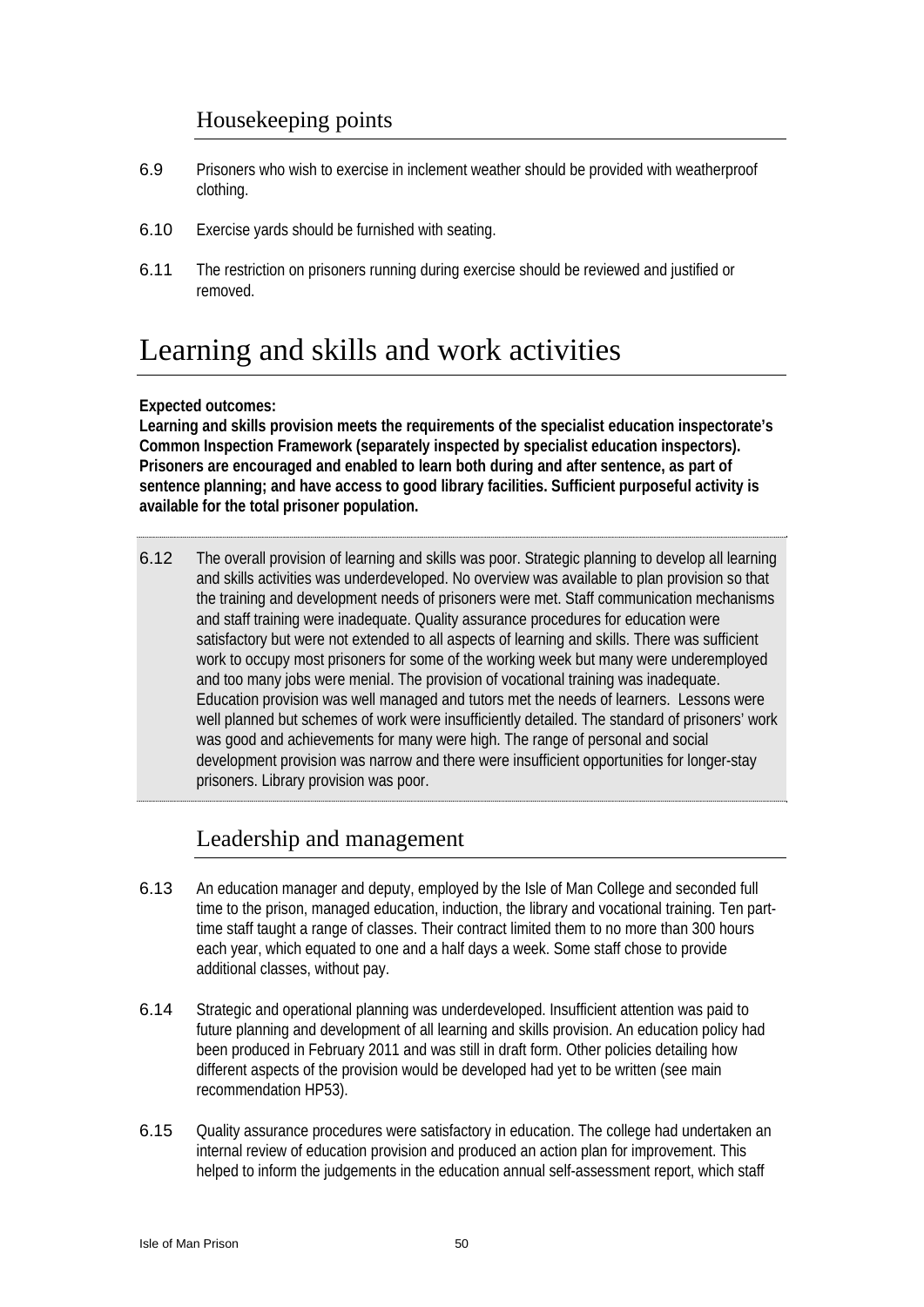also contributed to. However, the report did not evaluate library, PE or vocational training provision. All education staff were observed teaching, as part of quality improvement processes. However, while action plans were developed to improve staff skills, little was done to share best practice and identify staff training needs.

- 6.16 Learners' views were sought at three points in the year and some action was taken to effect improvement as a result of their comments. However, there were no formal processes to involve prisoners in shaping the range of the curriculum or vocational training on offer. In our survey, fewer prisoners than at comparator prisons felt that education or vocational training would help them to get a job on release.
- 6.17 Communication mechanisms were poor. Staff met together as a team only once a year. Parttime staff had little opportunity to meet and discuss curriculum developments, as they worked on different days. Staff had little involvement with the curriculum teams at the Isle of Man College to share information and learn from each other.
- 6.18 There was no regular planned training for staff. Part-time staff performance was not reviewed annually to identify development needs or to inform a learning and skills training plan. Most staff attended only the mandatory prison training. Training in equality and diversity, and safeguarding were underdeveloped (see recommendation 4.6).

#### Recommendations

- 6.19 **Quality assurance processes should be further developed to include self-assessment of all aspects of learning and skills.**
- 6.20 **Learners' views should be sought to inform curriculum developments.**
- 6.21 **Staff performance reviews should be established and used, along with the outcomes of lesson observations, to plan focused staff training to improve skills and share best practice.**

## Induction

- 6.22 All prisoners were assessed on entry to the prison to determine their literacy and numeracy needs, and were also screened for dyslexia. Where appropriate, further diagnostic assessments were carried out to identify specific areas of support needed. A learning styles questionnaire informed individual learning plans to help tutors to develop teaching and learning methods to meet individual learners' needs. However, this was not always evident in the planning or delivery of taught classes.
- 6.23 Prisoners were interviewed to review their initial assessment results and to plan their learning activities. Most prisoners were seen within a week and joined classes quickly.
- 6.24 There were waiting lists for the popular cookery course. Prisoners were expected to improve their literacy or numeracy skills or attend personal and social development programmes before being allocated a place on this course, which caused them some frustration.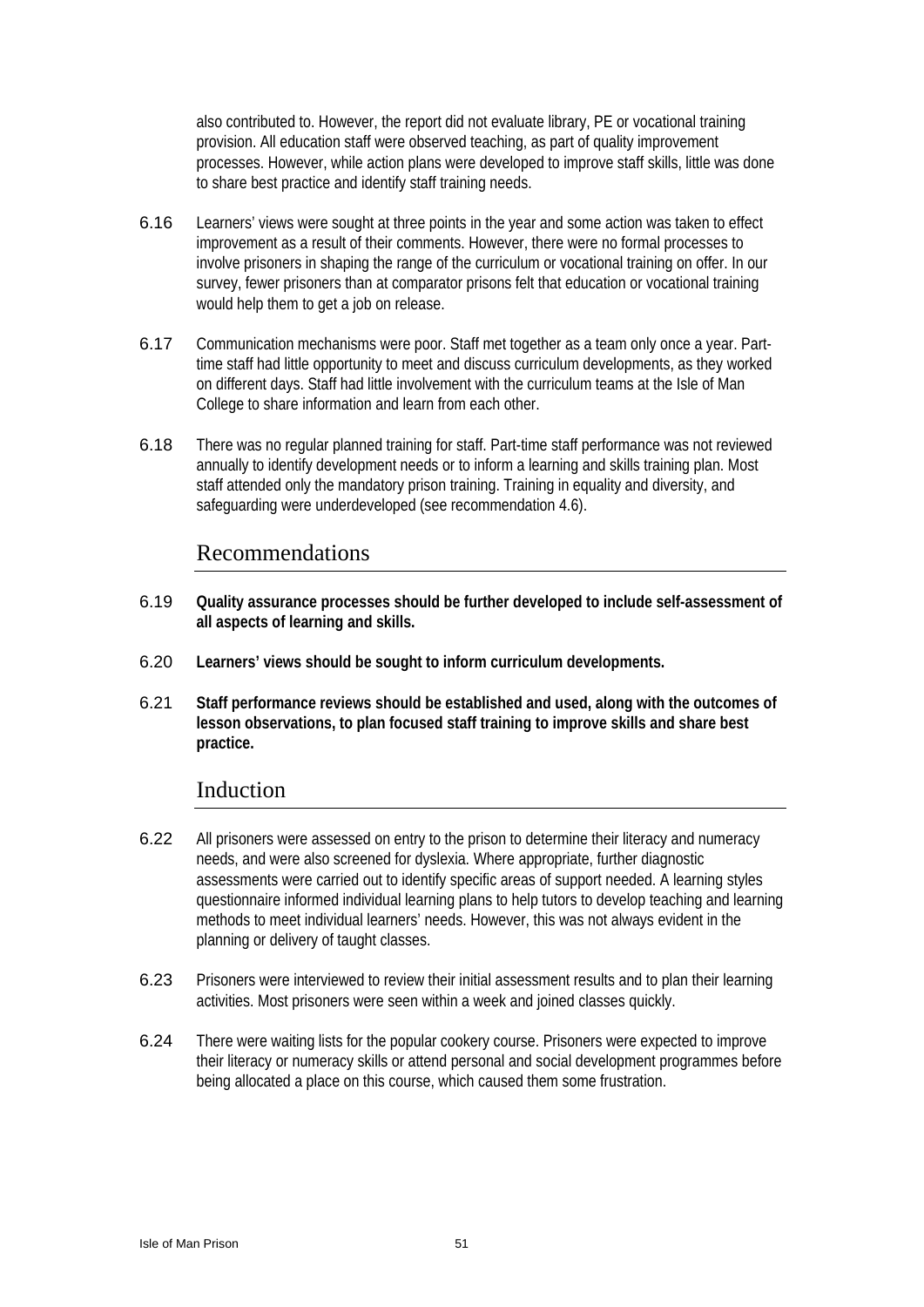#### Work

- 6.25 There were 104 workplaces available, which met the needs of approximately 88% of the population, and 81% of prisoners were in some form of paid work. However, the majority of jobs were menial, such as cleaning, which accounted for approximately 44% of all work. Although the prison considered jobs to be full time at 12.5 hours a week, few jobs occupied prisoners for a sufficient number of hours (see main recommendation HP53). Six prisoners worked for six half-days a week in the kitchen. The work skills developed, such as time keeping, team working and mentorship, were only recognised in a minority of work areas, and even then they were not recorded adequately. Twenty-five prisoners were unemployed. Of these, three refused to work, 16 were new to the prison and had yet to be allocated work, three prisoners had no work available to them and three had lost their jobs and were awaiting allocation. All retired prisoners chose to participate in some form of work.
- 6.26 Female and vulnerable prisoners had fewer work opportunities than other prisoners (see section on women prisoners). Some work activities were cancelled because of staff shortages.
- 6.27 Prisoners carried out a range of voluntary charity work. They made shopping bags out of recycled materials, banners for sports clubs, jewellery and Christmas cards, which benefited local charities and the community.
- 6.28 Job applications were processed efficiently and quickly. The security department did not create any unnecessary barriers to job allocation. Rates of pay were equitable, based on the responsibilities of the job. Those who refused to work received no pay.

#### Recommendation

6.29 **All work skills gained should be recognised and recorded.** 

#### Vocational training

- 6.30 The provision of vocational training was inadequate. At the time of the inspection, only two prisoners working in the kitchen were participating in accredited vocational training qualifications. Accredited qualifications were available in horticulture but prisoners who worked in this area had elected not to take a qualification.
- 6.31 Some good vocational training resources were not being utilised. A suite of training rooms were equipped to offer joinery, painting and decorating, and plumbing training. However, because of staff shortages and reductions in the activities budget, these courses were no longer available. In our survey, only 21% of prisoners said that vocational or skills training would help them on release, against the 51% comparator.

#### Recommendation

6.32 **The joinery, painting and decorating, and plumbing training workshops should be reinstated.**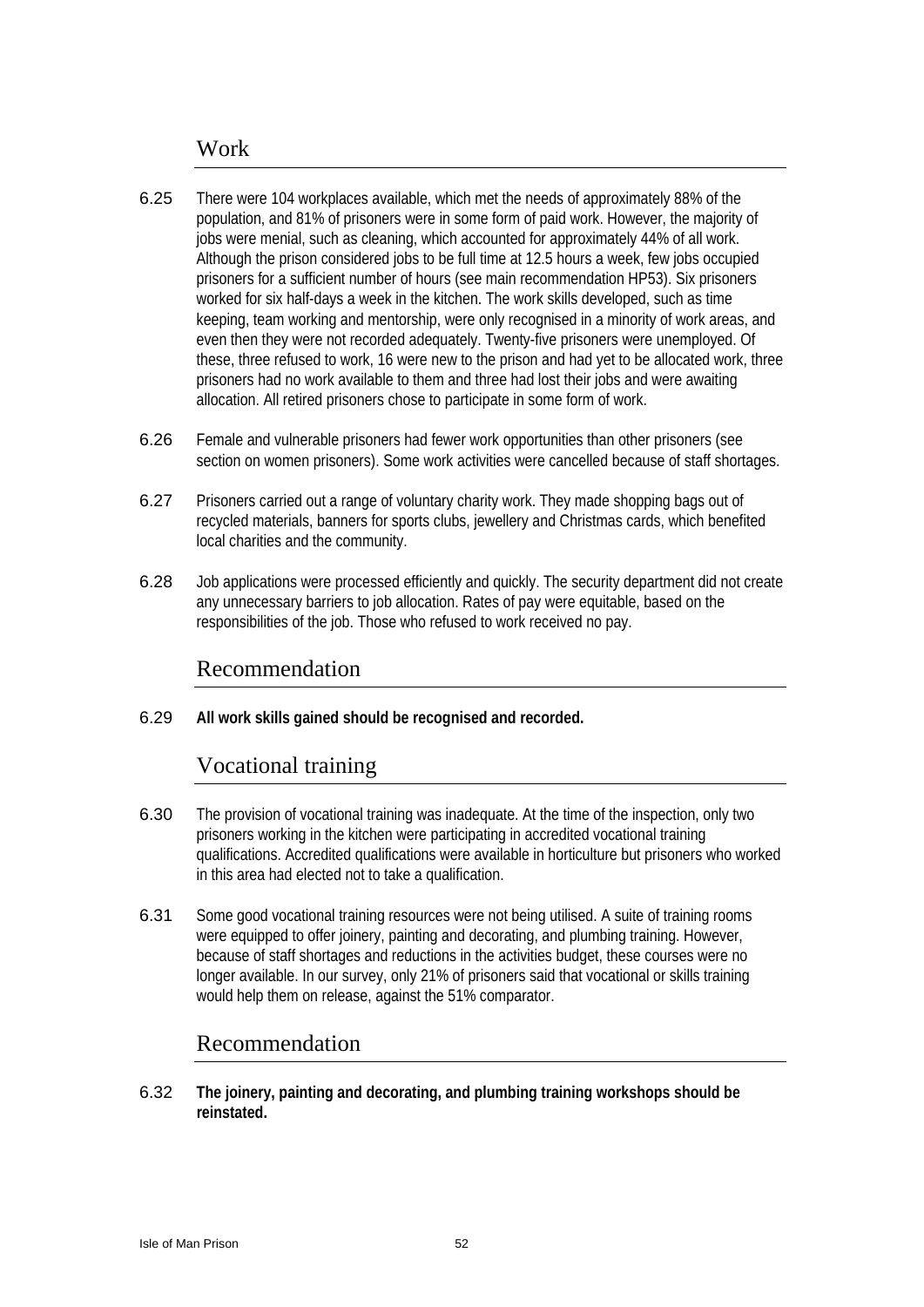## Education

- 6.33 Education provided an average of 42 classes over four weekdays. Approximately 66% of the population attended education classes. Class duration was just over an hour. The maximum number in each class was six and the average attendance was around 80%. Most prisoners attended education part time. No provision was offered in the evening or at weekends. Classes were closed for eight weeks of the year. A limited timetable was scheduled for these weeks, staffed by full-time education staff and volunteers.
- 6.34 Classrooms in the education department were well decorated and furnished, and each accommodation wing also had a classroom facility. Resources to support learning were satisfactory. Most curriculum areas had a range of textbooks and learning materials but textbooks to support GCSE and A level provision were not readily available and took too long to acquire. The range of information learning technology (ILT), such as interactive white boards, was not well used by tutors, learning materials had not been developed and no software had been purchased. Tutors were well qualified and experienced, with most holding teaching and degree-level qualifications in their subject area.
- 6.35 Tutors had a flexible approach to training and most met the range of different needs and abilities of their learners. They knew the prisoners well and developed purposeful relationships and learning environments. They paid good attention to developing learners' personal skills, including developing own self, improving attitudes and behaviour, and working as a team.
- 6.36 Prisoners produced a good standard of work and applied their skills well, particularly in IT and art and craft, and several art, poetry and free writing pieces had won Koestler awards. In cookery classes, the tutor developed learners' cooking skills well while improving their numeracy skills and their understanding of diet and nutrition.
- 6.37 Most lessons were well planned but schemes of work for accredited qualifications were too brief and insufficiently specific to plan learning in a sequential way to ensure that the syllabus was covered appropriately. Individual learning plans were not used effectively and were not sufficiently detailed. Most tutors recorded what prisoners had achieved in each session but did not provide sufficient focus on short and medium targets for prisoners, so that they would know what they had to do to progress and improve.
- 6.38 Achievements were good, and a high proportion of learners completed their programmes. GCSE English and mathematics results were particularly good, with 100% achievement at grades A to C. A few prisoners progressed on to A level programmes in English.
- 6.39 The range of literacy, numeracy, IT and art classes was adequate but there were insufficient personal and social development courses and there was little higher-level learning for longerstay prisoners.
- 6.40 Two prison officers provided guitar and keyboard tuition on some accommodation wings. Prisoners could borrow musical instruments and sheet music. Encouraged by the chaplain, a few prisoners were embroidering religious scenes to decorate the chapel. Some of the work was of outstanding quality.

## Recommendations

6.41 **Schemes of work should be developed to improve the planning and delivery of accredited qualification.**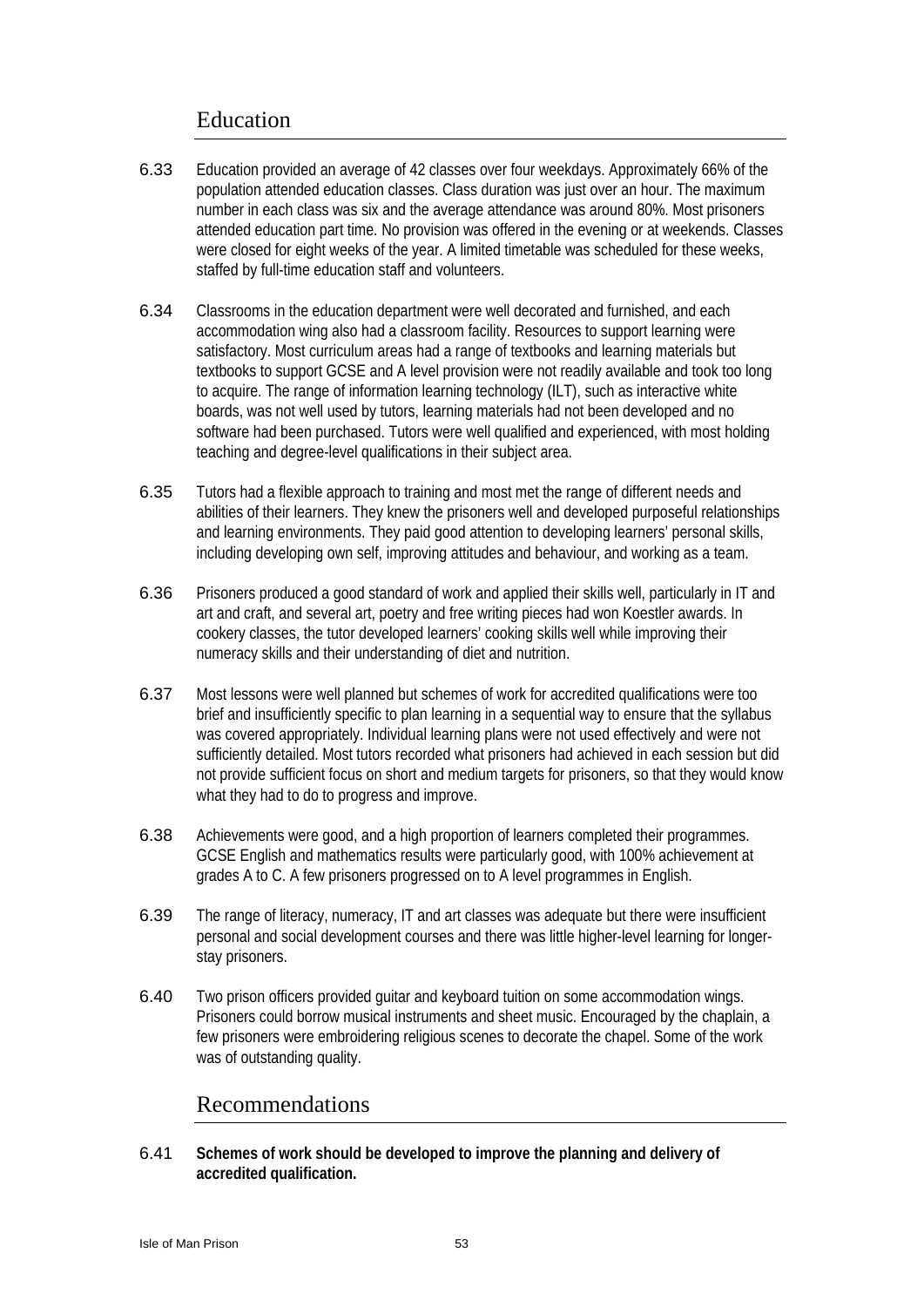- 6.42 **Appropriate reference material should be provided to enable learning.**
- 6.43 **Training should be provided to give staff the skills to develop materials to add interest and variety to learning sessions.**
- 6.44 **Individual learning plans should be further developed to record learners' short- and long-term targets, as well as ongoing achievement.**
- 6.45 **The range of personal and social development programmes should be extended.**

#### Library

- 6.46 A prison orderly and a volunteer ran the library and provided a welcoming environment. Neither had any previous experience or library qualifications. The library was open for only one half-day each week. All wings had the opportunity to visit the library during this time but some complained that they often had as little as 20 minutes in the library each week.
- 6.47 Some current legal texts were available on English and Manx law on request. Other legal texts were out of date. A copy of governors' orders had recently been placed in the library for reference.
- 6.48 Book stock had been catalogued and reordered. Good paper-based lending records were kept and provided the prison with information on the most popular genres borrowed. The orderly also managed guitar loans and mended and tuned the guitars.
- 6.49 The book stock, at approximately 700 items, was too small. There was a heavy reliance on donations to supplement the stock of books, magazines and periodicals. Books from the Isle of Man lending library were changed only once a year. Prisoners were not aware of a mobile library facility and there was no process in place for them to order books through this service. There were insufficient books to support education, although the education department held a range of textbooks and resources for each curriculum area. There were few talking books. A small range of easy readers and graphical books was available to less advanced readers. No newspapers were kept, although prisoners could pay for a daily newspaper to be delivered on the wings. A small range of magazines was donated to the library.
- 6.50 Storybook Parents had recently been introduced and three men had books being processed for their children. The Toe by Toe reading scheme was not offered as an additional way to support the literacy needs of prisoners who chose not to attend education.

- 6.51 **Training should be provided for the library orderly.**
- 6.52 **Library opening times should be extended.**
- 6.53 **The stock of books, magazines and periodicals should be increased.**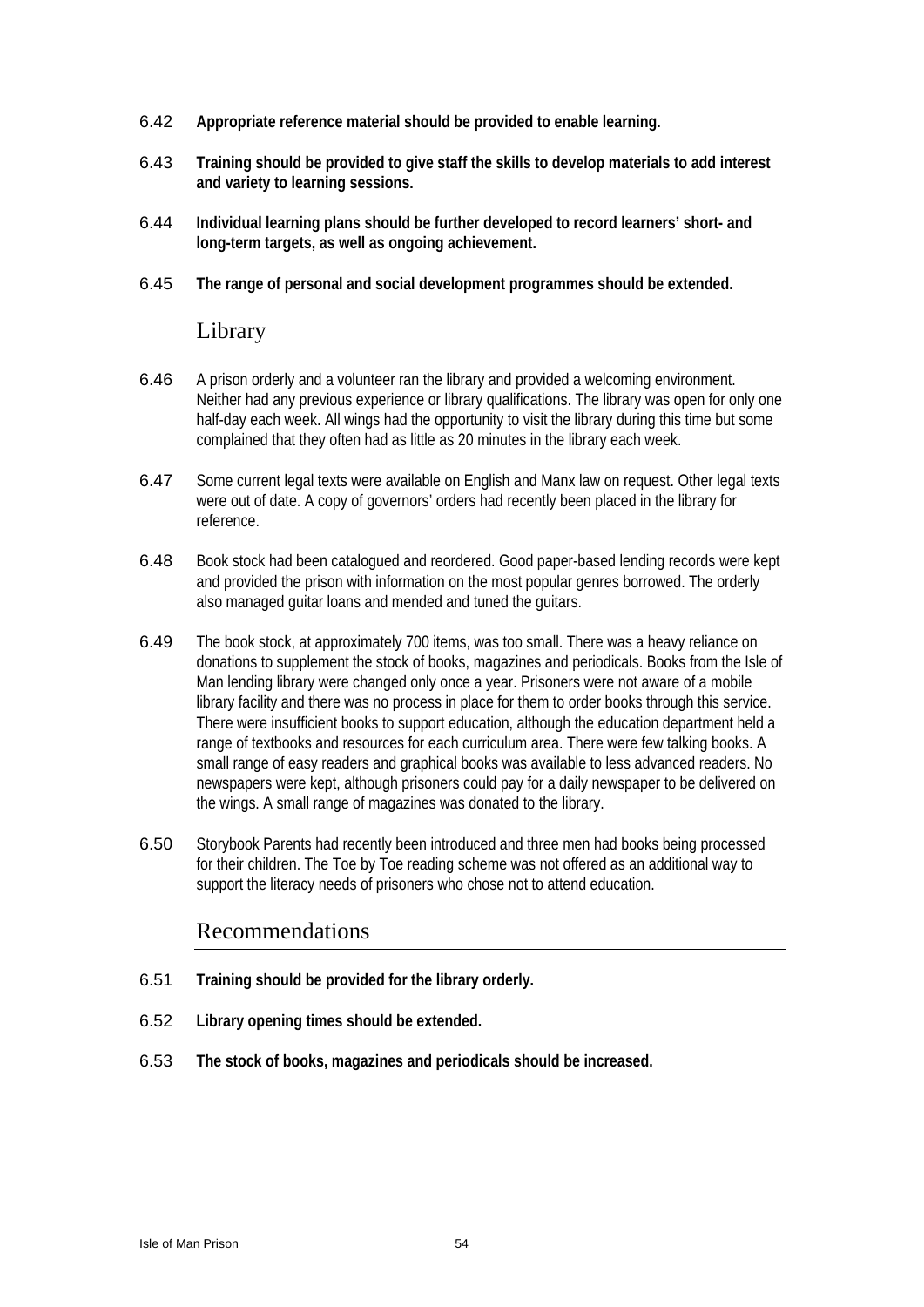## Housekeeping point

6.54 Legal texts should be updated regularly.

## Physical education and health promotion

#### **Expected outcomes:**

**Physical education and PE facilities meet the requirements of the specialist education inspectorate's Common Inspection Framework (separately inspected by specialist education inspectors). Prisoners are also encouraged and enabled to take part in recreational PE, in safe and decent surroundings.** 

- 6.55 Recreational PE was available to prisoners in the daytime and at weekends, and most were offered at least three sessions a week. Those on the basic regime had only one half-hour session a week. No accredited training courses were offered. Only prisoners who had enhanced status privileges could use the facilities in the evening. PE equipment and accommodation were of good quality and there were sufficient facilities to meet the needs of the prison population. The all-weather outside pitch was mostly available to enhanced status prisoners only. The trim trail was unfinished and unusable. Indoor PE activities included weight-lifting, cardiovascular exercise and gym games such as short tennis and badminton.
- 6.56 PE facilities were adequately staffed by a senior officer and four instructors. The prison offered no accredited training and staff were not qualified to deliver training programmes. A large proportion of prisoners had been inducted to the gym. Good attendance records were kept. Links with the health care department were appropriate and there were good referral systems.
- 6.57 Equipment and facilities for recreational PE were good and consisted of a combined cardiovascular and weights room, a spacious indoor sports hall, an external all-weather pitch and a 'trim trail' running track. However, the surface of the trim trail was unusable, having been left unfinished when the prison build had been completed. There was a wide range of equipment and it was in good working order. Gym games such as short tennis, badminton and circuit training were offered regularly.
- 6.58 Most prisoners had good access to the gym, with three sessions offered during the week and one at the weekend. Prisoners, including women and older prisoners, could have individual coaching to improve their health and fitness. Weather permitting, a walk and talk session for older prisoners was held outside. Only prisoners on the enhanced level of the incentives and earned privileges scheme could use the facilities during the evening. Those on the basic level had access to the gym for only 30 minutes once a week. Outside facilities were generally available only to enhanced status prisoners. Access for vulnerable and female prisoners was limited, and for those on the standard and basic privilege levels was non-existent.
- 6.59 Until recently, the prison had supplied clean kit and towels at every session but budget cuts had ended this practice and prisoners were now required to wear their own clothing. There were no showering facilities in the gym and prisoners were required to shower after sessions on their accommodation units.
- 6.60 Accidents and the very few incidents that took place were appropriately recorded.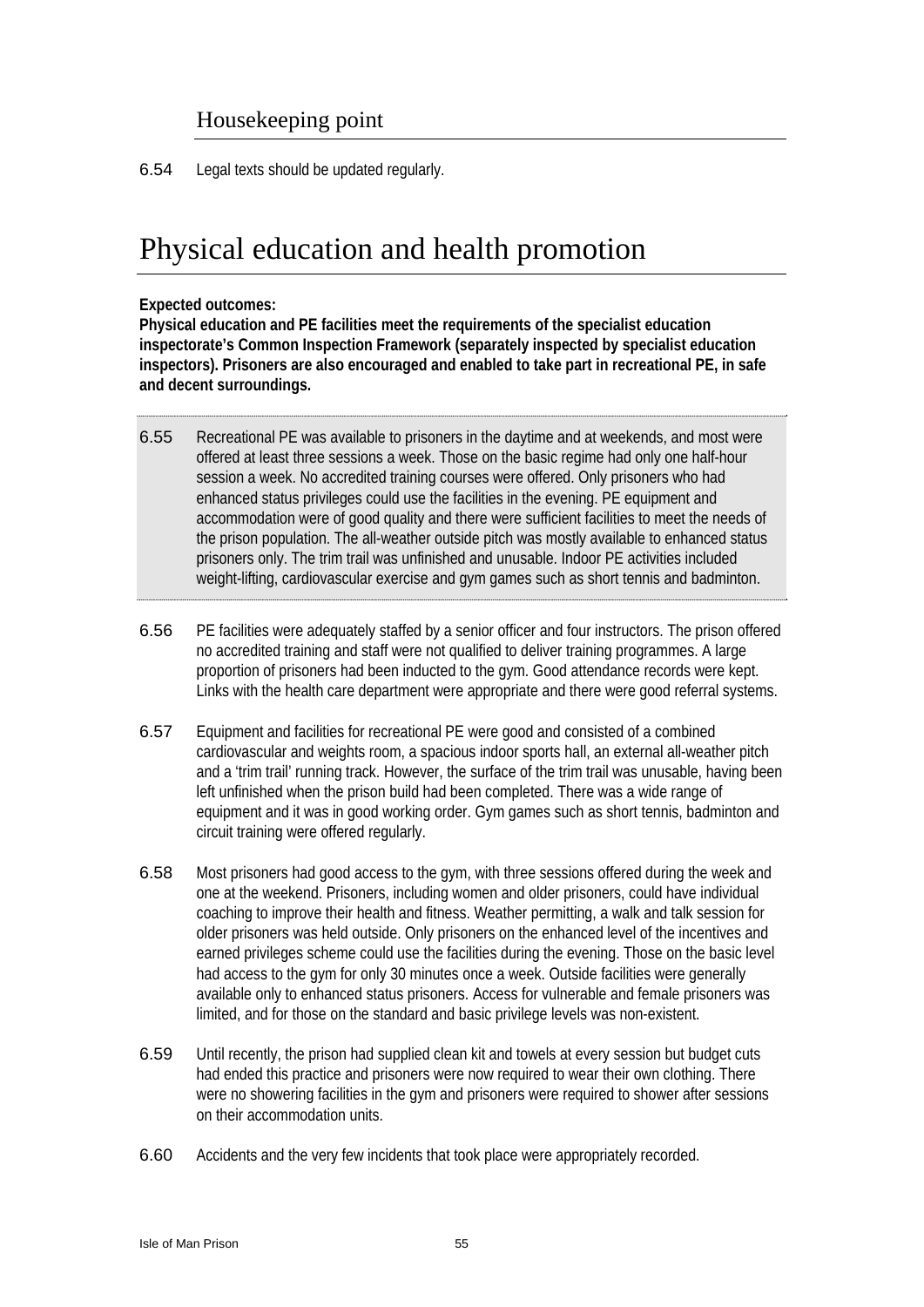## Recommendation

6.61 **Opportunities to use the outdoor facilities should be extended to all prisoners.** 

## Housekeeping points

- 6.62 Funds should be identified to complete the trim trail running track for the benefit of prisoners and staff.
- 6.63 The supply of clean prison gym kit should be reinstated.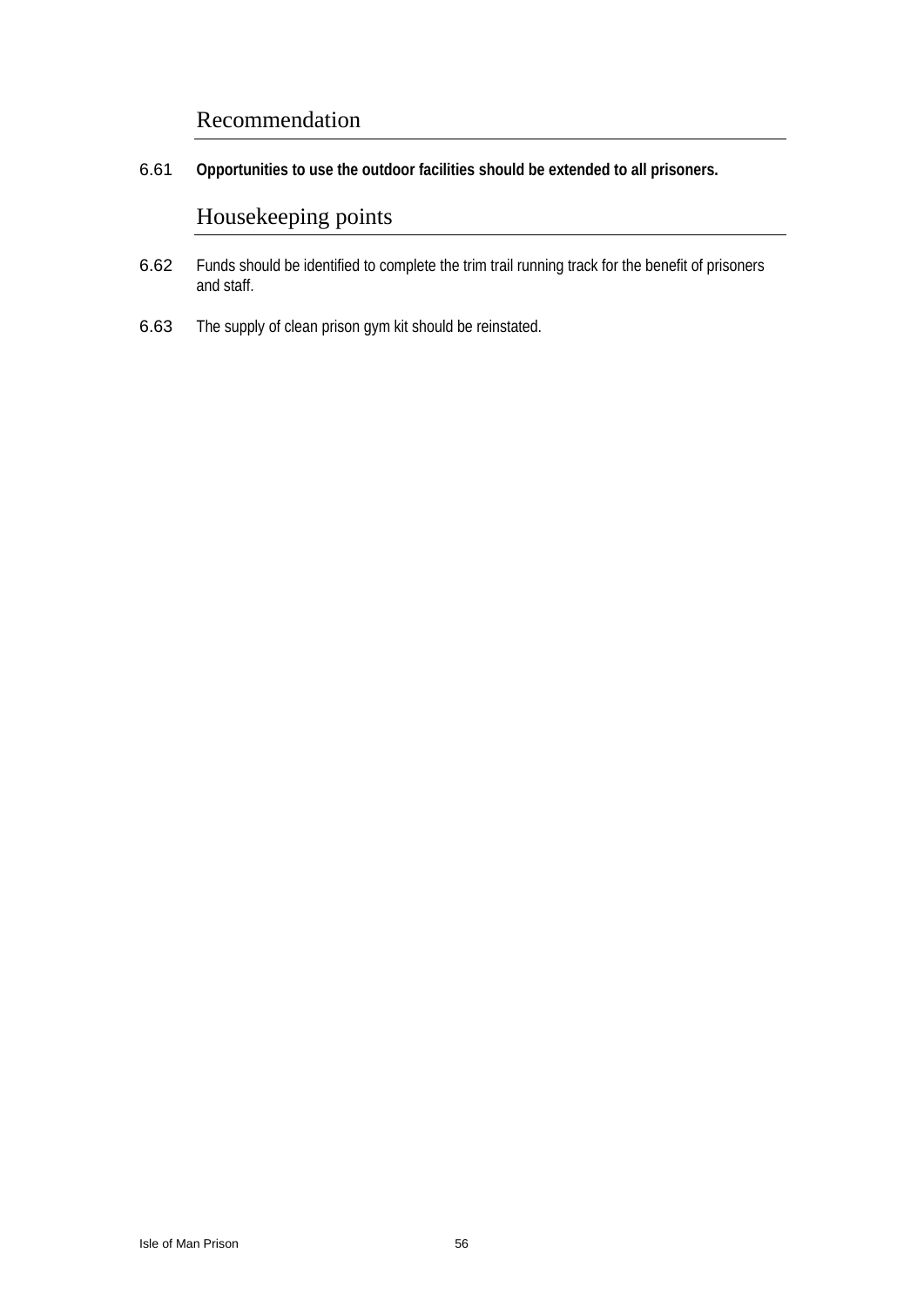# Section 7: Good order

## Security and rules

#### **Expected outcomes:**

**Security and good order are maintained through positive staff-prisoner relationships based on mutual respect as well as attention to physical and procedural matters. Rules and routines are well-publicised, proportionate, fair and encourage responsible behaviour.** 

7.1 Security measures were appropriate and the security department was well staffed. A good flow of information led to individual events being well managed but there was insufficient analysis of information to identify trends and monitor identified problems. Closed visits were not often used but were not reviewed.

## Security

- 7.2 Increased resources to the security department had resulted in a more efficient system for processing information quickly, and the security department was well staffed. All security information reports (SIRs) were submitted on the prisoner information management system (PIMS) and the number of reports received had increased considerably since the introduction of electronic recording. The main issues reported related to smoking materials, hooch, threats to prisoners and drugs. Required actions from SIRs, such as searches and drug tests, were carried out swiftly and were well managed. There was little analysis of intelligence and therefore no monitoring of indentified problems.
- 7.3 All staff had access to security intelligence with identifying details removed on PIMS, and SIRs were scrutinised daily at the morning management meeting. Information was further discussed at the monthly security meeting, which was attended by a range of staff from different departments, including safer custody. The prison sometimes held prisoners who were closely related to staff members, and had arrangements to manage the situation. There were also often prisoners held who had been in conflict with one another before coming to prison and this was managed using a conflict register.
- 7.4 Closed visits were normally imposed following incidents during visits or as adjudication punishments for disruptive behaviour. Prisoners were subject to these restrictions for either a time span or a set number of visits. No review was carried out until the end of the imposed restrictions, when either there was an extension or the restrictions were lifted. If a visitor had been involved, all visitors to the prisoner were subject to closed visits. Visitors could be banned for inappropriate behaviour or illicit activity during visits. At the time of the inspection, there were two prisoners subject to closed visits and two visitors were banned until further notice, with no date as to when they would be reviewed.

#### **Rules**

7.5 The prison rules were not excessively restrictive, although the adjudication records showed that some petty infringements of the rules led to an adjudication (see section on disciplinary procedures). The management of the effects of the smoking ban, including the banning of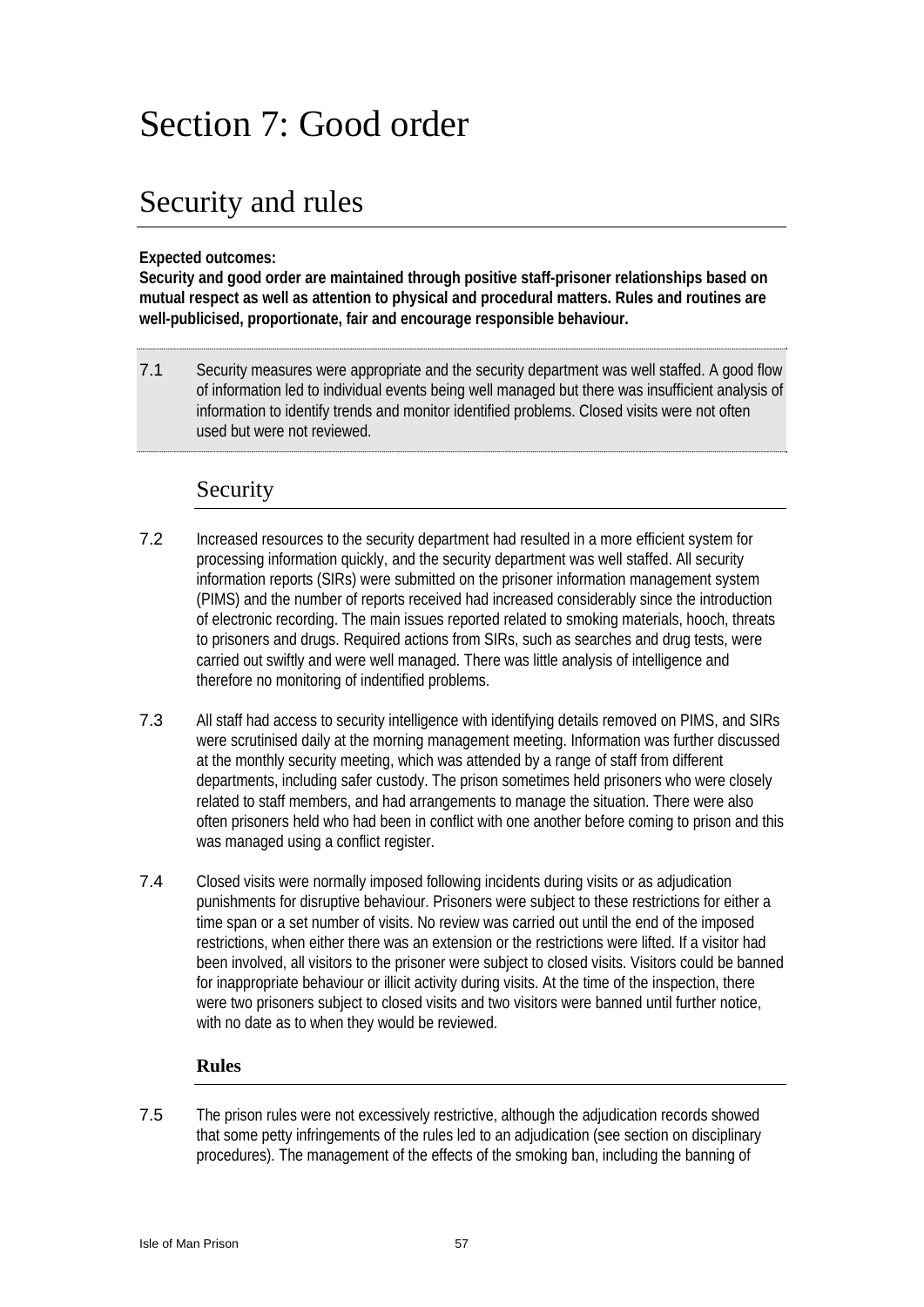various items of fruit, such as pears and bananas, and other items, such as pepper and teabags, was inappropriate.

## Recommendations

- 7.6 **Security managers should analyse security information, to identify trends and implement effective subthemes for monitoring any identified issues.**
- 7.7 **Closed visits and banned visitors should be reviewed regularly and restrictions removed where no further illicit activity has taken place. The results of those reviews should be communicated to prisoners and visitors.**
- 7.8 **Items of fruit and other food items should not be banned from the shop list or from the kitchen.**

## Discipline

#### **Expected outcomes:**

**Disciplinary procedures are applied fairly and for good reason. Prisoners understand why they are being disciplined and can appeal against any sanctions imposed on them.** 

7.9 The overall number of adjudications was small and they were generally well conducted. Some records showed a lack of enquiry into the charges. Some charges were referred to the Independent Monitoring Board, which conflicted with their main role of providing independent scrutiny. The recorded number of incidents of use of force was low but it was not possible to ascertain the exact number because there was no central recording or collation. Use of force reports were often insufficiently detailed. Governance of use of force, analysis of incidents and monitoring of data were weak. There was little use of the special accommodation but its governance was inadequate. The recently developed segregation policy had not yet been fully implemented. Few prisoners were segregated for long periods. The procedures for reviewing those who did remain for longer periods were not used. There were no formal care planning or reintegration procedures. Documentation authorising and regulating segregation was often poorly completed or missing.

## Disciplinary procedures

- 7.10 The overall number of adjudications was small. We observed a number of adjudications taking place in the segregation unit and in a separate room on the women's wing. They were generally well conducted and prisoners were given the chance to participate fully in the proceedings. Appeal information was given verbally and in writing. The main charges related to disobedience, possession of unauthorised articles, damage to property and threats and abuse. Some infringements of the rules, such as a case of a prisoner dropping litter and some instances of disobedience, could have been more appropriately dealt with using the incentives and earned privileges (IEP) scheme.
- 7.11 Adjudication review meetings were held quarterly, and statistics and a random selection of adjudications were reviewed and discussed. There was no formal record of which adjudications had been looked at or whether any issues had been raised.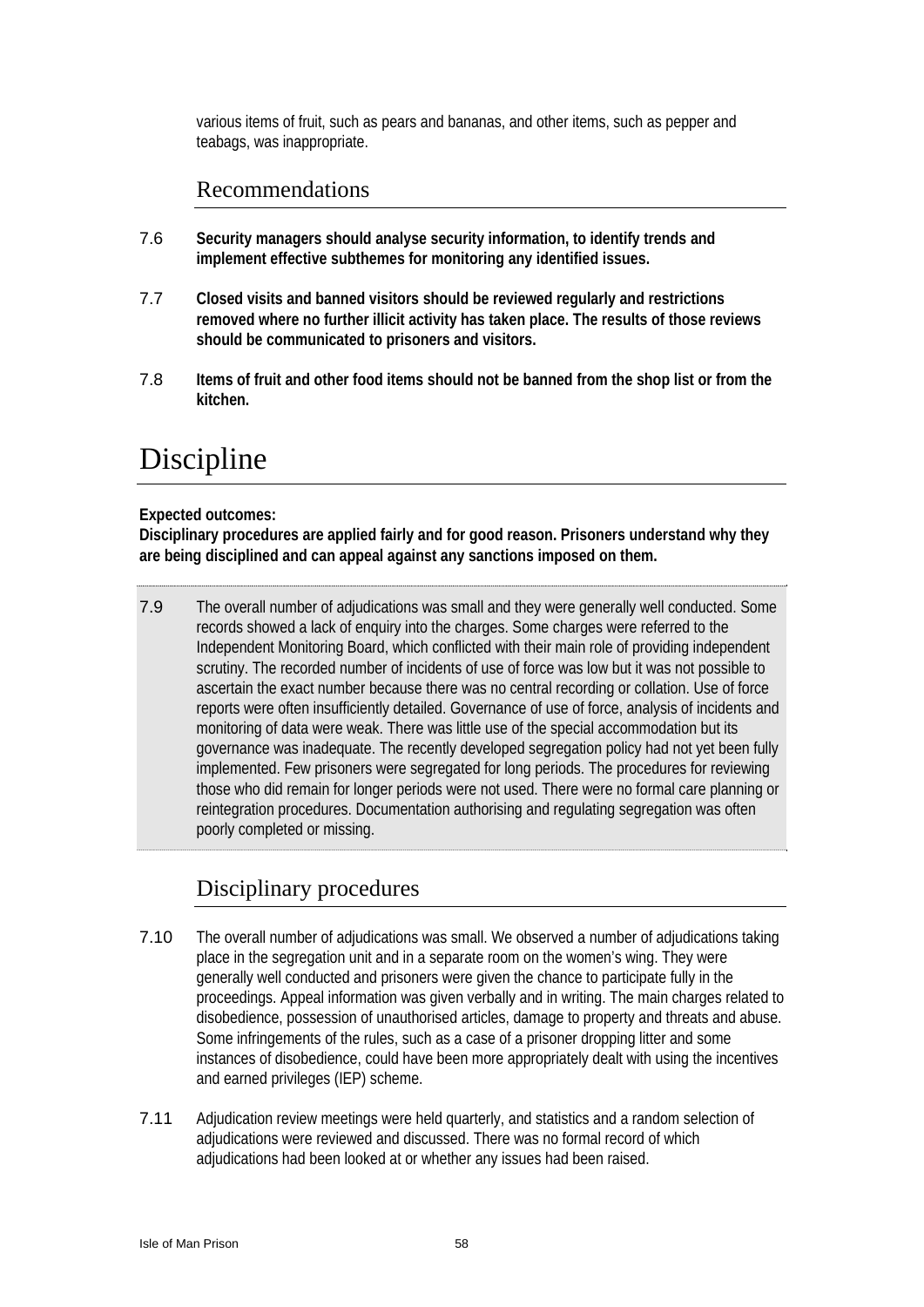- 7.12 The Independent Monitoring Board (IMB) retained the right to add days to prisoners' sentences for some offences committed in the prison but felt that this role conflicted with their main role of providing independent scrutiny (see main recommendation HP47). All other offences, including testing positive in mandatory drugs tests, were routinely dealt with by adjudicating governors. The usual punishment was a combination of loss of privileges and earnings, and a sometimes a period of up to three days' cellular confinement according to a published tariff. All prisoners found guilty on adjudication were referred to the IEP board for a review of their status (see section on incentives and earned privileges).
- 7.13 We examined a number of adjudication records and found that a full enquiry into the circumstances had not always been carried out, particularly for allegations of fighting, and the full evidence was not always presented to a prisoner.
- 7.14 Staff were inconsistent in their approach to dealing with breaches of the smoking ban. Women told us that staff on the male wings often ignored prisoners who were smoking and we found this to be the case. Women were generally challenged more robustly when found smoking, resulting in adjudications or IEP warnings. This had led to confusion over the application of the IEP and disciplinary systems for managing discipline and behaviour.

## Recommendations

- 7.15 **Adjudicating governors should carry out a full investigation into the circumstances and evidence leading to an adjudication and make a record of what has happened.**
- 7.16 **The application of the IEP and disciplinary systems with relation to the smoking ban should be consistent across all wings.**

#### The use of force

- 7.17 The recorded number of incidents of use of force was low, at two so far in 2011. We were unable to ascertain the exact number of incidents because there was no central recording and collation system. Prisoners in our groups told us that there were not many incidents, and in our survey only 8% of prisoners said that they had been restrained by staff in the previous six months.
- 7.18 The records we examined showed that force was used appropriately but many reports had insufficient detail, making it difficult to ascertain exactly what had happened. Documentation did not include a report of any injuries to the prisoner. The body belt had been used on one occasion in the previous six months. There was no written record of the prisoner having been seen by health services staff or ongoing record of observations by staff while the prisoner was restrained in the belt. There was no record of when the belt was removed.
- 7.19 Over 70% of staff were trained in control and restraint and the training included the use of semi-rigid handcuffs. However, these handcuffs had not yet been issued to staff, who continued to use ratchet cuffs.
- 7.20 Use of special accommodation in the segregation unit and on the female wing was low, with eight prisoners having been put in the cells in the previous six months. The accommodation had been used on a number of occasions to hold prisoners who were threatening to self-harm or who were actively self-harming, often in strip conditions. One prisoner had remained in a special cell in strip clothing for 10 days. Documentation was poor and lacking in detail.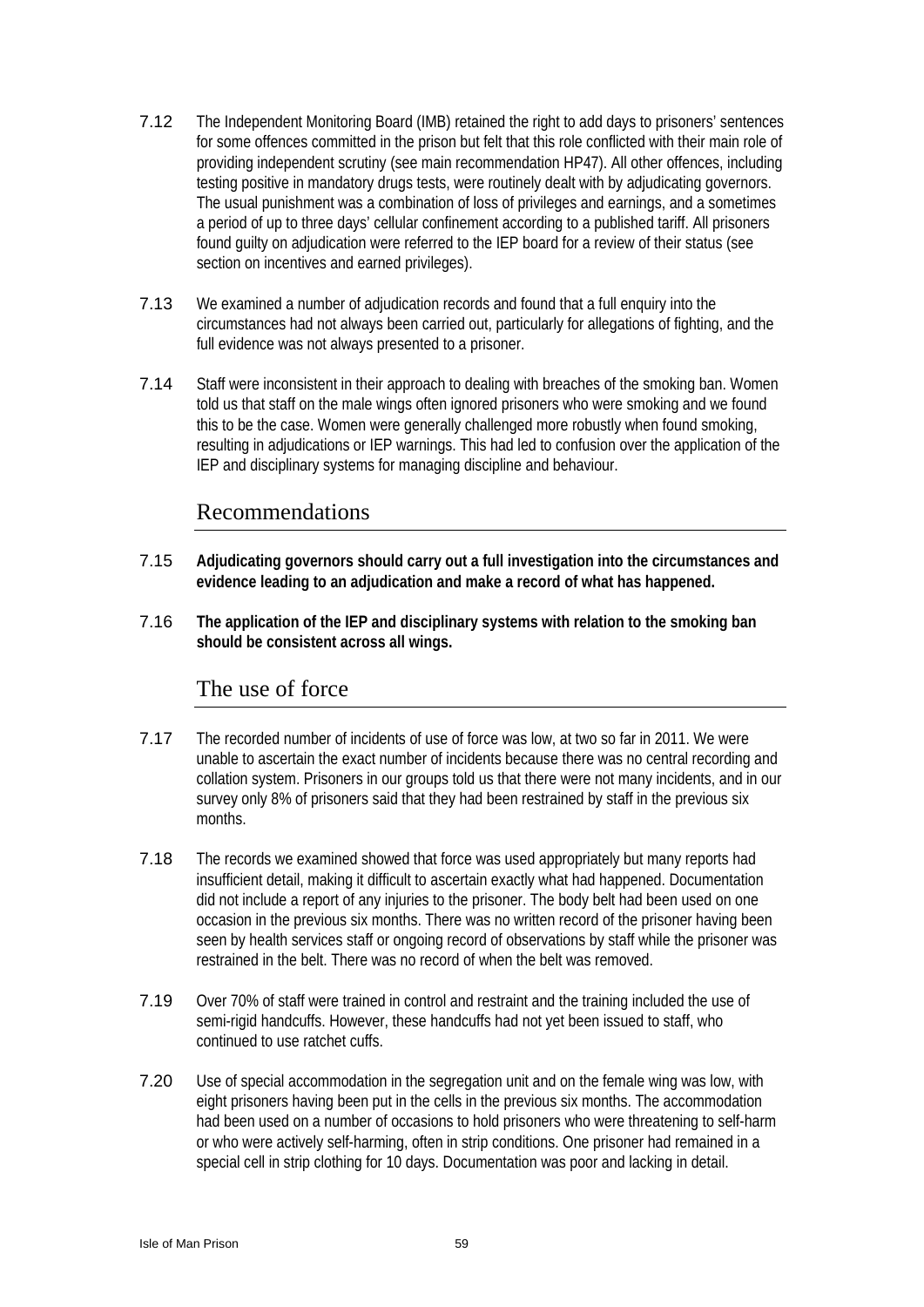7.21 Governance of use of force overall was inadequate. There was no use of force committee or any other meeting where use of force was discussed, and no quality assurance checks on documentation. Planned interventions were recorded but the recordings were not reviewed.

#### Recommendations

- 7.22 **A central system for recording and collating incidents of use of force should be developed and implemented as a matter of urgency, along with quality checks of documentation and a means for reviewing and monitoring statistics and trends.**
- 7.23 **Records of use of force and the use of special accommodation should be comprehensively completed and include full details of the incident.**
- 7.24 **The use of special accommodation and strip conditions for prisoners at risk of self harm should cease.**

#### Segregation unit

- 7.25 The purpose-built main segregation unit was clean and well maintained, with six normal cells and three dry cells intended to be used as special accommodation and dirty protests. There was also a dedicated segregation cell on the women's wing. Neither of the units was used often and most prisoners did not remain in segregation for long periods. A total of 72 prisoners had been segregated in the previous six months, most of whom had been there for reasons of good order or discipline. Both units were often used to house prisoners requesting some 'time out' from normal residential units, for those who were threatening to self-harm or those who needed protection from other prisoners.
- 7.26 The segregation unit policy was newly developed and had not been fully implemented. The described review and reintegration procedures had not been used for the few prisoners who had remained in the unit for longer periods. Residents were discussed at the morning management meeting but no record was kept of the discussions and formal care plans were not documented. The process for authorising segregation consisted of a one-page document that was sometimes incomplete, without authorisation and without a formal health care assessment of a prisoner's suitability for being held in segregation. The IMB routinely authorised continuing segregation for up to a month (see main recommendation HP47). Despite the lack of detail recorded about prisoners, staff had a good knowledge of those who had been held on the unit.
- 7.27 The regime on the unit was poor and had been restricted as a disincentive to prisoners wanting to go to the unit. There was in-cell electricity in the normal segregation cells but it had not been activated to allow use of televisions, for example.

- 7.28 **The purpose of the segregation unit should be clearly defined and it should not be used to house prisoners at risk of self-harm, unless in extreme circumstances.**
- 7.29 **The segregation unit policy should be fully implemented.**
- 7.30 **The regime on the segregation unit should be improved, to reflect the level of activity available to prisoners on normal location.**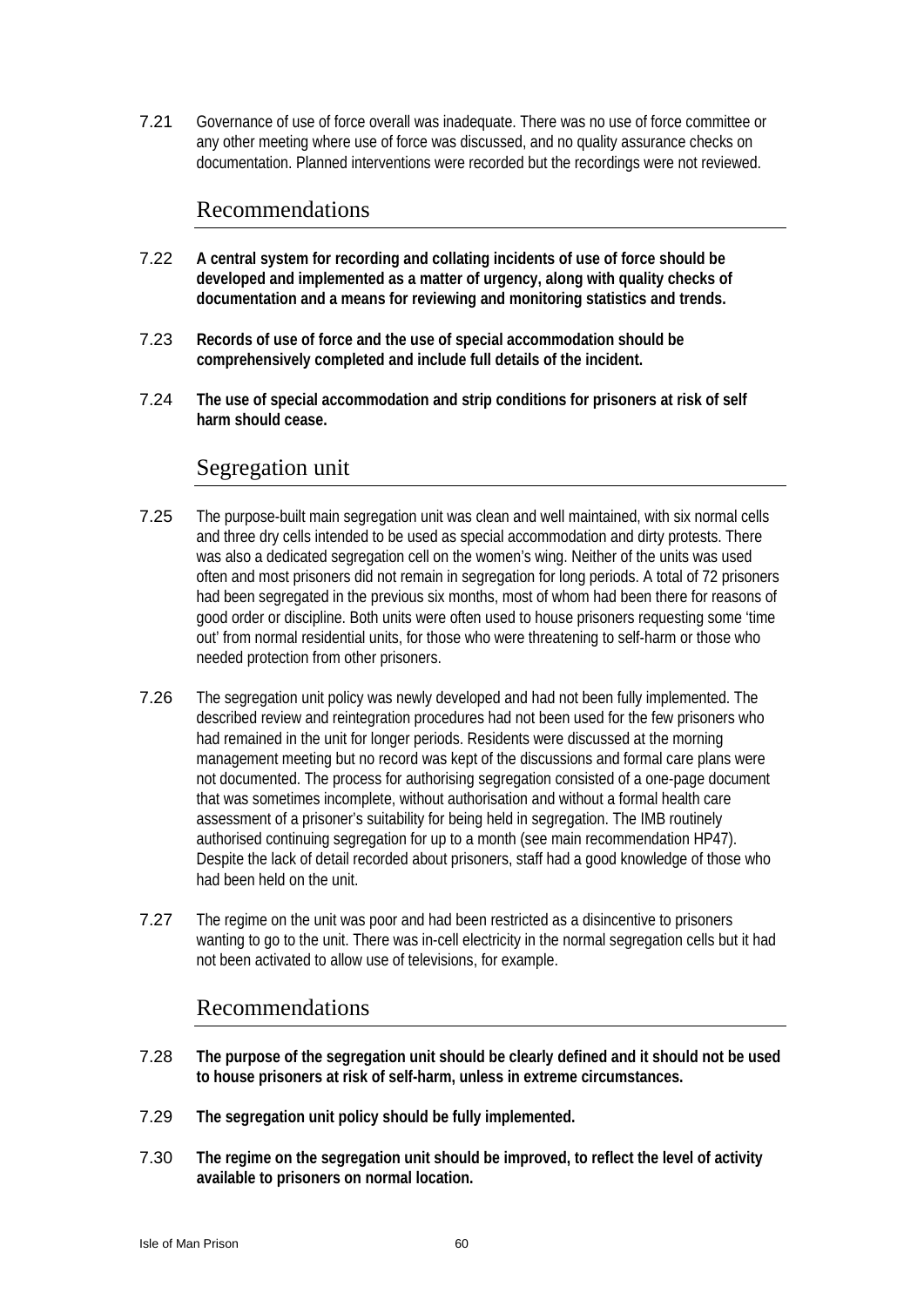# Incentives and earned privileges

#### **Expected outcomes:**

**Incentives and earned privilege schemes are well-publicised, designed to improve behaviour and are applied fairly, transparently and consistently within and between establishments, with regular reviews.** 

- 7.31 The incentives and earned privileges scheme was well understood by staff and prisoners. Staff were generally reasonable and considered before issuing warnings but were inconsistent in their application of some rules. This left prisoners without full confidence in the scheme. Reviews were conducted fairly but prisoners were not always able to contribute. We were not assured that the scheme was a useful motivational tool. The management of prisoners on basic regime lacked any effective targets or engagement that might assist improvements in behaviour.
- 7.32 The IEP scheme had recently been reviewed and the staff and prisoners we spoke to were conversant with how it applied to them. However, staff were inconsistent in the application of the scheme, particularly with regard to the smoking ban (see section on disciplinary procedures). This led to confusion among prisoners and they told us that they did not have confidence in the scheme.
- 7.33 Prisoners could apply for enhanced status after eight weeks at the establishment, and submitted a written application to staff to do so. Prisoners who had received sufficient warnings to warrant a review of their status were not given the opportunity to contribute to their review. Those we observed were conducted fairly and staff gave due regard to all aspects of a prisoner's custodial behaviour before a decision was made. Not all prisoners were automatically demoted. Staff spoke personally to prisoners to advise them of the outcomes. All prisoners with a proven adjudication were reviewed and then given an IEP warning, demoted to basic or subjected to no further action as a result, depending on their overall behaviour in recent months.
- 7.34 Prisoners placed on the basic regime remained on that level for four weeks without any interim review. Many continued their poor behaviour during that time and did not improve until the fifth week, when they were formally reviewed. There were no targets set and no engagement with staff or activities that might assist and encourage them to improve their behaviour sooner.
- 7.35 There were insufficient differences between the three levels of the scheme to motivate prisoners to achieve enhanced status, and most prisoners (72) were on the standard level at the time of the inspection. There were separate facilities lists for men and for women.

- 7.36 **Prisoners should be able to contribute to all IEP reviews.**
- 7.37 **Prisoners on the basic regime should be reviewed regularly and set targets to encourage them to improve their behaviour as soon as the regime is imposed.**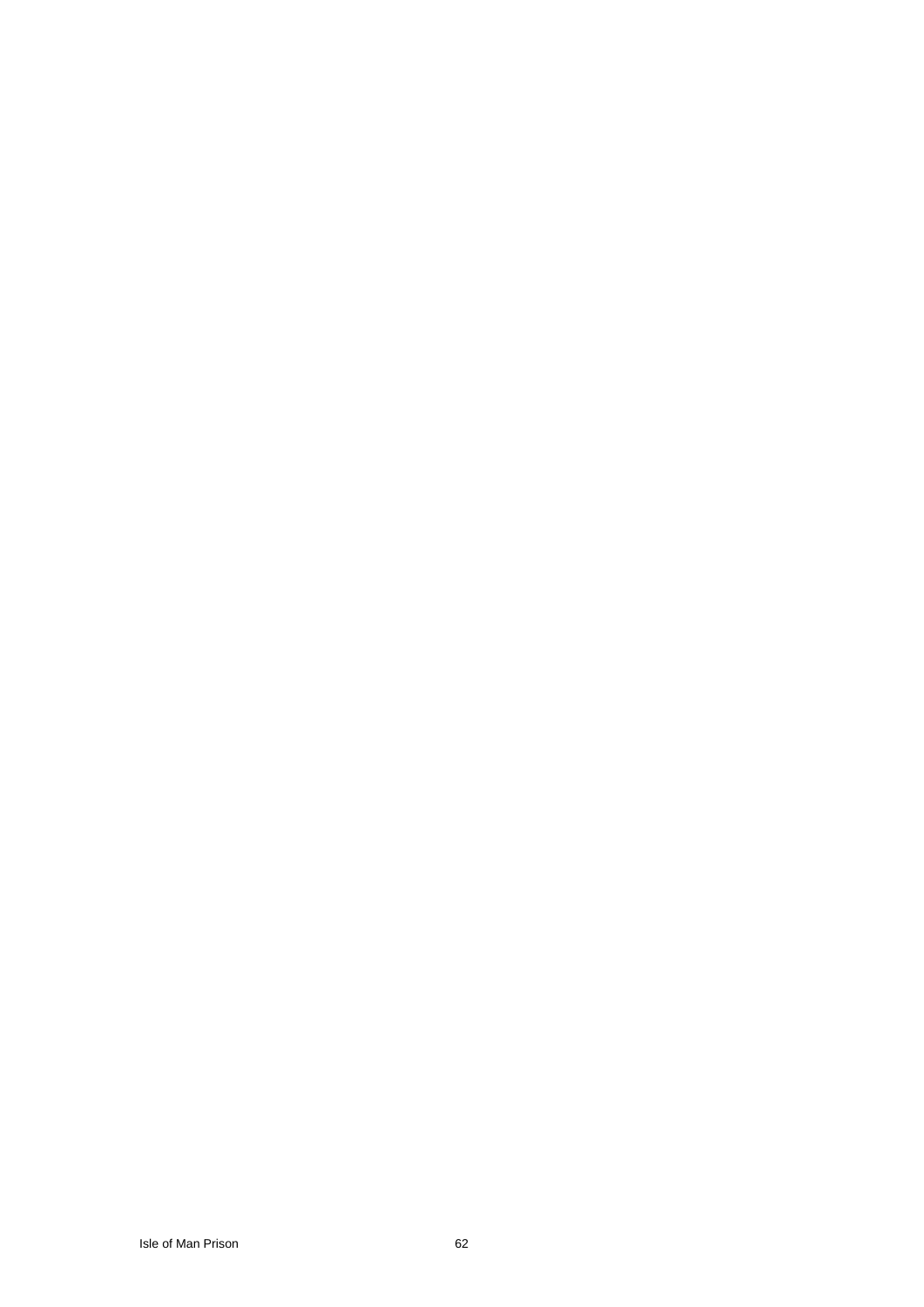# Section 8: Services

## Catering

**Expected outcomes:** 

**Prisoners are offered varied meals to meet their individual requirements and food is prepared and served according to religious, cultural and prevailing food safety and hygiene regulations.** 

- 8.1 The kitchen was modern, well designed and clean. Employment of prisoners in the kitchen was restricted to males from main locations. Prisoners working in the kitchen were inducted but did not achieve a food hygiene qualification. A level 2 National Vocational Qualification in catering was available but insufficient resources and planning were applied to ensure that prisoners completed the qualification. Mealtimes were too early but the menu was varied and the quality of the food good. The catering manager was prepared for the demands of special diets. Serveries were clean and well supervised. Vulnerable prisoners believed that their food was open to contamination and there were not sufficient processes to provide assurance. Prisoners could dine in association but they did not have access to cooking facilities on residential wings.
- 8.2 The kitchen was modern, well ordered and clean and had been designed in consultation with local environmental health officers. Staff working there had suitable clothing which was washed after every session. Food was stored appropriately and there was sufficient space for safe and hygienic working.
- 8.3 Four prisoners were employed as cooks, four as kitchen porters and one as a cleaner, who worked two separate shifts. Those employed were all male prisoners from main locations. They had received an induction and hygiene training but were not offered a food hygiene qualification. The catering manager was a qualified National Vocational Qualification assessor and there were two prisoners working towards a level 2 qualification in catering. Because of releases and transfers, only one prisoner had completed the qualification and the catering manager did not have time allocated for training.
- 8.4 The menu was on a three-week cycle and was changed every three months. Prisoners were provided with a healthy breakfast every morning, two choices with soup for lunch and four choices for the evening meal, including a vegetarian option. A snack for supper was provided at teatime. The menu made it possible for prisoners to achieve the recommended five portions of fruit and vegetables a day. The food we sampled was at the correct temperature and of good quality. In our survey, 50% of respondents said that the food was good or very good, which was better than the 24% comparator.
- 8.5 There were no pregnant women held at the prison during the inspection but the catering manager had previously consulted with the health care department to draw up a special diet for them and such diets were available if required.
- 8.6 Mealtimes were too early. Lunch was served at 11.45am and tea at 4.45pm which left a long wait until breakfast the next morning at 7.45am, although this was mitigated to some extent by the small snack provided at teatime.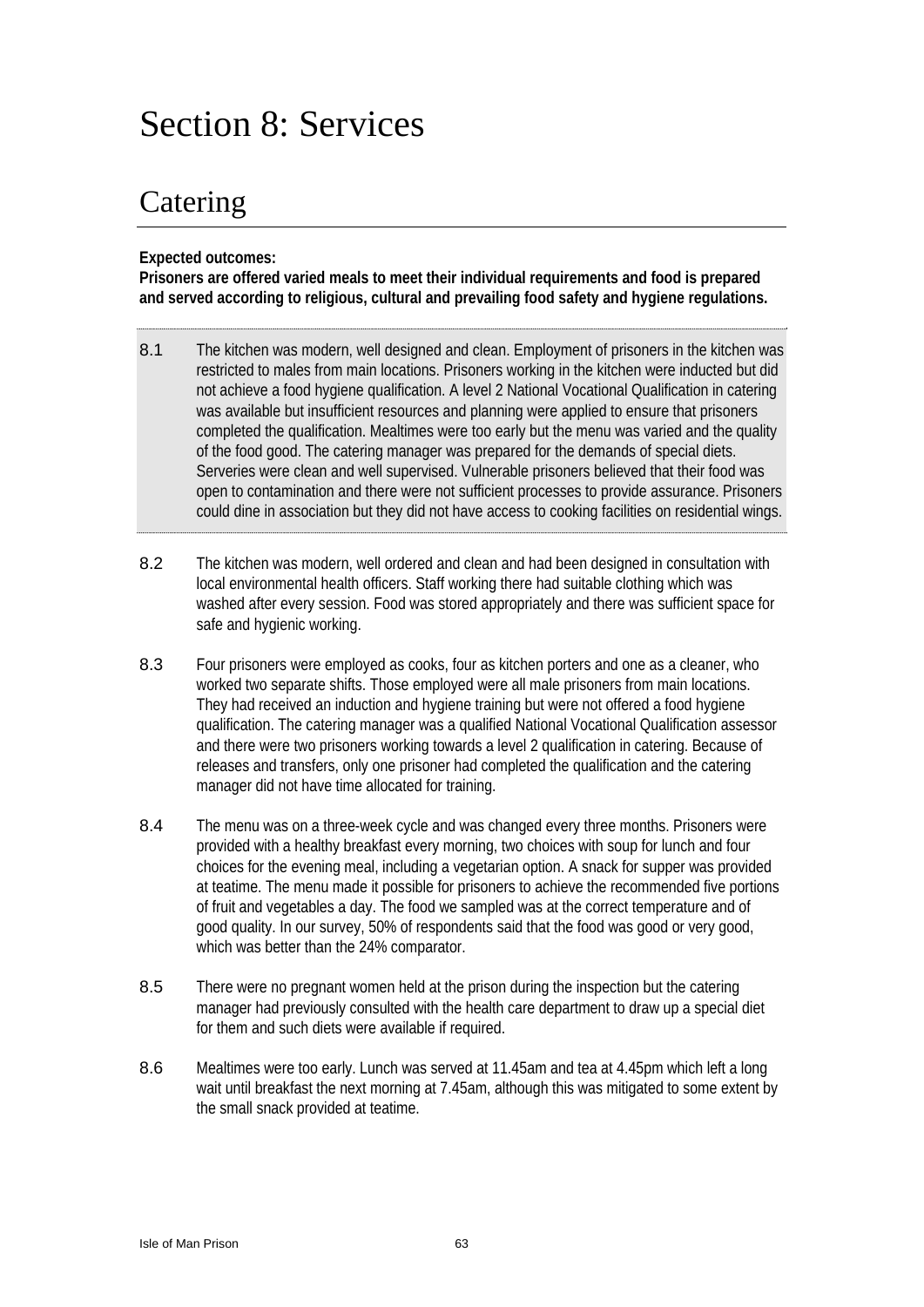- 8.7 The menu was adapted in response to prisoner surveys, which were administered twice a year, the most recent having been undertaken in February 2011. The changes made as a result included the provision of more healthy options.
- 8.8 There were no prisoners with religious dietary requirements at the time of the inspection but separate utensils were available and the catering manager had identified halal suppliers and had some stored frozen halal food.
- 8.9 Wing serveries were clean and well supervised. Prisoners working there wore the appropriate clothing, which was laundered regularly.
- 8.10 Vulnerable prisoners told us that they suspected that their food was contaminated and that they were regularly taunted about this by other prisoners. The catering manager was confident that the food for their wing was not identifiable and that supervision of the trolleys was adequate but he had not introduced a system of assurance for prisoners.
- 8.11 There were good facilities for dining together on residential units but prisoners did not have access to any cooking facilities so that they could cater for themselves. Drinking water was available for use at night and prisoners could purchase flasks for hot water. Some prisoners had kettles but their use was being withdrawn because of their illicit use to manufacture smoking material.

#### Recommendations

- 8.12 **Female and vulnerable prisoners should be offered employment in the kitchen.**
- 8.13 **Prisoners working in the kitchen should be trained to obtain a qualification in food hygiene.**
- 8.14 **Mealtimes should be adjusted so that lunch is served after midday and the evening meal after 5pm.**
- 8.15 **The security of food for vulnerable prisoners should be reviewed, assurance and confidence-building systems put in place and prisoners consulted about their concerns.**
- 8.16 **Prisoners should be allowed access to cooking facilities on residential units.**

## Prison shop

#### **Expected outcomes:**

**Prisoners can purchase a suitable range of goods at reasonable prices to meet their diverse needs, and can do so safely, from an effectively managed shop.** 

8.17 Prisoners were able to purchase items weekly from a comprehensive list, which met their needs. Newly arrived prisoners with money could make purchases immediately but those without money had to make an application for credit. Enhanced prisoners could purchase privilege items not on the shop list but there were only two catalogues available. Prisoners wishing to purchase clothing were reliant on visitors bringing it in.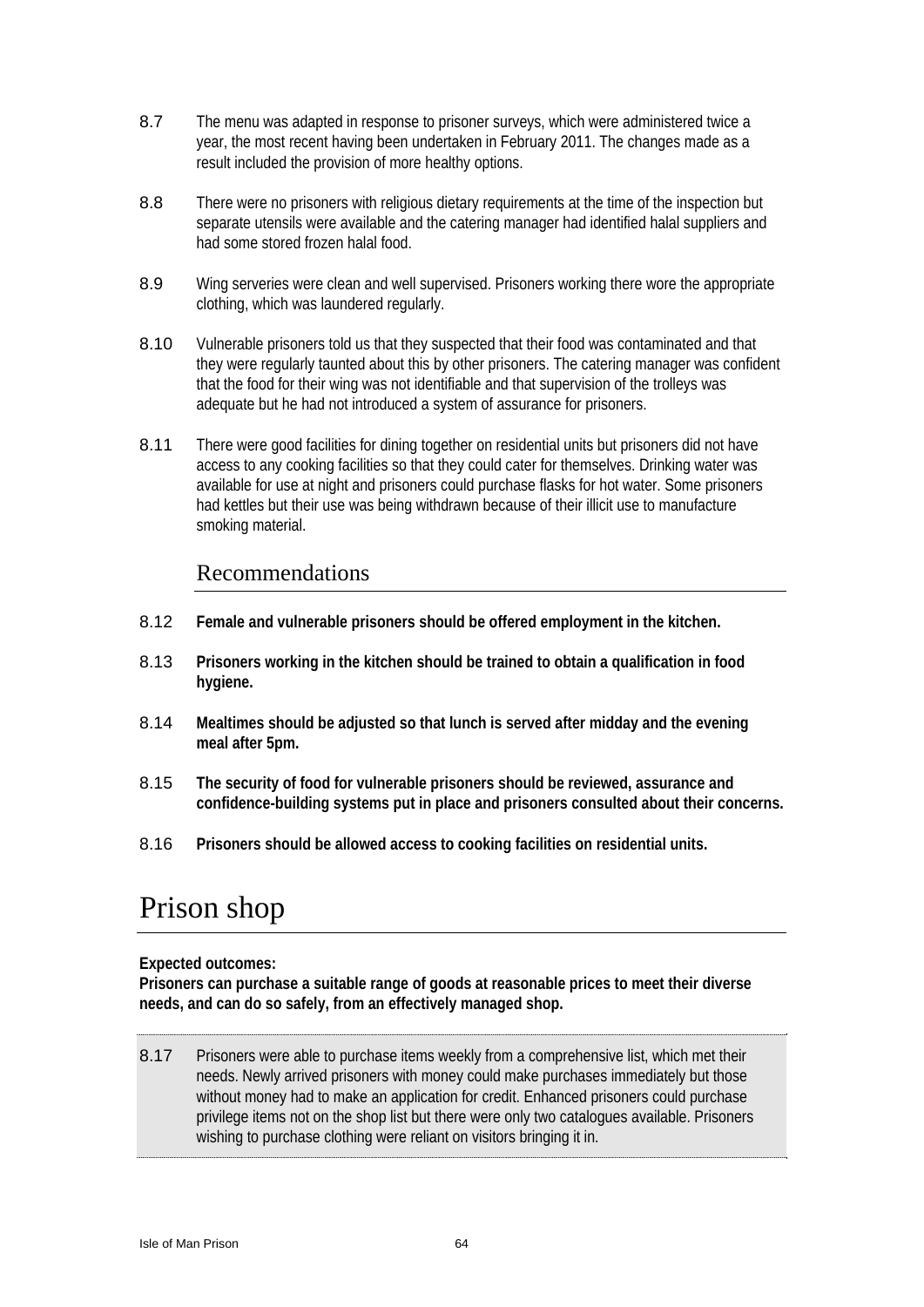- 8.18 Prisoners were able to purchase items weekly from a list of more than 170 items, which was regularly updated in response to prisoner requests. The shop was managed by the prison store man, who kept prices to a minimum and was able to take advantage of local special offers. The list contained toiletry items suitable for the female population and they could also order goods from an Avon catalogue.
- 8.19 The list had been restricted because of the misuse of some items to provide smoking material. Although fresh fruit was available, its range was restricted to that which could not be used for illicit smoking, and tea was only available in granular form for the same reason.
- 8.20 Order forms were collected weekly and purchases issued to wings in the morning before unlock. Prisoners were called to the desk to collect their purchases, which ensured a degree of confidentiality. Any amendments were made immediately.
- 8.21 Prisoners arriving at the prison were provided with an emergency order form, which could be filled the following day if they had money with them. Prisoners arriving without money had to apply to their residential senior officer for a loan to make purchases from the shop.
- 8.22 There were no catalogues available, apart from the Avon catalogue for women and Post a Rose. There was a privilege items section to the order form, for use by enhanced prisoners, who could list any items not on the list which they wished to purchase. This was used mainly for music and books, which were obtained through online stores, and sometimes for hobby materials or sports clothing. The manager responsible tried to respond to special requests where appropriate.
- 8.23 Long-term prisoners requiring new clothing could not buy them through catalogues unless the shop manager was able to purchase them, so they were reliant on visitors bringing them in. We met a woman who was visited only by her elderly father, who found it difficult to judge what was appropriate or suitable for her, so she had no reliable source of new clothing. The prison had accommodated her on special occasions, such as the funeral of her brother, by sending staff to purchase clothes on her behalf but she could not routinely buy clothing of her choice. The prison had arranged for some suppliers of women's clothing to visit the prison and help women make suitable purchases.

- 8.24 **Newly arrived prisoners with no money should be automatically provided with an advance of credit to enable them to make purchases from the prison shop.**
- 8.25 **Prisoners should have access to catalogues which meet their needs.**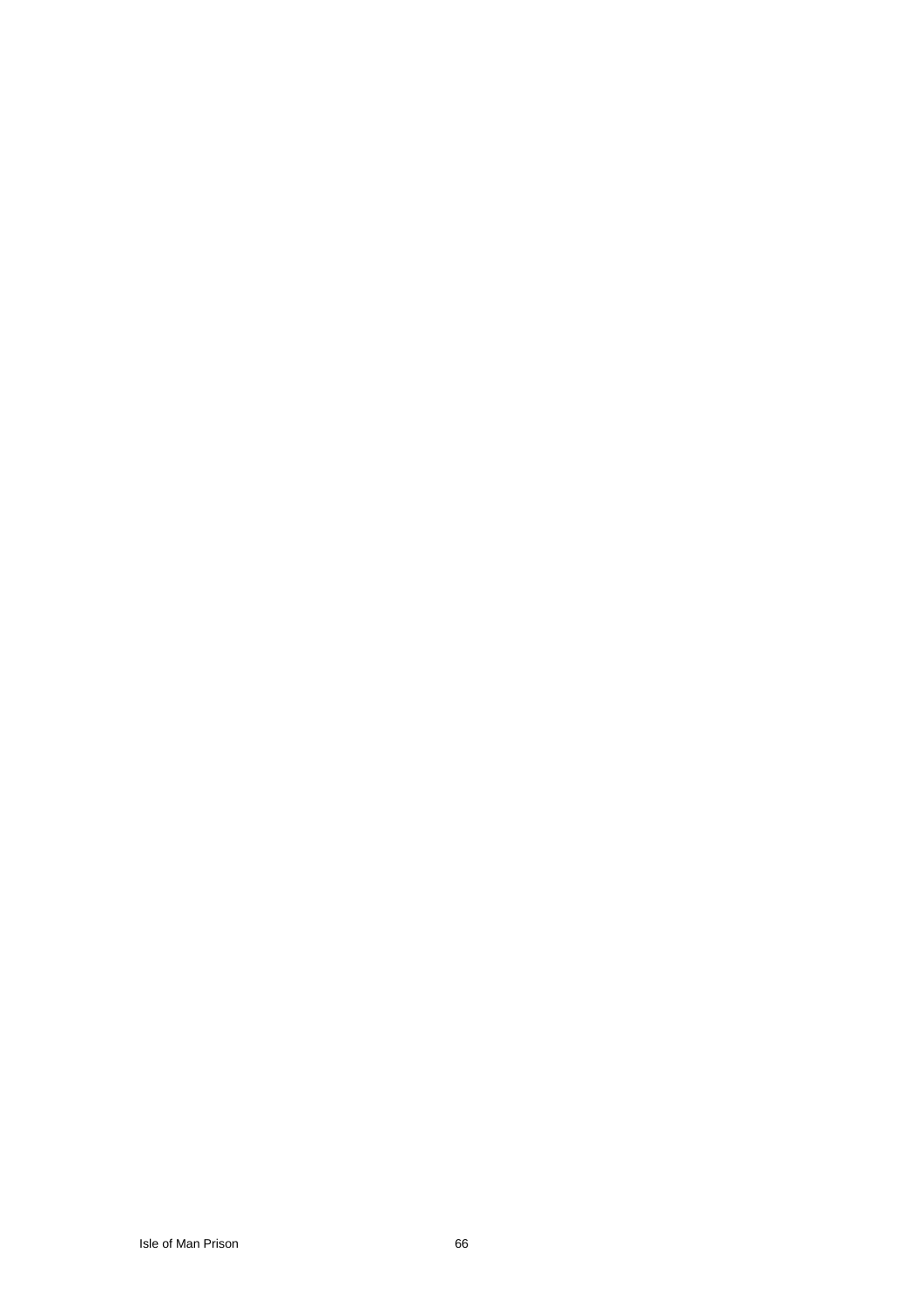# Section 9: Resettlement

## Strategic management of resettlement

#### **Expected outcomes:**

**Resettlement underpins the work of the whole establishment, supported by strategic partnerships in the community and informed by assessment of prisoner risk and need.** 

- 9.1 The Isle of Man did not have a reducing reoffending strategy to which the prison could contribute and few agencies actively provided support to prisoners. The prison did not have a comprehensive resettlement strategy or a needs analysis to inform provision. Outcomes for prisoners were not yet monitored and performance targets had been a recent introduction.
- 9.2 There was no reducing reoffending strategy in operation on the Isle of Man to which the prison could contribute (see main recommendation HP54). There were few agencies providing support to prisoners and few which were willing to go into the prison to provide advice.
- 9.3 The prison had no resettlement needs analysis and no analysis of resettlement need among specific groups, such as women or young people. A policy and procedure document had been developed in October 2010 but it was purely descriptive and focused only on the assessment and planning processes introduced a few months before the inspection. There were limited formal governance arrangements to monitor milestones and actions (see main recommendation HP54).
- 9.4 The resettlement team consisted of a deputy governor, a principal officer and a recently appointed resettlement prison officer, recruited to lead the delivery of a newly introduced custody planning procedure. Two probation officers complemented the team. The principal officer and resettlement prison officer were based in the resettlement and education centre. The role of personal officers in resettlement was not well enough defined.
- 9.5 Outcomes for prisoners were not yet monitored and performance targets had been a recent introduction. As a result, there was no information about the efficiency and effectiveness of the resettlement provision.

## Offender management and planning

#### **Expected outcomes:**

**All prisoners have a sentence or custody plan based upon an individual assessment of risk and need, which is regularly reviewed and implemented throughout and after their time in custody. Prisoners, together with all relevant staff, are involved with drawing up and reviewing plans.** 

9.6 Some prisoners did not have a custody plan, in spite of the resettlement team's efforts to put in place a plan for each prisoner. There was a lack of resettlement services and opportunities, both within the prison and in the community. Plans were of limited quality, with basic objectives that lacked detail or specific timescales. The two probation officers had insufficient time to provide face-to-face work with prisoners. There was no formal or rigorous process for the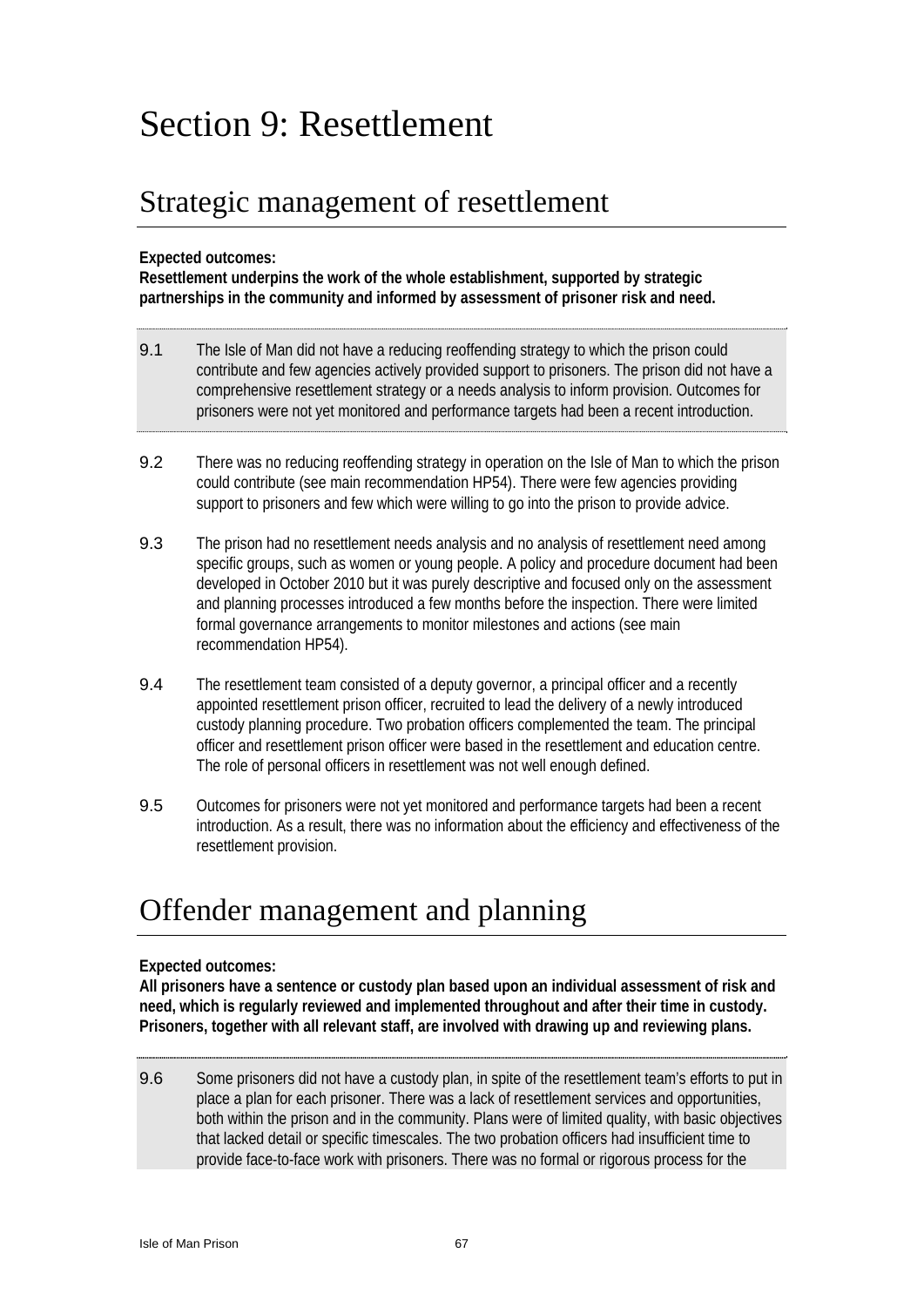systematic identification, management and review of prisoners presenting public protection risks. There was insufficient involvement of prison staff in the multi-agency public protection arrangements (MAPPA). Release on temporary licence and home detention curfew were not used to support effective resettlement. Life-sentenced prisoners were transferred swiftly to a more appropriate establishment in the UK.

## Sentence planning and offender management

- 9.7 Custody planning procedures had been developed in October 2010 and resettlement boards were taking place but, in spite of large efforts, a quarter of prisoners did not have a plan. The resettlement officer was working hard to put in place a plan for each prisoner and had developed a useful database to track progress. The introduction of custody planning was a positive step but still a new concept for staff and prisoners. It was difficult to see how plans could be meaningful, given the lack of resettlement services and opportunities both within the prison and in the community. Prisoners we spoke to did not yet see the full benefit of the process. A number of prisoners we spoke to said that they had been in the prison for some months but had had a resettlement board only very recently. Personal officers did not contribute to the boards and plans were of limited quality, with basic objectives that lacked detail or specific timescales. The prisoner did not receive a copy.
- 9.8 Community-based probation officers used a structured risk and needs assessment tool, known as the Level of Services Inventory (Revised) but too few prison staff had been trained to understand it, which limited its usefulness to the custody planning process.
- 9.9 The prison-based probation officers prepared social enquiry reports and managed prisoners serving over 12 months because of the lack of resources in the community-based probation team. As a result, they had limited time to undertake face-to-face work with prisoners.
- 9.10 Prisoners from other jurisdictions could be transferred on release. Their licence conditions were dependent on the length of imprisonment, and for some it meant that the time they had spent on remand was not taken into account. The Isle of Man Parole Committee undertook recall of offenders supervised in the UK.

#### Recommendations

- 9.11 **All prisoners should have a custody and a pre-release plan.**
- 9.12 **The quality of plans and ownership by the prisoner should be improved.**
- 9.13 **Prison-based probation officers should have more time to undertake face-to-face contact with prisoners.**

#### Categorisation

9.14 As the only prison on the Isle of Man, the establishment held prisoners of all categories. Formal recategorisation processes were not undertaken, except where a prisoner came under the criteria of category A status. If such prisoners were confirmed to be category A, a reciprocal agreement with the UK Prison Service enabled the governor to transfer them to UK prisons with appropriate security conditions.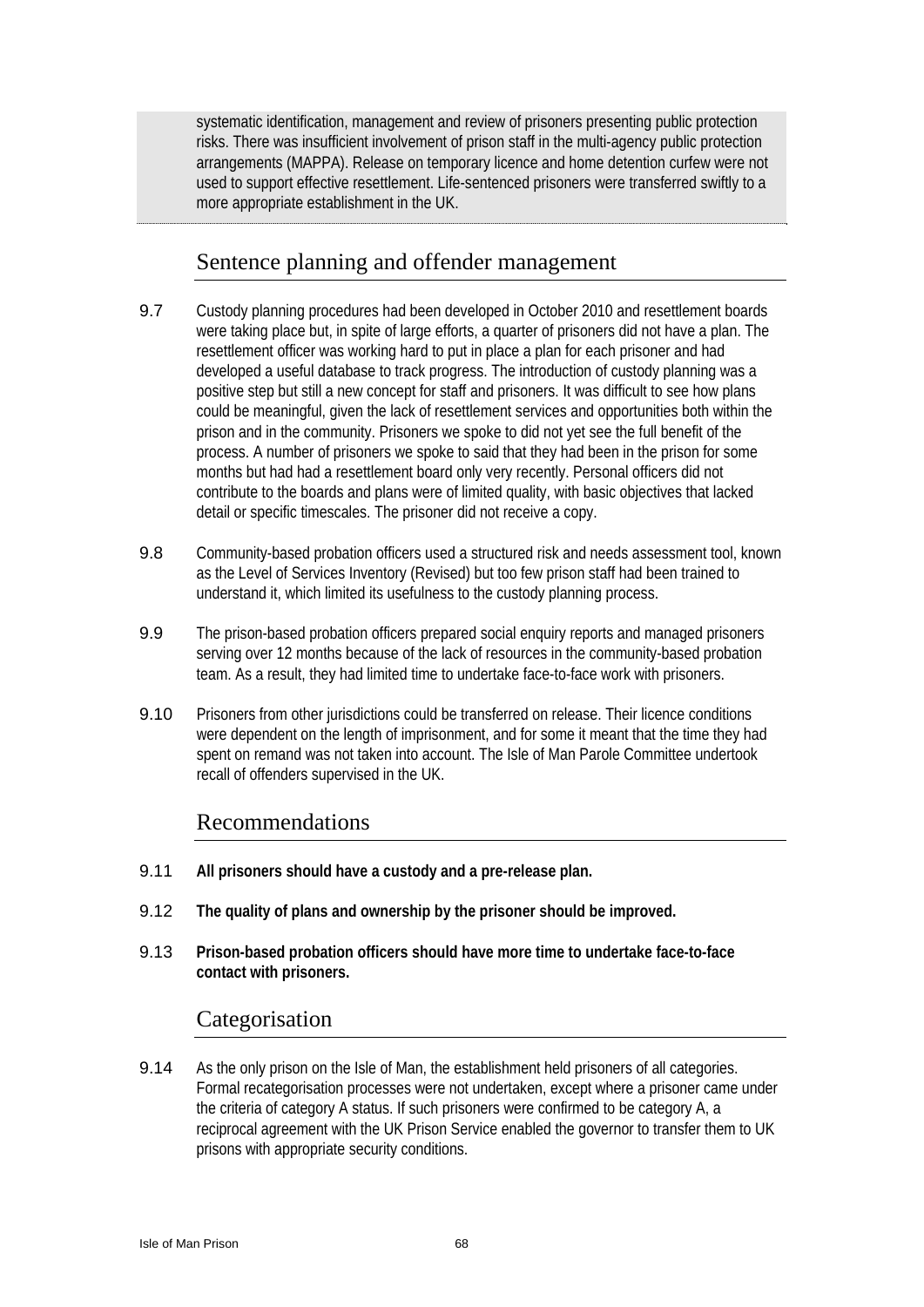9.15 Prisoners were risk assessed to ascertain the level of staffing that would be required if they were escorted to court, hospital or other external appointment. At the time of the inspection, two prisoners were authorised to work outside the prison unsupervised.

## Public protection

- 9.16 There was no formal or rigorous process for the systematic identification, management and review of prisoners presenting public protection risks. No formal assessment was made to determine the level and type of restrictions required. Information exchange between the agencies concerned had not been fully formalised and operational prison staff were not always aware of the restrictions placed on a prisoner. The case recording system did not clearly flag up public protection cases or the names of individuals whom such prisoners should not contact. We were told about two recent examples of prisoners making contact with their victim.
- 9.17 Three levels of multi-agency risk management (MARM) were in place as part of the public protection arrangements across the Isle of Man. Multi-agency public protection arrangements (MAPPA) meetings were used to manage the critical few high risk of harm prisoners. MARM meetings were used for those prisoners who did not need a MAPPA meeting but required other agency involvement to manage risk of harm to others. Single agency risk management (SARM) meetings were the third option used. Until very recently, MAPPA meetings held in the community had not always included prison staff. The deputy governor for resettlement had recently been trained to chair MAPPA meetings in order to improve their level of involvement. Resettlement staff in the prison found it difficult to attend community-based MAPPA and MARM meetings, as they were held on different days and at different times.
- 9.18 Release on temporary licence was used for day release, to enable prisoners to attend an appointment – for example, a hospital appointment. However, it was not used for overnight family contact or work beyond the prison and escorted town visits were not considered. Prisoners we spoke to said that the lack of these opportunities hindered their chances of successful resettlement.

## Recommendations

- 9.19 **A formal and rigorous system for assessing and managing public protection cases should be introduced, with a clear process for reviewing the restrictions.**
- 9.20 **The prison should ensure that resettlement staff are able to attend multi-agency public protection arrangements (MAPPA) and multi-agency risk management (MARM) meetings when necessary.**
- 9.21 **Resettlement opportunities should be improved through the increased use of release on temporary licence and escorted town visits where appropriate.**

## Indeterminate-sentenced prisoners

9.22 At the time of the inspection, there were no indeterminate sentenced prisoners in the prison. Life-sentenced prisoners were transferred to a prison in the UK. Those facing a life sentence were held in the prison pending sentence and were told about the implications of their sentence in preparation for the transfer. Following sentence, transfer was swift. Probation staff continued to manage those held in prisons in the UK and prepared parole reports as required.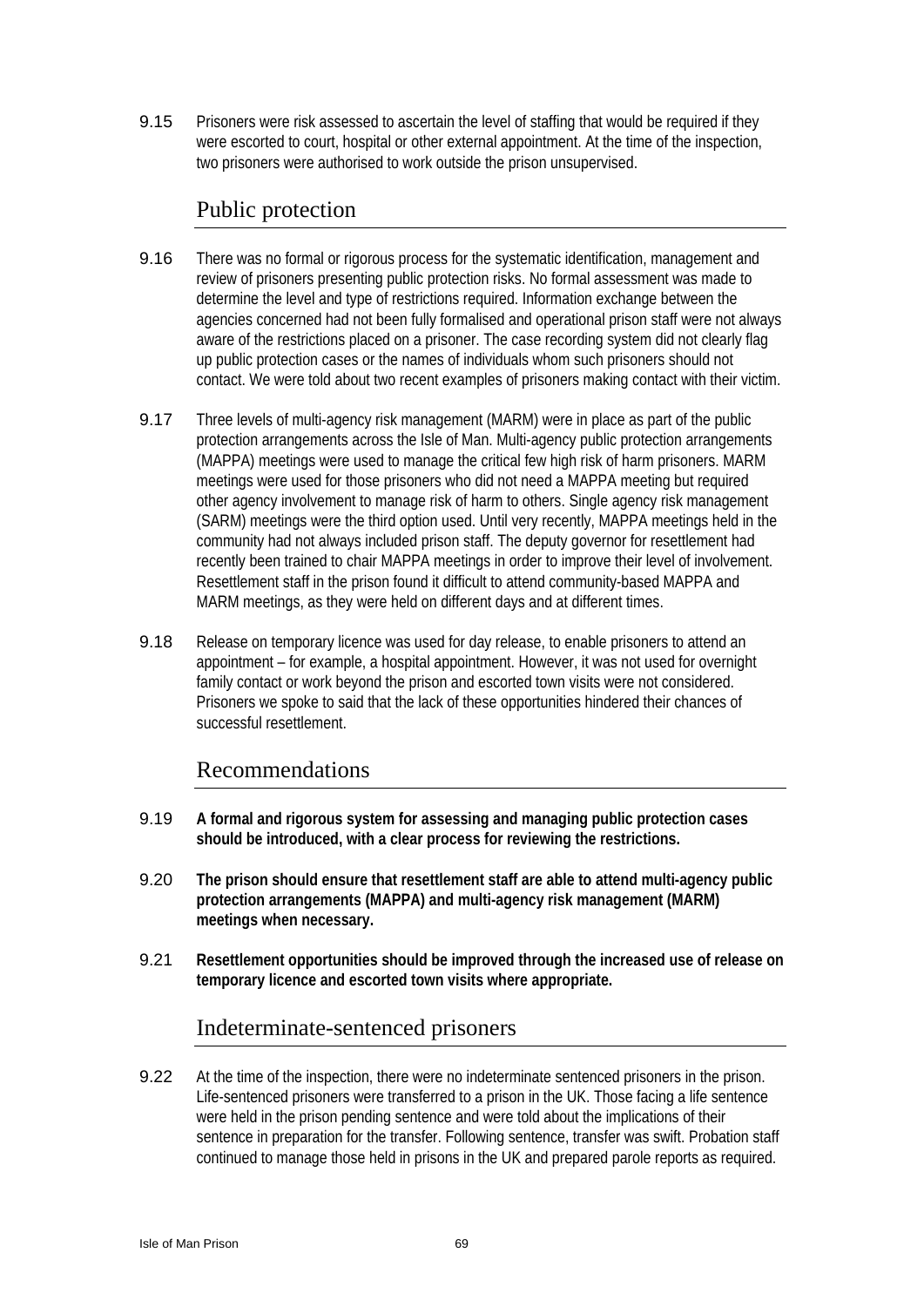Life-sentenced prisoners had access to a family visits scheme to maintain contact with family living on the Isle of Man.

## Resettlement pathways

#### **Expected outcomes:**

**Prisoners' resettlement needs are met under the seven pathways outlined in the Reducing Reoffending National Action Plan. An effective multi-agency response is used to meet the specific needs of each individual offender in order to maximise the likelihood of successful reintegration into the community.** 

## Reintegration planning

9.23 Provision under some resettlement pathways was underdeveloped. Few prisoners accessed support and advice from community-based agencies in relation to accommodation or finance, debts and benefits. Release on temporary licence was rarely used to help prisoners to prepare to reintegrate into society, and no pre-release course was available. There were no links with employers. Health services staff attended sentence planning and resettlement boards. Prisoners with an address on the Isle of Man and who had served more than three months were allocated to a GP; details of the care of those serving less than three months were faxed to their existing GPs.

#### **Accommodation**

- 9.24 A quarter of prisoners who replied to our survey said that they had had a housing problem on arrival at the establishment. Only 15%, against the 30% comparator, said that they knew whom to contact in the prison to get help with accommodation. Just over a third of prisoners said that finding accommodation would be a problem for them on release.
- 9.25 There were very few accommodation providers on the Isle of Man and data on the number of prisoners released without appropriate accommodation were not available. No floating support or supported housing was available. One agency, known as Kemmyrk, attended the prison on request but funding for this had ended very recently. The service provided valuable support, including links with private property owners, help with claiming housing benefits and budgeting advice. The Salvation Army ran a hostel that accommodated a wide range of prisoners, including those convicted of sexual offences. There were concerns about the use of this accommodation for vulnerable women and young people. There was no specific provision for female offenders. The two prison-based probation officers also provided basic advice but few other prison staff had been trained to provide advice or support.

## Recommendation

9.26 **More prison staff should be trained to provide basic advice about accommodation and housing benefits.**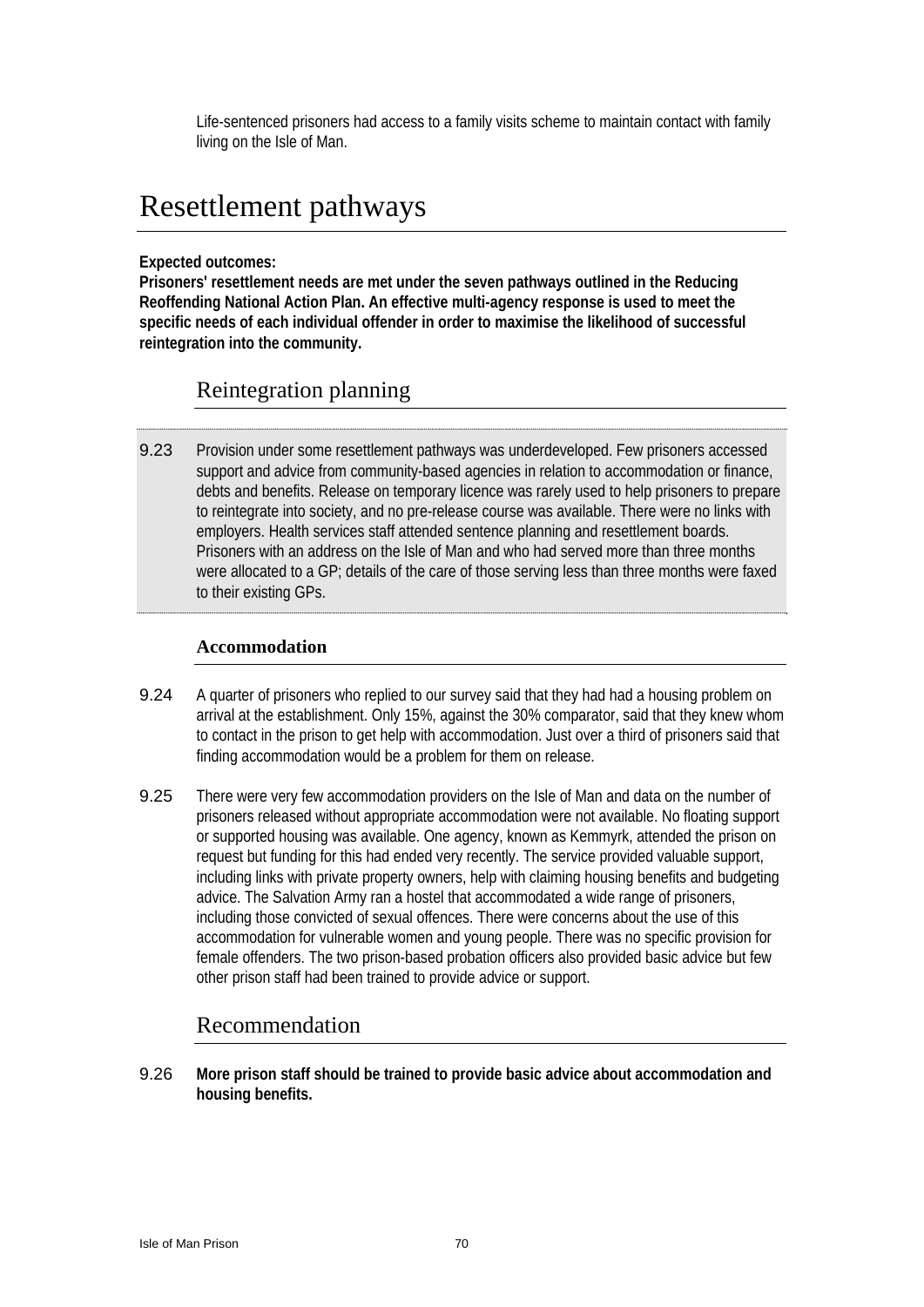#### **Education, training and employment**

*For further details, see Learning and skills and work activities in Section 6* 

- 9.27 Links with the Isle of Man College were effective and allowed prisoners to continue their education courses on release. The education department monitored the progress of learners on release to follow up success in completing courses and in reducing the reoffending of individuals. However, this information was not shared with or replicated by the resettlement team.
- 9.28 No pre-release course was available. There were no links with employers but some connections had been made with CIRCA, a voluntary agency, to develop placement opportunities.
- 9.29 The Careers Advice Service provided some support but this had stopped because of sickness absence. The prison reported that other agencies were resistant to visiting the prison to provide prisoners with support to prepare for release.

# Recommendations

- 9.30 **Prisoners' achievements should be communicated to the resettlement team.**
- 9.31 **A pre-release programme should be developed.**
- 9.32 **Links with employers should be established to promote the employment opportunities of ex-offenders.**
- 9.33 **Regular careers advice and guidance should be readily available for all prisoners.**

#### **Mental and physical health**

- 9.34 Health services staff attended sentence planning and resettlement boards, which gave them opportunities to liaise with the probation service and other prison staff.
- 9.35 If prisoners had an address on the Isle of Man and had served more than three months, the Isle of Man Department of Health patient services allocated them a GP and then wrote to them with the details. The health care department also provided them with one week's supply of their prescribed medications. GPs were faxed a summary of the care given and details of medications. Prisoners serving less than three months were considered to be temporary patients at the prison, so their GP was sent faxed details of any care provided on the day of their release. If necessary, prisoners were referred to community drug and alcohol services or the criminal justice mental health liaison service. However, little was done for those returning to other countries.
- 9.36 Prisoners with palliative care needs were transferred to other health services as required.

# Recommendation

9.37 **All prisoners being released from the establishment should be given information and assistance to access health and social care on release, and support in accessing services if required.**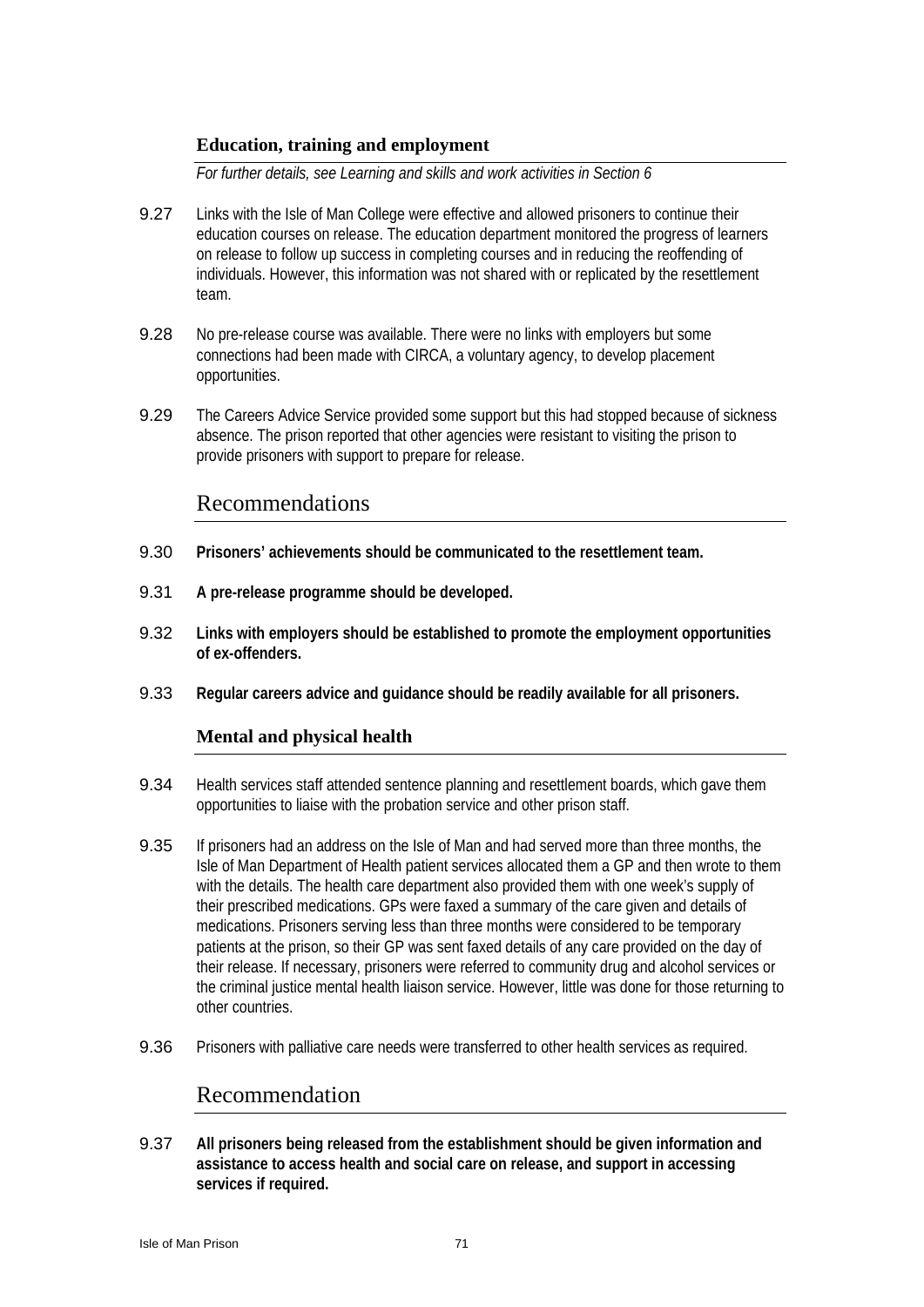# Good practice

9.38 *There were good arrangements for prisoners who had served more than three months and were returning to Manx addresses, as they guaranteed continuity of health services on release.* 

#### **Finance, benefit and debt**

- 9.39 No community agency giving advice on finance and debts was available at the prison. Referrals were made by the probation officers to the Debt Counselling Service or the Employment Group to provide prisoners with support. A benefits manual was available in the library.
- 9.40 Access to bank accounts was being established, with the first prisoner being helped to open one during the inspection. The Manx Courts Mission could provide prisoners or their families with emergency financial help.

# Recommendation

9.41 **Prisoners should receive support with financial management and debt advice and be able to open a bank account before release.** 

# Drugs and alcohol

- 9.42 Psychosocial support in the prison was inadequate, and all interventions were devolved to an under-resourced community-based drug and alcohol team. The prison lacked a strategic approach to its drug and alcohol treatment and resettlement options were limited.
- 9.43 Although, in our survey, 50%, against a comparator of 35%, said that they had had a drug problem when they came to the prison, there were few interventions, other than clinical, that addressed either drug use or drug-related offending. The education department delivered a basic drug and alcohol awareness programme but this did not address either therapeutic need or drug and alcohol offending behaviour.
- 9.44 Psychosocial support in the prison was not provided by prison staff, so prisoners were offered referrals to the community-based drug and alcohol team (DAT) based in Douglas. However, this over-reliance on the already overstretched DAT had resulted in an underdeveloped, nonintegrated psychosocial support programme which did not adequately support the needs of either opiate users or users of other drugs, including alcohol. One probation worker (seconded to the DAT) attended the prison for just half a day per week to deliver one-to-one comprehensive assessments and relapse prevention sessions.
- 9.45 There was no group work or peer support for either recovering drug users or alcoholics. Alcoholics Anonymous attended the prison but only for one-to-one work. There were no other interventions for prisoners with alcohol problems.
- 9.46 Psychosocial care plans were not routinely shared with health services staff, although some case notes were entered on the electronic clinical records system by the psychosocial worker.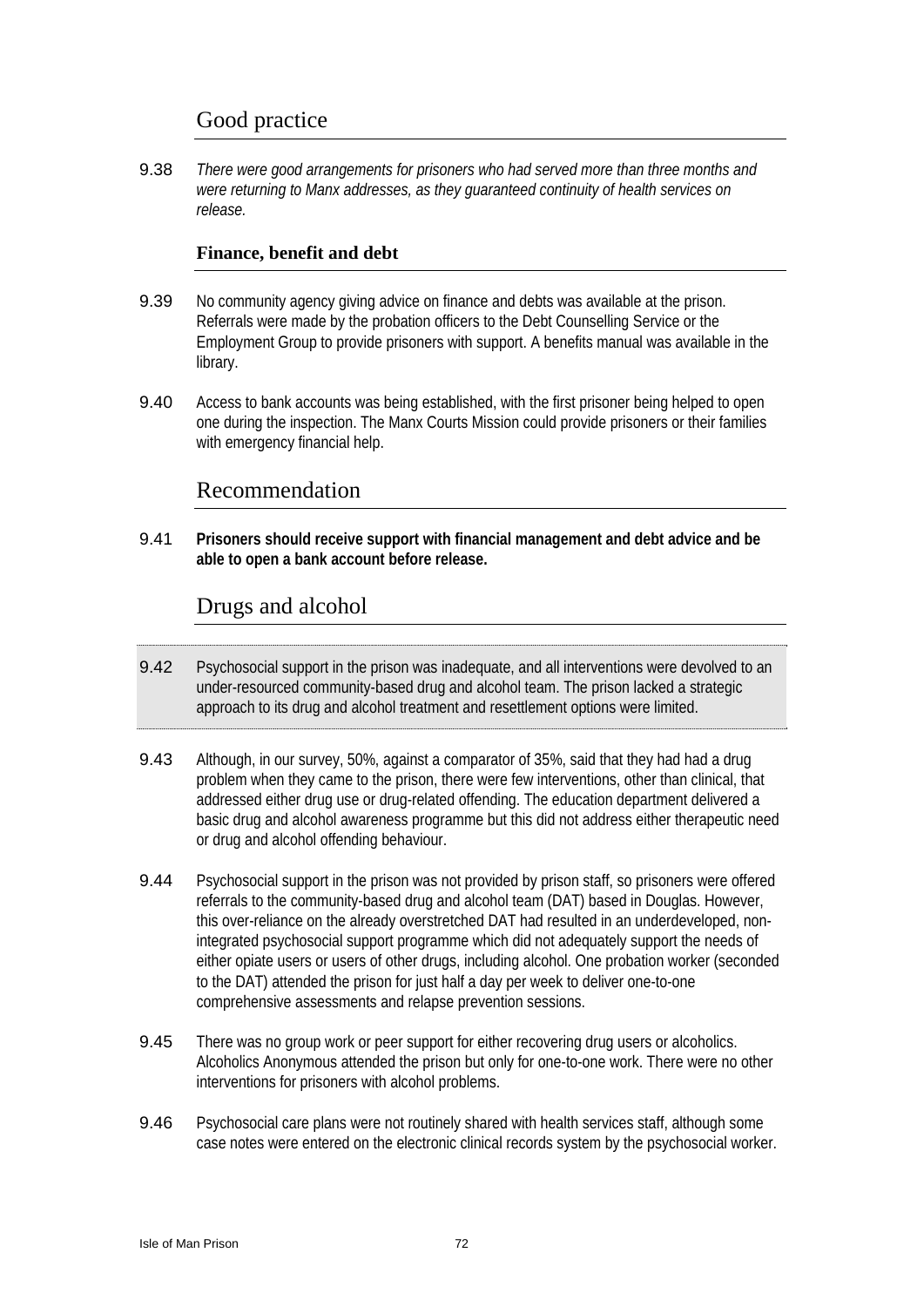- 9.47 Overall, prisoners did not receive consistent support during or after clinical intervention. Prisoners told us of their frustration at the lack of psychosocial support, quoting the prison's 'Rough Guide to the Isle of Man Prison', in which the reference to drug and alcohol treatment was more about punishment and contained little about support or treatment. One prisoner had been able to get an appointment for relaxation therapy after a long wait, which was the only option available to help with the anxiety of trying to stay off drugs in the prison.
- 9.48 There was no current drug or alcohol strategy or a drug strategy team, and consequently there were no drug strategy meetings. Drug supply issues were discussed at the monthly security meetings.
- 9.49 There were links with the DAT for continuity of care on release, although we were told that the DAT was currently running with only 50% of their key workers in place. In our survey, 48% of prisoners, against a comparator of 32%, said that they thought they would have a problem with drugs on their release from the prison.

# Recommendations

- 9.50 **A comprehensive substance use needs analysis of the prison's population should be carried out to inform the drug and alcohol strategy and future service provision, and this should be repeated annually.**
- 9.51 **The establishment should increase the level of one-to-one psychosocial services for prisoners with drug and alcohol problems.**
- 9.52 **The community-based drug and alcohol team should be adequately resourced to provide an effective resettlement service to prisoners on release.**
- 9.53 **A drug and alcohol group-based treatment programme should be introduced.**
- 9.54 **The drug strategy document should contain detailed action plans and performance measures.**
- 9.55 **A drug strategy team should be established, to monitor the strategy and action plan.**

### Housekeeping point

9.56 Psychosocial care plans should be recorded on the patient clinical recording system.

# Children and families of offenders

9.57 Visits were well organised and access was adequate. Some visitors said that there were delays in starting the visit owing to the length of time it took to complete the security procedures. The results of a visitors' survey had been positive and staff were described as respectful. The main visits hall was clean but bare. Seating arrangements were considered, with women and vulnerable prisoners separated across the room. The children's play area was small, there was a limited range of toys and there was no supervision during the week. Work to promote family ties was limited, as was access to family days.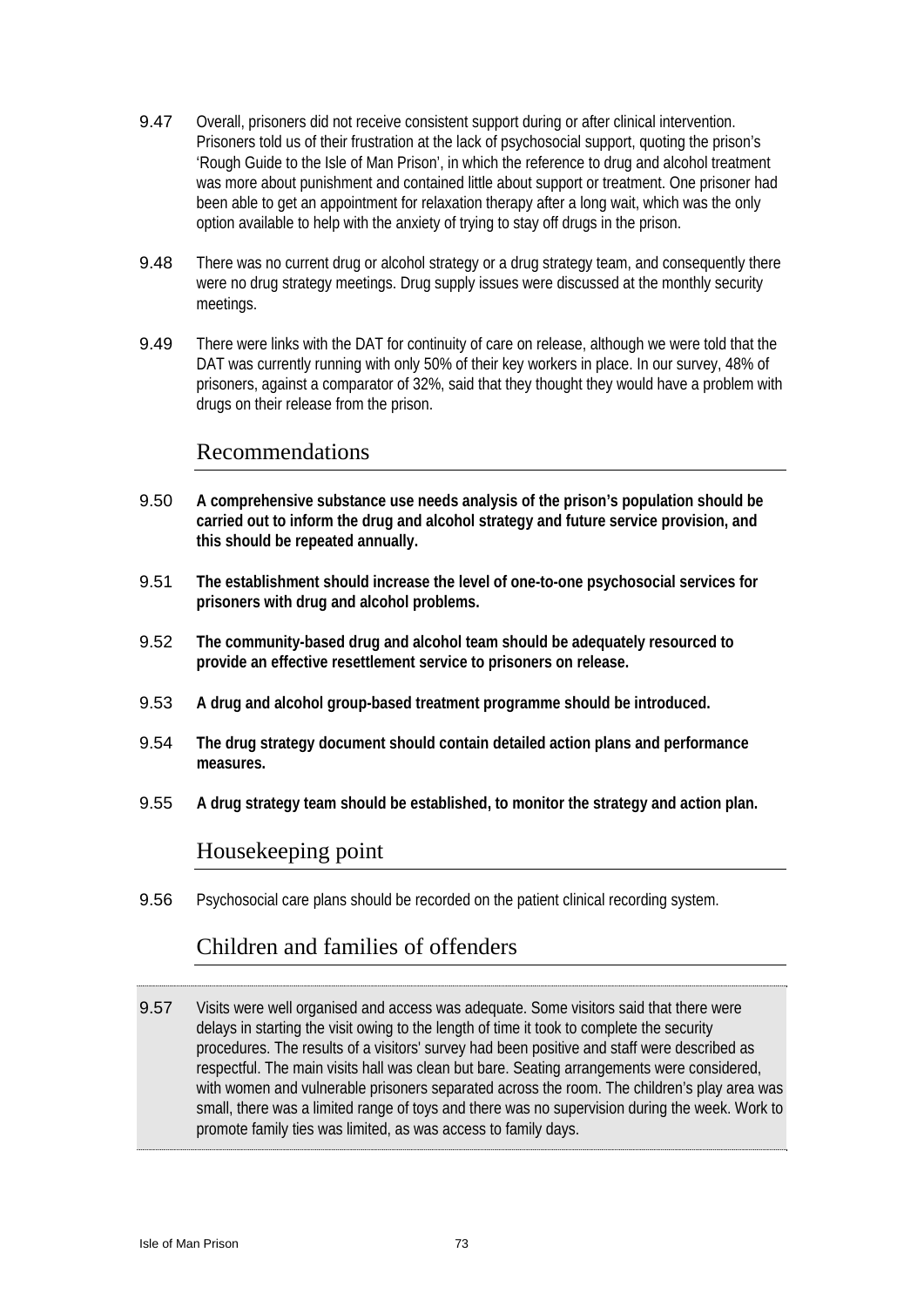- 9.58 In our survey, more prisoners (59%) than in the comparator group (45%) said that they were told about their entitlement to visits on arrival at the prison. They could receive their first visit within one week. Sentenced prisoners were entitled to only one visit a week for one hour, and remand prisoners received a maximum of two visits for one hour each. Visits took place on five afternoons a week, including Saturday and Sunday. There was normally one session per afternoon, unless demand required two. Evening visits were not provided. A visitors' survey had been conducted over a year before the inspection, and the aggregated data had been positive, but this exercise had not been repeated since. The prison was 14 miles from Douglas and difficult to reach by public transport but no prison transport was provided for visitors.
- 9.59 Visiting orders were used to book visits and access to the booking telephone line was adequate. The visitors centre, run by the prison, was clean but bare. It opened on time during the inspection. A vending machine, toilets, baby changing facilities and lockers for storing valuables were available.
- 9.60 Access to family days was too limited. Only those on the enhanced level of the incentives and earned privileges scheme were eligible and they had to be nominated by a member of staff. There were only eight places on each event and they took place only three times a year. During these days, the furniture in the hall was rearranged to make it more family friendly, meals were provided and a range of activities was organised for the children.
- 9.61 All domestic visits for men, women and young adult prisoners were held in the same room. The hall was large and had seating for 24 prisoners, with up to three adults and two children per prisoner. There were two tables for visitors using a wheelchair. The hall was clean but bare, with no pictures, artwork or information posters. The children's play area was small and there was a limited supply of toys available. Volunteers supervised it at weekends but not normally during the week, unless it was a family day. Furniture was institutionalised but there was enough space between the seats to provide privacy. Visitors had access to a toilet during visits but prisoners did not. Vending machines provided drinks but a limited range of snacks, such as chocolate, biscuits or crisps.
- 9.62 Seating was considered, with women and vulnerable prisoners separated across the room. The security unit issued a seating plan, based on any intelligence they held on file. Visitors we spoke to said that there were sometimes long waits to get through the security checks, reducing the amount of time they had for the visit. Male prisoners were held away from the main hall pending the arrival of their visitors. Women and young adult prisoners were sent through to the main hall. Inter-wing visits were often arranged.
- 9.63 Visitors we spoke to commented positively on the staff and said that they treated them well. The security checks were undertaken respectfully. Visitors arriving up to 30 minutes late could still have their visit. There was no volunteer prison visitors scheme.
- 9.64 There was no current policy for banning visitors following indications by the drug dog, although one was being developed. At the time of the inspection there were two visitors banned. Closed visits were held via telephone link across a desk separated by a glass screen. The booths were clean and of an adequate size. The number of staff supervising visits was adequate and they monitored the area well. Closed-circuit television ran throughout visits session, recording the whole room and targeting specific visitors when necessary.
- 9.65 Provision for children and families of offenders was underdeveloped. Prisoners with young children were given the opportunity to take part in the Storybook Parents scheme. Prior vetting of candidates was carried out through Social Services and also consultation with the child(ren)'s primary carer.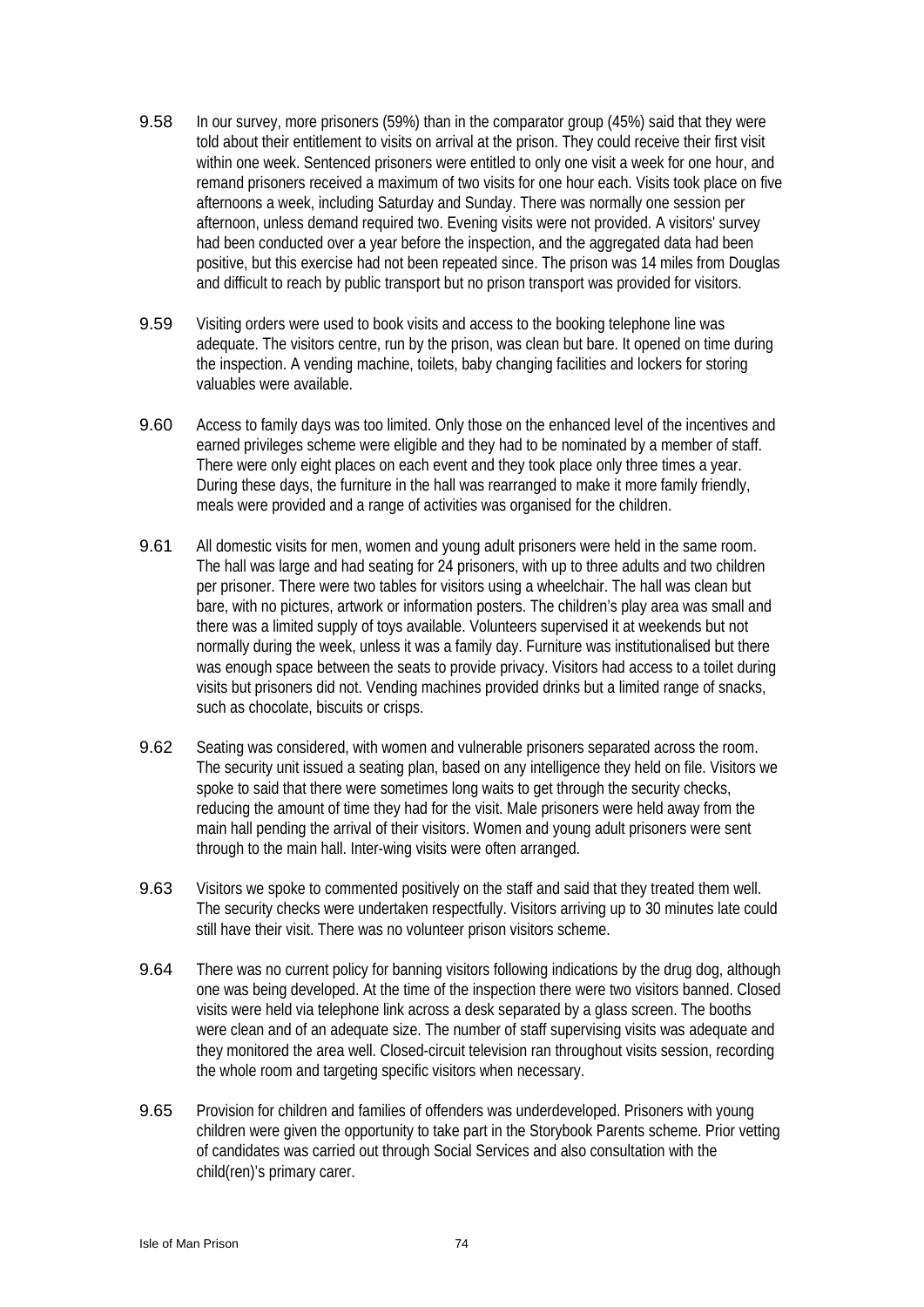9.66 Social care visits were arranged and facilitated as required and these ran outside of visiting hours, to provide additional privacy.

# Recommendations

- 9.67 **There should be greater access to family days for a wider range of prisoners.**
- 9.68 **Prisoners should be able to access toilets during visits sessions.**
- 9.69 **Security checks should not restrict the length of visits.**
- 9.70 **A volunteer prison visitor scheme should be established.**

# Attitudes, thinking and behaviour

- 9.71 There were no accredited offending behaviour programmes but some packages existed. A lack of strategic vision, a needs analysis and prioritisation meant that the delivery of structured offending behaviour work was ad hoc and not delivered to enough prisoners.
- 9.72 Although there were no accredited offending behaviour programmes, some packages existed. These included cannabis awareness presentations, victim awareness, sex offender therapy (although at the time of the inspection this was not running), an alcohol awareness workshop, general drug awareness and offence-specific work using 'Targets for Effective Change'. However, some of the modules were of limited content and duration. The delivery of some of the others – for example, anger management – had ended, in spite of anecdotal evidence of a high level of need.
- 9.73 The absence of a strategic vision, a needs analysis and prioritisation meant that the provision of structured offending behaviour work by probation officers was ad hoc, not delivered to enough prisoners and often limited in content. Little attention had been given to the specific offending behaviour needs of women and young adult prisoners.
- 9.74 The sex offender treatment programme had been developed by an external consultant and was based on a clear model of change. The consultant supported the work and provided some support to staff but one of the probation officers had not yet undertaken the required training.

# Recommendations

- 9.75 **The provision of good quality offending behaviour work should be based on a thorough needs analysis, designed to meet the diverse needs of the prison population and delivered in a structured way.**
- 9.76 **Staff delivering the sex offender treatment programme should have received the necessary training.**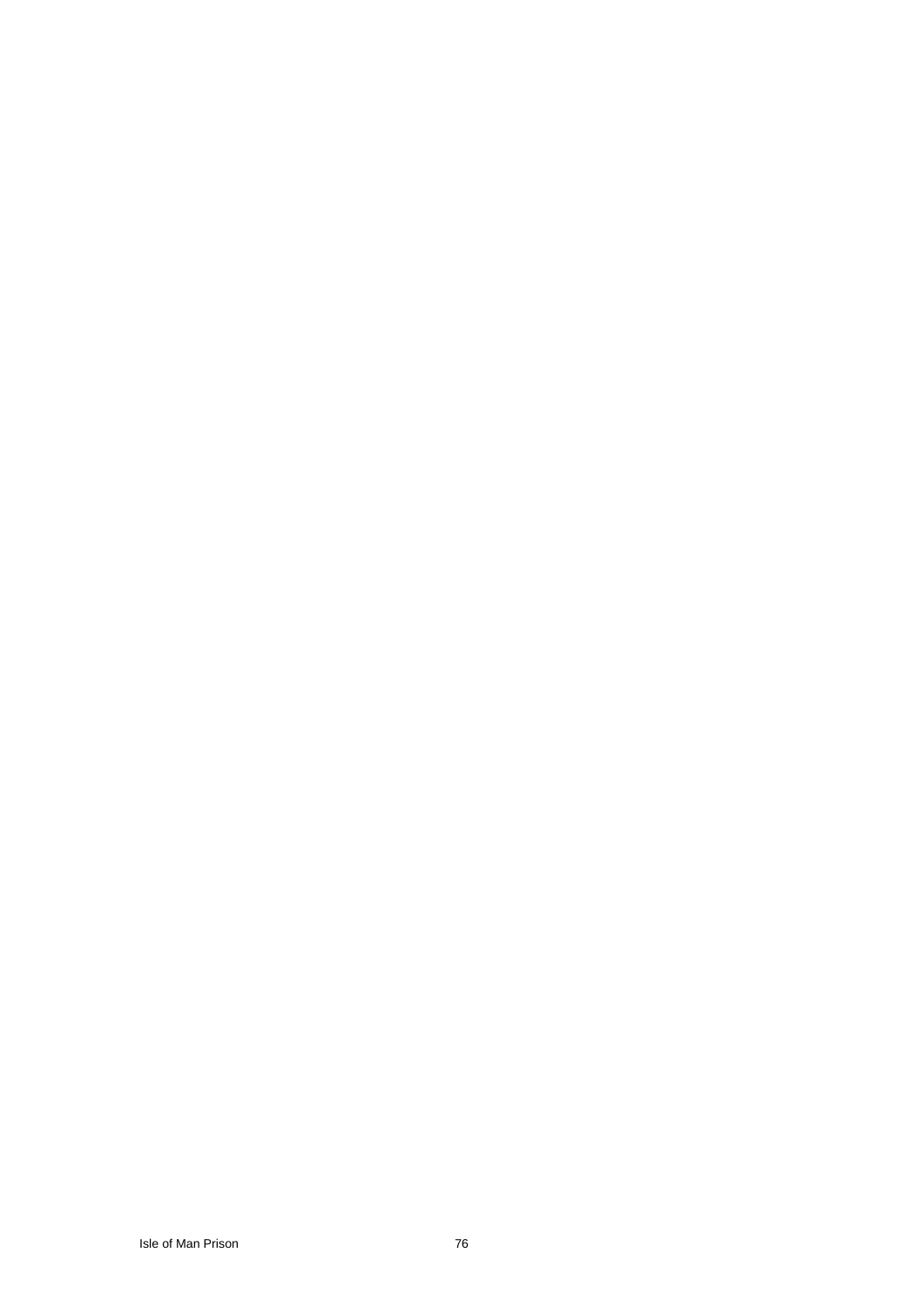# Section 10: Recommendations, housekeeping points and good practice

**The following is a listing of recommendations and examples of good practice included in this report. The reference numbers at the end of each refer to the paragraph location in the main report.** 

# Main recommendations **To the Isle of Man Department of Home Affairs**

# **and the Prison Governor**

- 10.1 The prisons should work with the IOM government to develop a clear and adequately resourced strategy for improving the quality and quantity of work, training and education provided so that prisoners are purposefully occupied in the prison and better equipped to obtain work or further education on release. (HP53)
- 10.2 An Isle of Man reducing reoffending strategy should be developed, setting out the commitment to resettlement and the agencies available to respond to the range of prisoners' needs. A prison reducing reoffending strategy should be developed as part of this, based on a through needs analysis, with a detailed action plan and adequate governance arrangements to ensure progress against priorities. (HP54)

Main recommendation **To the Isle of Man Department of Home Affairs**

10.3 The practice of the Independent Monitoring Board (IMB) conducting adjudications and authorising segregation should cease, to enable them to undertake their main role of independent scrutiny. (HP47)

# **Main recommendations** To the Prison Governor

- 10.4 There should be a published anti-bullying strategy in operation. (HP48)
- 10.5 The prison's clinical approach to drug treatment should be the subject to a comprehensive review and an up-to-date analysis of prisoners' needs. Medication administration procedures should be reviewed to ensure the prevention of medication diversion. (HP49)
- 10.6 The ban on smoking and its resultant outcomes should be subject to a comprehensive review that takes into account all aspects of health, safety and security in the establishment. (HP50)
- 10.7 The prison should develop an approach to diversity and diversity policy which identifies and addresses the needs of prisoners from minority groups, and which monitors the impact of the prison's regime on these groups. (HP51)
- 10.8 Multidisciplinary primary, secondary and tertiary mental health services should be available from staff with appropriate skills, to meet the needs of the prisoner population. (HP52)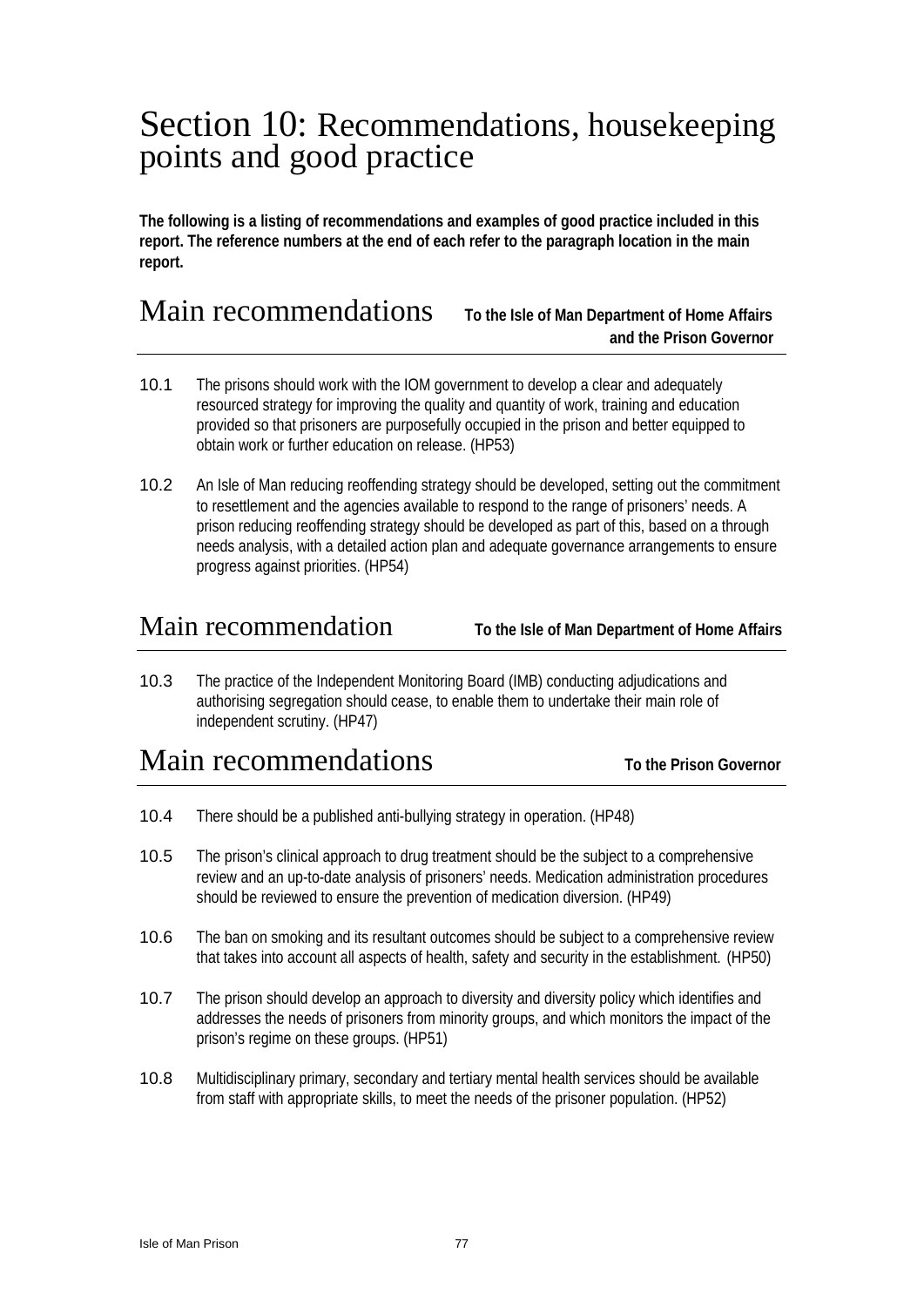- 10.9 There should be greater use of the Live Link facility, to minimise the need for court appearances. (1.6)
- 10.10 The community-based drug and alcohol team should be adequately resourced to provide an effective resettlement service to prisoners on release. (9.52)

### Recommendations **To the Prison Governor**

#### **First days in custody**

- 10.11 First night procedures should be completed and documented in every case, with appropriate governance from senior managers to ensure completion. (1.20)
- 10.12 Induction procedures should be completed and documented in every case, and a system introduced to ensure that this happens. (1.25)

#### **Residential units**

10.13 The offensive display policy should be applied consistently by staff on all wings. (2.11)

#### **Personal officers**

- 10.14 The draft policy for the personal officer scheme should be finalised and implemented. (2.23)
- 10.15 Personal officers should provide input and advice on all matters relating to the prisoners in their care, including custody planning and resettlement. (2.24)

#### **Bullying and violence reduction**

- 10.16 The safer custody committee should analyse available data to determine areas of concern and to identify trends. (3.7)
- 10.17 All incidents of suspected bullying and injury should be properly investigated and a programme to challenge bullying should be introduced. (3.8)

#### **Self-harm and suicide**

- 10.18 The current folder 5 procedures and the requirements placed on staff to support those in crisis should be clarified. (3.22)
- 10.19 A range of intervention options, other than the use of segregation, should be available to support prisoners in crisis. (3.23)
- 10.20 The launch of the new folder 5 procedure should be expedited. (3.24)
- 10.21 All contact staff should be fully trained in suicide prevention and self-harm awareness. (3.25)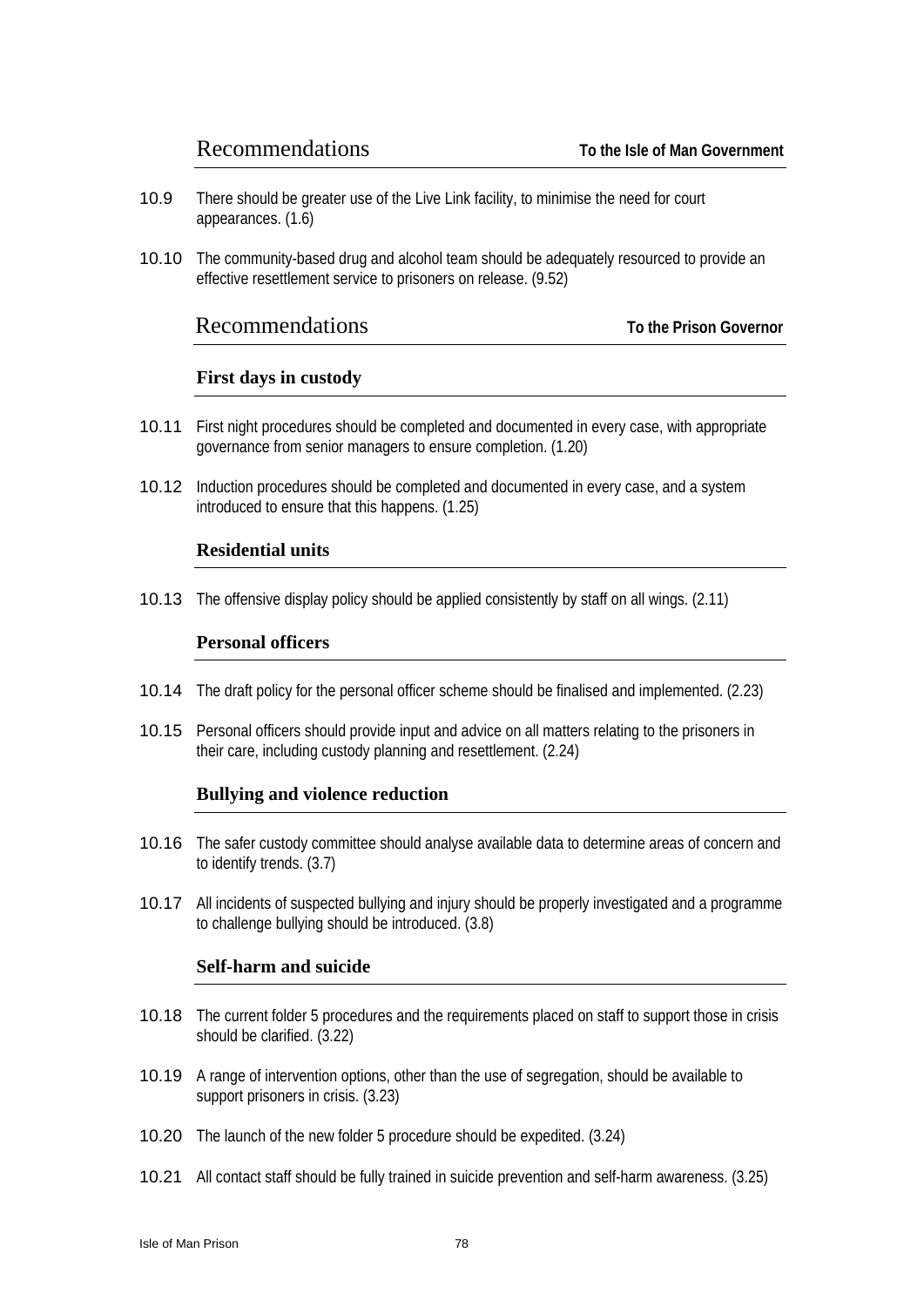10.22 All contact staff should carry anti-ligature knives at all times. (3.26)

#### **Mothers and babies**

10.23 There should be robust, workable, documented contingencies to deal with the admission of a woman with a baby and no mother and baby should be admitted to the prison until they are in place. (3.29)

#### **Applications and complaints**

- 10.24 Application and complaint forms should be freely available on residential wings. (3.39)
- 10.25 There should be a clear distinction made in prison processes between a simple application and a formal complaint. (3.40)
- 10.26 Senior managers should monitor complaints, feed back the findings to those who answer them, and quality check application and complaint replies. (3.41)
- 10.27 Complaints should be analysed to identify areas of the prison where prisoners experience problems and any themes in the issues they raise. (3.42)
- 10.28 Prisoners should be able to make a complaint in confidence to the governor, in a sealed envelope, without the knowledge of residential staff. (3.43)

#### **Legal rights**

10.29 Prisoners should have access to trained staff who can provide advice on a full range of legal matters and assist them in retaining the services of an advocate quickly. (3.48)

#### **Faith and religious activity**

- 10.30 Prisoners should meet a chaplain within their first 24 hours at the prison. (3.54)
- 10.31 The chaplaincy should develop resettlement links with local churches. (3.55)
- 10.32 The chaplaincy should offer courses in religious study and faith-based education if there is demand to do so. (3.56)

#### **Substance use**

- 10.33 Prescribing regimes for substance-dependent prisoners should be flexible, based on individual need and adhere to evidence-based best practice. (3.68)
- 10.34 Clinical substance misuse services and psychosocial services should integrate and develop a framework for undertaking joint care plans and regular joint clinical/psychosocial reviews. (3.69)
- 10.35 Risk assessments for in-possession medication should take into consideration the dangerousness of the drugs involved and the likelihood of their abuse. (3.70)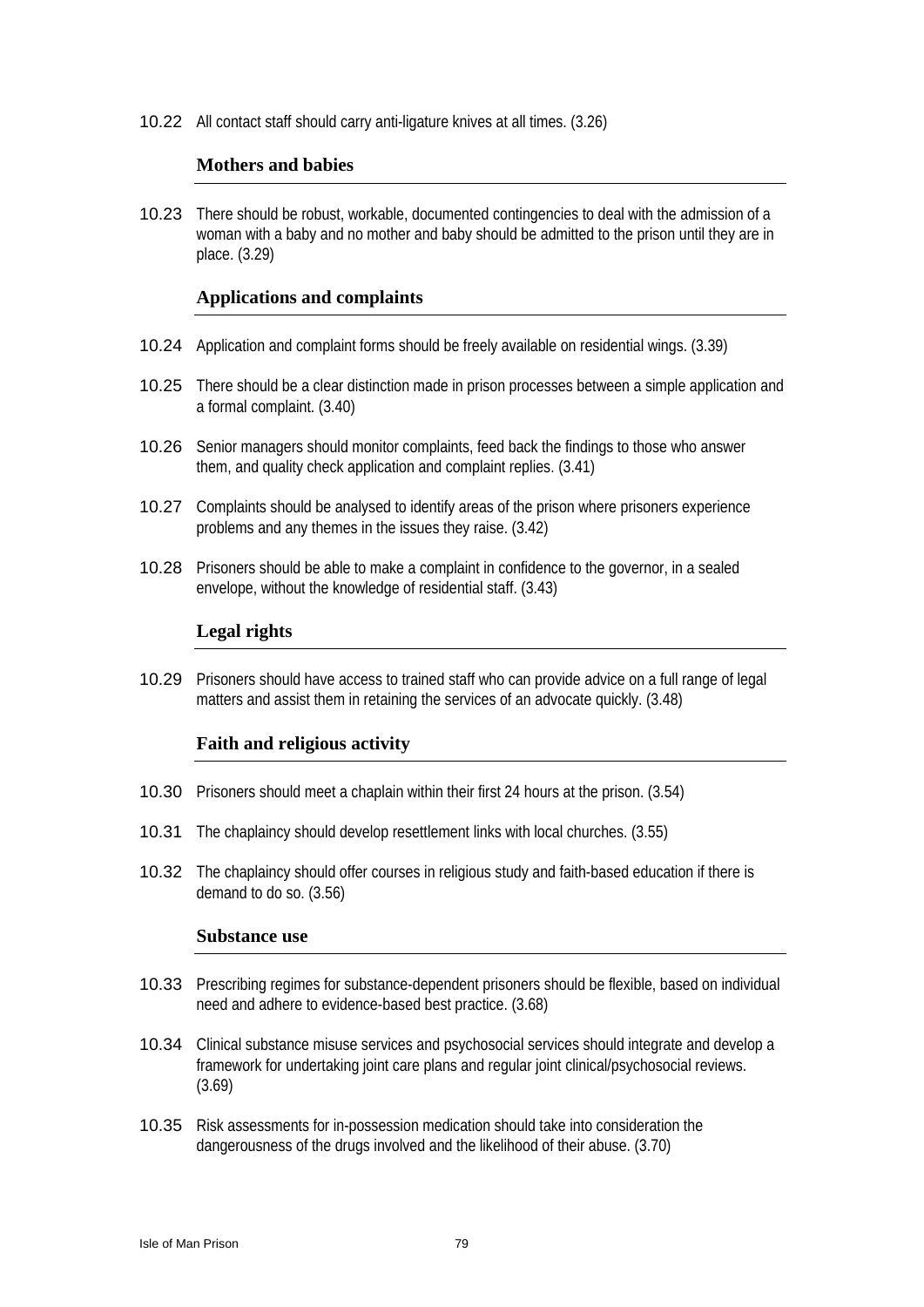- 10.36 Regular, structured smoking cessation advice and support clinics should be made available to all prisoners. (3.71)
- 10.37 An up-to-date supply reduction strategy should be developed and implemented, and be embedded in the wider prison drug strategy. (3.75)

#### **Diversity**

- 10.38 A senior manager should lead an effective and adequately resourced diversity strategy with clear governance arrangements. (4.5)
- 10.39 Staff should be provided with specialist training in all aspects of diversity. (4.6)

#### **Diversity: race equality**

10.40 The prison should develop a policy and services for meeting the needs of prisoners from a Gypsy Traveller background. (4.10)

#### **Diversity: foreign nationals**

- 10.41 The prison should designate a member of staff with responsibility for foreign nationals. (4.15)
- 10.42 Prisoners who do not have a full understanding of English should be provided with written information in a language they are familiar with, and their understanding of prison procedures should be verified regularly. (4.16)
- 10.43 There should be effective links with the immigration service to ensure that they are quickly informed of the reception of foreign national prisoners or detainees and that a decision about their removal or release is made speedily. (4.17)

#### **Diversity: disability and older prisoners**

- 10.44 A member of staff should be designated with responsibility for older prisoners and those with a disability. (4.23)
- 10.45 Older prisoners and those with a disability should be consulted regularly about their needs and have care plans to meet these needs and evacuation plans in case of an emergency. (4.24)
- 10.46 Older prisoners should not be required to pay for their televisions. (4.25)

#### **Women prisoners**

- 10.47 Staff working with women prisoners should be given specific training for the role. (4.33)
- 10.48 The regime on the women's wing should be distinctive and provide opportunities appropriate to their needs. (4.34)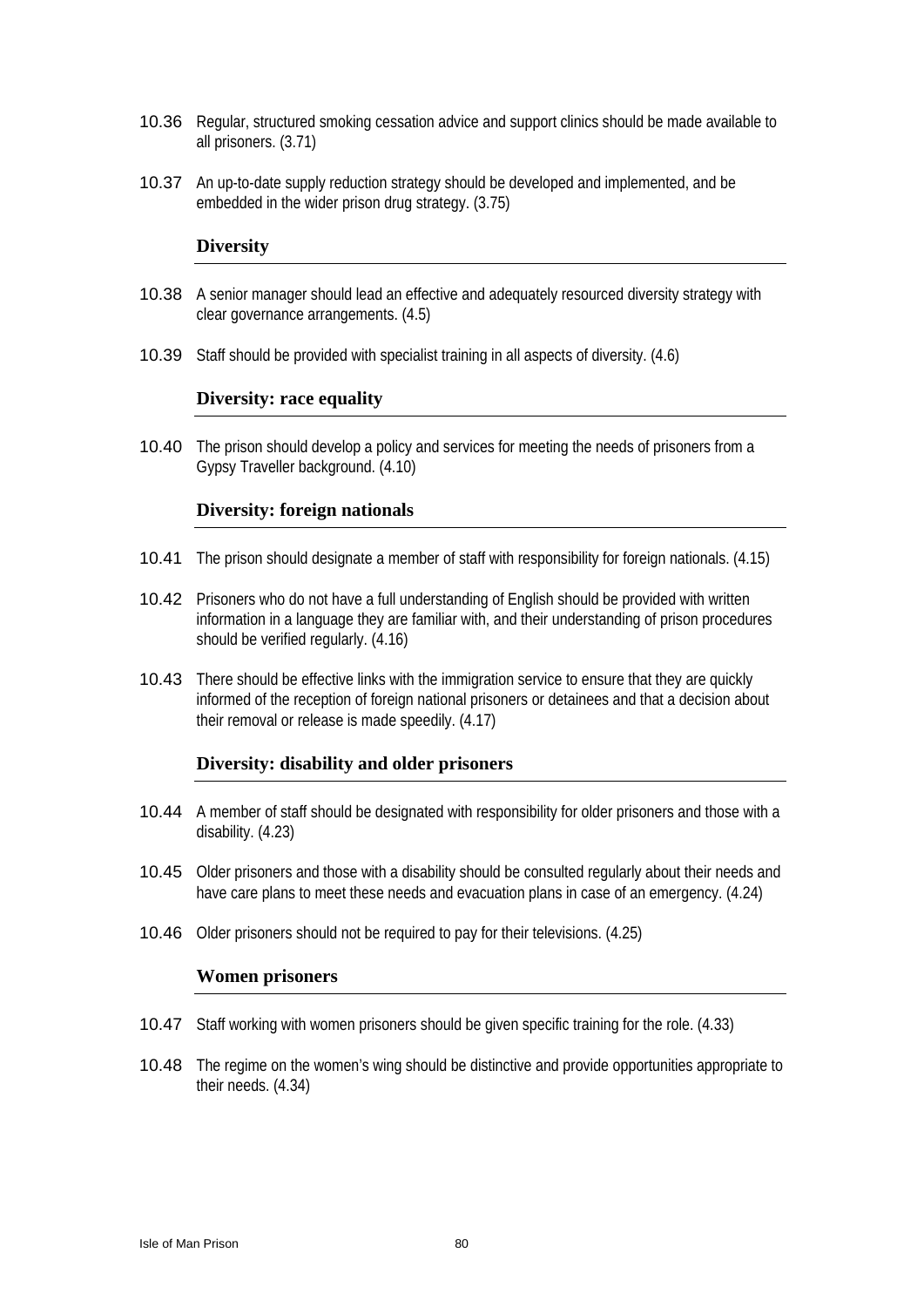#### **Health services**

- 10.49 The health needs assessment should be agreed and the recommendations put into action. (5.7) 10.50 Staffing levels and skill mix should include medical, nursing and administrative staff so that clinical staff can focus on clinical practice. (5.15) 10.51 There should be an emergency childbirth kit available. (5.16) 10.52 Prisoners' clinical records should be confidential and access to them should require the consent of the prisoner. (5.17) 10.53 There should be an active patient forum to assist in the promotion of health services across the prison community. (5.18) 10.54 Following reception screening, a further health assessment should be carried out within 72 hours after the prisoner's arrival. (5.29) 10.55 Prisoners with lifelong conditions should be cared for in line with evidence-based best practice and this should be reflected in care planning. (5.30) 10.56 Barrier protection should be freely available to all prisoners. (5.31) 10.57 There should be a health promotion strategy (that includes oral health) and an implementation group. (5.32) 10.58 Staff should be proactive in their care of patients. (5.33) 10.59 Prisoners should have access to simple analgesia in the absence of health services staff. (5.43) 10.60 A pharmacist should attend the prison with sufficient regularity and frequency to permit the instigation of appropriate pharmacist-led clinics and medicine use reviews. (5.44) 10.61 All prisoners who have any medications in possession should be subject to a documented risk assessment that assesses both the patient and the medications. (5.45) 10.62 Treatment planning/consent forms FP17DC or a suitable equivalent should be provided as appropriate under NHS regulations. (5.53) 10.63 Discipline staff should have mental health awareness training. (5.59) **Time out of cell**
- 10.64 Prisoners should be allowed free access to exercise yards during unlock periods, subject to a risk assessment. (6.8)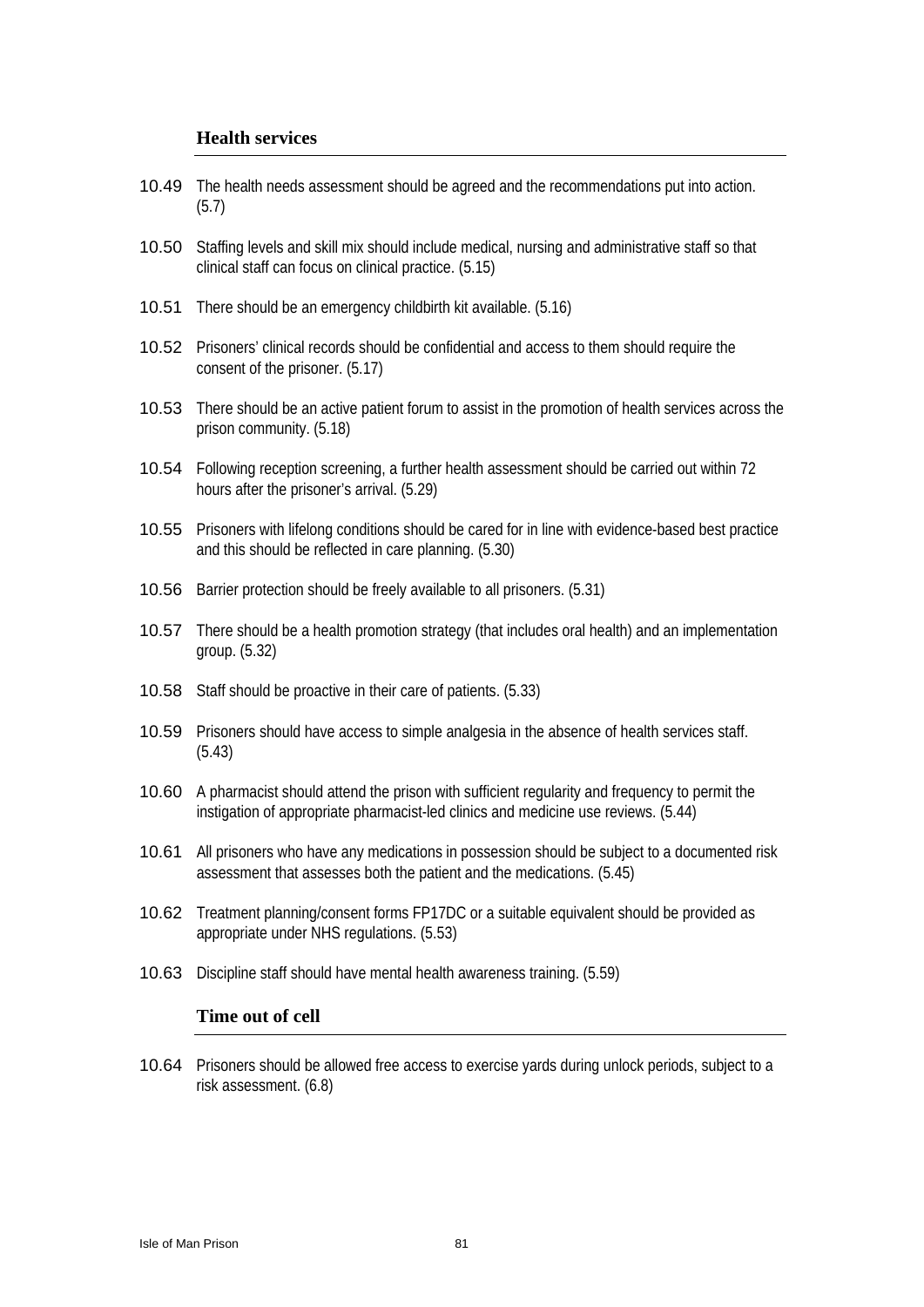#### **Learning and skills and work activities**

- 10.65 Quality assurance processes should be further developed to include self-assessment of all aspects of learning and skills. (6.19)
- 10.66 Learners' views should be sought to inform curriculum developments. (6.20)
- 10.67 Staff performance reviews should be established and used, along with the outcomes of lesson observations, to plan focused staff training to improve skills and share best practice. (6.21)
- 10.68 All work skills gained should be recognised and recorded. (6.29)
- 10.69 The joinery, painting and decorating, and plumbing training workshops should be reinstated. (6.32)
- 10.70 Schemes of work should be developed to improve the planning and delivery of accredited qualification. (6.41)
- 10.71 Appropriate reference material should be provided to enable learning. (6.42)
- 10.72 Training should be provided to give staff the skills to develop materials to add interest and variety to learning sessions. (6.43)
- 10.73 Individual learning plans should be further developed to record learners' short- and long-term targets, as well as ongoing achievement. (6.44)
- 10.74 The range of personal and social development programmes should be extended. (6.45)
- 10.75 Training should be provided for the library orderly. (6.51)
- 10.76 Library opening times should be extended. (6.52)
- 10.77 The stock of books, magazines and periodicals should be increased. (6.53)

#### **Physical education and health promotion**

10.78 Opportunities to use the outdoor facilities should be extended to all prisoners. (6.61)

#### **Security and rules**

- 10.79 Security managers should analyse security information, to identify trends and implement effective subthemes for monitoring any identified issues. (7.6)
- 10.80 Closed visits and banned visitors should be reviewed regularly and restrictions removed where no further illicit activity has taken place. The results of those reviews should be communicated to prisoners and visitors. (7.7)
- 10.81 Items of fruit and other food items should not be banned from the shop list or from the kitchen. (7.8)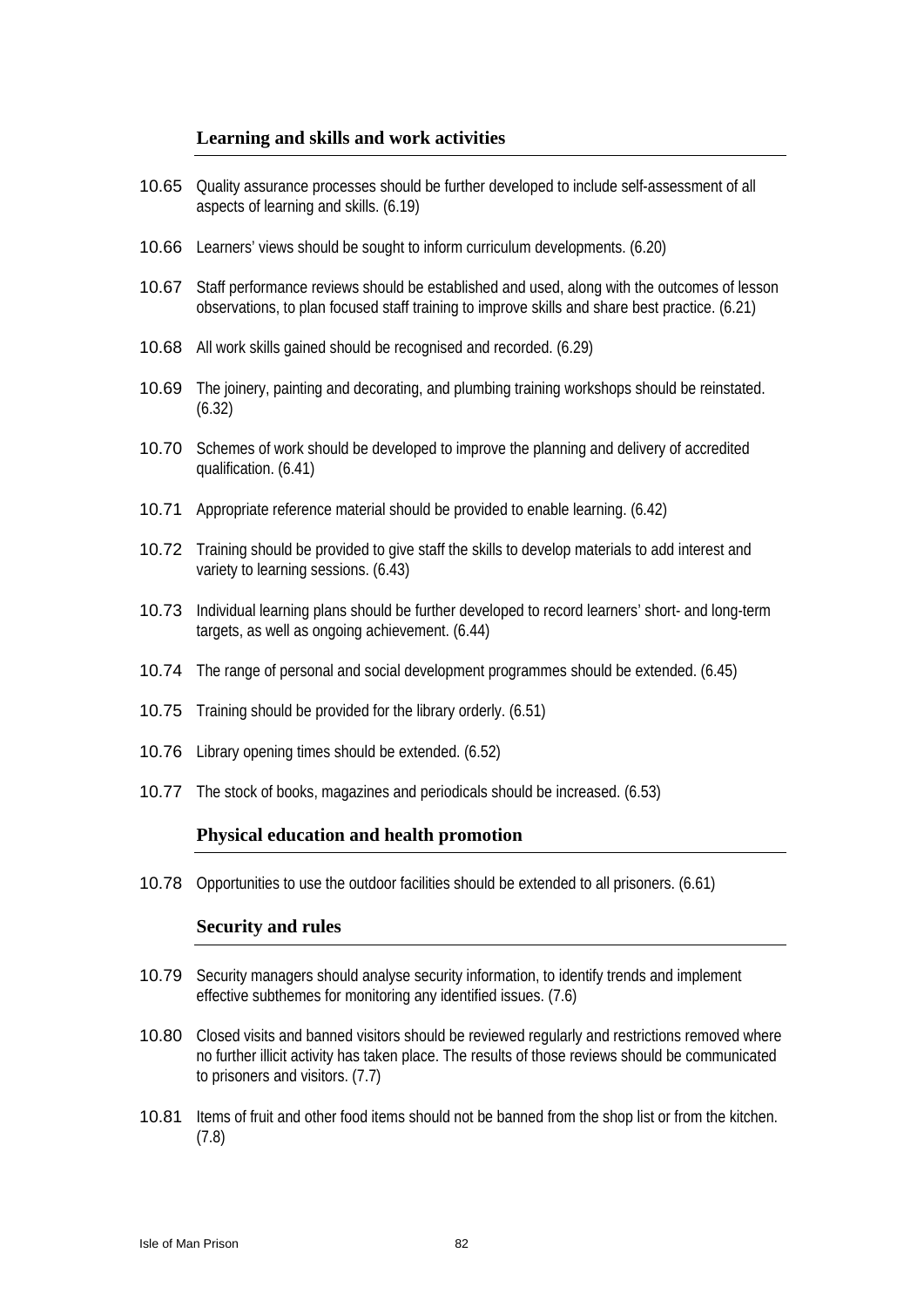#### **Discipline**

- 10.82 Adjudicating governors should carry out a full investigation into the circumstances and evidence leading to an adjudication and make a record of what has happened. (7.15)
- 10.83 The application of the IEP and disciplinary systems with relation to the smoking ban should be consistent across all wings. (7.16)
- 10.84 A central system for recording and collating incidents of use of force should be developed and implemented as a matter of urgency, along with quality checks of documentation and a means for reviewing and monitoring statistics and trends. (7.22)
- 10.85 Records of use of force and the use of special accommodation should be comprehensively completed and include full details of the incident. (7.23)
- 10.86 The use of special accommodation and strip conditions for prisoners at risk of self harm should cease. (7.24)
- 10.87 The purpose of the segregation unit should be clearly defined and it should not be used to house prisoners at risk of self-harm, unless in extreme circumstances. (7.28)
- 10.88 The segregation unit policy should be fully implemented. (7.29)
- 10.89 The regime on the segregation unit should be improved, to reflect the level of activity available to prisoners on normal location. (7.30)

#### **Incentives and earned privileges**

- 10.90 Prisoners should be able to contribute to all IEP reviews. (7.36)
- 10.91 Prisoners on the basic regime should be reviewed regularly and set targets to encourage them to improve their behaviour as soon as the regime is imposed. (7.37)

#### **Catering**

- 10.92 Female and vulnerable prisoners should be offered employment in the kitchen. (8.12)
- 10.93 Prisoners working in the kitchen should be trained to obtain a qualification in food hygiene. (8.13)
- 10.94 Mealtimes should be adjusted so that lunch is served after midday and the evening meal after 5pm. (8.14)
- 10.95 The security of food for vulnerable prisoners should be reviewed, assurance and confidencebuilding systems put in place and prisoners consulted about their concerns. (8.15)
- 10.96 Prisoners should be allowed access to cooking facilities on residential units. (8.16)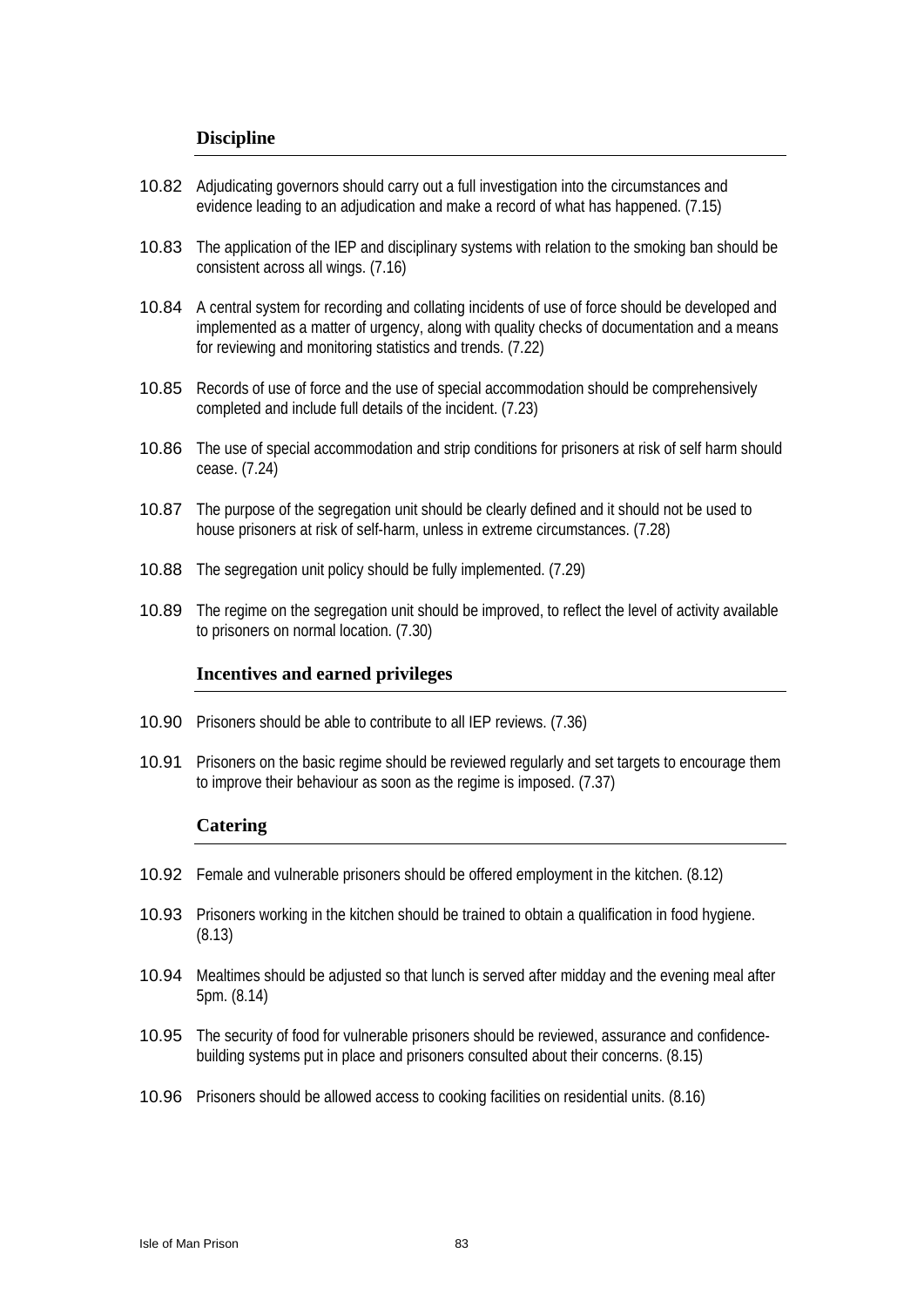#### **Prison shop**

- 10.97 Newly arrived prisoners with no money should be automatically provided with an advance of credit to enable them to make purchases from the prison shop. (8.24)
- 10.98 Prisoners should have access to catalogues which meet their needs. (8.25)

#### **Offender management and planning**

- 10.99 All prisoners should have a custody and a pre-release plan. (9.11)
- 10.100 The quality of plans and ownership by the prisoner should be improved. (9.12)
- 10.101 Prison-based probation officers should have more time to undertake face-to-face contact with prisoners. (9.13)
- 10.102 A formal and rigorous system for assessing and managing public protection cases should be introduced, with a clear process for reviewing the restrictions. (9.19)
- 10.103 The prison should ensure that resettlement staff are able to attend multi-agency public protection arrangements (MAPPA) and multi-agency risk management (MARM) meetings when necessary. (9.20)
- 10.104 Resettlement opportunities should be improved through the increased use of release on temporary licence and escorted town visits where appropriate. (9.21)

#### **Resettlement pathways**

- 10.105 More prison staff should be trained to provide basic advice about accommodation and housing benefits. (9.26)
- 10.106 Prisoners' achievements should be communicated to the resettlement team. (9.30)
- 10.107 A pre-release programme should be developed. (9.31)
- 10.108 Links with employers should be established to promote the employment opportunities of exoffenders. (9.32)
- 10.109 Regular careers advice and guidance should be readily available for all prisoners. (9.33)
- 10.110 All prisoners being released from the establishment should be given information and assistance to access health and social care on release, and support in accessing services if required. (9.37)
- 10.111 Prisoners should receive support with financial management and debt advice and be able to open a bank account before release. (9.41)
- 10.112 A comprehensive substance use needs analysis of the prison's population should be carried out to inform the drug and alcohol strategy and future service provision, and this should be repeated annually. (9.50)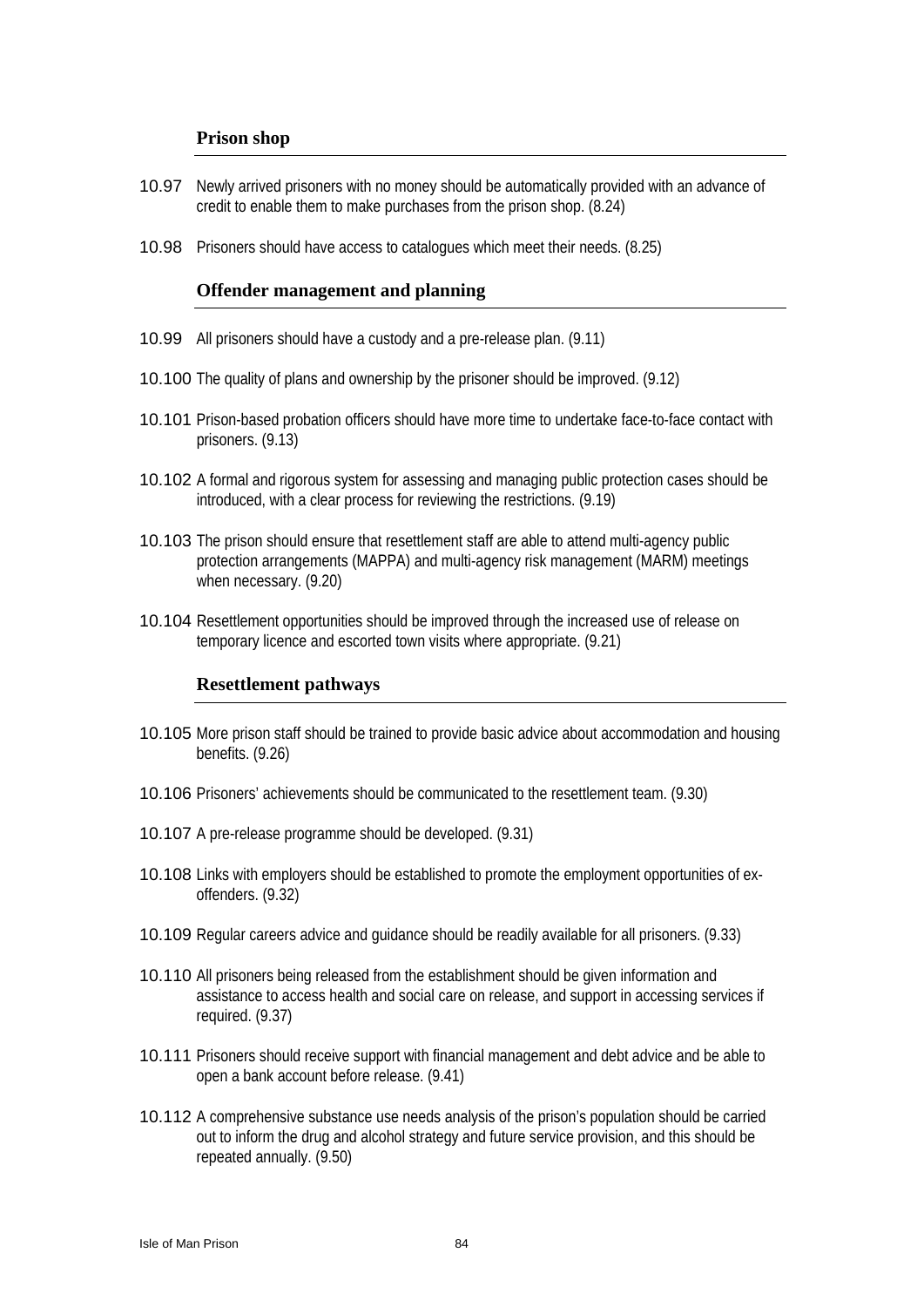- 10.113 The establishment should increase the level of one-to-one psychosocial services for prisoners with drug and alcohol problems. (9.51)
- 10.114 A drug and alcohol group-based treatment programme should be introduced. (9.53)
- 10.115 The drug strategy document should contain detailed action plans and performance measures. (9.54)
- 10.116 A drug strategy team should be established, to monitor the strategy and action plan. (9.55)
- 10.117 There should be greater access to family days for a wider range of prisoners. (9.67)
- 10.118 Prisoners should be able to access toilets during visits sessions. (9.68)
- 10.119 Security checks should not restrict the length of visits. (9.69)
- 10.120 A volunteer prison visitor scheme should be established. (9.70)
- 10.121 The provision of good quality offending behaviour work should be based on a thorough needs analysis, designed to meet the diverse needs of the prison population and delivered in a structured way. (9.75)
- 10.122 Staff delivering the sex offender treatment programme should have received the necessary training. (9.76)

# Housekeeping points

#### **Courts, escorts and transfers**

10.123 The information booklet available to prisoners in court cells should be updated regularly. (1.7)

#### **First days in custody**

- 10.124 A stock of clothing should be held, to allow all prisoners to attend court sessions in clothing that does not identify them as prisoners in a public space. (1.14)
- 10.125 Peer support should be available in reception. (1.15)
- 10.126 New arrivals should be identified on wing roll boards. (1.21)

#### **Residential units**

10.127 A log should be kept of when legal mail is opened by staff, and appropriate action should be taken to address any issues. (2.12)

#### **Applications and complaints**

10.128 The complaint procedure should be clearly explained to all prisoners and staff. (3.44)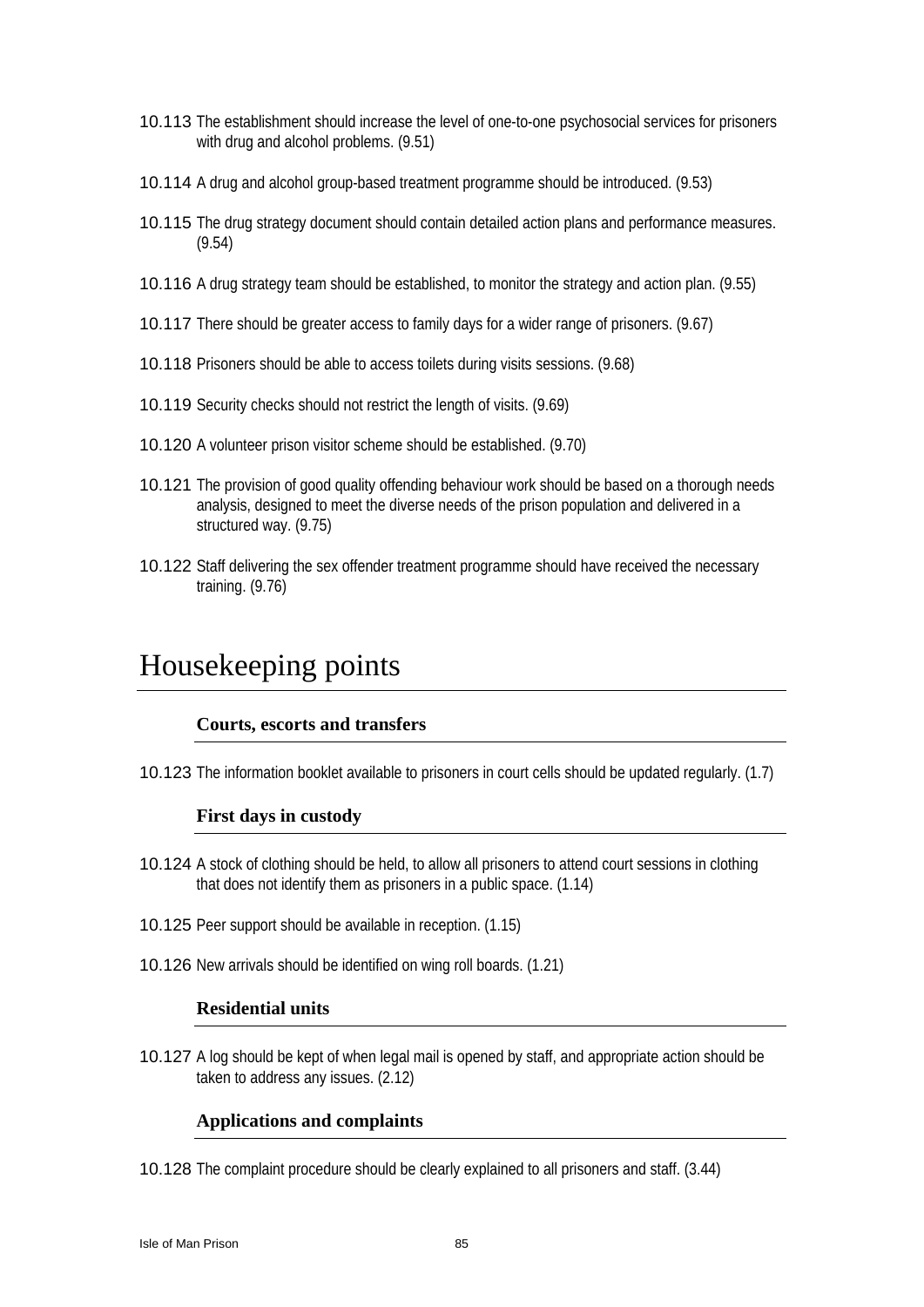#### **Health services**

- 10.129 Prisoners should have access to a full range of vaccinations. (5.34)
- 10.130 There should be documented records to indicate that the Methasoft equipment has been cleaned and calibrated. (5.46)

#### **Time out of cell**

- 10.131 Prisoners who wish to exercise in inclement weather should be provided with weatherproof clothing. (6.9)
- 10.132 Exercise yards should be furnished with seating. (6.10)
- 10.133 The restriction on prisoners running during exercise should be reviewed and justified or removed. (6.11)

#### **Learning and skills and work activities**

10.134 Legal texts should be updated regularly. (6.54)

#### **Physical education and health promotion**

- 10.135 Funds should be identified to complete the trim trail running track for the benefit of prisoners and staff. (6.62)
- 10.136 The supply of clean prison gym kit should be reinstated. (6.63)

#### **Resettlement pathways**

10.137 Psychosocial care plans should be recorded on the patient clinical recording system. (9.56)

# Examples of good practice

#### **First days in custody**

10.138 Prisoners were allowed to retrieve telephone numbers from their mobile telephones on arrival in reception, enabling them to maintain family contact. (1.16)

#### **Health services**

- 10.139 The 'patient walk-through' audits were a good initiative that helped to ensure that prison health was seen as part of wider community services. (5.19)
- 10.140 The reception screening that was specifically for those over 65 years of age was a useful tool that could be used by other establishments. (5.35)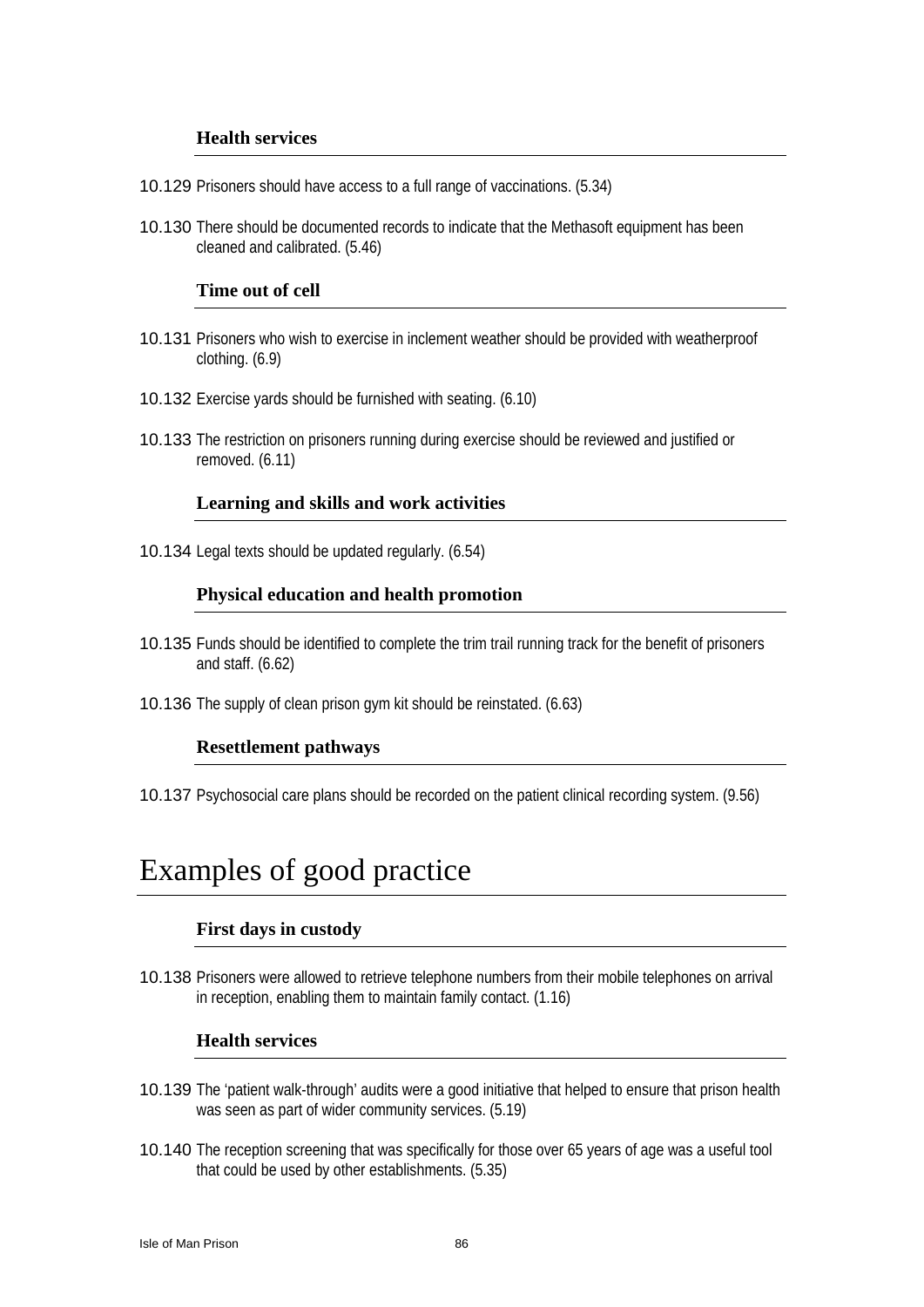# **Resettlement pathways**

10.141 There were good arrangements for prisoners who had served more than three months and were returning to Manx addresses, as they guaranteed continuity of health services on release. (9.38)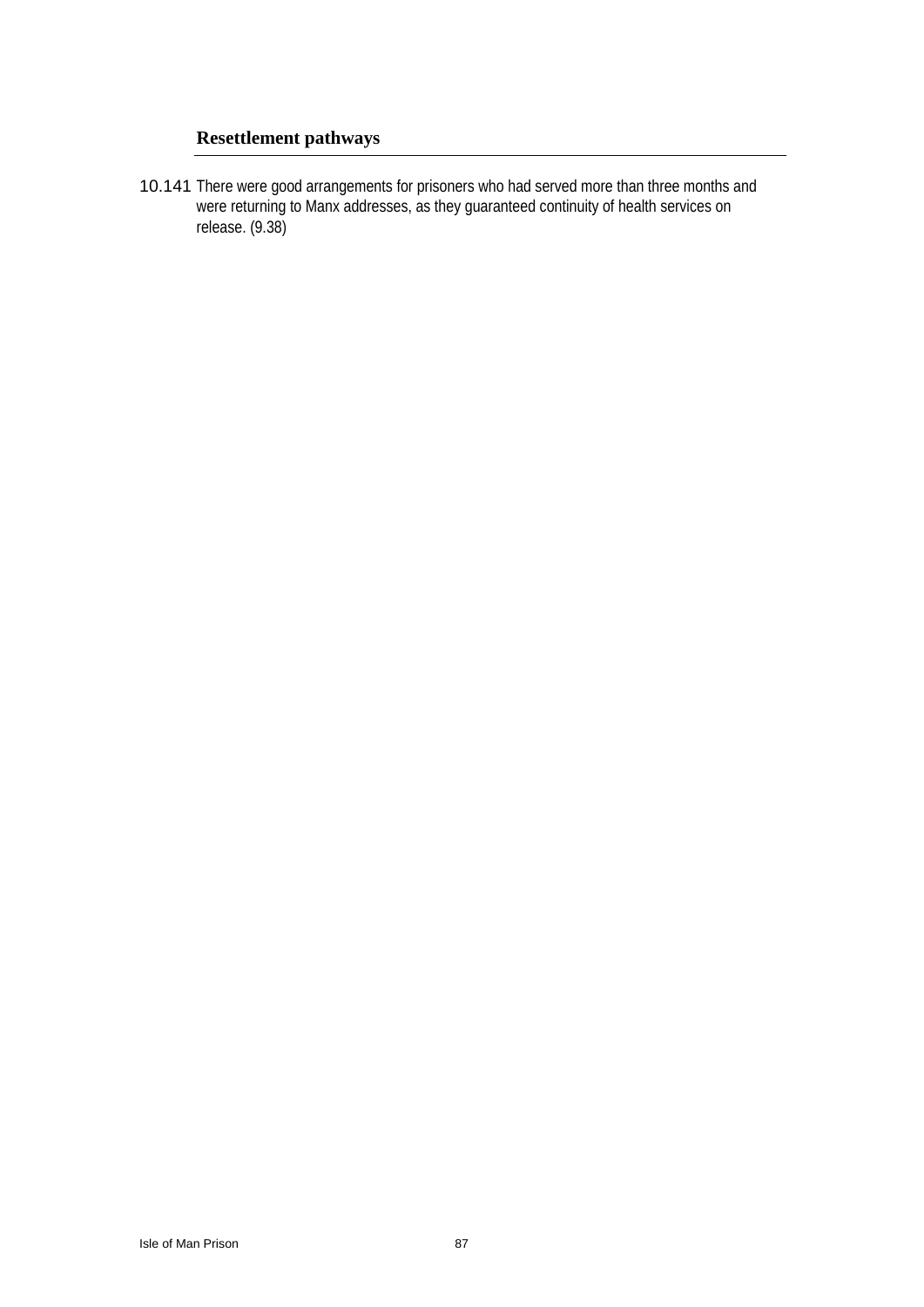# Appendix I: Inspection team

Nick Hardwick<br>
Martin Lomas<br>
Martin Lomas<br>
Team leader Martin Lomas Sandra Fieldhouse **Inspector** Karen Dillon **Inspector** Andrew Rooke Inspector Paul Rowlands **Inspector** Adam Altoft **Researcher** Amy Summerfield Researcher

#### **Specialist inspectors**

Stan Brandwood Pharmacist Martin Wedgwood Dentist

Elizabeth Tysoe **Health Services inspector**<br>
Paul Roberts **Contains Elizabeth Contains Paul Roberts** Drugs inspector

Sheila Willis **Conserversity** Ofsted inspector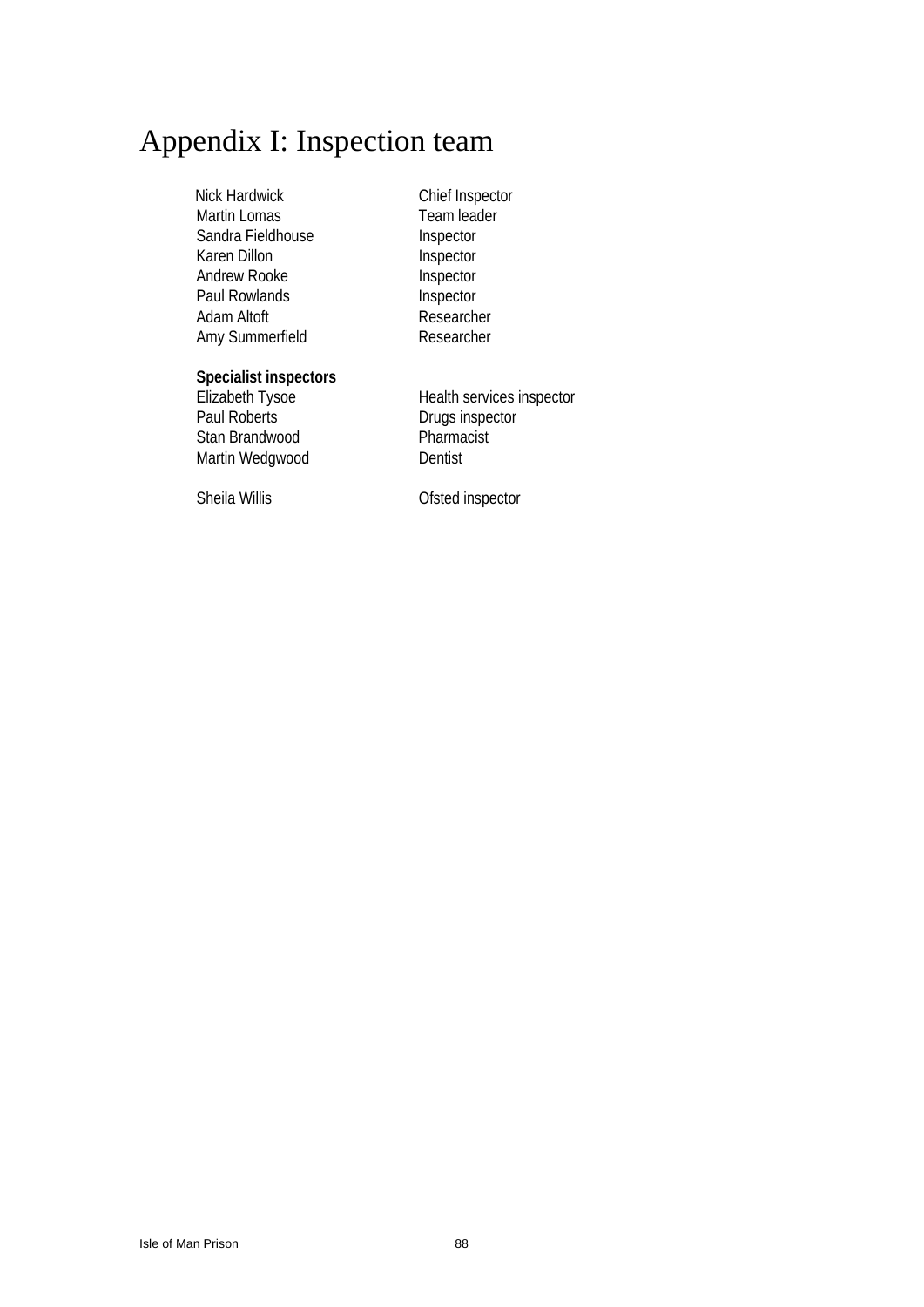# Appendix II: Prison population profile

*Please note: the following figures were supplied by the establishment and any errors are the establishment's own.* 

# Males

| <b>Status</b>         | 18-20-year-olds | 21 and over | %     |
|-----------------------|-----------------|-------------|-------|
| Sentenced             |                 | 51          | 52.34 |
| Recall                |                 |             | 2.80  |
| Convicted unsentenced |                 |             | 9.35  |
| Remand                |                 | 33          | 33.65 |
| Civil prisoners       |                 |             | 0.93  |
| Detainees             |                 |             |       |
| Other                 |                 |             | 0.93  |
| Total                 |                 | 98          | 100   |

| Sentence                        | 18-20-year-olds | 21 and over | %     |
|---------------------------------|-----------------|-------------|-------|
| Unsentenced                     |                 | 42          | 43.93 |
| Less than 6 months              |                 |             | 4.68  |
| 6 months to less than 12 months |                 |             | 2.80  |
| 12 months to less than 2 years  |                 |             | 5.60  |
| 2 years to less than 4 years    |                 | 8           | 7.47  |
| 4 years to less than 10 years   |                 | 26          | 24.30 |
| 10 years and over (not life)    |                 | 12          | 11.22 |
| <b>ISPP</b>                     |                 |             |       |
| Life                            |                 |             |       |
| <b>Total</b>                    |                 | 98          | 100   |

| Age                      | Number of prisoners | %     |
|--------------------------|---------------------|-------|
| Please state minimum age | 18                  |       |
| Under 21 years           | g                   | 8.42  |
| 21 years to 29 years     | 41                  | 38.32 |
| 30 years to 39 years     | 30                  | 28.04 |
| 40 years to 49 years     | 17                  | 15.89 |
| 50 years to 59 years     | b                   | 5.60  |
| 60 years to 69 years     | 3                   | 2.80  |
| 70 plus years            |                     | 0.93  |
| Please state maximum age |                     |       |
| <b>Total</b>             | 107                 | 100   |

| Nationality       | 18-20-year-olds | 21 and over | %     |
|-------------------|-----------------|-------------|-------|
| <b>British</b>    |                 | 95          | 97.20 |
| Foreign nationals |                 |             | 2.80  |
| Other             |                 |             |       |
| <b>Total</b>      |                 | 98          | 100   |

| Security category         | 18-20-year-olds | 21 and over | %     |
|---------------------------|-----------------|-------------|-------|
| Uncategorised unsentenced |                 | 42          | 43.92 |
| Uncategorised sentenced   |                 |             |       |
| Category A                |                 |             |       |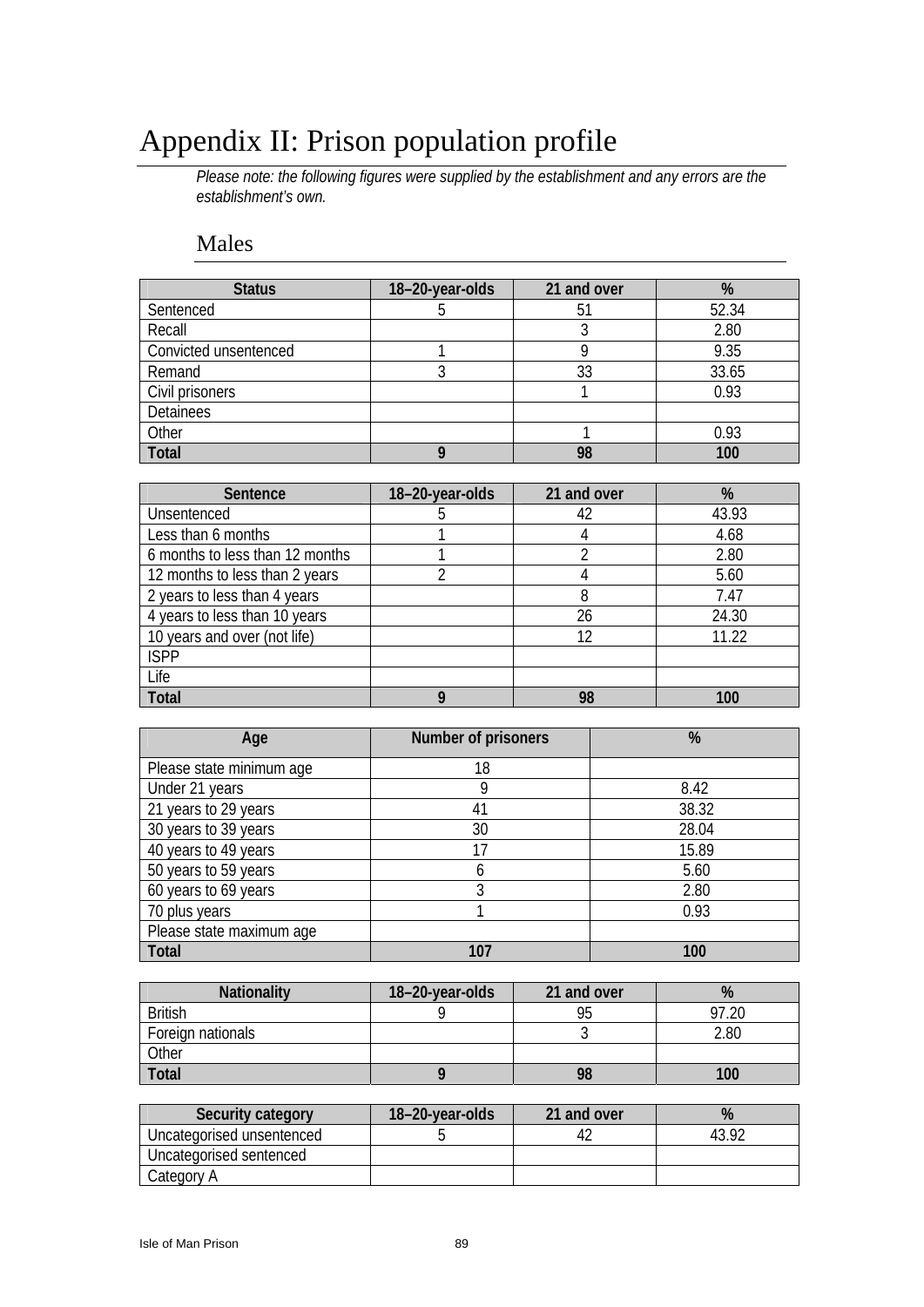| Category B | ხხ | 56.08 |
|------------|----|-------|
| Category C |    |       |
| Category D |    |       |
| Other      |    |       |
| Total      | 98 | 100   |

| Ethnicity                     | 18-20-year-olds | 21 and over    | %     |
|-------------------------------|-----------------|----------------|-------|
| White                         |                 |                |       |
| <b>British</b>                | 9               | 94             | 96.26 |
| Irish                         |                 | $\mathbf{1}$   | 0.93  |
| Other white                   |                 | $\overline{2}$ | 1.88  |
|                               |                 |                |       |
| Mixed                         |                 |                |       |
| White and black Caribbean     |                 | 1              | 0.93  |
| White and black African       |                 |                |       |
| White and Asian               |                 |                |       |
| Other mixed                   |                 |                |       |
|                               |                 |                |       |
| Asian or Asian British        |                 |                |       |
| Indian                        |                 |                |       |
| Pakistani                     |                 |                |       |
| Bangladeshi                   |                 |                |       |
| Other Asian                   |                 |                |       |
|                               |                 |                |       |
| <b>Black or black British</b> |                 |                |       |
| Caribbean                     |                 |                |       |
| African                       |                 |                |       |
| Other black                   |                 |                |       |
|                               |                 |                |       |
| Chinese or other ethnic group |                 |                |       |
| Chinese                       |                 |                |       |
| Other ethnic group            |                 |                |       |
|                               |                 |                |       |
| Not stated                    |                 |                |       |
|                               |                 |                |       |
| Total                         | 9               | 98             | 100   |

| Religion                      | 18-20-year-olds | 21 and over | %     |
|-------------------------------|-----------------|-------------|-------|
| <b>Baptist</b>                |                 |             | 0.93  |
| Church of England             | $\overline{2}$  | 22          | 22.43 |
| Roman Catholic                |                 | 14          | 13.08 |
| Other Christian denominations |                 | 2           | 1.88  |
| <b>Muslim</b>                 |                 |             |       |
| Sikh                          |                 |             |       |
| Hindu                         |                 |             |       |
| <b>Buddhist</b>               |                 |             |       |
| Jewish                        |                 |             |       |
| Other                         |                 | 3           | 3.74  |
| No religion                   | 6               | 56          | 57.94 |
| Total                         | 9               | 98          | 100   |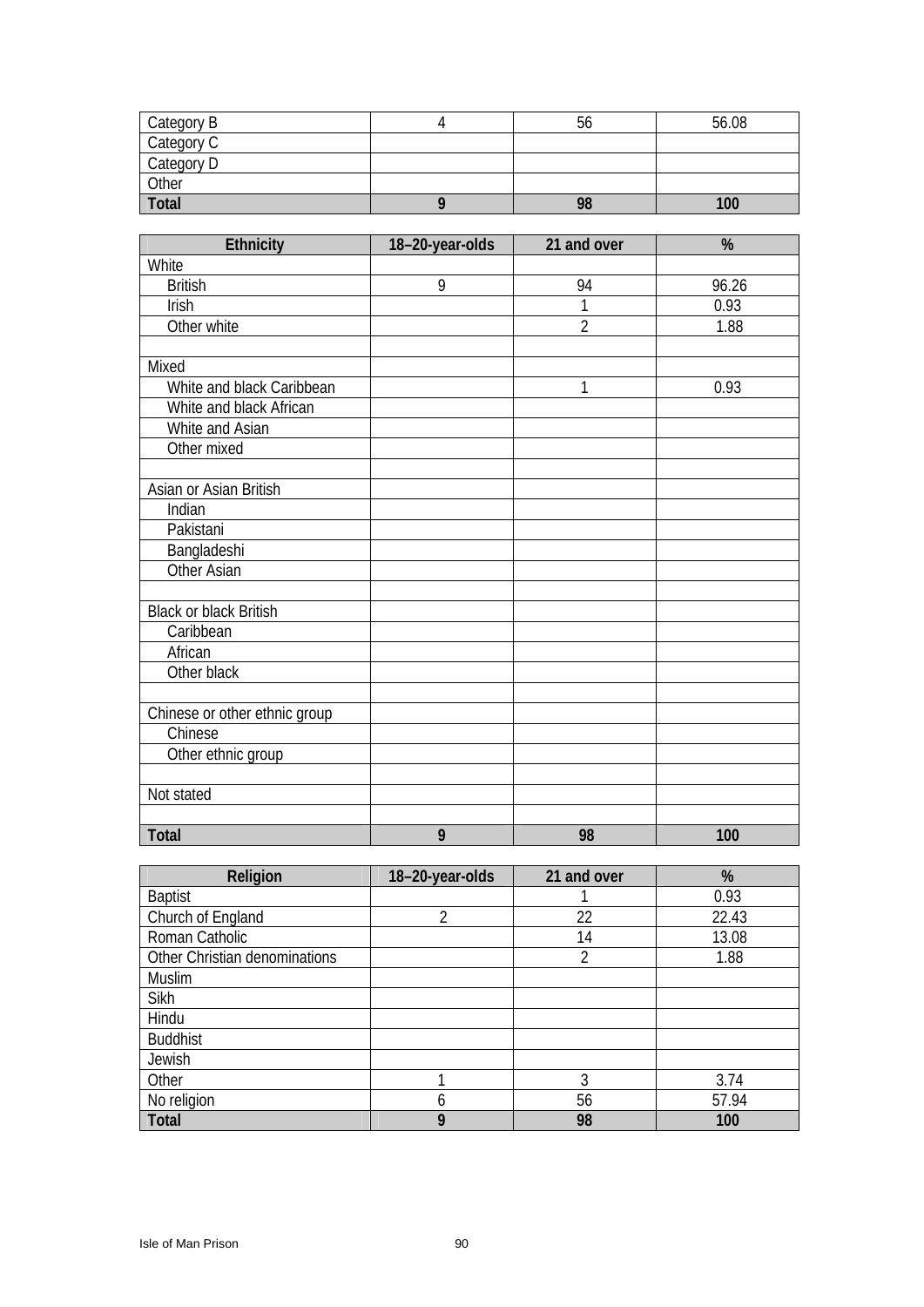#### **Sentenced prisoners only**

| Length of stay       | 18-20-year-olds |     | 21 and over   |       |
|----------------------|-----------------|-----|---------------|-------|
|                      | <b>Number</b>   | %   | <b>Number</b> | %     |
| Less than 1 month    |                 | 20  |               | 3.58  |
| 1 month to 3 months  | 2               | 40  |               | 5.35  |
| 3 months to 6 months |                 | 40  |               | 1.79  |
| 6 months to 1 year   |                 |     |               | 16.08 |
| 1 year to 2 years    |                 |     | 24            | 42.85 |
| 2 years to 4 years   |                 |     | 17            | 30.35 |
| 4 years or more      |                 |     |               |       |
| <b>Total</b>         | 5               | 100 | 56            | 100   |

### **Unsentenced prisoners only**

| Length of stay       | 18-20-year-olds |     | 21 and over   |       |
|----------------------|-----------------|-----|---------------|-------|
|                      | <b>Number</b>   | %   | <b>Number</b> | %     |
| Less than 1 month    |                 | 75  | 13            | 30.96 |
| 1 month to 3 months  |                 | 25  | 12            | 28.57 |
| 3 months to 6 months |                 |     |               | 16.67 |
| 6 months to 1 year   |                 |     | 5             | 11.90 |
| 1 year to 2 years    |                 |     |               | 9.52  |
| 2 years to 4 years   |                 |     |               | 2.38  |
| 4 years or more      |                 |     |               |       |
| <b>Total</b>         |                 | 100 |               | 100   |

| Main offence                 | 18-20-year-olds | 21 and over | %     |
|------------------------------|-----------------|-------------|-------|
| Violence against the person  |                 |             | 8.42  |
| Sexual offences              |                 |             | 7.47  |
| <b>Burglary</b>              |                 | 3           | 3.74  |
| Robbery                      |                 |             |       |
| Theft and handling           |                 | 3           | 2.80  |
| Fraud and forgery            |                 | 5           | 4.68  |
| Drugs offences               |                 | 49          | 45.79 |
| Other offences               | 5               | 23          | 26.17 |
| Civil offences               |                 |             | 0.93  |
| Offence not recorded/holding | 9               | 98          | 100   |
| warrant                      |                 |             |       |
| Total                        |                 |             |       |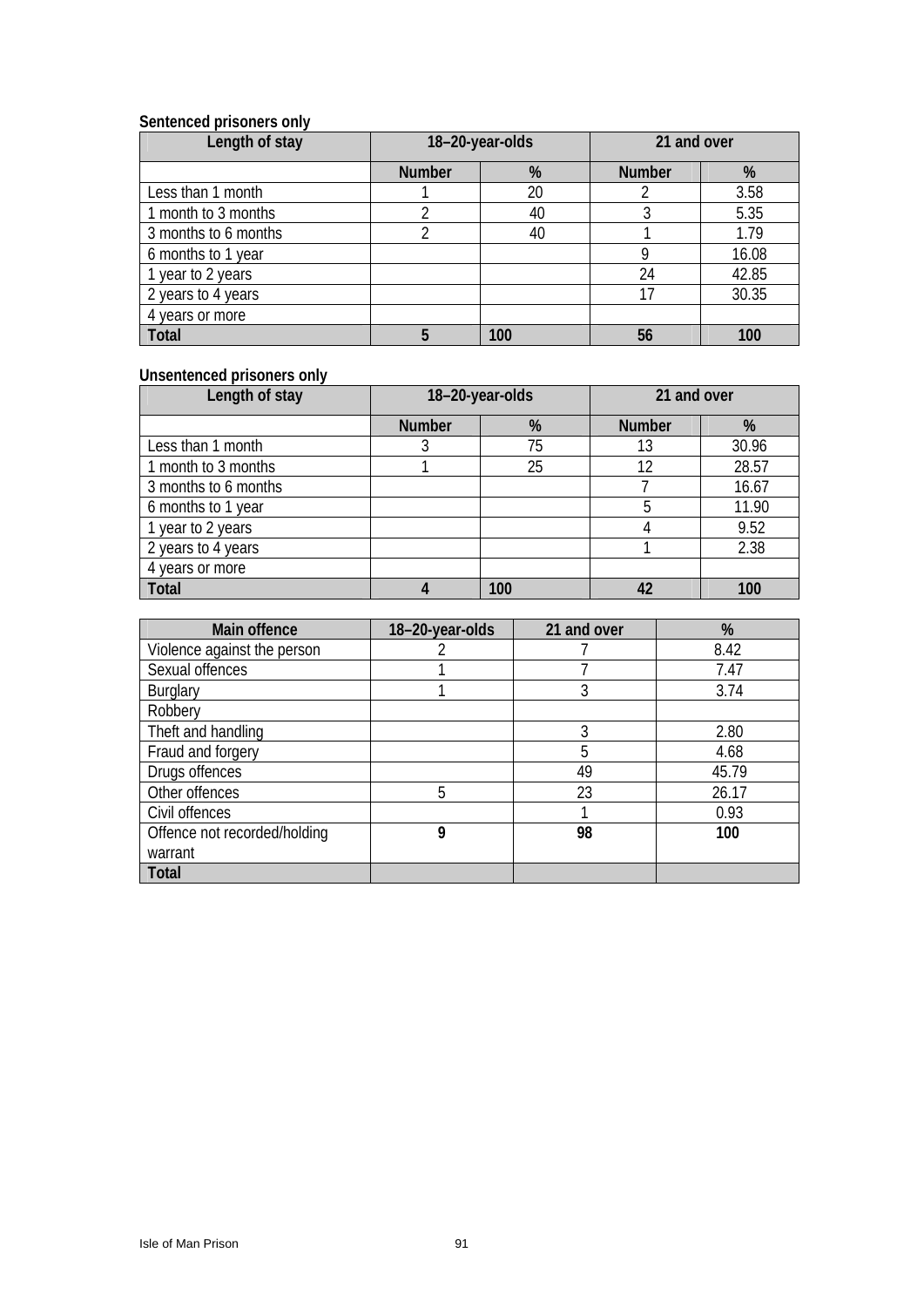# Females

| <b>Status</b>         | 18-20-year-olds | 21 and over | %     |
|-----------------------|-----------------|-------------|-------|
| Sentenced             |                 |             | 63.63 |
| Recall                |                 |             |       |
| Convicted unsentenced |                 |             | 27.27 |
| Remand                |                 |             | 9.09  |
| Civil prisoners       |                 |             |       |
| Detainees             |                 |             |       |
| Other                 |                 |             |       |
| <b>Total</b>          |                 |             | 100   |

| Sentence                        | 18-20-year-olds | 21 and over | %     |
|---------------------------------|-----------------|-------------|-------|
| Unsentenced                     |                 |             | 36.36 |
| Less than 6 months              |                 |             | 18.18 |
| 6 months to less than 12 months |                 |             |       |
| 12 months to less than 2 years  |                 | ን           | 18.18 |
| 2 years to less than 4 years    |                 |             | 9.09  |
| 4 years to less than 10 years   |                 |             | 9.09  |
| 10 years and over (not life)    |                 |             | 9.09  |
| <b>ISPP</b>                     |                 |             |       |
| Life                            |                 |             |       |
| <b>Total</b>                    |                 | 10          | 100   |

| Age                      | Number of prisoners | %     |
|--------------------------|---------------------|-------|
| Please state minimum age | 18                  |       |
| Under 21 years           |                     | 9.09  |
| 21 years to 29 years     | 6                   | 54.55 |
| 30 years to 39 years     |                     |       |
| 40 years to 49 years     | 3                   | 27.27 |
| 50 years to 59 years     |                     | 9.09  |
| 60 years to 69 years     |                     |       |
| 70 plus years            |                     |       |
| Please state maximum age |                     |       |
| <b>Total</b>             | 1                   | 100   |

| <b>Nationality</b> | 18-20-year-olds | 21 and over |     |
|--------------------|-----------------|-------------|-----|
| <b>British</b>     |                 |             | 100 |
| Foreign nationals  |                 |             |     |
| Other              |                 |             |     |
| Total              |                 |             | 100 |

| Security category         | 18-20-year-olds | 21 and over | %     |
|---------------------------|-----------------|-------------|-------|
| Uncategorised unsentenced |                 |             | 36.36 |
| Uncategorised sentenced   |                 |             |       |
| Category A                |                 |             |       |
| Category B                |                 |             | 63.63 |
| Category C                |                 |             |       |
| Category D                |                 |             |       |
| Other                     |                 |             |       |
| <b>Total</b>              |                 | 10          | 100   |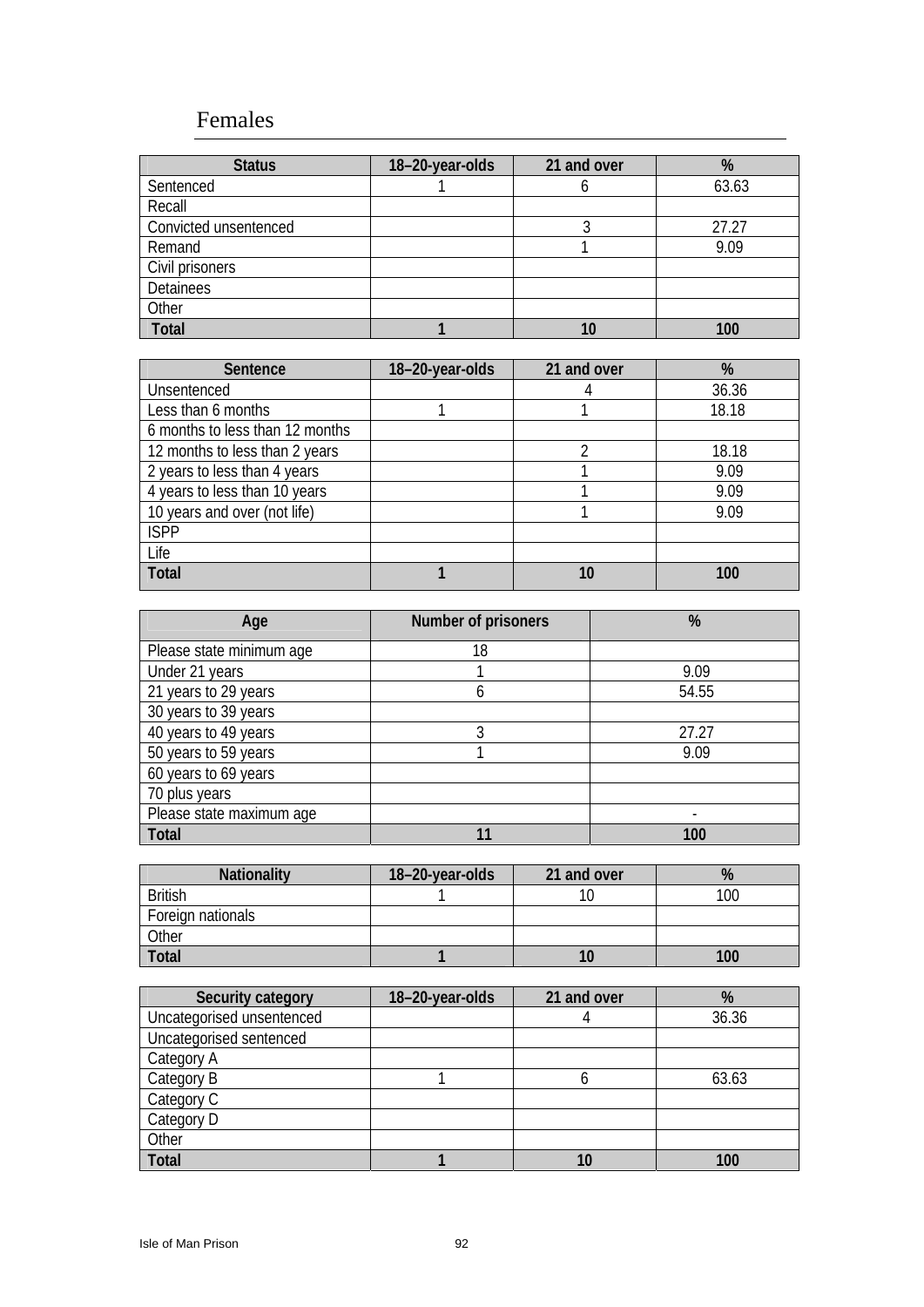| <b>Ethnicity</b>              | 18-20-year-olds | 21 and over | $\frac{9}{6}$ |
|-------------------------------|-----------------|-------------|---------------|
| White                         |                 |             |               |
| <b>British</b>                | 1               | 10          | 100           |
| Irish                         |                 |             |               |
| Other white                   |                 |             |               |
|                               |                 |             |               |
| Mixed                         |                 |             |               |
| White and black Caribbean     |                 |             |               |
| White and black African       |                 |             |               |
| White and Asian               |                 |             |               |
| Other mixed                   |                 |             |               |
|                               |                 |             |               |
| Asian or Asian British        |                 |             |               |
| Indian                        |                 |             |               |
| Pakistani                     |                 |             |               |
| Bangladeshi                   |                 |             |               |
| Other Asian                   |                 |             |               |
|                               |                 |             |               |
| <b>Black or black British</b> |                 |             |               |
| Caribbean                     |                 |             |               |
| African                       |                 |             |               |
| Other black                   |                 |             |               |
|                               |                 |             |               |
| Chinese or other ethnic group |                 |             |               |
| Chinese                       |                 |             |               |
| Other ethnic group            |                 |             |               |
|                               |                 |             |               |
| Not stated                    |                 |             |               |
|                               |                 |             |               |
| Total                         | 1               | 10          | 100           |

| Religion                      | 18-20-year-olds | 21 and over | %     |
|-------------------------------|-----------------|-------------|-------|
| <b>Baptist</b>                |                 |             |       |
| Church of England             |                 | 2           | 27.27 |
| Roman Catholic                |                 |             |       |
| Other Christian denominations |                 |             | 9.09  |
| Muslim                        |                 |             |       |
| Sikh                          |                 |             |       |
| Hindu                         |                 |             |       |
| <b>Buddhist</b>               |                 |             |       |
| Jewish                        |                 |             |       |
| Other                         |                 |             |       |
| No religion                   |                 |             | 63.63 |
| Total                         |                 | 10          | 100   |

# **Sentenced prisoners only**

| Length of stay       | 18-20-year-olds |      | 21 and over   |       |
|----------------------|-----------------|------|---------------|-------|
|                      | <b>Number</b>   | %    | <b>Number</b> | %     |
| Less than 1 month    |                 | 100% |               |       |
| 1 month to 3 months  |                 |      |               | 16.66 |
| 3 months to 6 months |                 |      |               |       |
| 6 months to 1 year   |                 |      |               | 16.66 |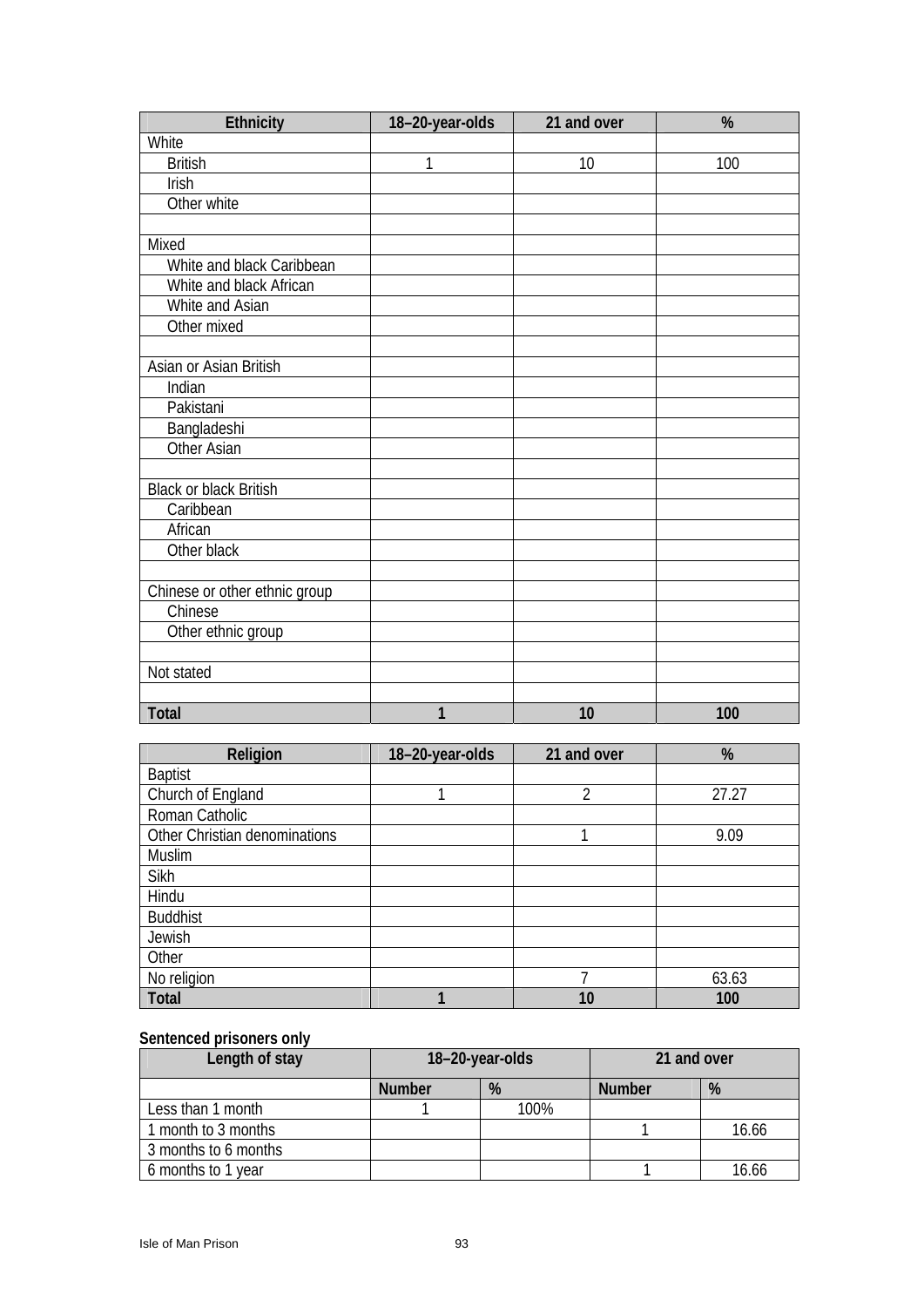| 1 year to 2 years  |     | 33.34 |
|--------------------|-----|-------|
| 2 years to 4 years |     | 33.34 |
| 4 years or more    |     |       |
| <b>Total</b>       | 100 | 100   |

#### **Unsentenced prisoners only**

| Length of stay       | 18-20-year-olds |   | 21 and over   |     |
|----------------------|-----------------|---|---------------|-----|
|                      | <b>Number</b>   | % | <b>Number</b> | %   |
| Less than 1 month    |                 |   |               | 50  |
| 1 month to 3 months  |                 |   |               | 25  |
| 3 months to 6 months |                 |   |               |     |
| 6 months to 1 year   |                 |   |               |     |
| 1 year to 2 years    |                 |   |               | 25  |
| 2 years to 4 years   |                 |   |               |     |
| 4 years or more      |                 |   |               |     |
| <b>Total</b>         |                 |   |               | 100 |

| Main offence                 | 18-20-year-olds | 21 and over | %     |
|------------------------------|-----------------|-------------|-------|
| Violence against the person  |                 | 2           | 18.18 |
| Sexual offences              |                 |             |       |
| <b>Burglary</b>              |                 |             | 9.09  |
| Robbery                      |                 |             |       |
| Theft and handling           |                 | C           | 27.27 |
| Fraud and forgery            |                 |             | 9.09  |
| Drugs offences               |                 | 2           | 18.18 |
| Other offences               |                 | 2           | 18.18 |
| Civil offences               |                 |             |       |
| Offence not recorded/holding |                 |             |       |
| warrant                      |                 |             |       |
| Total                        |                 | 10          | 100   |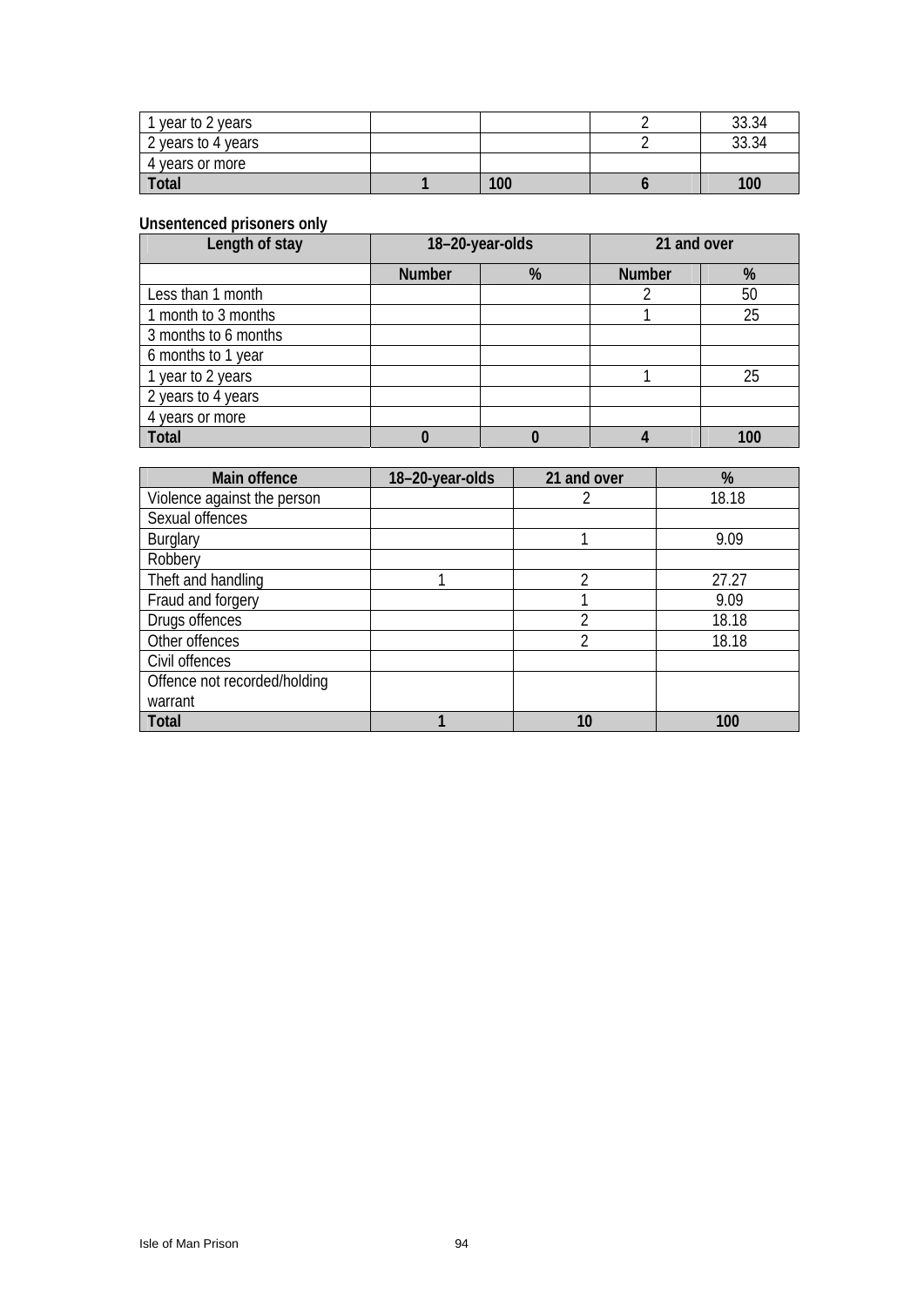# Appendix III: Summary of prisoner questionnaires and interviews

# Prisoner survey methodology

A voluntary, confidential and anonymous survey of a representative proportion of the prisoner population was carried out for this inspection. The results of this survey formed part of the evidence base for the inspection.

#### **Selecting the sample**

At the time of the survey on 15 February 2011, the prisoner population at the Isle of Man was 105. This included 94 males and 11 females. All prisoners were offered a survey.

Completion of the questionnaire was voluntary. Refusals were noted and no attempts were made to replace them. One respondent refused to complete a questionnaire.

Interviews were carried out with any respondents with literacy difficulties. In total, one respondent was interviewed.

#### **Methodology**

Every attempt was made to distribute the questionnaires to each respondent on an individual basis. This gave researchers an opportunity to explain the independence of the Inspectorate and the purpose of the questionnaire, as well as to answer questions.

All completed questionnaires were confidential – only members of the Inspectorate saw them. In order to ensure confidentiality, respondents were asked to do one of the following:

- have their questionnaire ready to hand back to a member of the research team at a specified time;
- seal the questionnaire in the envelope provided and hand it to a member of staff, if they were agreeable; or
- seal the questionnaire in the envelope provided and leave it in their room for collection.

Respondents were not asked to put their names on their questionnaire.

#### **Response rates**

In total, 99 respondents completed and returned their questionnaires. This represented 94% of the prison population. The response rate was 94%. In addition to the respondent who refused to complete a questionnaire, three questionnaires were not returned and two were returned blank.

The number of male respondents was 88. This represented 94% of the male prisoner population. The response rate was 94%.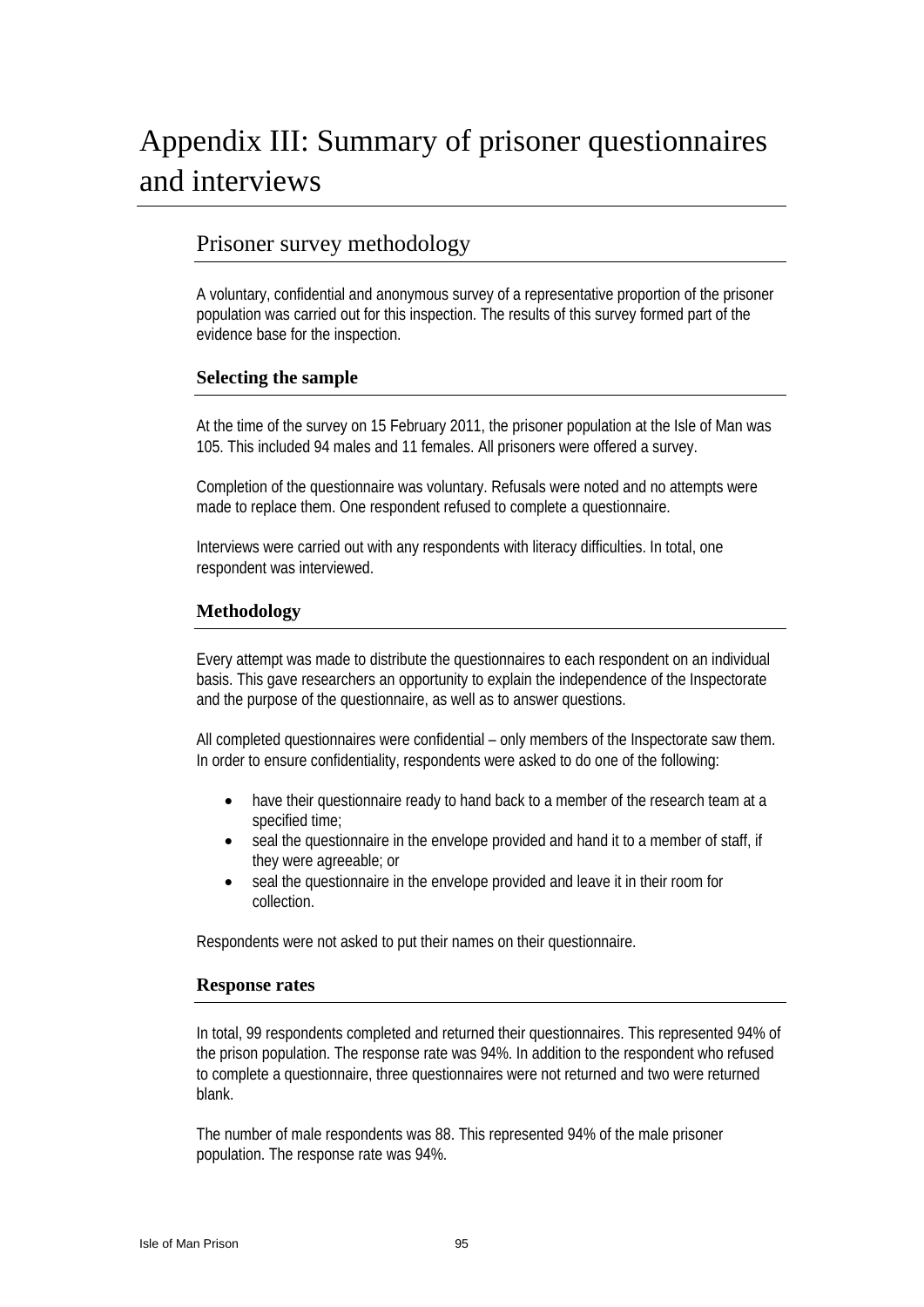The number of female respondents was 11. This represented 100% of the female prisoner population. The response rate was 100%.

#### **Comparisons**

The following details the results from the survey. Data from each establishment were weighted, in order to mimic a consistent percentage sampled in each establishment.

Some questions have been filtered according to the response to a previous question. Filtered questions are clearly indented and preceded by an explanation as to which respondents are included in the filtered questions. Otherwise, percentages provided refer to the entire male sample. All missing responses are excluded from the analysis.

The following analyses have been conducted:

- The current male survey responses in 2011 against comparator figures for all prisoners surveyed in local prisons. This comparator is based on all responses from prisoner surveys carried out in 35 local prisons since 2006.
- The current female survey responses in 2011 against comparator figures for all prisoners surveyed in female prisons. This comparator is based on all responses from prisoner surveys carried out in six women's local prisons since 2006.

In the above documents, statistical significance is used to indicate whether there is a real difference between the figures – that is, the difference is not due to chance alone. Results that are significantly better are indicated by green shading, results that are significantly worse are indicated by blue shading and where there is no significant difference, there is no shading. Orange shading has been used to show a significant difference in prisoners' background details.

### Summary

In addition, a summary of the survey results is attached. This shows a breakdown of responses for each question. Percentages have been rounded and therefore may not add up to 100%.

No questions have been filtered within the summary, so all percentages refer to responses from the entire sample. The percentages to certain responses within the summary – for example, 'Not sentenced' options across questions – may differ slightly. This is due to different response rates across questions, meaning that the percentages have been calculated out of different totals (all missing data are excluded). The actual numbers will match up as the data are cleaned to be consistent.

Percentages shown in the summary may differ by 1% or 2 % from those shown in the comparison data, as the comparator data have been weighted for comparison purposes.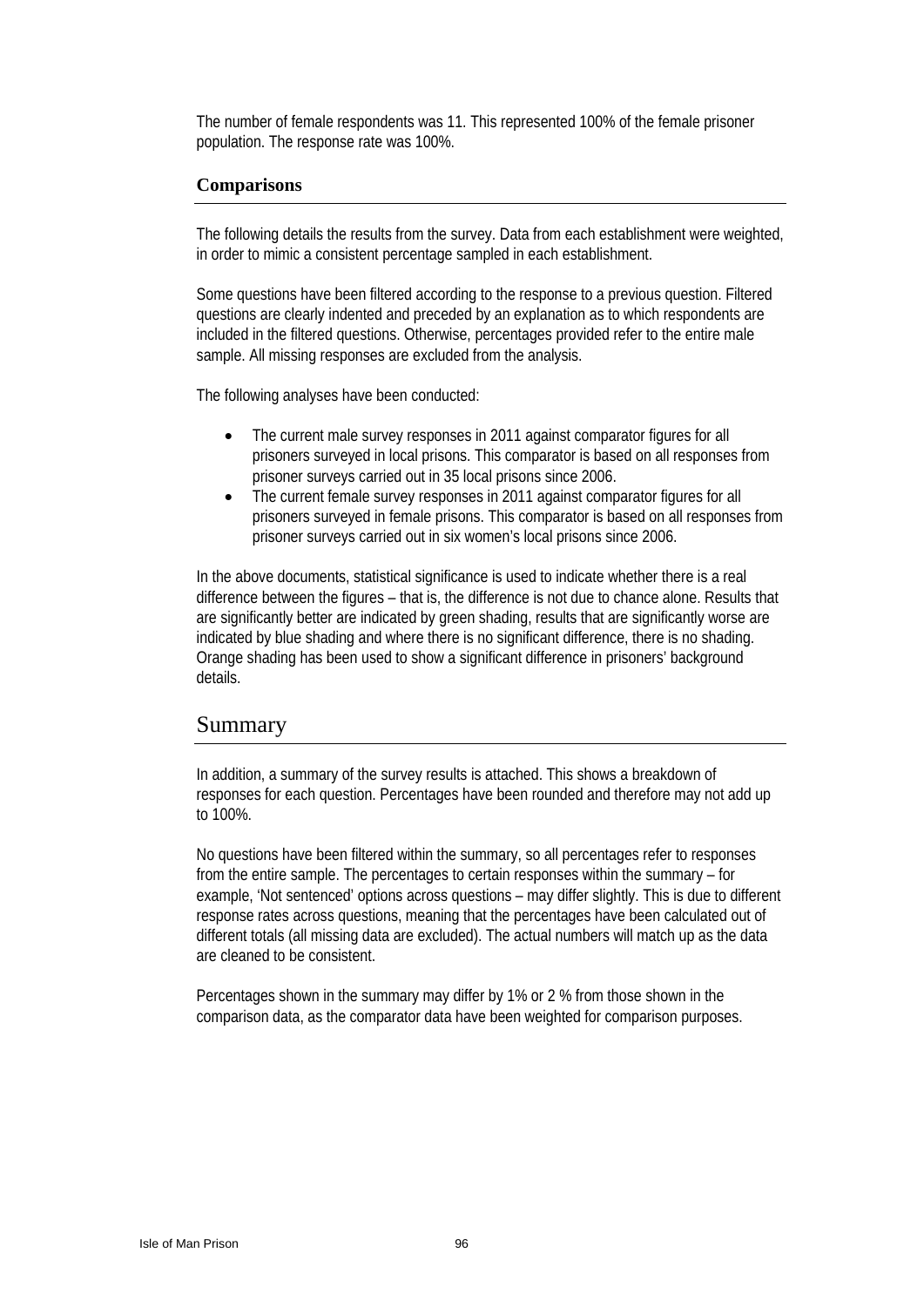# Section 1: About you

| Q1.2 | How old are you? |  |  |  |
|------|------------------|--|--|--|
|------|------------------|--|--|--|

#### $Q1.3$ Are you sentenced?

| Q1.4 | How long is your sentence?                                                                                                     |           |
|------|--------------------------------------------------------------------------------------------------------------------------------|-----------|
|      |                                                                                                                                |           |
|      |                                                                                                                                |           |
|      |                                                                                                                                |           |
|      |                                                                                                                                |           |
|      |                                                                                                                                |           |
|      |                                                                                                                                |           |
|      |                                                                                                                                |           |
|      |                                                                                                                                |           |
|      |                                                                                                                                |           |
| Q1.5 | Approximately, how long do you have left to serve (if you are serving life or IPP,<br>please use the date of your next board)? |           |
|      |                                                                                                                                |           |
|      |                                                                                                                                |           |
|      |                                                                                                                                |           |
| Q1.6 | How long have you been in this prison?                                                                                         |           |
|      |                                                                                                                                |           |
|      |                                                                                                                                |           |
|      |                                                                                                                                |           |
|      |                                                                                                                                |           |
|      |                                                                                                                                |           |
|      |                                                                                                                                |           |
|      |                                                                                                                                |           |
| Q1.7 | Are you a foreign national? (i.e. do not hold UK citizenship)                                                                  |           |
|      |                                                                                                                                | 40(420/1) |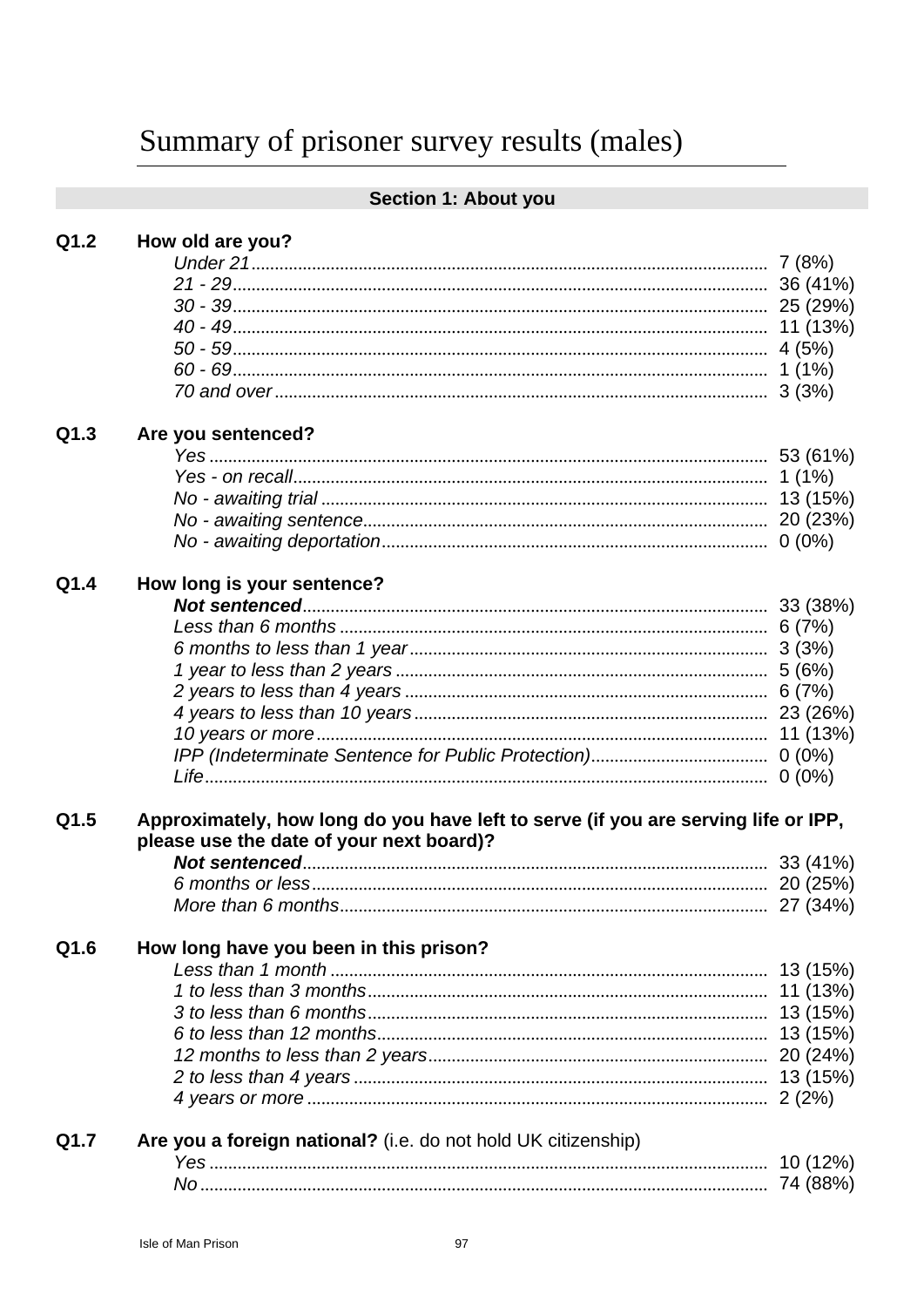| Q1.8  | Is English your first language?                                      |            |                                        |             |  |
|-------|----------------------------------------------------------------------|------------|----------------------------------------|-------------|--|
|       |                                                                      |            |                                        |             |  |
|       |                                                                      |            |                                        |             |  |
| Q1.9  | What is your ethnic origin?                                          |            |                                        |             |  |
|       |                                                                      |            |                                        | $0(0\%)$    |  |
|       |                                                                      |            | Bangladeshi                            |             |  |
|       |                                                                      |            | Asian or Asian British - Other. 0 (0%) |             |  |
|       |                                                                      |            | Mixed Race - White and                 | $0(0\%)$    |  |
|       |                                                                      |            | Black Caribbean                        |             |  |
|       | <b>Black or Black British -</b>                                      | $0(0\%)$   | Mixed Race - White and                 | $1(1\%)$    |  |
|       |                                                                      |            | Black African                          |             |  |
|       | <b>Black or Black British -</b>                                      | $0(0\%)$   | Mixed Race - White and                 | $0(0\%)$    |  |
|       |                                                                      |            |                                        |             |  |
|       | Black or Black British - Other. 0 (0%)                               |            |                                        |             |  |
|       | Asian or Asian British - Indian                                      | $0(0\%)$   |                                        |             |  |
|       | Asian or Asian British -                                             | $0(0\%)$   | Other ethnic group                     | $0(0\%)$    |  |
|       |                                                                      |            |                                        |             |  |
|       |                                                                      |            |                                        |             |  |
| Q1.10 | Do you consider yourself to be Gypsy/Romany/Traveller?               |            |                                        |             |  |
|       |                                                                      |            |                                        |             |  |
|       |                                                                      |            |                                        |             |  |
| Q1.11 | What is your religion?                                               |            |                                        |             |  |
|       |                                                                      |            |                                        |             |  |
|       |                                                                      |            |                                        |             |  |
|       |                                                                      |            |                                        |             |  |
|       |                                                                      |            |                                        |             |  |
|       | Other Christian denomination 3 (4%)                                  |            |                                        |             |  |
|       |                                                                      | $1(1\%)$   |                                        |             |  |
|       |                                                                      |            |                                        |             |  |
| Q1.12 | How would you describe your sexual orientation?                      |            |                                        |             |  |
|       | Heterosexual/straight                                                |            |                                        | 84 (98%)    |  |
|       |                                                                      |            |                                        |             |  |
|       |                                                                      |            |                                        |             |  |
|       |                                                                      |            |                                        |             |  |
| Q1.13 |                                                                      |            |                                        |             |  |
|       | Do you consider yourself to have a disability?                       |            |                                        |             |  |
|       |                                                                      |            |                                        |             |  |
|       |                                                                      |            |                                        |             |  |
| Q1.14 | How many times have you been in prison before?                       |            |                                        |             |  |
|       | 0<br>1                                                               |            | 2 to 5                                 | More than 5 |  |
|       | 21 (24%)                                                             | 14 (16%)   | 28 (32%)                               | 25 (28%)    |  |
|       |                                                                      |            |                                        |             |  |
| Q1.15 | Including this prison, how many prisons have you been in during this |            |                                        |             |  |
|       | sentence/remand time?                                                |            |                                        |             |  |
|       |                                                                      | $2$ to $5$ |                                        | More than 5 |  |
|       | 64 (76%)                                                             | 18 (21%)   |                                        | 2(2%)       |  |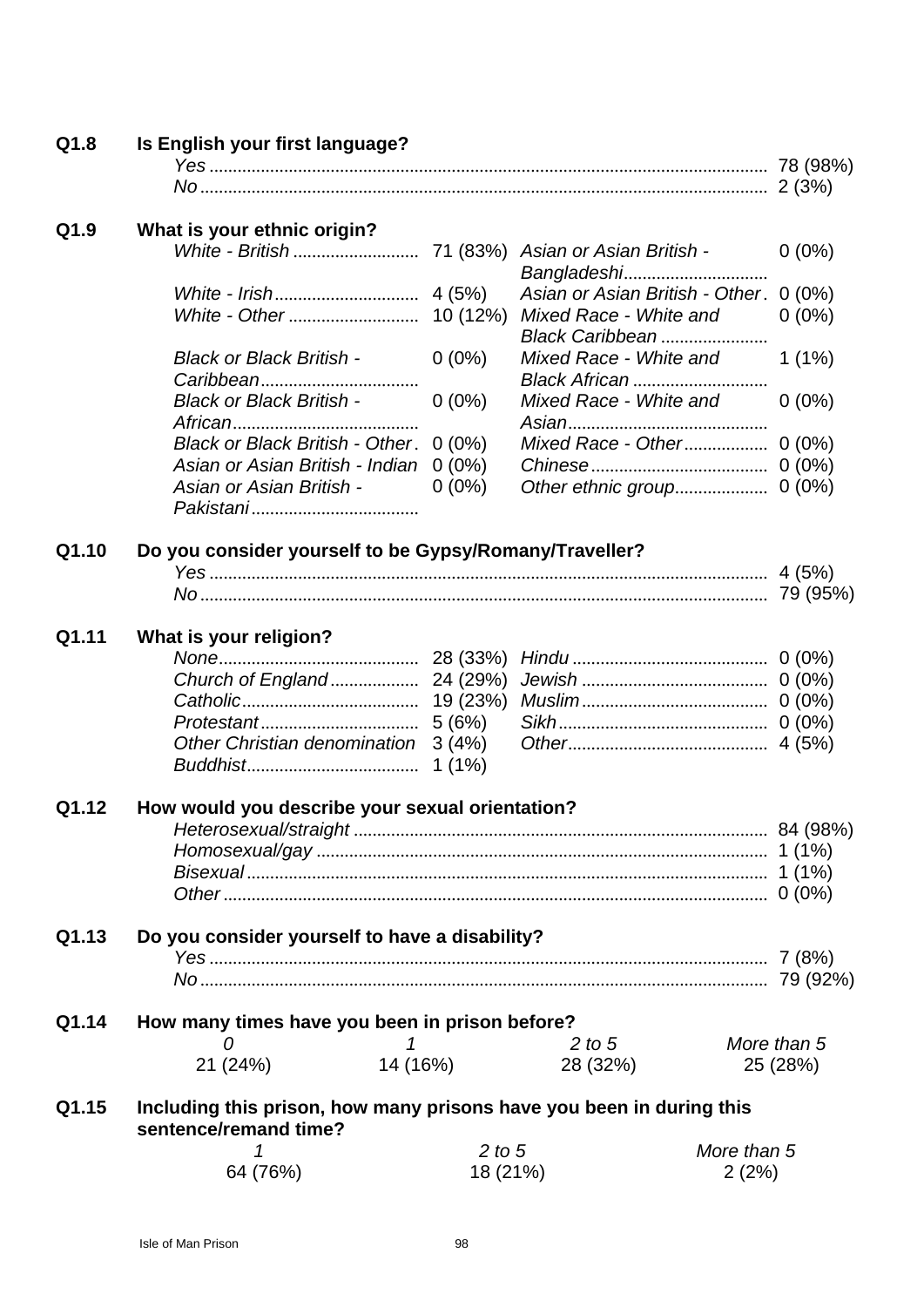| Q1.16 | Do you have any children under the age of 18?                                                                                      |                          |                   |                                                                                   |                        |                          |                        |                            |
|-------|------------------------------------------------------------------------------------------------------------------------------------|--------------------------|-------------------|-----------------------------------------------------------------------------------|------------------------|--------------------------|------------------------|----------------------------|
|       |                                                                                                                                    |                          |                   |                                                                                   |                        |                          |                        |                            |
|       |                                                                                                                                    |                          |                   |                                                                                   |                        |                          |                        |                            |
|       | Section 2: Courts, transfers and escorts                                                                                           |                          |                   |                                                                                   |                        |                          |                        |                            |
| Q2.1  | We want to know about the most recent journey you have made either to or from<br>court or between prisons. How was:                |                          |                   |                                                                                   |                        |                          |                        |                            |
|       |                                                                                                                                    | Verv<br>good             |                   | Good Neither                                                                      | Bad                    | Very<br><b>Bad</b>       | Don't<br>remember      | N/A                        |
|       | The cleanliness of the van?                                                                                                        | 17<br>(19%)              | 45<br>(51%)       | 11<br>(13%)                                                                       | 9<br>(10%)             | 3<br>(3%)                | $\overline{2}$<br>(2%) | 1<br>(1%)                  |
|       | Your personal safety during the<br>journey?                                                                                        | 17<br>(21%)              | 48                | 9<br>$(60\%)$ $(11\%)$                                                            | 3<br>(4%)              | 1<br>(1%)                | 1<br>(1%)              | 1<br>(1%)                  |
|       | The comfort of the van?                                                                                                            | 9<br>(10%)               | 27                | 18<br>$(31\%) (21\%)$                                                             | 18<br>(21%)            | 12 <sup>2</sup><br>(14%) | 1<br>(1%)              | 1<br>(1%)                  |
|       | The attention paid to your health<br>needs?                                                                                        | 13 <sup>2</sup><br>(16%) | 32                | 20<br>$(39\%) (24\%)$                                                             | 4<br>(5%)              | 9<br>$(11\%)$            | 1<br>(1%)              | 4<br>(5%)                  |
|       | The frequency of toilet breaks?                                                                                                    | 14<br>(16%)              | 25                | 13<br>$(29\%)$ $(15\%)$                                                           | 3 <sup>1</sup><br>(4%) | 8<br>(9%)                | 4<br>(5%)              | 18<br>(21%)                |
| Q2.2  | How long did you spend in the van?                                                                                                 |                          |                   |                                                                                   |                        |                          |                        |                            |
|       | Don't remember<br>Less than 1 hour Over 1 hour to 2 Over 2 hours to 4<br>More than 4                                               |                          |                   |                                                                                   |                        |                          |                        |                            |
|       | hours<br>62 (73%)<br>17 (20%)                                                                                                      |                          | hours<br>$1(1\%)$ |                                                                                   | hours<br>$0(0\%)$      |                          |                        | 5(6%)                      |
| Q2.3  | How did you feel you were treated by the escort staff?<br>Very well<br>Well<br>37 (43%)<br>43 (50%)                                | Neither<br>5(6%)         |                   | Badly<br>$0(0\%)$                                                                 |                        | Very badly<br>$1(1\%)$   |                        | Don't remember<br>$0(0\%)$ |
| Q2.4  | Please answer the following questions about when you first arrived here:                                                           |                          |                   |                                                                                   | Yes                    |                          | <b>No</b>              | Don't                      |
|       |                                                                                                                                    |                          |                   |                                                                                   |                        |                          |                        | remember                   |
|       | Did you know where you were going when you left court or<br>78<br>4(5%)<br>4(5%)<br>when transferred from another prison?<br>(91%) |                          |                   |                                                                                   |                        |                          |                        |                            |
|       | Before you arrived here did you receive any written<br>15<br>62<br>information about what would happen to you?<br>(18%)<br>(74%)   |                          |                   |                                                                                   |                        |                          | 7(8%)                  |                            |
|       | When you first arrived here did your property arrive at the<br>same time as you?                                                   |                          |                   |                                                                                   | 60<br>(71%)            |                          | 21<br>(25%)            | 3(4%)                      |
|       | Section 3: Reception, first night and induction                                                                                    |                          |                   |                                                                                   |                        |                          |                        |                            |
| Q3.1  | In the first 24 hours, did staff ask you if you needed help or support with the<br>following? (Please tick all that apply to you.) |                          |                   |                                                                                   |                        |                          |                        |                            |
|       | Didn't ask about any of                                                                                                            |                          |                   |                                                                                   |                        |                          |                        |                            |
|       | Contacting employers  10 (12%)                                                                                                     |                          |                   | Feeling depressed or suicidal. 43 (52%)<br>Needing protection from other 19 (23%) |                        |                          |                        |                            |

*prisoners* ....................................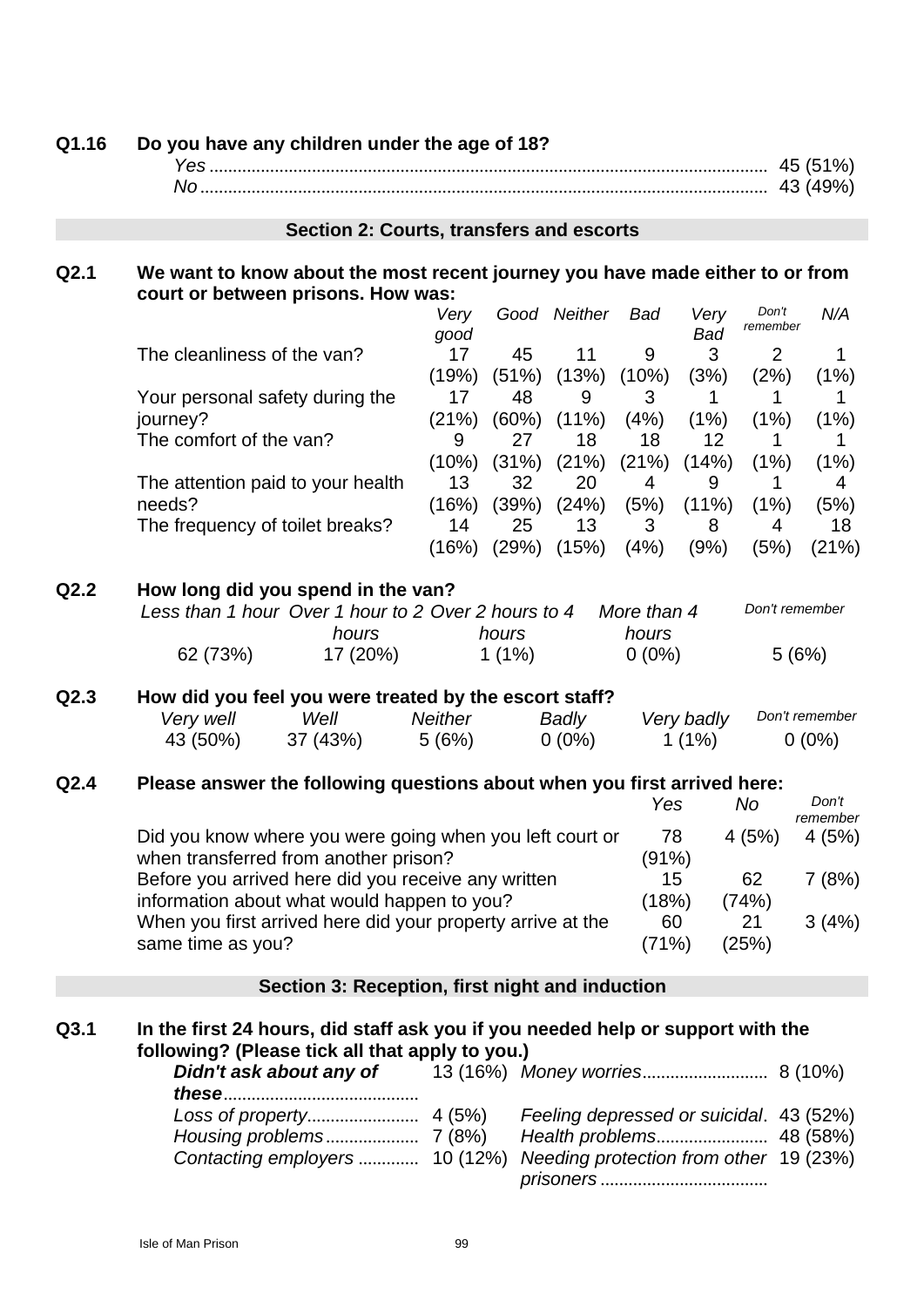| being looked after |  |  |
|--------------------|--|--|

### **Q3.2 Did you have any of the following problems when you first arrived here? (Please tick all that apply to you.)**

| <b>Ensuring dependants were</b> |  |  |
|---------------------------------|--|--|

### **Q3.3 Please answer the following questions about reception:**

|                                                                      | Yes      | No       | Don't remember |
|----------------------------------------------------------------------|----------|----------|----------------|
| Were you seen by a member of health<br>services?                     | 74 (85%) | 7(8%)    | 6(7%)          |
| When you were searched, was this carried out<br>in a respectful way? | 71 (86%) | 11 (13%) | $1(1\%)$       |

#### **Q3.4 Overall, how well did you feel you were treated in reception?**

| Very well | Well     | Neither  | Badly  | Very badly | Don't remember |
|-----------|----------|----------|--------|------------|----------------|
| $9(10\%)$ | 51 (59%) | 19 (22%) | 4 (5%) | 1 $(1%)$   | 2(2%)          |

### **Q3.5 On your day of arrival, were you offered information on the following? (Please tick all that apply to you.)**

| Information about what support was available for people feeling | 45 (55%) |
|-----------------------------------------------------------------|----------|
|                                                                 |          |
|                                                                 |          |
|                                                                 |          |
|                                                                 |          |
|                                                                 |          |
|                                                                 |          |

### **Q3.6 On your day of arrival, were you offered any of the following? (Please tick all that apply to you.)**

#### **Q3.7 Did you meet any of the following people within the first 24 hours of your arrival at this prison? (Please tick all that apply to you.)**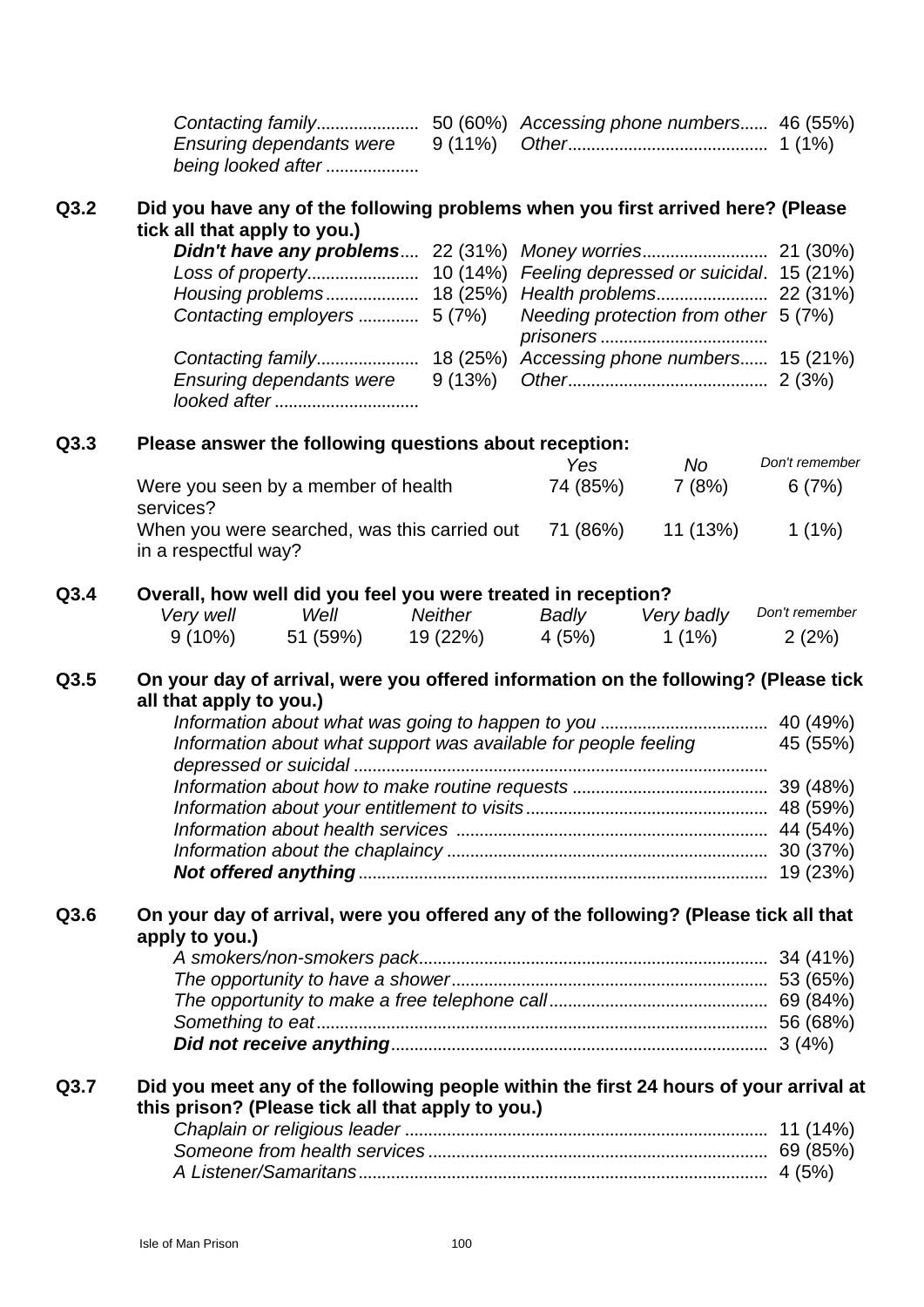| Q3.8  | Did you have access to the prison shop/canteen within the first 24 hours of your<br>arrival at this prison? |  |
|-------|-------------------------------------------------------------------------------------------------------------|--|
|       |                                                                                                             |  |
|       |                                                                                                             |  |
| Q3.9  | Did you feel safe on your first night here?                                                                 |  |
|       |                                                                                                             |  |
|       |                                                                                                             |  |
|       |                                                                                                             |  |
| Q3.10 | How soon after your arrival did you go on an induction course?                                              |  |
|       |                                                                                                             |  |
|       |                                                                                                             |  |
|       |                                                                                                             |  |
|       |                                                                                                             |  |
| Q3.11 | Did the induction course cover everything you needed to know about the prison?                              |  |
|       |                                                                                                             |  |
|       |                                                                                                             |  |
|       |                                                                                                             |  |
|       |                                                                                                             |  |

# **Section 4: Legal rights and respectful custody**

### **Q4.1 How easy is to?**

|                                       | Very<br>easy | Easv        | <b>Neither</b> | <b>Difficult</b> | Very<br>difficult | N/A         |
|---------------------------------------|--------------|-------------|----------------|------------------|-------------------|-------------|
| Communicate with your                 | 5(6%)        | 20          | 18             | 26               | 11                | 3(4%)       |
| solicitor or legal<br>representative? |              | (24%)       | (22%)          | (31%)            | (13%)             |             |
| Attend legal visits?                  | 7(9%)        | 33<br>(41%) | 17<br>(21%)    | 11<br>(14%)      | 7(9%)             | 5(6%)       |
| Obtain bail information?              | 3(4%)        | 13<br>(17%) | 16<br>(21%)    | 17<br>(22%)      | 11<br>(14%)       | 17<br>(22%) |

### **Q4.2 Have staff here ever opened letters from your solicitor or your legal representative when you were not with them?**

### **Q4.3 Please answer the following questions about the wing/unit you are currently living on:**

|                                                                | Yes. |     | No Don't<br>know                    | N/A |
|----------------------------------------------------------------|------|-----|-------------------------------------|-----|
| Are you normally offered enough clean, suitable clothes for 37 |      | -20 |                                     |     |
| the week?                                                      |      |     | $(44\%)$ $(24\%)$ $(10\%)$ $(23\%)$ |     |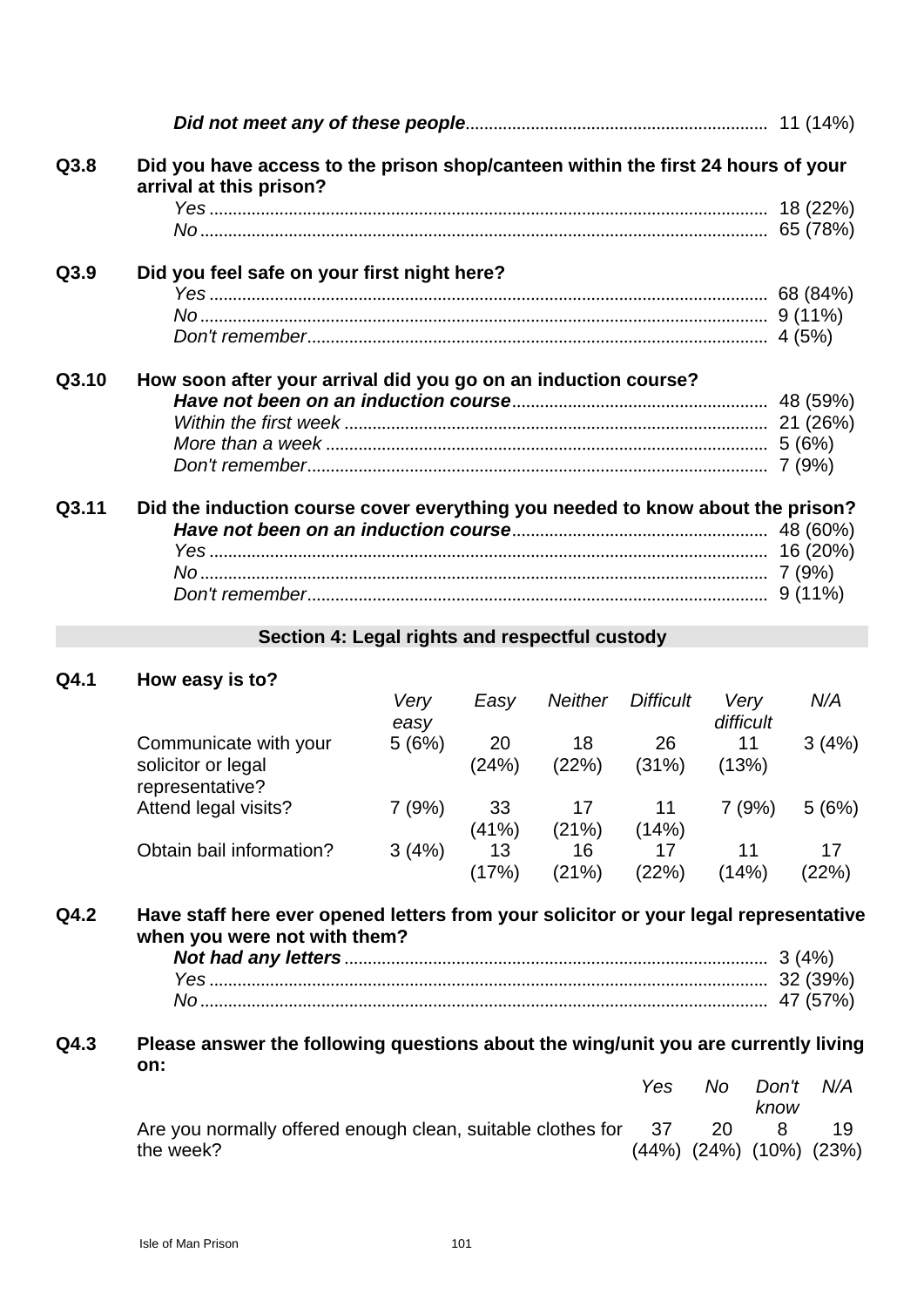|      | Are you normally able to have a shower every day?                                                                                              |           |                   |                |                   | 3                          | $\mathbf 0$<br>0       |
|------|------------------------------------------------------------------------------------------------------------------------------------------------|-----------|-------------------|----------------|-------------------|----------------------------|------------------------|
|      |                                                                                                                                                |           |                   |                | (96%)             | (4%)                       | (0%)<br>(0%)           |
|      | Do you normally receive clean sheets every week?                                                                                               |           |                   |                | 56<br>(67%) (27%) | 23                         | 0<br>5<br>(6%)<br>(0%) |
|      | Do you normally get cell cleaning materials every week?                                                                                        |           |                   |                | 73                | 12                         | 0<br>$\overline{0}$    |
|      |                                                                                                                                                |           |                   |                | $(86\%)$ $(14\%)$ |                            | (0%)<br>(0%)           |
|      | Is your cell call bell normally answered within five minutes?                                                                                  |           |                   |                |                   | 15                         | 3<br>8                 |
|      | Is it normally quiet enough for you to be able to relax or                                                                                     |           |                   |                |                   | $(69\%)$ $(18\%)$ $(10\%)$ | (4%)                   |
|      |                                                                                                                                                |           |                   |                |                   | 24                         | 1<br>1                 |
|      | sleep in your cell at night time?                                                                                                              |           |                   |                |                   | $(69\%)$ $(29\%)$ $(1\%)$  | (1%)                   |
|      | Can you normally get your stored property, if you need to?                                                                                     |           |                   |                | 56                | 16                         | 3<br>9                 |
|      |                                                                                                                                                |           |                   |                |                   | (67%) (19%) (11%)          | (4%)                   |
| Q4.4 | What is the food like here?                                                                                                                    |           |                   |                |                   |                            |                        |
|      | Very good                                                                                                                                      | Good      | Neither           |                | Bad               |                            | Very bad               |
|      | 6 (7%)                                                                                                                                         | 37 (43%)  | 19 (22%)          |                | 15 (17%)          |                            | $9(10\%)$              |
| Q4.6 | Is it easy or difficult to get either                                                                                                          | Very easy | Easy              | <b>Neither</b> | <b>Difficult</b>  | Very                       | Don't                  |
|      |                                                                                                                                                |           |                   |                |                   | difficult                  | know                   |
|      | A complaint form                                                                                                                               |           | 14 (16%) 45 (53%) | 5(6%)          | 6(7%)             | 5(6%)                      | 10 (12%)               |
|      | An application form                                                                                                                            |           | 24 (31%) 48 (62%) | 2(3%)          | 1(1%)             | $1(1\%)$                   | $1(1\%)$               |
| Q4.7 | Have you made an application?                                                                                                                  |           |                   |                |                   |                            |                        |
|      |                                                                                                                                                |           |                   |                |                   |                            |                        |
|      |                                                                                                                                                |           |                   |                |                   |                            |                        |
| Q4.8 | Please answer the following questions concerning applications:<br>(If you have not made an application please tick the 'not made one' option.) |           |                   |                | <b>Not made</b>   | Yes                        | No                     |
|      |                                                                                                                                                |           |                   |                | one               |                            |                        |
|      | Do you feel applications are dealt with fairly?                                                                                                |           |                   |                | $8(10\%)$         | 31<br>(38%)                | 43<br>(52%)            |
|      | Do you feel <i>applications</i> are dealt with promptly? (within<br>seven days)                                                                |           |                   |                | $8(10\%)$         | 38<br>(48%)                | 33<br>(42%)            |
|      |                                                                                                                                                |           |                   |                |                   |                            |                        |
| Q4.9 | Have you made a complaint?                                                                                                                     |           |                   |                |                   |                            |                        |
|      |                                                                                                                                                |           |                   |                |                   |                            |                        |
|      |                                                                                                                                                |           |                   |                |                   |                            |                        |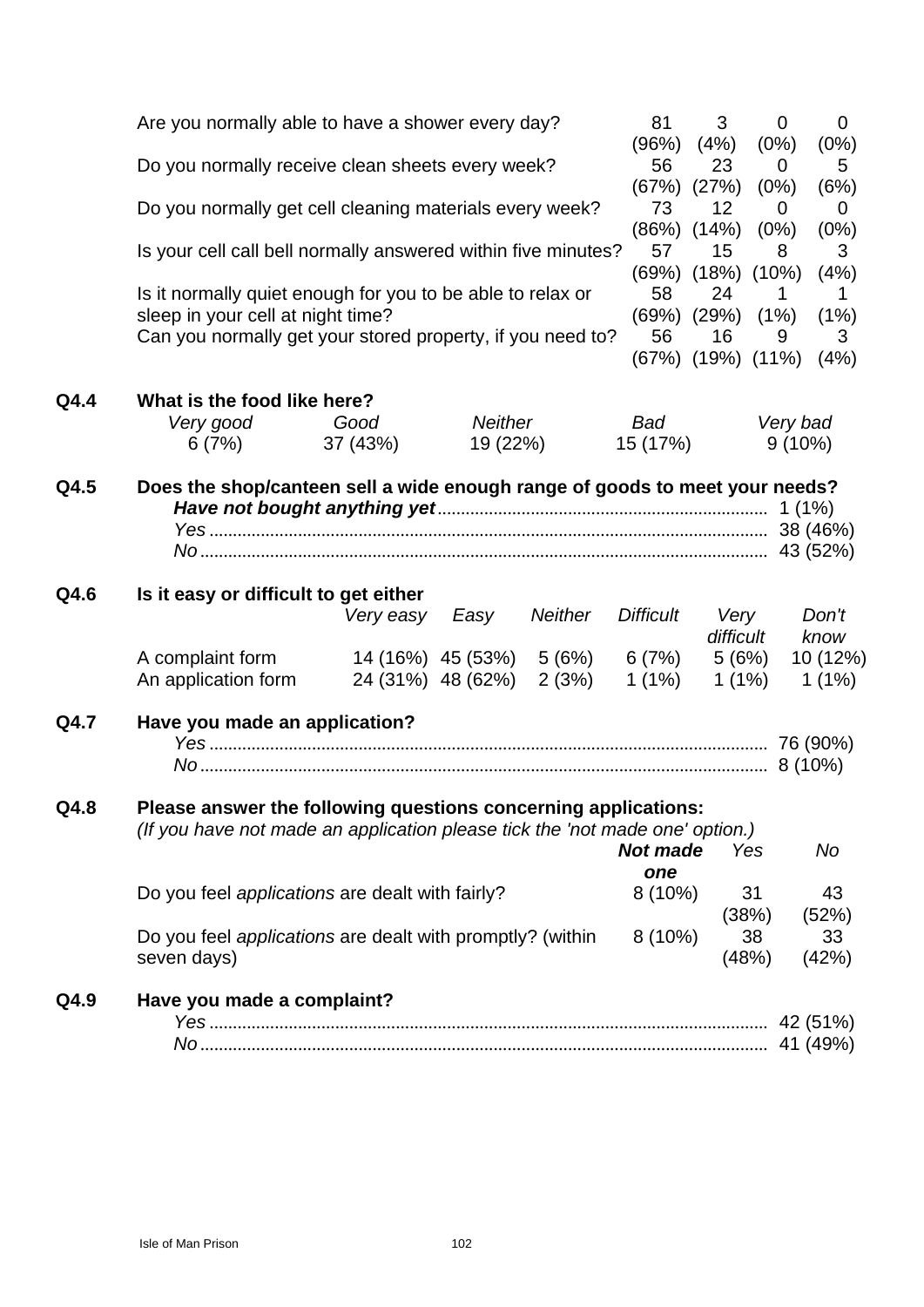| Q4.10 | Please answer the following questions concerning complaints:<br>(If you have not made a complaint please tick the 'not made one' option.) |           |                                                                                    |         |                  |                 |                |  |  |
|-------|-------------------------------------------------------------------------------------------------------------------------------------------|-----------|------------------------------------------------------------------------------------|---------|------------------|-----------------|----------------|--|--|
|       |                                                                                                                                           |           |                                                                                    |         |                  |                 |                |  |  |
|       |                                                                                                                                           |           |                                                                                    |         | <b>Not made</b>  | Yes             | No             |  |  |
|       |                                                                                                                                           |           |                                                                                    |         | one              |                 |                |  |  |
|       | Do you feel complaints are dealt with fairly?                                                                                             |           |                                                                                    |         | 41 (49%)         | 10 <sup>°</sup> | 33             |  |  |
|       |                                                                                                                                           |           |                                                                                    |         |                  | (12%)           | (39%)          |  |  |
|       | seven days)?                                                                                                                              |           | Do you feel complaints are dealt with promptly (within                             |         | 41 (50%)         | 9(11%)          | 32<br>(39%)    |  |  |
|       | appeal?                                                                                                                                   |           | Were you given information about how to make an                                    |         | 27 (36%)         | 19<br>(25%)     | 29<br>(39%)    |  |  |
| Q4.11 |                                                                                                                                           |           | Have you ever been made to or encouraged to withdraw a complaint since you         |         |                  |                 |                |  |  |
|       | have been in this prison?                                                                                                                 |           |                                                                                    |         |                  |                 |                |  |  |
|       |                                                                                                                                           |           |                                                                                    |         |                  |                 |                |  |  |
|       |                                                                                                                                           |           |                                                                                    |         |                  |                 |                |  |  |
|       |                                                                                                                                           |           |                                                                                    |         |                  |                 |                |  |  |
| Q4.12 |                                                                                                                                           |           | How easy or difficult is it for you to see the Independent Monitoring Board (IMB)? |         |                  |                 |                |  |  |
|       | Don't know who<br>they are                                                                                                                | Very easy | Easy                                                                               | Neither | <b>Difficult</b> |                 | Very difficult |  |  |
|       |                                                                                                                                           |           | 13 (16%) 8 (10%) 22 (27%) 24 (30%) 14 (17%)                                        |         |                  |                 | $0(0\%)$       |  |  |
|       |                                                                                                                                           |           |                                                                                    |         |                  |                 | $1(1\%)$       |  |  |
| Q4.14 |                                                                                                                                           |           | Do you feel you have been treated fairly in your experience of the IEP scheme?     |         |                  |                 |                |  |  |
|       |                                                                                                                                           |           |                                                                                    |         |                  |                 |                |  |  |
|       |                                                                                                                                           |           |                                                                                    |         |                  |                 |                |  |  |
|       |                                                                                                                                           |           |                                                                                    |         |                  |                 |                |  |  |
|       |                                                                                                                                           |           |                                                                                    |         |                  |                 |                |  |  |
| Q4.15 | behaviour?                                                                                                                                |           | Do the different levels of the IEP scheme encourage you to change your             |         |                  |                 |                |  |  |
|       |                                                                                                                                           |           |                                                                                    |         |                  |                 |                |  |  |
|       |                                                                                                                                           |           |                                                                                    |         |                  |                 |                |  |  |
|       |                                                                                                                                           |           |                                                                                    |         |                  |                 |                |  |  |
|       |                                                                                                                                           |           |                                                                                    |         |                  |                 |                |  |  |
| Q4.16 |                                                                                                                                           |           | Please answer the following questions about this prison?                           |         |                  |                 |                |  |  |
|       |                                                                                                                                           |           |                                                                                    |         | Yes              |                 | No.            |  |  |
|       | restrained you (C&R)?                                                                                                                     |           | In the last six months have any members of staff physically                        |         | 7(8%)            |                 | 77 (92%)       |  |  |
|       | segregation/care and separation unit?                                                                                                     |           | In the last six months have you spent a night in the                               |         | 21 (26%)         |                 | 60 (74%)       |  |  |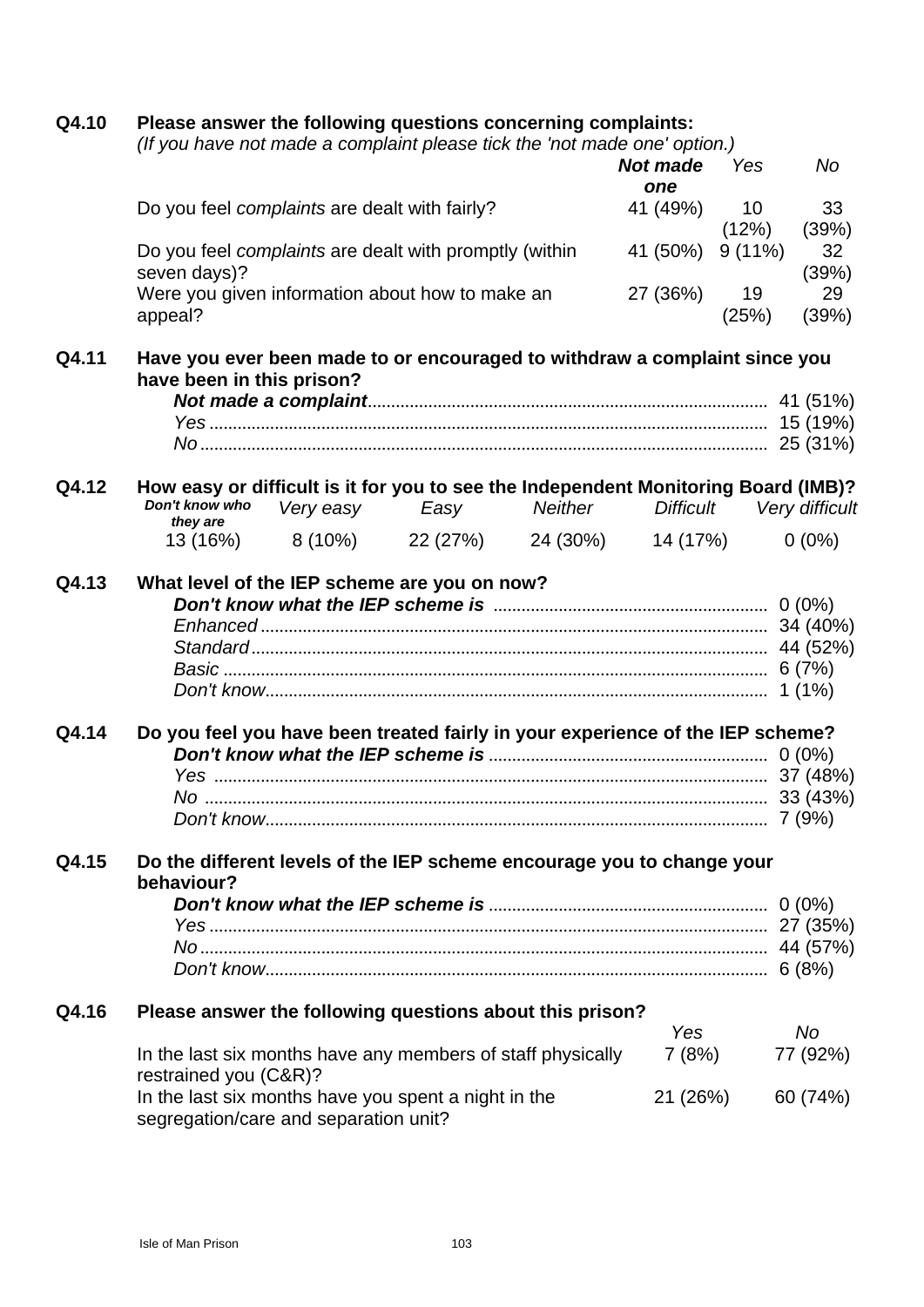| Q4.17 | Please answer the following questions about your religious beliefs?                                     |                                                                            | Yes                                  | No                       | Don't<br>know/N/A      |             |  |
|-------|---------------------------------------------------------------------------------------------------------|----------------------------------------------------------------------------|--------------------------------------|--------------------------|------------------------|-------------|--|
|       | Do you feel your religious beliefs are respected?                                                       |                                                                            |                                      | 35 <sup>5</sup><br>(43%) | 13<br>(16%)            | 33<br>(41%) |  |
|       | private if you want to?                                                                                 | Are you able to speak to a religious leader of your faith in               |                                      |                          | 5(6%)                  | 31<br>(40%) |  |
| Q4.18 | Yes<br>22 (26%)                                                                                         | Can you speak to a listener at any time if you want to?<br>No.<br>30 (35%) |                                      |                          | Don't know<br>33 (39%) |             |  |
|       |                                                                                                         |                                                                            |                                      |                          |                        |             |  |
| Q4.19 | Please answer the following questions about staff in this prison?                                       |                                                                            |                                      | Yes                      | No                     |             |  |
|       | Is there a member of staff you can turn to for help if you<br>have a problem?                           |                                                                            |                                      | 65 (77%)                 | 19 (23%)               |             |  |
|       | Do most staff treat you with respect?                                                                   |                                                                            |                                      | 60 (75%)                 | 20 (25%)               |             |  |
|       |                                                                                                         | <b>Section 5: Safety</b>                                                   |                                      |                          |                        |             |  |
| Q5.1  | Have you ever felt unsafe in this prison?                                                               |                                                                            |                                      |                          |                        |             |  |
|       |                                                                                                         |                                                                            |                                      |                          |                        |             |  |
|       |                                                                                                         |                                                                            |                                      |                          |                        |             |  |
| Q5.2  | Do you feel unsafe in this prison at the moment?                                                        |                                                                            |                                      |                          |                        |             |  |
|       |                                                                                                         |                                                                            |                                      |                          |                        |             |  |
| Q5.3  | In which areas of this prison do you/have you ever felt unsafe? (Please tick all that<br>apply to you.) |                                                                            |                                      |                          |                        |             |  |
|       |                                                                                                         |                                                                            |                                      |                          |                        |             |  |
|       |                                                                                                         |                                                                            |                                      |                          |                        |             |  |
|       |                                                                                                         |                                                                            |                                      |                          |                        |             |  |
|       |                                                                                                         |                                                                            |                                      |                          |                        |             |  |
|       |                                                                                                         |                                                                            |                                      |                          |                        |             |  |
|       |                                                                                                         |                                                                            |                                      |                          |                        |             |  |
|       |                                                                                                         |                                                                            | On your landing/wing 11 (13%)        |                          |                        |             |  |
|       |                                                                                                         |                                                                            |                                      |                          |                        |             |  |
|       |                                                                                                         |                                                                            |                                      |                          |                        |             |  |
| Q5.4  | Have you been victimised by another prisoner or group of prisoners here?                                |                                                                            |                                      |                          |                        |             |  |
|       |                                                                                                         |                                                                            |                                      |                          |                        |             |  |
| Q5.5  | If yes, what did the incident(s) involve/what was it about? (Please tick all that                       |                                                                            |                                      |                          |                        |             |  |
|       | apply to you.)<br>Insulting remarks (about you or 12<br>your family or friends) (14%)                   |                                                                            | Because of your sexuality 0 (0%)     |                          |                        |             |  |
|       | Physical abuse (being hit,<br>kicked or assaulted)                                                      | 5 (6%)                                                                     | Because you have a disability 0 (0%) |                          |                        |             |  |
|       |                                                                                                         |                                                                            |                                      |                          |                        |             |  |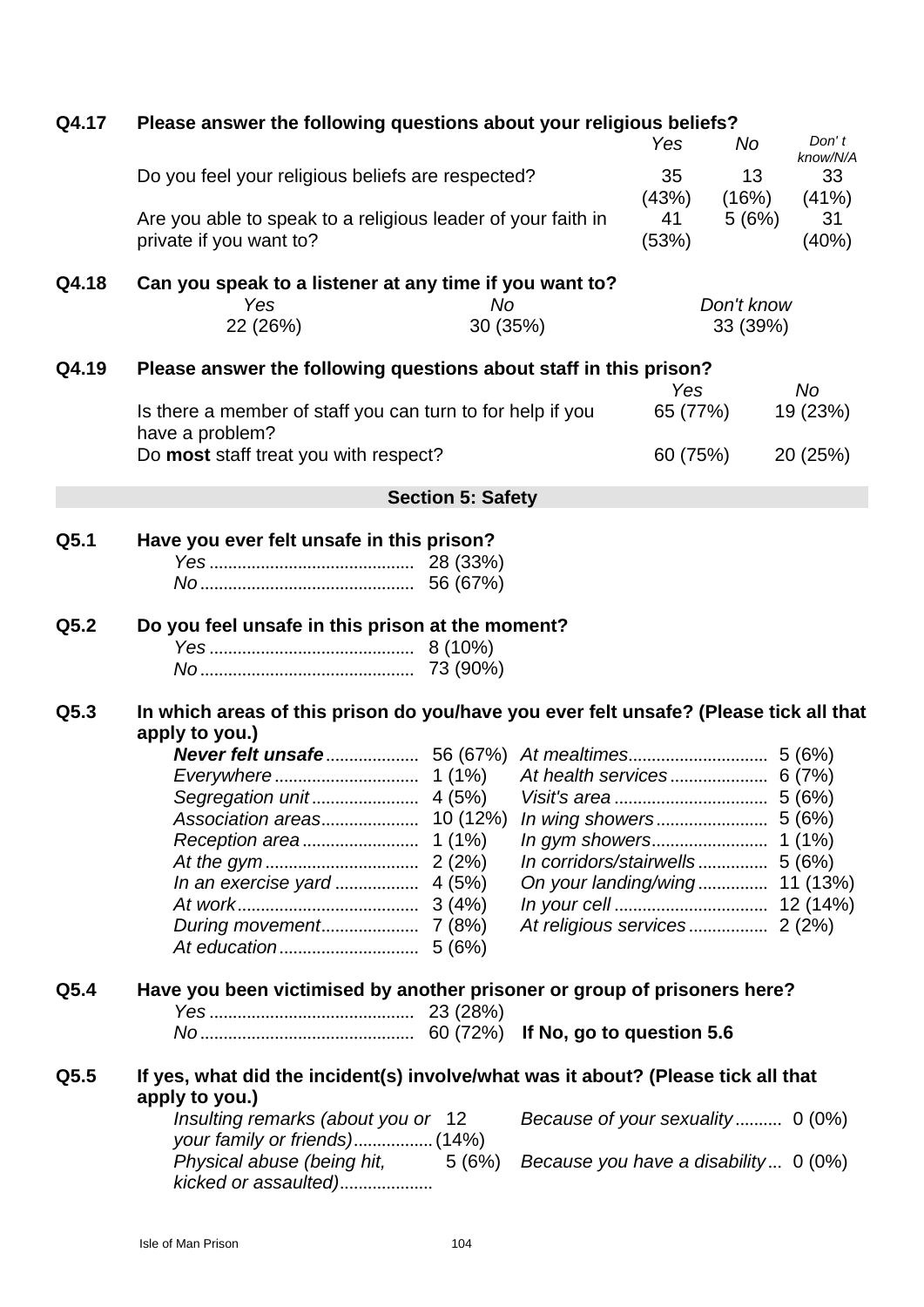|                                                                                                             | $1(1\%)$<br>Because of your<br>religion/religious beliefs             |
|-------------------------------------------------------------------------------------------------------------|-----------------------------------------------------------------------|
| Because of your race or ethnic 1 (1%)                                                                       |                                                                       |
|                                                                                                             | Being from a different part of<br>$0(0\%)$<br>the country than others |
| Having your canteen/property<br>3(4%)                                                                       | Because of your offence/ crime. 9 (11%)                               |
| Because you were new here 4 (5%)                                                                            | Because of gang related issues 3 (4%)                                 |
| Q5.6<br>Have you been victimised by a member of staff or group of staff here?                               |                                                                       |
|                                                                                                             |                                                                       |
| If yes, what did the incident(s) involve/what was it about? (Please tick all that<br>Q5.7<br>apply to you.) |                                                                       |
| Insulting remarks (about you<br>or your family or friends)                                                  | 11 (13%) Because you have a disability 1 (1%)                         |
| Physical abuse (being hit,<br>4 (5%)<br>kicked or assaulted)                                                | Because of your<br>$1(1\%)$<br>religion/religious beliefs             |
|                                                                                                             | $1(1\%)$<br>Because if your age                                       |
| Because of your race or<br>$0(0\%)$<br>ethnic origin                                                        | Being from a different part of<br>3(4%)<br>the country than others    |
|                                                                                                             | Because of your offence/<br>10(12%)                                   |
| Because you were new here 8 (10%)                                                                           | Because of gang related<br>2(2%)                                      |
| Because of your sexuality 2 (2%)                                                                            |                                                                       |
| If you have been victimised by prisoners or staff, did you report it?<br>Q5.8                               |                                                                       |
|                                                                                                             |                                                                       |
|                                                                                                             |                                                                       |
|                                                                                                             |                                                                       |
| Q5.9<br>Have you ever felt threatened or intimidated by another prisoner/group of                           |                                                                       |
| prisoners in here?                                                                                          |                                                                       |
|                                                                                                             |                                                                       |
|                                                                                                             |                                                                       |
| Q5.10<br>Have you ever felt threatened or intimidated by a member of staff/group of staff in<br>here?       |                                                                       |
|                                                                                                             |                                                                       |
|                                                                                                             |                                                                       |
| Q5.11<br>Is it easy or difficult to get illegal drugs in this prison?                                       |                                                                       |
| Very easy Easy Neither Difficult Very difficult Don't know                                                  |                                                                       |
| $11(14\%)$ $12(15\%)$ $6(8\%)$ $8(10\%)$                                                                    | 10 (13%)<br>33 (41%)                                                  |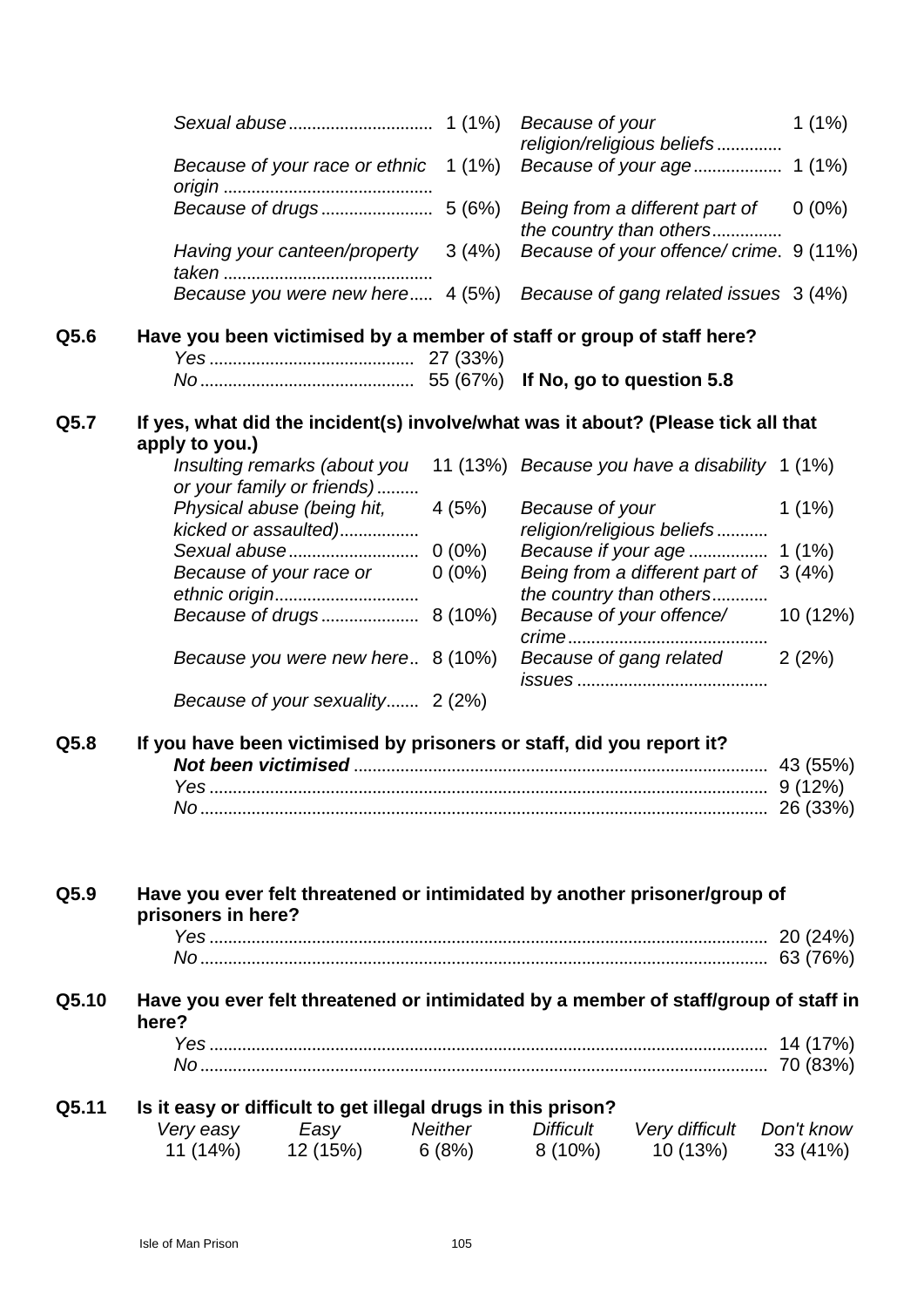|      |                 |                                                                                   | <b>Section 6: Health services</b> |                                                    |                            |                  |                            |
|------|-----------------|-----------------------------------------------------------------------------------|-----------------------------------|----------------------------------------------------|----------------------------|------------------|----------------------------|
| Q6.1 |                 | How easy or difficult is it to see the following people?                          |                                   |                                                    |                            |                  |                            |
|      |                 | Don't<br>know                                                                     | Very easy                         | Easy                                               | Neither                    | <b>Difficult</b> | Very<br>difficult          |
|      | The doctor      |                                                                                   | $3(4\%)$ 7 (8%)                   | 24 (29%)                                           | 9 (11%)                    | 24 (29%)         | 16 (19%)                   |
|      | The nurse       |                                                                                   | $5(6\%)$ 16 (19%)                 | 38 (46%)                                           |                            | 14 (17%) 7 (8%)  | 3(4%)                      |
|      | The dentist     |                                                                                   | $9(11\%)$ $3(4\%)$                | 23 (28%)                                           | 9 (11%) 23 (28%)           |                  | 15 (18%)                   |
|      | The optician    |                                                                                   |                                   | 33 (40%) 2 (2%) 13 (16%) 9 (11%) 14 (17%)          |                            |                  | 11 (13%)                   |
| Q6.2 |                 | Are you able to see a pharmacist?                                                 |                                   |                                                    |                            |                  |                            |
|      |                 |                                                                                   |                                   |                                                    |                            |                  |                            |
|      |                 |                                                                                   |                                   |                                                    |                            |                  |                            |
| Q6.3 |                 | What do you think of the quality of the health service from the following people? |                                   |                                                    |                            |                  |                            |
|      |                 |                                                                                   |                                   | <b>Not been</b> Very good Good Neither             |                            | Bad              | Very bad                   |
|      | The doctor      |                                                                                   | $6(7%)$ 10 (12%)                  |                                                    | 27 (32%) 15 (18%) 15 (18%) |                  | 11 (13%)                   |
|      | The nurse       | 9 (11%)  16 (20%)                                                                 |                                   | 24 (29%)                                           |                            |                  | 12 (15%) 10 (12%) 11 (13%) |
|      | The dentist     |                                                                                   |                                   | 20 (25%) 12 (15%) 23 (29%) 8 (10%) 9 (11%) 8 (10%) |                            |                  |                            |
|      | The optician    |                                                                                   |                                   | 44 (55%) 6 (8%) 9 (11%)                            | 11 (14%)                   | 5 (6%)           | 5(6%)                      |
| Q6.4 |                 | What do you think of the overall quality of the health services here?             |                                   |                                                    |                            |                  |                            |
|      | <b>Not been</b> | Very good Good Neither                                                            |                                   |                                                    | <b>Bad</b>                 |                  | Very bad                   |
|      |                 | $1(1\%)$ $10(12\%)$ $28(35\%)$ $13(16\%)$ $14(17\%)$                              |                                   |                                                    |                            |                  | 15 (19%)                   |
| Q6.5 |                 | Are you currently taking medication?                                              |                                   |                                                    |                            |                  |                            |
|      |                 |                                                                                   |                                   |                                                    |                            |                  |                            |
|      |                 |                                                                                   |                                   |                                                    |                            |                  |                            |
| Q6.6 |                 | If you are taking medication, are you allowed to keep possession of your          |                                   |                                                    |                            |                  |                            |
|      |                 | medication in your own cell?                                                      |                                   |                                                    |                            |                  |                            |
|      |                 |                                                                                   |                                   |                                                    |                            |                  |                            |
|      |                 |                                                                                   |                                   |                                                    |                            |                  |                            |
|      |                 |                                                                                   |                                   |                                                    |                            |                  |                            |
| Q6.7 |                 | Do you feel you have any emotional well-being/mental health issues?               |                                   |                                                    |                            |                  |                            |
|      |                 |                                                                                   |                                   |                                                    |                            |                  | 33 (39%)                   |
|      |                 |                                                                                   |                                   |                                                    |                            |                  | 51 (61%)                   |
| Q6.8 |                 | Are your emotional well-being/mental health issues being addressed by any of the  |                                   |                                                    |                            |                  |                            |
|      |                 | following? (Please tick all that apply to you.)                                   |                                   |                                                    |                            |                  |                            |
|      |                 |                                                                                   |                                   |                                                    |                            |                  |                            |
|      |                 |                                                                                   |                                   |                                                    |                            |                  |                            |
|      |                 |                                                                                   |                                   |                                                    |                            |                  |                            |
|      |                 |                                                                                   |                                   |                                                    |                            |                  |                            |
|      |                 |                                                                                   |                                   |                                                    |                            |                  |                            |
|      |                 |                                                                                   |                                   |                                                    |                            |                  |                            |
|      |                 |                                                                                   |                                   |                                                    |                            |                  |                            |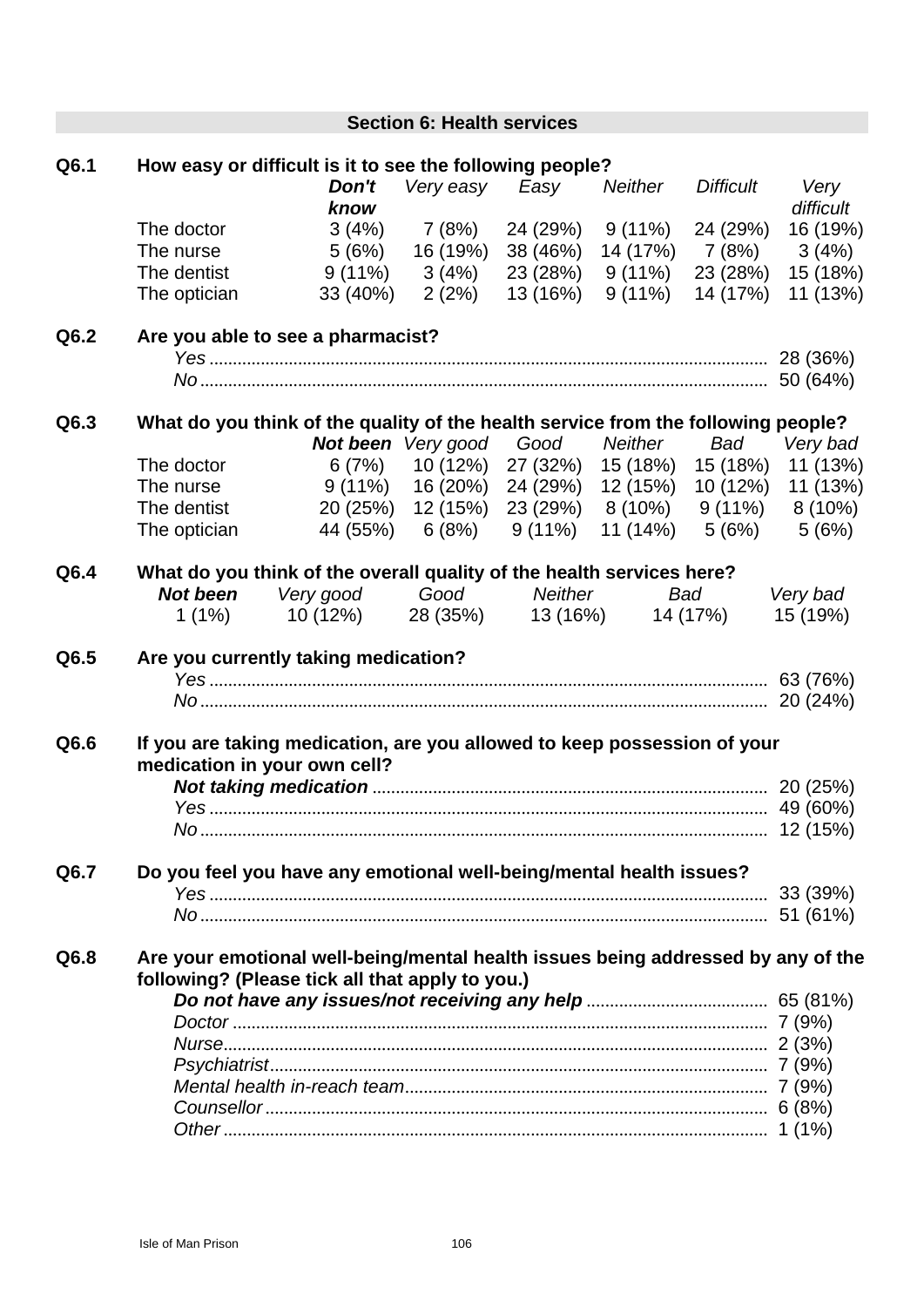**Q6.9 Did you have a problem with either of the following when you came into this prison?** *Yes No* Drugs 38 (50%) 38 (50%) Alcohol 20 (29%) 49 (71%) **Q6.10 Have you developed a problem with drugs since you have been in this prison?** *Yes* ........................................................................................................................ 16 (20%) *No* .......................................................................................................................... 66 (80%) **Q6.11 Do you know who to contact in this prison to get help with your drug or alcohol problem?** *Yes* ........................................................................................................................ 28 (35%) *No* .......................................................................................................................... 17 (22%) *Did not/do not have a drug or alcohol problem* ....................................... 34 (43%) **Q6.12 Have you received any intervention or help (including CARATs, health services etc) for your drug/alcohol problem, while in this prison?** *Yes* ........................................................................................................................ 18 (23%) *No* .......................................................................................................................... 28 (35%) *Did not/do not have a drug or alcohol problem* ....................................... 34 (43%) **Q6.13 Was the intervention or help you received, while in this prison, helpful?** *Yes* ........................................................................................................................ 11 (14%) *No* .......................................................................................................................... 7 (9%) *Did not have a problem/have not received help*....................................... 62 (78%) **Q6.14 Do you think you will have a problem with either of the following when you leave this prison?** *Yes No Don't know* Drugs 13 (17%) 41 (53%) 24 (31%) Alcohol 6 (8%) 50 (68%) 18 (24%) **Q6.15 Do you know who in this prison can help you contact external drug or alcohol agencies on release?** *Yes* ........................................................................................................................ 20 (27%) *No* .......................................................................................................................... 17 (23%) *N/A*......................................................................................................................... 38 (51%) **Section 7: Purposeful activity Q7.1 Are you currently involved in any of the following activities? (Please tick all that apply to you.)** Prison job ............................................................................................................. 64 (77%) Vocational or skills training................................................................................ 7 (8%) Education (including basic skills)...................................................................... 39 (47%) Offending behaviour programmes.................................................................... 5 (6%)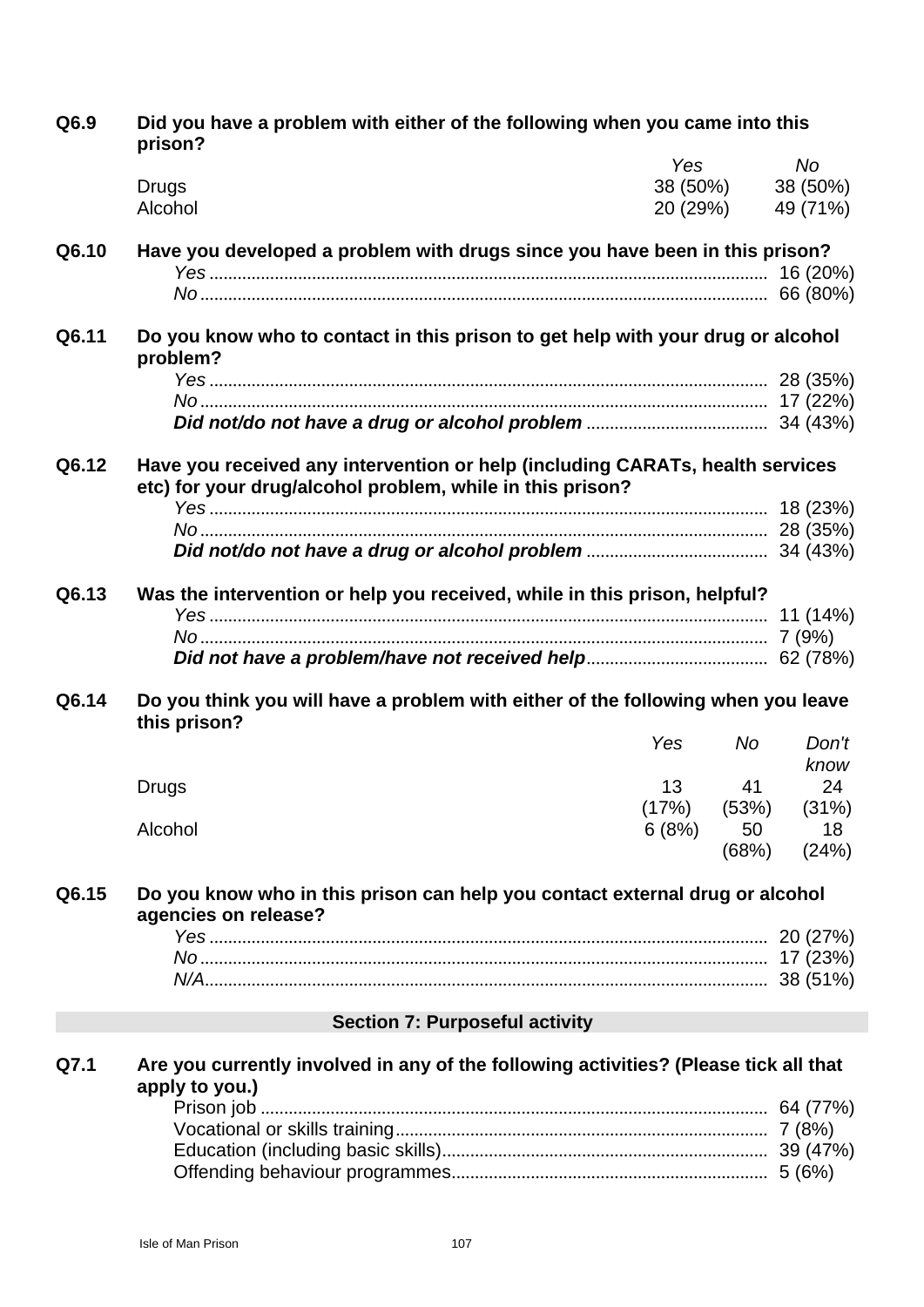*Not involved in any of these*.......................................................................... 12 (14%)

## **Q7.2 If you have been involved in any of the following, whilst in this prison, do you think it will help you on release?**

|      |                     |                                                                                                                           |        | <b>Not been</b>   | Yes                           | No          | Don't know                      |
|------|---------------------|---------------------------------------------------------------------------------------------------------------------------|--------|-------------------|-------------------------------|-------------|---------------------------------|
|      |                     |                                                                                                                           |        | involved          |                               |             |                                 |
|      | Prison job          |                                                                                                                           |        | 6(8%)             | 21 (27%)                      |             | 44 (56%) 7 (9%)                 |
|      |                     | Vocational or skills training<br>Education (including basic skills)                                                       |        |                   | 16 (33%) 7 (15%)              | 20 (42%)    | 5(10%)                          |
|      |                     | Offending behaviour programmes                                                                                            |        |                   | $9(14\%)$ 23 (35%)            | 19 (40%)    | $29(44\%)$ 5 (8%)               |
|      |                     |                                                                                                                           |        | 17 (35%)          | 6 (13%)                       |             | 6(13%)                          |
| Q7.3 |                     | How often do you go to the library?                                                                                       |        |                   |                               |             |                                 |
|      |                     |                                                                                                                           |        |                   |                               |             |                                 |
|      |                     |                                                                                                                           |        |                   |                               |             |                                 |
|      |                     |                                                                                                                           |        |                   |                               |             |                                 |
|      |                     |                                                                                                                           |        |                   |                               |             |                                 |
|      |                     |                                                                                                                           |        |                   |                               |             |                                 |
|      |                     |                                                                                                                           |        |                   |                               |             |                                 |
| Q7.4 |                     | On average how many times do you go to the gym each week?                                                                 |        |                   |                               |             |                                 |
|      | Don't want to<br>go | $\overline{O}$                                                                                                            | 1      |                   |                               |             | 2 3 to 5 More than 5 Don't know |
|      |                     | 11 (13%) 10 (12%) 1 (1%) 4 (5%) 37 (44%) 15 (18%)                                                                         |        |                   |                               |             | 6(7%)                           |
| Q7.5 |                     | On average how many times do you go outside for exercise each week?                                                       |        |                   |                               |             |                                 |
|      | Don't want to go    | $\overline{O}$                                                                                                            |        | 1 to 2            | 3 to 5 More than 5 Don't know |             |                                 |
|      |                     | 12 (14%) 9 (11%) 12 (14%) 24 (29%) 21 (25%)                                                                               |        |                   |                               |             | 5(6%)                           |
| Q7.6 |                     | On average how many hours do you spend out of your cell on a weekday? (Please<br>include hours at education, at work etc) |        |                   |                               |             |                                 |
|      |                     |                                                                                                                           |        |                   |                               |             |                                 |
|      |                     |                                                                                                                           |        |                   |                               |             |                                 |
|      |                     |                                                                                                                           |        |                   |                               |             |                                 |
|      |                     |                                                                                                                           |        |                   |                               |             |                                 |
|      |                     |                                                                                                                           |        |                   |                               |             |                                 |
|      |                     |                                                                                                                           |        |                   |                               |             |                                 |
|      |                     |                                                                                                                           |        |                   |                               |             |                                 |
| Q7.7 |                     | On average, how many times do you have association each week?                                                             |        |                   |                               |             |                                 |
|      | Don't want to go    | $\mathcal{O}$                                                                                                             | 1 to 2 | 3 to 5            |                               | More than 5 | Don't know                      |
|      | $0(0\%)$            | 6(7%)                                                                                                                     |        | $3(4\%)$ 10 (12%) |                               | 58 (70%)    | 6(7%)                           |
| Q7.8 |                     | How often do staff normally speak to you during association time?                                                         |        |                   |                               |             |                                 |
|      |                     |                                                                                                                           |        |                   |                               |             |                                 |
|      |                     |                                                                                                                           |        |                   |                               |             |                                 |
|      |                     |                                                                                                                           |        |                   |                               |             |                                 |
|      |                     |                                                                                                                           |        |                   |                               |             |                                 |
|      |                     |                                                                                                                           |        |                   |                               |             |                                 |
|      |                     |                                                                                                                           |        |                   |                               |             |                                 |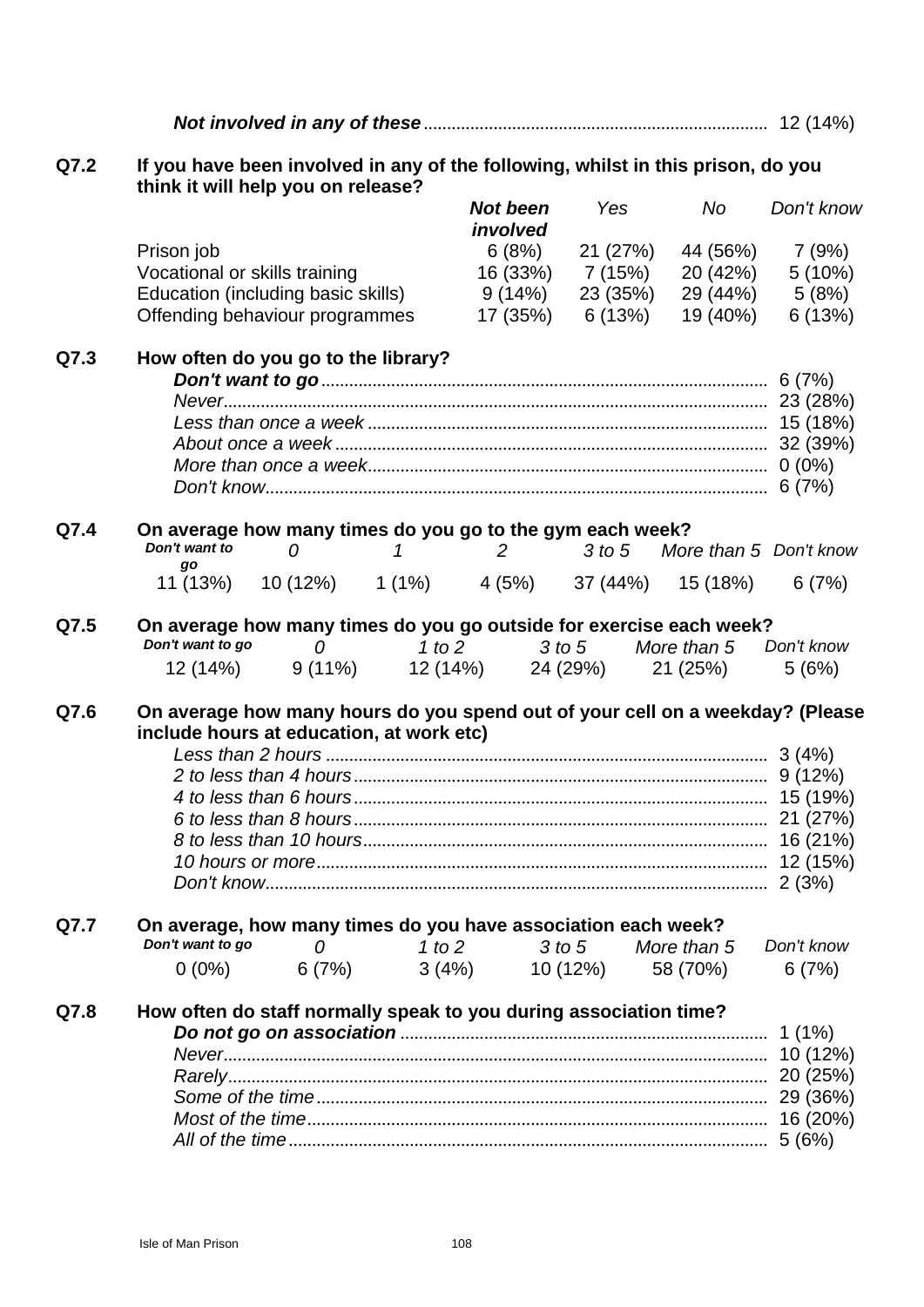|      | <b>Section 8: Resettlement</b>                                                                                                                                                                                                                      |                                |
|------|-----------------------------------------------------------------------------------------------------------------------------------------------------------------------------------------------------------------------------------------------------|--------------------------------|
| Q8.1 | When did you first meet your personal officer?                                                                                                                                                                                                      |                                |
| Q8.2 | How helpful do you think your personal officer is?<br>Do not have a<br>Very helpful<br>Helpful<br><b>Neither</b><br>Not very<br>personal officer/<br>helpful<br>still have not met<br>him/her<br>21 (25%)<br>31 (37%)<br>7(8%)<br>14 (17%)<br>6(7%) | Not at all<br>helpful<br>5(6%) |
| Q8.3 | Do you have a sentence plan/OASys?                                                                                                                                                                                                                  |                                |
| Q8.4 | How involved were you in the development of your sentence plan?                                                                                                                                                                                     |                                |
| Q8.5 | Can you achieve all or some of your sentence plan targets in this prison?                                                                                                                                                                           |                                |
| Q8.6 | Are there plans for you to achieve all/some of your sentence plan targets in<br>another prison?                                                                                                                                                     |                                |
| Q8.7 | Do you feel that any member of staff has helped you to address your offending<br>behaviour while at this prison?                                                                                                                                    |                                |
| Q8.8 | Do you feel that any member of staff has helped you to prepare for your release?                                                                                                                                                                    |                                |
| Q8.9 | Have you had any problems with sending or receiving mail?                                                                                                                                                                                           |                                |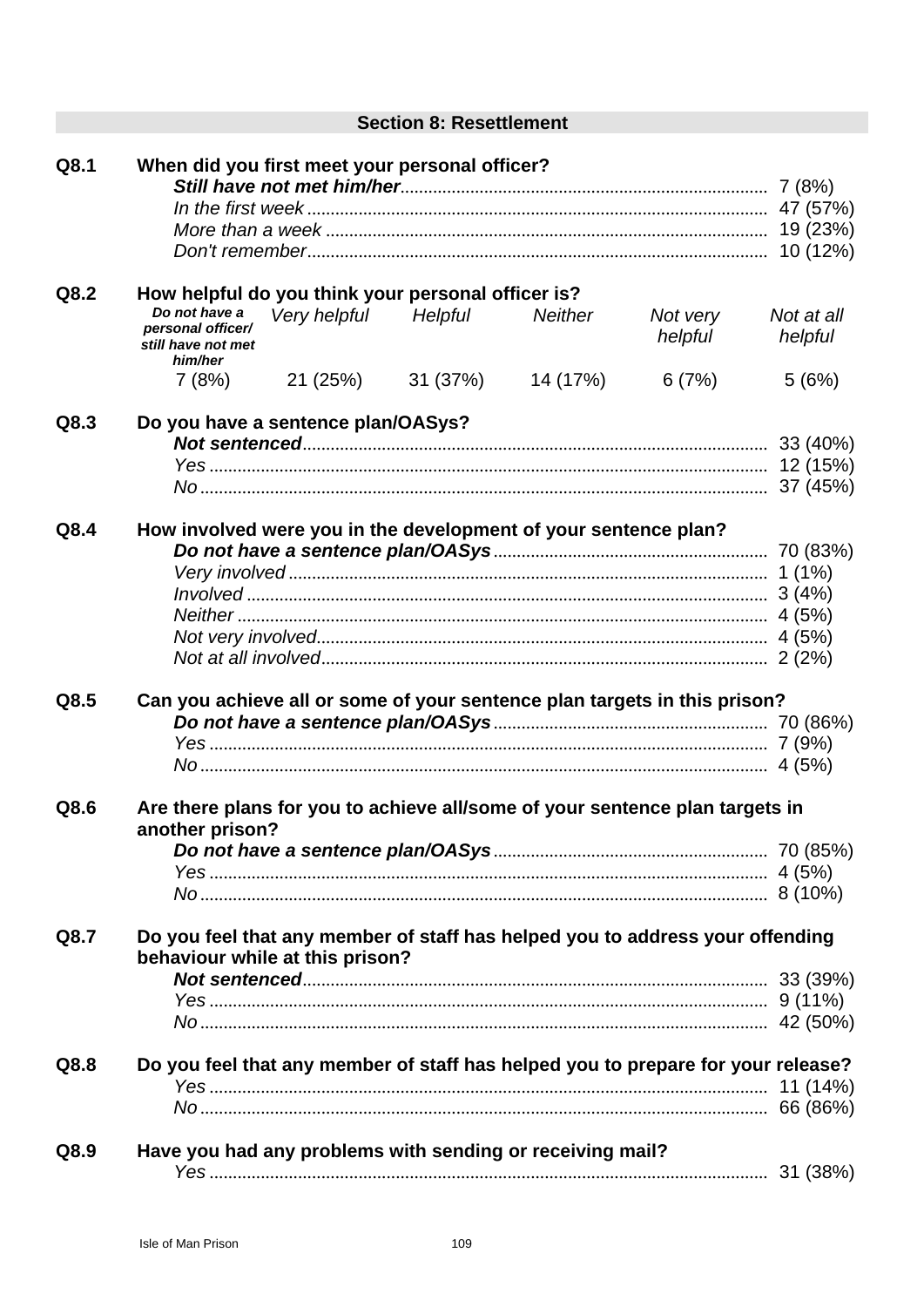| Q8.10          |                                                                    |                   |          | Have you had any problems getting access to the telephones?                                                                                             |           |
|----------------|--------------------------------------------------------------------|-------------------|----------|---------------------------------------------------------------------------------------------------------------------------------------------------------|-----------|
| Q8.11          | Did you have a visit in the first week that you were here?         |                   |          |                                                                                                                                                         |           |
| Q8.12          | How many visits did you receive in the last week?<br>Not been in a | $\overline{0}$    | 1 to $2$ | 3 to 4                                                                                                                                                  | 5 or more |
|                | week                                                               |                   |          |                                                                                                                                                         |           |
|                | 3(4%)                                                              | 34 (43%) 43 (54%) |          | $0(0\%)$                                                                                                                                                | $0(0\%)$  |
| Q8.13<br>Q8.14 | prison?                                                            |                   |          | How are you and your family/friends usually treated by visits staff?<br>Have you been helped to maintain contact with your family/friends while in this |           |
|                |                                                                    |                   |          |                                                                                                                                                         |           |
| Q8.15          | (Please tick all that apply to you.)                               |                   |          | Do you know who to contact to get help with the following within this prison:                                                                           |           |
|                |                                                                    |                   |          | <b>Don't know who to contact</b> . 45 (65%) Help with your finances in<br>preparation for release                                                       | 7(10%)    |
|                | Maintaining good                                                   |                   | 6(9%)    | Claiming benefits on release 17 (25%)                                                                                                                   |           |
|                | Avoiding bad relationships  4 (6%)                                 |                   |          | Arranging a place at<br>college/continuing education                                                                                                    | 9(13%)    |
|                |                                                                    |                   |          | Finding a job on release  11 (16%) Continuity of health services 11 (16%)                                                                               |           |
|                |                                                                    |                   |          | Finding accommodation on 10 (14%) Opening a bank account 9 (13%)                                                                                        |           |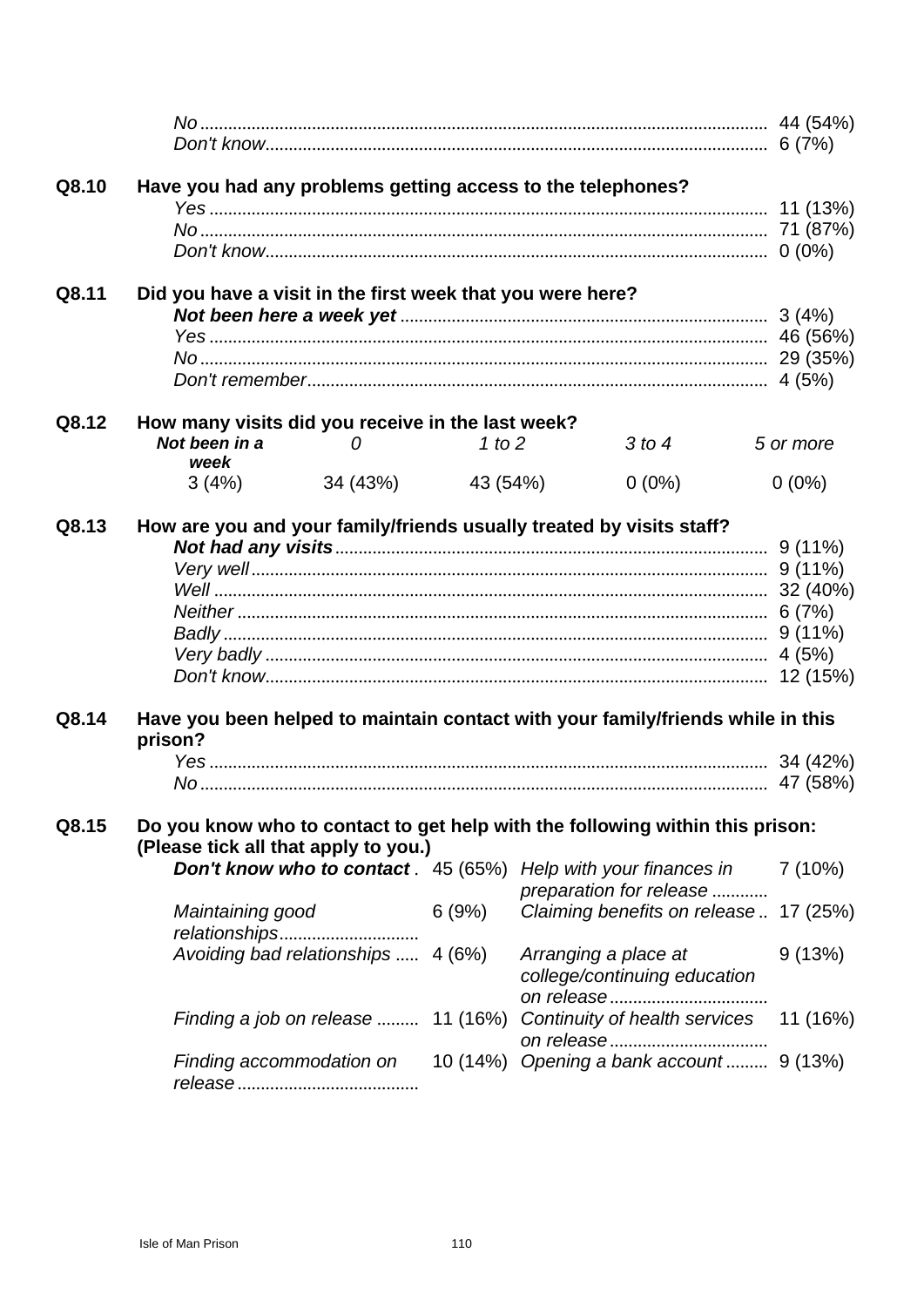| Q8.16 | Do you think you will have a problem with any of the following on release from<br>prison? (Please tick all that apply to you.) |                                                |          |  |
|-------|--------------------------------------------------------------------------------------------------------------------------------|------------------------------------------------|----------|--|
|       |                                                                                                                                | preparation for release                        | 25 (34%) |  |
|       | Maintaining good                                                                                                               | 12 (16%) Claiming benefits on release 24 (32%) |          |  |
|       | Avoiding bad relationships  17 (23%) Arranging a place at                                                                      | college/continuing education                   | 15 (20%) |  |
|       | Finding a job on release  42 (57%) Continuity of health services                                                               |                                                | 12 (16%) |  |
|       | Finding accommodation on                                                                                                       | 26 (35%) Opening a bank account 21 (28%)       |          |  |
| Q8.17 | Have you done anything, or has anything happened to you here that you think will                                               |                                                |          |  |

**make you less likely to offend in the future?**

## **Thank you for completing this survey**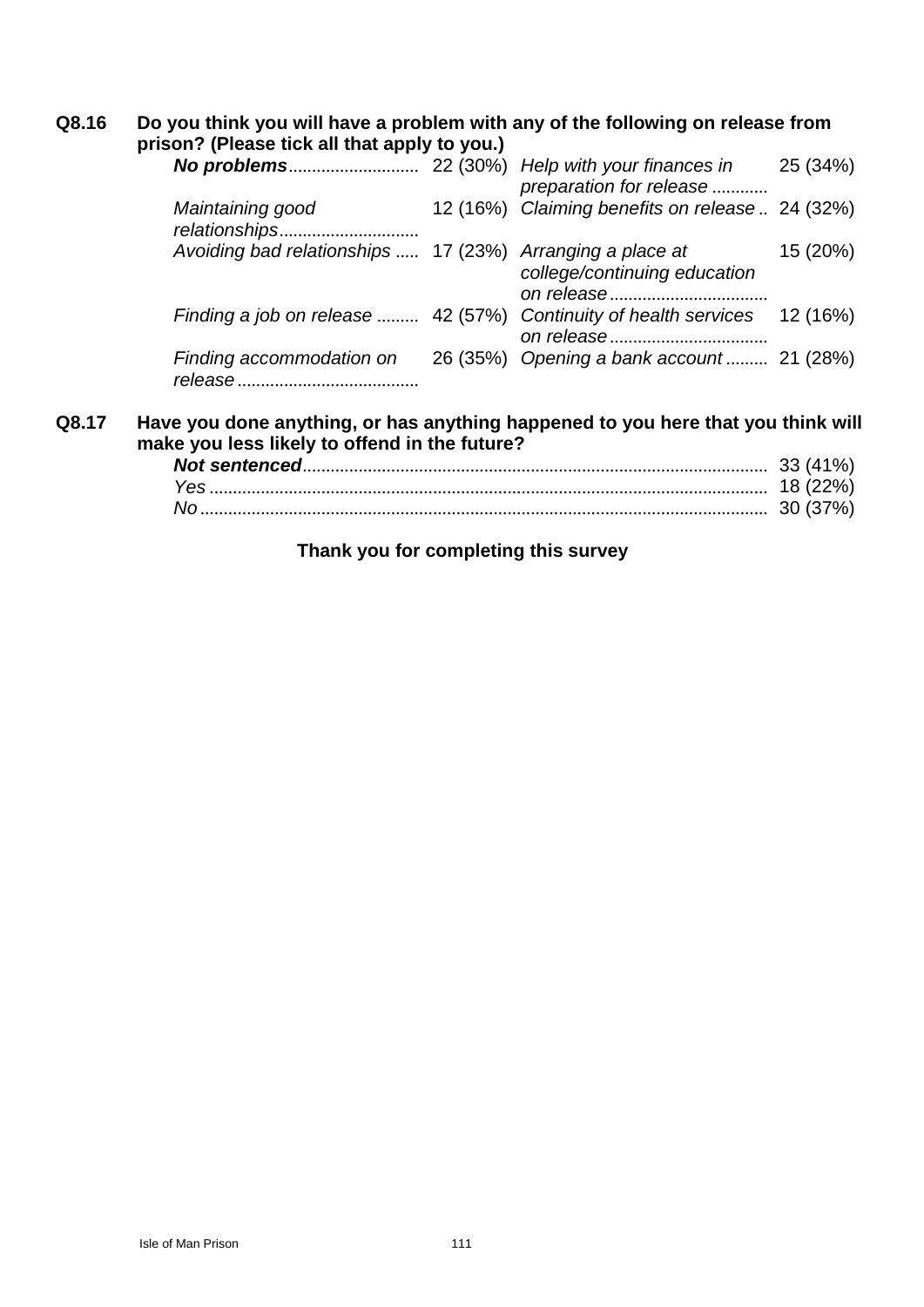# Section 1: About you

| Q1.2 |  |  |  | How old are you? |
|------|--|--|--|------------------|
|------|--|--|--|------------------|

#### $Q1.3$ Are you sentenced?

| Q1.5                                                                                                                           |  |
|--------------------------------------------------------------------------------------------------------------------------------|--|
| Approximately, how long do you have left to serve (if you are serving life or IPP,<br>please use the date of your next board)? |  |
|                                                                                                                                |  |
|                                                                                                                                |  |
|                                                                                                                                |  |
|                                                                                                                                |  |
| Q1.6<br>How long have you been in this prison?                                                                                 |  |
|                                                                                                                                |  |
|                                                                                                                                |  |
|                                                                                                                                |  |
|                                                                                                                                |  |
|                                                                                                                                |  |
|                                                                                                                                |  |
|                                                                                                                                |  |
| Are you a foreign national? (i.e. do not hold UK citizenship)<br>Q1.7                                                          |  |
|                                                                                                                                |  |
|                                                                                                                                |  |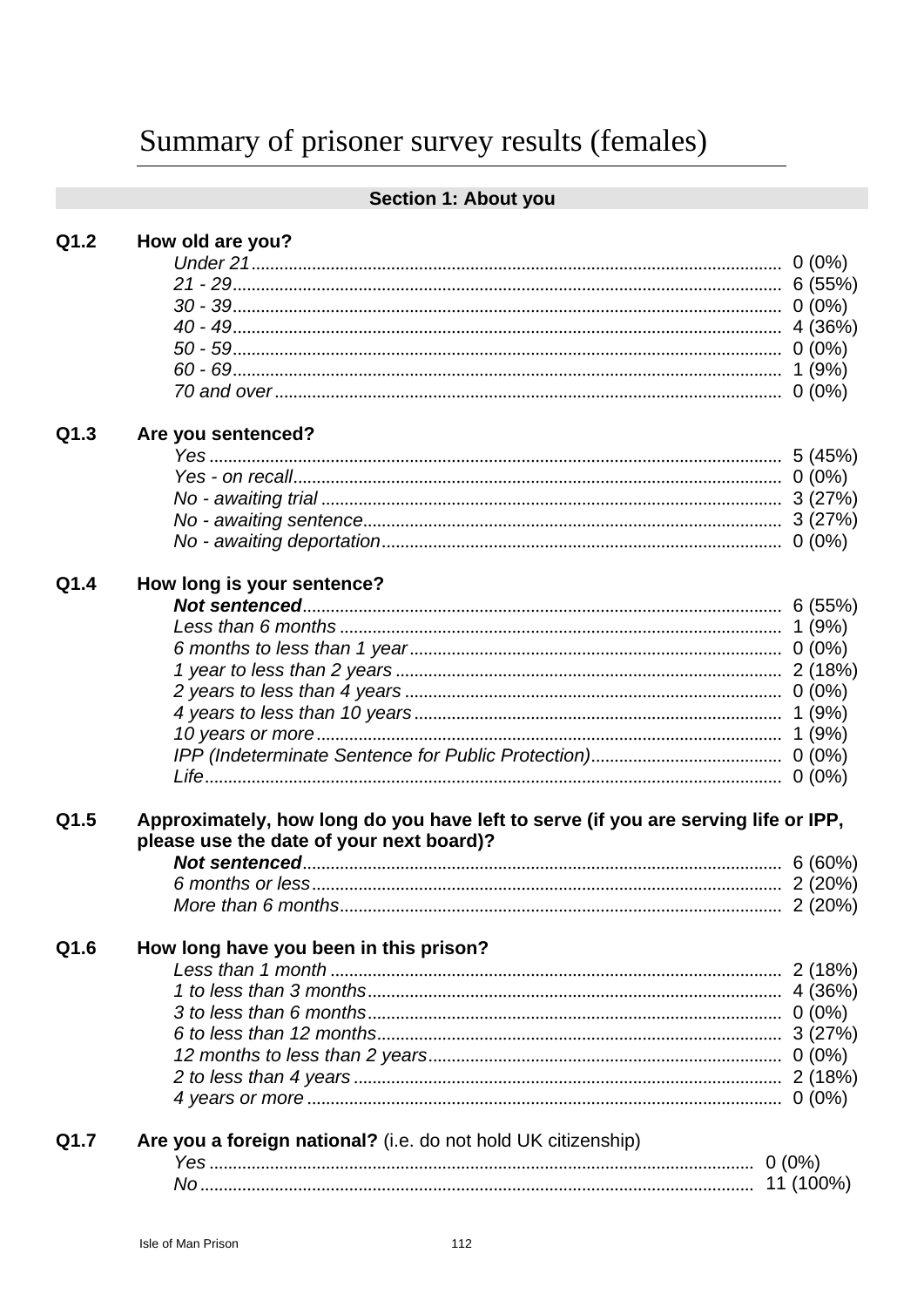| Q1.8  | Is English your first language?                                                               |            |        |             |  |  |
|-------|-----------------------------------------------------------------------------------------------|------------|--------|-------------|--|--|
|       |                                                                                               |            |        |             |  |  |
|       |                                                                                               |            |        |             |  |  |
| Q1.9  | What is your ethnic origin?                                                                   |            |        |             |  |  |
|       |                                                                                               |            |        | $0(0\%)$    |  |  |
|       |                                                                                               |            |        |             |  |  |
|       |                                                                                               |            |        | $0(0\%)$    |  |  |
|       |                                                                                               |            |        | $0(0\%)$    |  |  |
|       |                                                                                               |            |        |             |  |  |
|       | Black or black British - Caribbean 0 (0%) Mixed race - White and black                        |            |        | $0(0\%)$    |  |  |
|       | Black or black British - African 0 (0%) Mixed race - White and Asian  0 (0%)                  |            |        |             |  |  |
|       | Black or black British - Other 0 (0%) Mixed race - Other 0 (0%)                               |            |        |             |  |  |
|       |                                                                                               |            |        |             |  |  |
|       | Asian or Asian British - Pakistani 0 (0%) Other ethnic group 0 (0%)                           |            |        |             |  |  |
|       |                                                                                               |            |        |             |  |  |
| Q1.10 | Do you consider yourself to be Gypsy/Romany/Traveller?                                        |            |        |             |  |  |
|       |                                                                                               |            |        |             |  |  |
|       |                                                                                               |            |        |             |  |  |
| Q1.11 | What is your religion?                                                                        |            |        |             |  |  |
|       |                                                                                               |            |        |             |  |  |
|       |                                                                                               |            |        |             |  |  |
|       |                                                                                               |            |        |             |  |  |
|       |                                                                                               |            |        |             |  |  |
|       | Other Christian denomination  1 (9%)                                                          |            |        |             |  |  |
|       |                                                                                               |            |        |             |  |  |
| Q1.12 | How would you describe your sexual orientation?                                               |            |        |             |  |  |
|       |                                                                                               |            |        |             |  |  |
|       |                                                                                               |            |        |             |  |  |
|       | Bisexual.                                                                                     |            |        | 1 $(9%)$    |  |  |
|       |                                                                                               |            |        |             |  |  |
|       |                                                                                               |            |        |             |  |  |
| Q1.13 | Do you consider yourself to have a disability?                                                |            |        |             |  |  |
|       |                                                                                               |            |        |             |  |  |
|       |                                                                                               |            |        |             |  |  |
| Q1.14 |                                                                                               |            |        |             |  |  |
|       | How many times have you been in prison before?<br>0<br>1                                      |            | 2 to 5 | More than 5 |  |  |
|       |                                                                                               |            |        |             |  |  |
|       | 2(18%)<br>3(27%)                                                                              |            | 6(55%) | $0(0\%)$    |  |  |
| Q1.15 | Including this prison, how many prisons have you been in during this<br>sentence/remand time? |            |        |             |  |  |
|       |                                                                                               | $2$ to $5$ |        | More than 5 |  |  |
|       | $9(90\%)$                                                                                     | $1(10\%)$  |        | $0(0\%)$    |  |  |
|       |                                                                                               |            |        |             |  |  |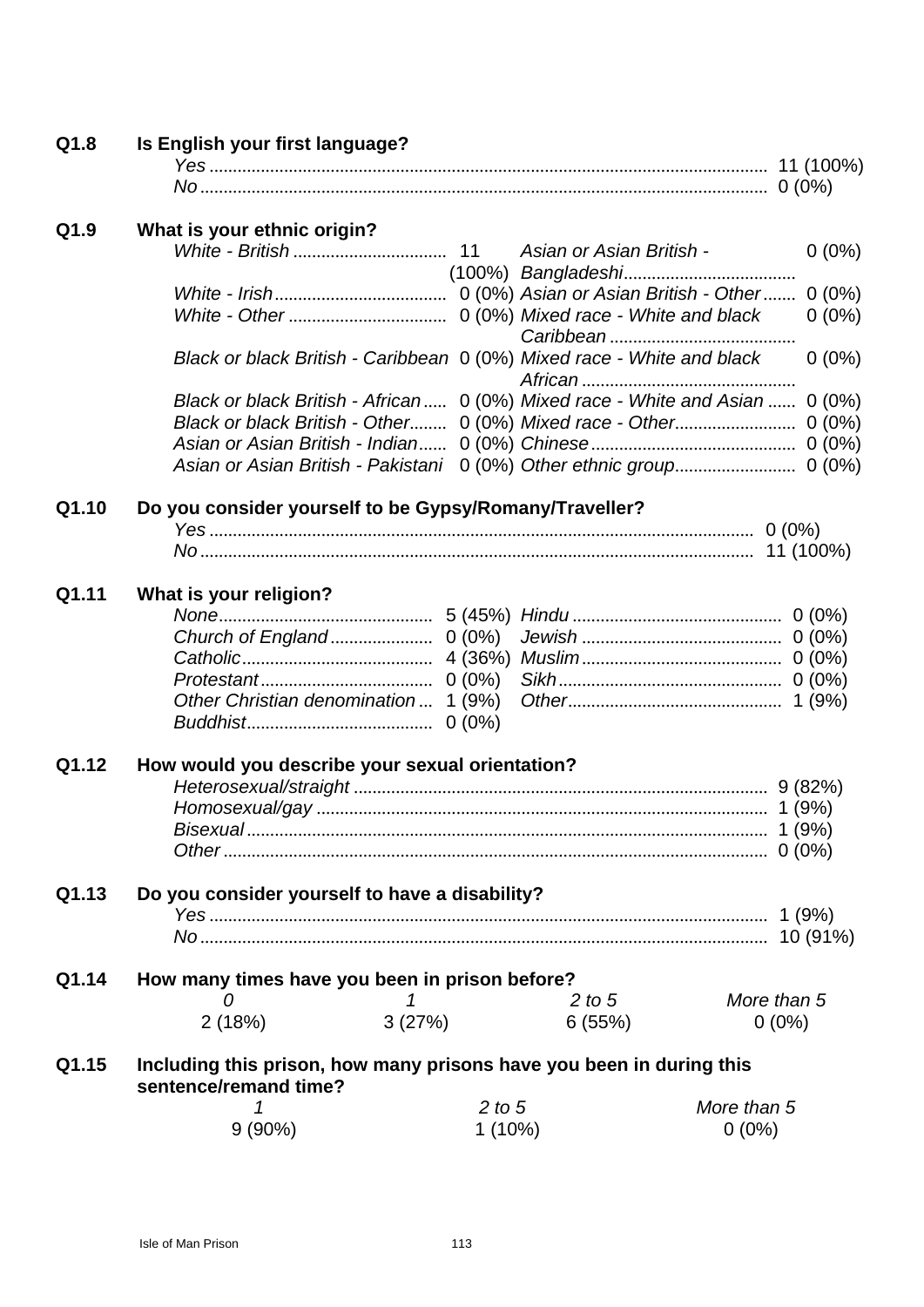| Q1.16 | Do you have any children under the age of 18?                                                                                                                     |                           |                     |                                               |                      |                        |                      |                                                     |
|-------|-------------------------------------------------------------------------------------------------------------------------------------------------------------------|---------------------------|---------------------|-----------------------------------------------|----------------------|------------------------|----------------------|-----------------------------------------------------|
|       |                                                                                                                                                                   |                           |                     |                                               |                      |                        |                      |                                                     |
|       | Section 2: Courts, transfers and escorts                                                                                                                          |                           |                     |                                               |                      |                        |                      |                                                     |
| Q2.1  | We want to know about the most recent journey you have made either to or from<br>court or between prisons. How was:                                               |                           |                     |                                               |                      |                        |                      |                                                     |
|       |                                                                                                                                                                   | Very<br>good              |                     | Good Neither Bad                              |                      | Very<br><b>Bad</b>     | Don't<br>remember    | N/A                                                 |
|       | The cleanliness of the van?                                                                                                                                       | 1.<br>(10%)               | 6                   | $\mathbf 1$<br>$(60\%)$ $(10\%)$ $(10\%)$     | $\mathbf 1$          | $\overline{0}$<br>(0%) | $\mathbf 1$<br>(10%) | 0<br>(0%)                                           |
|       | Your personal safety during the<br>journey?                                                                                                                       | 4<br>(50%)                | 3                   | 0<br>$(38%)$ $(0%)$ $(13%)$                   | 1                    | 0<br>(0%)              | 0<br>(0%)            | 0<br>(0%)                                           |
|       | The comfort of the van?                                                                                                                                           | $\overline{0}$<br>$(0\%)$ | 3                   | 1<br>$(33\%)$ $(11\%)$ $(33\%)$ $(22\%)$      | 3                    | 2                      | 0<br>(0%)            | 0<br>(0%)                                           |
|       | The attention paid to your health<br>needs?<br>The frequency of toilet breaks?                                                                                    | 4<br>(44%)<br>1           | $\overline{2}$<br>3 | 1<br>$(22\%)$ $(11\%)$ $(11\%)$ $(11\%)$<br>1 | 1<br>0               | 1<br>$\overline{0}$    | 0<br>(0%)<br>0       | 0<br>(0%)<br>4                                      |
|       |                                                                                                                                                                   |                           |                     | $(11\%)$ $(33\%)$ $(11\%)$ $(0\%)$            |                      | (0%)                   | $(0\%)$              | (44%)                                               |
| Q2.2  | How long did you spend in the van?<br>Less than 1 hour Over 1 hour to 2 Over 2 hours to 4<br>hours                                                                |                           | hours               |                                               | More than 4<br>hours |                        | Don't remember       |                                                     |
|       | $8(80\%)$<br>2(20%)                                                                                                                                               |                           | $0(0\%)$            |                                               | $0(0\%)$             |                        |                      | $0(0\%)$                                            |
| Q2.3  | How did you feel you were treated by the escort staff?<br>Very well<br>Well<br>7 (70%)<br>2(20%)                                                                  | Neither<br>1 (10%)        |                     | Badly<br>$0(0\%)$                             |                      | Very badly<br>$0(0\%)$ |                      | Don't remember<br>$0(0\%)$                          |
| Q2.4  | Please answer the following questions about when you first arrived here:                                                                                          |                           |                     |                                               | Yes                  |                        | No                   | Don't<br>remember                                   |
|       | Did you know where you were going when you left court or<br>when transferred from another prison?                                                                 |                           |                     |                                               | 10<br>$(100\%)$      |                        |                      | $0(0\%)$ $0(0\%)$                                   |
|       | Before you arrived here did you receive any written<br>information about what would happen to you?<br>When you first arrived here did your property arrive at the |                           |                     |                                               |                      |                        |                      | 1 (10%) 7 (70%) 2 (20%)<br>$9(82\%)$ 2 (18%) 0 (0%) |
|       | same time as you?                                                                                                                                                 |                           |                     |                                               |                      |                        |                      |                                                     |
|       | Section 3: Reception, first night and induction                                                                                                                   |                           |                     |                                               |                      |                        |                      |                                                     |
| Q3.1  | In the first 24 hours, did staff ask you if you needed help or support with the<br>following? (Please tick all that apply to you.)                                |                           |                     |                                               |                      |                        |                      |                                                     |
|       | Contacting employers  0 (0%)                                                                                                                                      |                           |                     | Needing protection from other                 |                      |                        |                      | 1(9%)                                               |

*prisoners* ....................................... *Contacting family*......................... 7 (64%) *Accessing phone numbers*......... 6 (55%)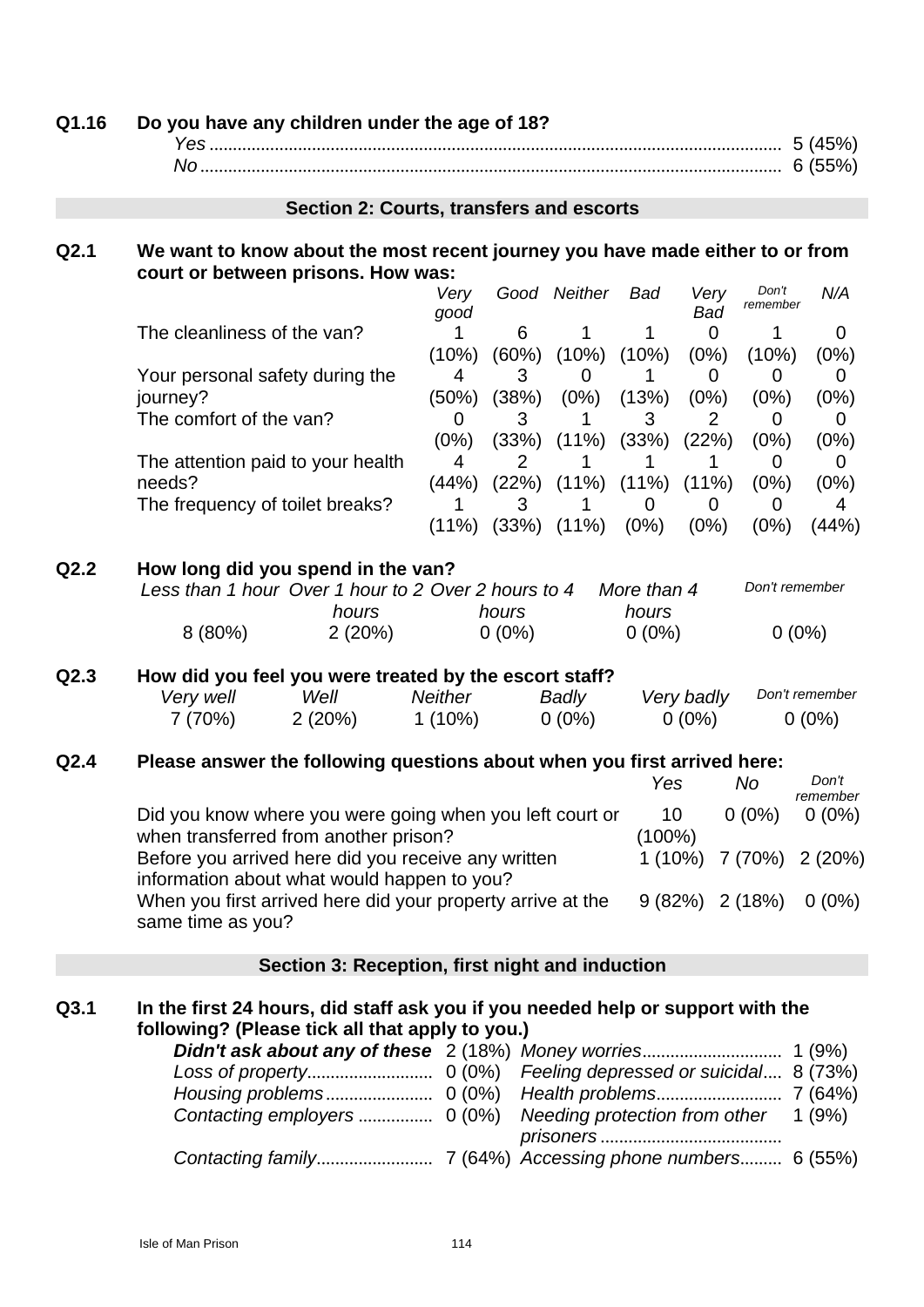*Ensuring dependants were being looked after* ....................... 2 (18%) *Other*.............................................. 0 (0%)

## **Q3.2 Did you have any of the following problems when you first arrived here? (Please tick all that apply to you.)**

## **Q3.3 Please answer the following questions about reception:**

|                                                                      | Yes     | No        | Don't remember |
|----------------------------------------------------------------------|---------|-----------|----------------|
| Were you seen by a member of health<br>services?                     | 9(82%)  | 1(9%)     | 1(9%)          |
| When you were searched, was this carried out<br>in a respectful way? | 8 (80%) | $1(10\%)$ | $1(10\%)$      |

## **Q3.4 Overall, how well did you feel you were treated in reception?**

| Very well | Well   | Neither | Badly    | Very badly | Don't remember |
|-----------|--------|---------|----------|------------|----------------|
| 4 (36%)   | 5(45%) | 1 (9%)  | $0(0\%)$ | $0(0\%)$   | 1 (9%)         |

## **Q3.5 On your day of arrival, were you offered information on the following? (Please tick all that apply to you.)**

| Information about what support was available for people feeling<br>7(70%) |  |
|---------------------------------------------------------------------------|--|
|                                                                           |  |
|                                                                           |  |
|                                                                           |  |
|                                                                           |  |
|                                                                           |  |
|                                                                           |  |
|                                                                           |  |

## **Q3.6 On your day of arrival, were you offered any of the following? (Please tick all that apply to you.)**

## **Q3.7 Did you meet any of the following people within the first 24 hours of your arrival at this prison? (Please tick all that apply to you.)**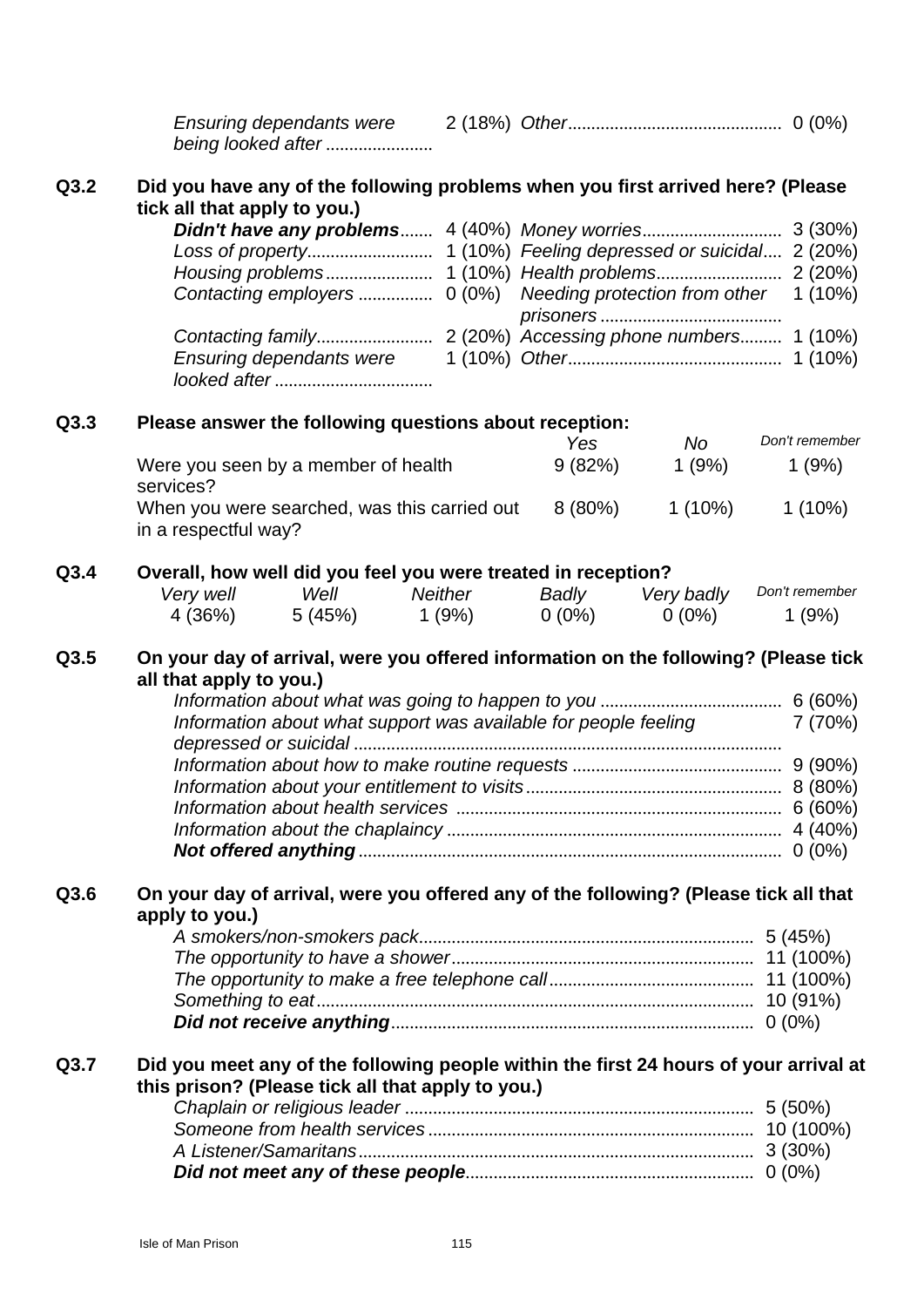| Q3.8  | Did you have access to the prison shop/canteen within the first 24 hours of your<br>arrival at this prison? |  |  |  |  |  |  |
|-------|-------------------------------------------------------------------------------------------------------------|--|--|--|--|--|--|
|       |                                                                                                             |  |  |  |  |  |  |
|       |                                                                                                             |  |  |  |  |  |  |
| Q3.9  | Did you feel safe on your first night here?                                                                 |  |  |  |  |  |  |
|       |                                                                                                             |  |  |  |  |  |  |
|       |                                                                                                             |  |  |  |  |  |  |
|       |                                                                                                             |  |  |  |  |  |  |
| Q3.10 | How soon after your arrival did you go on an induction course?                                              |  |  |  |  |  |  |
|       |                                                                                                             |  |  |  |  |  |  |
|       |                                                                                                             |  |  |  |  |  |  |
|       |                                                                                                             |  |  |  |  |  |  |
|       |                                                                                                             |  |  |  |  |  |  |
| Q3.11 | Did the induction course cover everything you needed to know about the prison?                              |  |  |  |  |  |  |
|       |                                                                                                             |  |  |  |  |  |  |
|       |                                                                                                             |  |  |  |  |  |  |
|       |                                                                                                             |  |  |  |  |  |  |
|       |                                                                                                             |  |  |  |  |  |  |

## **Section 4: Legal rights and respectful custody**

## **Q4.1 How easy is to?**

|                                                                | Verv<br>easy | Easv   | <b>Neither</b> | <b>Difficult</b> | Verv<br>difficult | N/A    |
|----------------------------------------------------------------|--------------|--------|----------------|------------------|-------------------|--------|
| Communicate with your<br>solicitor or legal<br>representative? | $0(0\%)$     | 4(36%) | 1(9%)          | 2 (18%)          | 1(9%)             | 3(27%) |
| Attend legal visits?                                           | 1(9%)        | 4(36%) | 1(9%)          | $0(0\%)$         | 2(18%)            | 3(27%) |
| Obtain bail information?                                       | $0(0\%)$     | 1(9%)  | 2(18%)         | $0(0\%)$         | 2(18%)            | 6(55%) |

## **Q4.2 Have staff here ever opened letters from your solicitor or your legal representative when you were not with them?**

### **Q4.3 Please answer the following questions about the wing/unit you are currently living on:** *N/<sub>A</sub>*  $D_1 \cup I_1$  *N/A*

| Yes                                                         | No   | Don't                                      | N/A     |
|-------------------------------------------------------------|------|--------------------------------------------|---------|
|                                                             |      | know                                       |         |
| Are you normally offered enough clean, suitable clothes for |      |                                            |         |
|                                                             |      | $(0\%)$                                    | (0%)    |
| Are you normally able to have a shower every day?           |      |                                            |         |
|                                                             |      | (0%)                                       | $(0\%)$ |
| Do you normally receive clean sheets every week?            |      |                                            |         |
|                                                             | (0%) | (0%)                                       | $(0\%)$ |
|                                                             |      | (78%) (22%)<br>$(100\%)$ $(0\%)$<br>(100%) |         |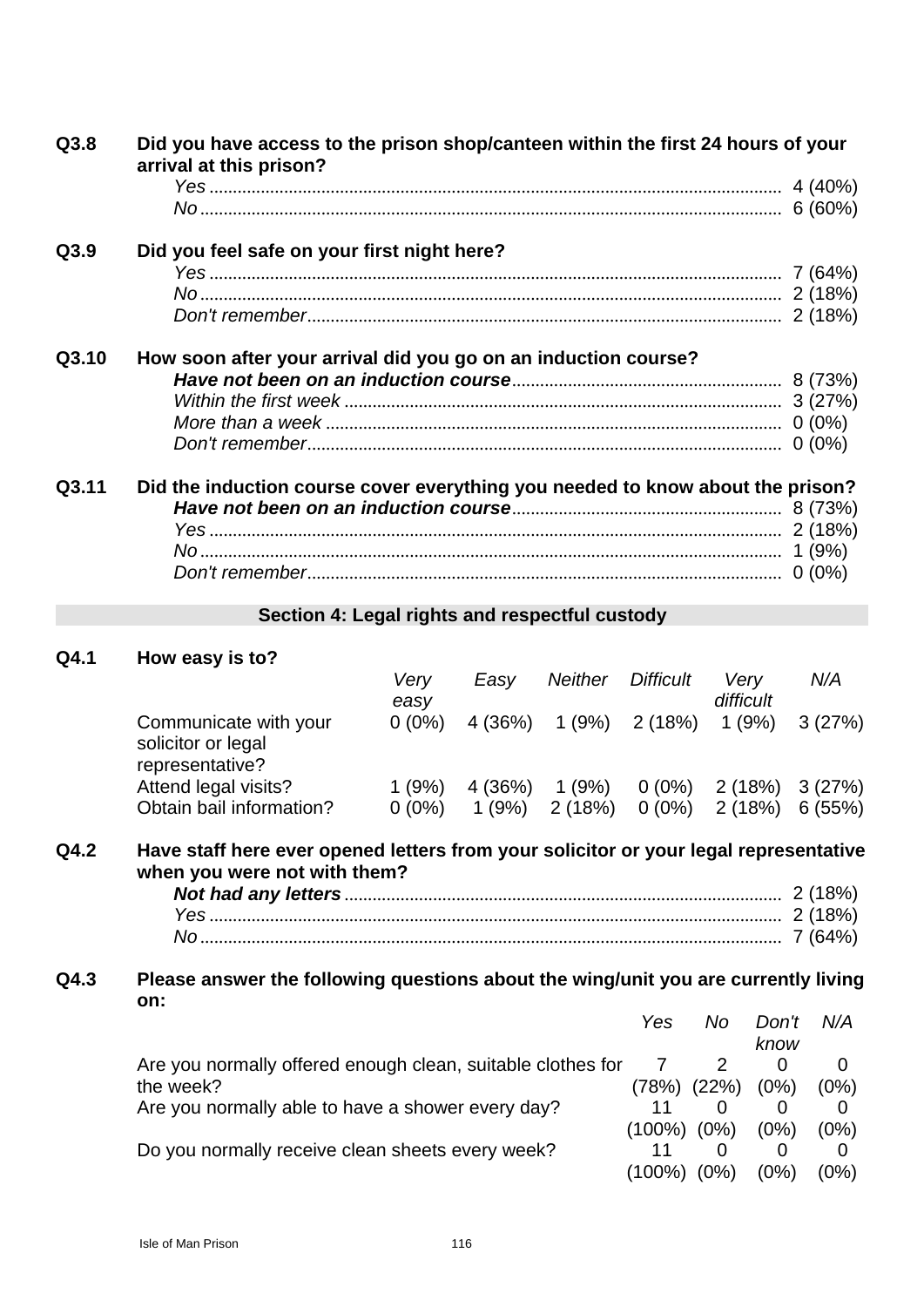|       | Do you normally get cell cleaning materials every week?<br>Is your cell call bell normally answered within five minutes?<br>Is it normally quiet enough for you to be able to relax or<br>sleep in your cell at night time?<br>Can you normally get your stored property if you need to? |                   |                           |                  |                           | 3<br>$\overline{0}$<br>$(70\%)$ $(30\%)$ $(0\%)$                                                    | $\mathbf 0$<br>(0%)                              |
|-------|------------------------------------------------------------------------------------------------------------------------------------------------------------------------------------------------------------------------------------------------------------------------------------------|-------------------|---------------------------|------------------|---------------------------|-----------------------------------------------------------------------------------------------------|--------------------------------------------------|
|       |                                                                                                                                                                                                                                                                                          |                   |                           |                  |                           | 3<br>1<br>$(55\%)$ $(9\%)$ $(27\%)$                                                                 | 1<br>(9%)                                        |
|       |                                                                                                                                                                                                                                                                                          |                   |                           |                  |                           | 5<br>$\overline{0}$<br>$(55\%)$ $(45\%)$ $(0\%)$<br>9<br>1<br>$\Omega$<br>$(90\%)$ $(10\%)$ $(0\%)$ | $\overline{0}$<br>(0%)<br>$\overline{0}$<br>(0%) |
| Q4.4  | What is the food like here?<br>Very good<br>1(9%)                                                                                                                                                                                                                                        | Good<br>4 (36%)   | <b>Neither</b><br>4 (36%) |                  | Bad<br>1(9%)              |                                                                                                     | Very bad<br>1(9%)                                |
| Q4.5  | Does the shop/canteen sell a wide enough range of goods to meet your needs?                                                                                                                                                                                                              |                   |                           |                  |                           |                                                                                                     |                                                  |
| Q4.6  | Is it easy or difficult to get:                                                                                                                                                                                                                                                          | Very easy         | Easy                      | <b>Neither</b>   | <b>Difficult</b>          | Very<br>difficult                                                                                   | Don't                                            |
|       | A complaint form?<br>An application form?                                                                                                                                                                                                                                                | 3(27%)<br>8 (73%) | 3(27%)<br>2(18%)          | 1 (9%)<br>1 (9%) | $0(0\%)$<br>$0(0\%)$      | $0(0\%)$<br>$0(0\%)$                                                                                | know<br>4 (36%)<br>$0(0\%)$                      |
| Q4.7  | Have you made an application?                                                                                                                                                                                                                                                            |                   |                           |                  |                           |                                                                                                     | $9(90\%)$                                        |
| Q4.8  | Please answer the following questions concerning applications:<br>(If you have not made an application please tick the 'not made one' option.)                                                                                                                                           |                   |                           |                  | <b>Not made</b><br>one    | Yes                                                                                                 | No                                               |
|       | Do you feel applications are dealt with fairly?<br>Do you feel applications are dealt with promptly? (Within<br>seven days)                                                                                                                                                              |                   |                           |                  |                           | $1(10\%)$ 5 (50%) 4 (40%)<br>$1(10\%)$ $4(40\%)$ $5(50\%)$                                          |                                                  |
| Q4.9  | Have you made a complaint?                                                                                                                                                                                                                                                               |                   |                           |                  |                           |                                                                                                     |                                                  |
| Q4.10 | Please answer the following questions concerning complaints:<br>(If you have not made a complaint please tick the 'not made one' option.)                                                                                                                                                |                   |                           |                  | <b>Not made</b>           | Yes                                                                                                 | No                                               |
|       | Do you feel complaints are dealt with fairly?<br>Do you feel complaints are dealt with promptly? (Within<br>seven days)                                                                                                                                                                  |                   |                           |                  | one<br>8 (73%)<br>8 (73%) |                                                                                                     | $1(9\%)$ 2 (18%)<br>$2(18\%)$ 1 (9%)             |
|       | Were you given information about how to make an<br>appeal?                                                                                                                                                                                                                               |                   |                           |                  | 4 (67%)                   |                                                                                                     | $1(17\%)$ $1(17\%)$                              |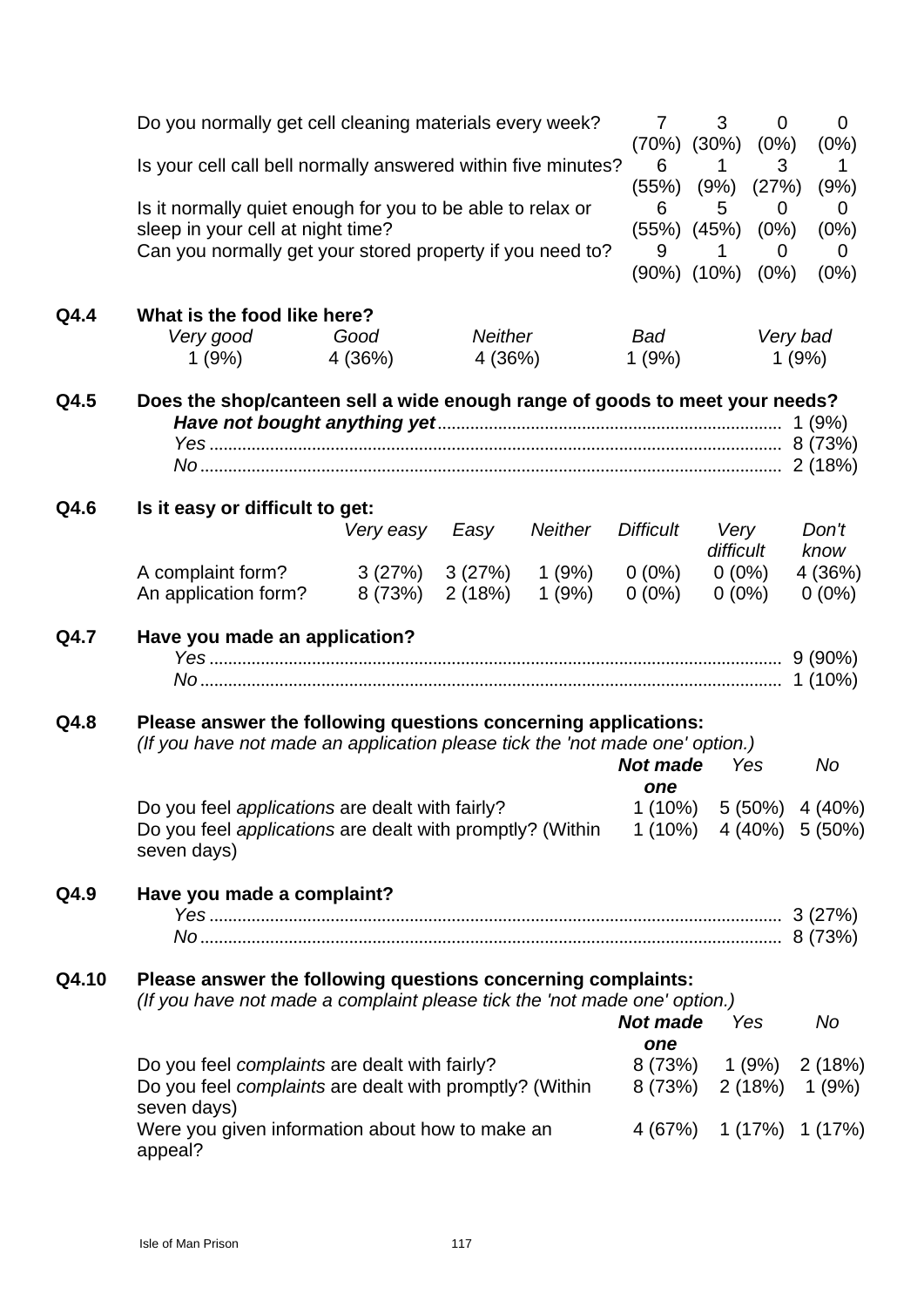| Q4.11 | Have you ever been made to or encouraged to withdraw a complaint since you<br>have been in this prison?                                      |           |                                       |           |                  |                                                     |                   |  |
|-------|----------------------------------------------------------------------------------------------------------------------------------------------|-----------|---------------------------------------|-----------|------------------|-----------------------------------------------------|-------------------|--|
|       |                                                                                                                                              |           |                                       |           |                  |                                                     |                   |  |
|       |                                                                                                                                              |           |                                       |           |                  |                                                     |                   |  |
| Q4.12 | How easy or difficult is it for you to see the Independent Monitoring Board (IMB)?<br>Don't know who<br>they are                             | Very easy |                                       |           | <b>Difficult</b> |                                                     | Very difficult    |  |
|       |                                                                                                                                              |           | $1(9\%)$ $2(18\%)$ $7(64\%)$ $0(0\%)$ |           | 1 (9%)           |                                                     | $0(0\%)$          |  |
| Q4.13 | What level of the IEP scheme are you on now?                                                                                                 |           |                                       |           |                  |                                                     |                   |  |
| Q4.14 |                                                                                                                                              |           |                                       |           |                  |                                                     |                   |  |
|       | Do you feel you have been treated fairly in your experience of the IEP scheme?                                                               |           |                                       |           |                  |                                                     |                   |  |
| Q4.15 | Do the different levels of the IEP scheme encourage you to change your<br>behaviour?                                                         |           |                                       |           |                  |                                                     |                   |  |
|       |                                                                                                                                              |           |                                       |           |                  |                                                     |                   |  |
|       |                                                                                                                                              |           |                                       |           |                  |                                                     |                   |  |
|       |                                                                                                                                              |           |                                       |           |                  |                                                     |                   |  |
| Q4.16 | Please answer the following questions about this prison?                                                                                     |           |                                       |           | Yes              |                                                     | No.               |  |
|       | In the last six months have any members of staff physically<br>restrained you (C&R)?                                                         |           |                                       |           | 1(9%)            |                                                     | 10 (91%)          |  |
|       | In the last six months have you spent a night in the<br>segregation / care and separation unit?                                              |           |                                       |           | 1(9%)            |                                                     | 10 (91%)          |  |
| Q4.17 | Please answer the following questions about your religious beliefs?                                                                          |           |                                       |           | Yes              | No                                                  | Don't<br>know/N/A |  |
|       | Do you feel your religious beliefs are respected?<br>Are you able to speak to a religious leader of your faith in<br>private if you want to? |           |                                       |           |                  | $5(45\%)$ 1 (9%) 5 (45%)<br>7 (70%) 1 (10%) 2 (20%) |                   |  |
| Q4.18 | Can you speak to a Listener at any time if you want to?<br>Yes                                                                               |           | No                                    |           |                  | Don't know                                          |                   |  |
|       | 2(20%)                                                                                                                                       |           |                                       | $1(10\%)$ |                  | 7(70%)                                              |                   |  |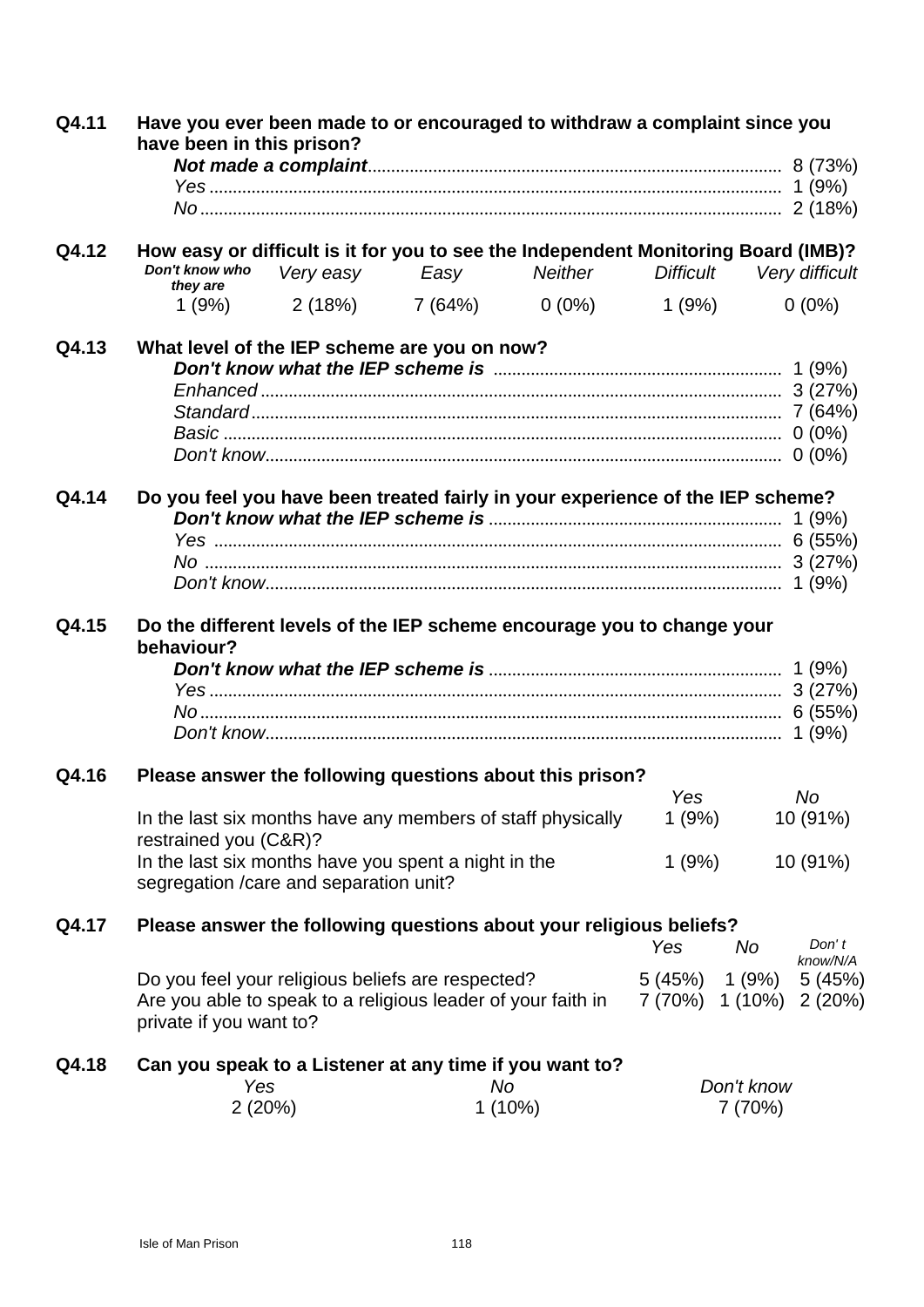| Q4.19 | Please answer the following questions about staff in this prison?<br><b>No</b><br>Yes               |                          |                                                           |          |  |  |  |  |  |
|-------|-----------------------------------------------------------------------------------------------------|--------------------------|-----------------------------------------------------------|----------|--|--|--|--|--|
|       | Is there a member of staff you can turn to for help if you<br>have a problem?                       |                          | 10 (91%)                                                  | 1(9%)    |  |  |  |  |  |
|       | Do most staff treat you with respect?                                                               | 10 (100%)                | $0(0\%)$                                                  |          |  |  |  |  |  |
|       |                                                                                                     | <b>Section 5: Safety</b> |                                                           |          |  |  |  |  |  |
| Q5.1  | Have you ever felt unsafe in this prison?                                                           |                          |                                                           |          |  |  |  |  |  |
|       |                                                                                                     |                          |                                                           |          |  |  |  |  |  |
|       |                                                                                                     |                          |                                                           |          |  |  |  |  |  |
| Q5.2  | Do you feel unsafe in this prison at the moment?                                                    |                          |                                                           |          |  |  |  |  |  |
|       |                                                                                                     |                          |                                                           |          |  |  |  |  |  |
|       |                                                                                                     |                          |                                                           |          |  |  |  |  |  |
| Q5.3  | In which areas of this prison do you/have you ever felt unsafe? (Please tick all that               |                          |                                                           |          |  |  |  |  |  |
|       | apply to you.)                                                                                      |                          |                                                           |          |  |  |  |  |  |
|       |                                                                                                     |                          |                                                           |          |  |  |  |  |  |
|       |                                                                                                     |                          |                                                           | $0(0\%)$ |  |  |  |  |  |
|       |                                                                                                     |                          |                                                           |          |  |  |  |  |  |
|       |                                                                                                     |                          |                                                           |          |  |  |  |  |  |
|       |                                                                                                     |                          |                                                           |          |  |  |  |  |  |
|       |                                                                                                     |                          |                                                           |          |  |  |  |  |  |
|       |                                                                                                     |                          |                                                           |          |  |  |  |  |  |
|       |                                                                                                     |                          |                                                           |          |  |  |  |  |  |
|       |                                                                                                     |                          |                                                           |          |  |  |  |  |  |
|       |                                                                                                     | $1(10\%)$                |                                                           |          |  |  |  |  |  |
| Q5.4  | Have you been victimised by another prisoner or group of prisoners here?                            |                          |                                                           |          |  |  |  |  |  |
|       |                                                                                                     |                          |                                                           |          |  |  |  |  |  |
|       |                                                                                                     |                          |                                                           |          |  |  |  |  |  |
| Q5.5  | If yes, what did the incident(s) involve/what was it about? (Please tick all that<br>apply to you.) |                          |                                                           |          |  |  |  |  |  |
|       | Insulting remarks (about you<br>or your family or friends)                                          | 1(9%)                    | Because of your sexuality 0 (0%)                          |          |  |  |  |  |  |
|       | Physical abuse (being hit,<br>kicked or assaulted)                                                  | $0(0\%)$                 | Because you have a disability $0(0\%)$                    |          |  |  |  |  |  |
|       | Sexual abuse                                                                                        | $0(0\%)$                 | Because of your<br>religion/religious beliefs             | $0(0\%)$ |  |  |  |  |  |
|       | Because of your race or                                                                             | $0(0\%)$                 | Because of your age                                       | $0(0\%)$ |  |  |  |  |  |
|       | Because of drugs                                                                                    | $0(0\%)$                 | Being from a different part of<br>the country than others | $0(0\%)$ |  |  |  |  |  |
|       | Having your canteen/property                                                                        | $0(0\%)$                 | Because of your offence/                                  | $0(0\%)$ |  |  |  |  |  |
|       | Because you were new here 1 (9%)                                                                    |                          | Because of gang related                                   | $0(0\%)$ |  |  |  |  |  |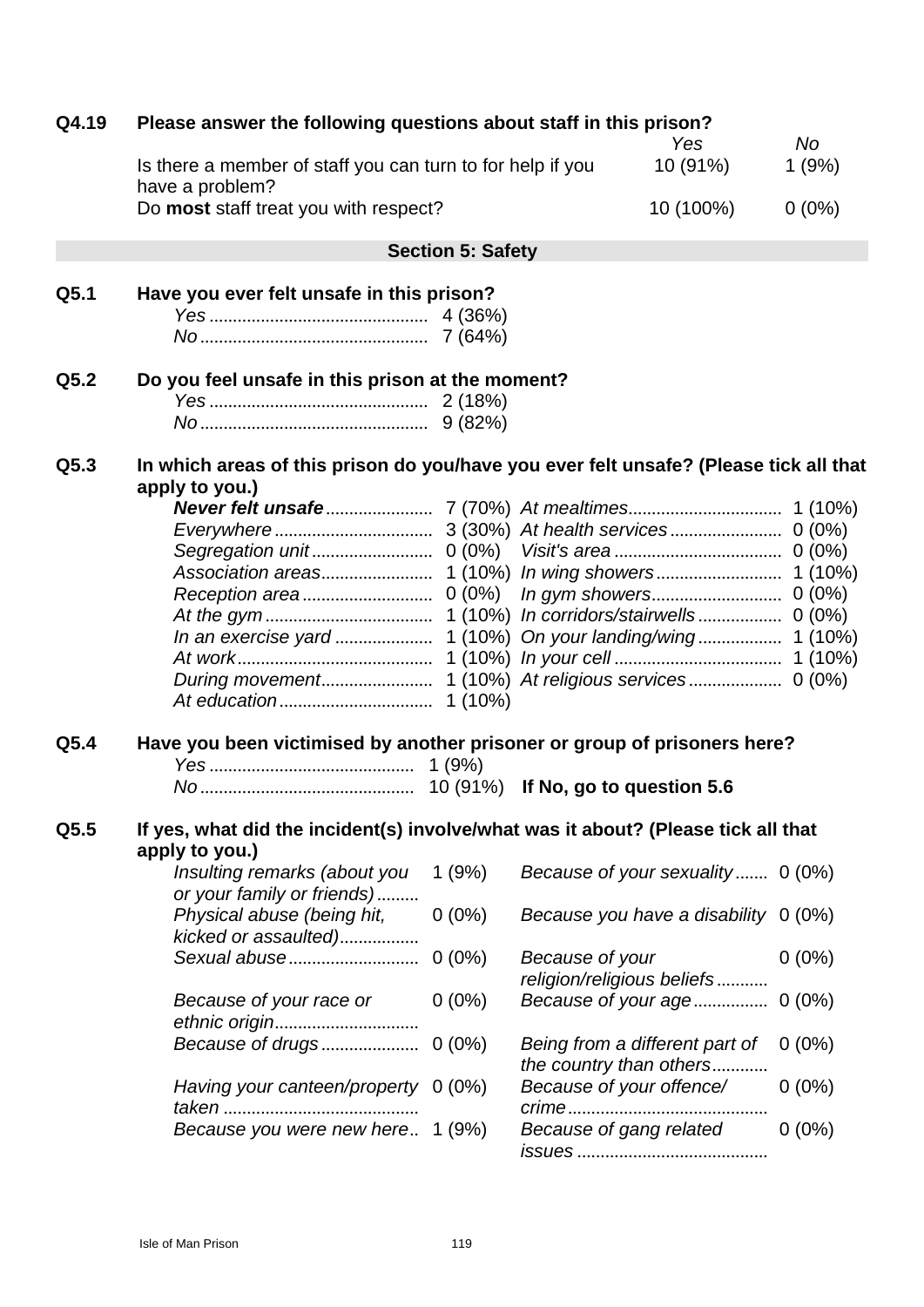| Q5.6  | Have you been victimised by a member of staff or group of staff here?                               |                                                            |                |          |                                   |                                                                  |                  |                   |
|-------|-----------------------------------------------------------------------------------------------------|------------------------------------------------------------|----------------|----------|-----------------------------------|------------------------------------------------------------------|------------------|-------------------|
|       |                                                                                                     |                                                            |                |          |                                   |                                                                  |                  |                   |
| Q5.7  | If yes, what did the incident(s) involve/what was it about? (Please tick all that<br>apply to you.) |                                                            |                |          |                                   |                                                                  |                  |                   |
|       |                                                                                                     | Insulting remarks (about you or<br>your family or friends) |                |          |                                   | 0 (0%) Because you have a disability 0 (0%)                      |                  |                   |
|       |                                                                                                     | Physical abuse (being hit, kicked                          |                |          | 0 (0%) Because of your            | religion/religious beliefs                                       |                  | $0(0\%)$          |
|       |                                                                                                     |                                                            |                |          |                                   | 0 (0%) Because if your age  0 (0%)                               |                  |                   |
|       |                                                                                                     | Because of your race or ethnic                             |                |          |                                   | 0 (0%) Being from a different part of<br>the country than others |                  | $0(0\%)$          |
|       |                                                                                                     |                                                            |                |          |                                   |                                                                  |                  | $0(0\%)$          |
|       |                                                                                                     | Because you were new here 0 (0%) Because of gang related   |                |          |                                   |                                                                  |                  | $0(0\%)$          |
|       |                                                                                                     | Because of your sexuality                                  |                | $0(0\%)$ |                                   |                                                                  |                  |                   |
| Q5.8  | If you have been victimised by prisoners or staff did you report it?                                |                                                            |                |          |                                   |                                                                  |                  |                   |
|       |                                                                                                     |                                                            |                |          |                                   |                                                                  |                  |                   |
| Q5.9  | Have you ever felt threatened or intimidated by another prisoner/group of<br>prisoners in here?     |                                                            |                |          |                                   |                                                                  |                  |                   |
|       |                                                                                                     |                                                            |                |          |                                   |                                                                  |                  |                   |
| Q5.10 | Have you ever felt threatened or intimidated by a member of staff/group of staff in                 |                                                            |                |          |                                   |                                                                  |                  |                   |
|       | here?                                                                                               |                                                            |                |          |                                   |                                                                  |                  |                   |
|       |                                                                                                     |                                                            |                |          |                                   |                                                                  |                  |                   |
| Q5.11 | Is it easy or difficult to get illegal drugs in this prison?                                        |                                                            |                |          |                                   |                                                                  |                  |                   |
|       | Very easy                                                                                           | Easy                                                       | <b>Neither</b> |          | <b>Difficult</b>                  |                                                                  | Very difficult   | Don't know        |
|       | $1(10\%)$                                                                                           | $1(10\%)$                                                  | $0(0\%)$       |          | $1(10\%)$                         |                                                                  | $1(10\%)$        | 6(60%)            |
|       |                                                                                                     |                                                            |                |          | <b>Section 6: Health services</b> |                                                                  |                  |                   |
| Q6.1  | How easy or difficult is it to see the following people?                                            |                                                            |                |          |                                   |                                                                  |                  |                   |
|       |                                                                                                     | Don't<br>know                                              | Very easy      |          | Easy                              | <b>Neither</b>                                                   | <b>Difficult</b> | Very<br>difficult |
|       | The doctor                                                                                          | $1(10\%)$                                                  |                | 1 (10%)  | $5(50\%)$                         | $0(0\%)$                                                         | 2(20%)           | $1(10\%)$         |
|       | The nurse                                                                                           | $1(11\%)$                                                  |                | 4 (44%)  | 3(33%)                            | $0(0\%)$                                                         | $0(0\%)$         | $1(11\%)$         |
|       | The dentist                                                                                         | 2(22%)                                                     |                | 1 (11%)  | 2(22%)                            | $0(0\%)$                                                         | $1(11\%)$        | 3(33%)            |
|       | The optician                                                                                        | 3(33%)                                                     | $1(11\%)$      |          | $1(11\%)$                         | $1(11\%)$                                                        | $1(11\%)$        | 2(22%)            |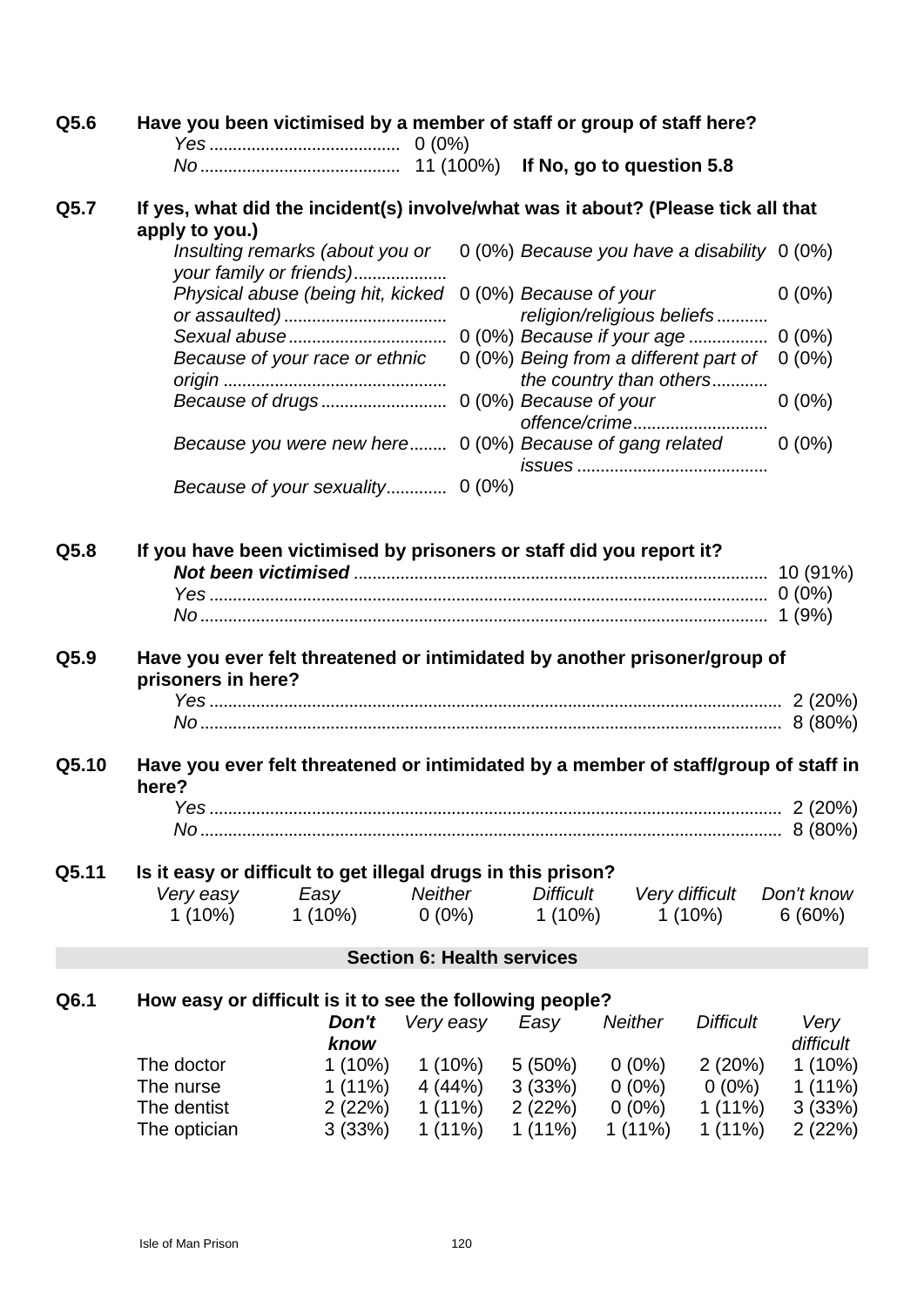| Q6.2  |                         | Are you able to see a pharmacist?                                                 |                           |                                                                   |            |         |                                                     |
|-------|-------------------------|-----------------------------------------------------------------------------------|---------------------------|-------------------------------------------------------------------|------------|---------|-----------------------------------------------------|
|       |                         |                                                                                   |                           |                                                                   |            |         |                                                     |
|       |                         |                                                                                   |                           |                                                                   |            |         |                                                     |
| Q6.3  |                         | What do you think of the quality of the health service from the following people? |                           |                                                                   |            |         |                                                     |
|       |                         |                                                                                   | <b>Not been</b> Very good | Good                                                              | Neither    |         | Bad Very bad                                        |
|       | The doctor<br>The nurse |                                                                                   | $1(10\%)$ $3(30\%)$       |                                                                   |            |         | $3(30\%)$ $0(0\%)$ $2(20\%)$ $1(10\%)$<br>$1(11\%)$ |
|       | The dentist             |                                                                                   | $2(22%)$ $4(44%)$         | $2(22%)$ $0(0%)$ $0(0%)$<br>4 (50%) 2 (25%) 0 (0%) 0 (0%) 1 (13%) |            |         | 1(13%)                                              |
|       | The optician            |                                                                                   |                           | 4 (44%) 2 (22%) 0 (0%) 1 (11%) 1 (11%)                            |            |         | $1(11\%)$                                           |
| Q6.4  |                         | What do you think of the overall quality of the health services here?             |                           |                                                                   |            |         |                                                     |
|       |                         | <b>Not been</b> Very good Good Neither                                            |                           |                                                                   | <b>Bad</b> |         | Very bad                                            |
|       |                         | $0(0\%)$ $3(33\%)$ $2(22\%)$ $2(22\%)$ $1(11\%)$                                  |                           |                                                                   |            |         | $1(11\%)$                                           |
| Q6.5  |                         | Are you currently taking medication?                                              |                           |                                                                   |            |         |                                                     |
|       |                         |                                                                                   |                           |                                                                   |            |         |                                                     |
|       |                         |                                                                                   |                           |                                                                   |            |         |                                                     |
| Q6.6  |                         | If you are taking medication, are you allowed to keep possession of your          |                           |                                                                   |            |         |                                                     |
|       |                         | medication in your own cell?                                                      |                           |                                                                   |            |         |                                                     |
|       |                         |                                                                                   |                           |                                                                   |            |         |                                                     |
|       |                         |                                                                                   |                           |                                                                   |            |         |                                                     |
|       |                         |                                                                                   |                           |                                                                   |            |         |                                                     |
| Q6.7  |                         | Do you feel you have any emotional well-being/mental health issues?               |                           |                                                                   |            |         |                                                     |
|       |                         |                                                                                   |                           |                                                                   |            |         |                                                     |
|       |                         |                                                                                   |                           |                                                                   |            |         |                                                     |
| Q6.8  |                         | Are your emotional well-being/mental health issues being addressed by any of the  |                           |                                                                   |            |         |                                                     |
|       |                         | following? (Please tick all that apply to you.)                                   |                           |                                                                   |            |         |                                                     |
|       |                         |                                                                                   |                           |                                                                   |            |         |                                                     |
|       |                         |                                                                                   |                           |                                                                   |            |         |                                                     |
|       |                         |                                                                                   |                           |                                                                   |            |         |                                                     |
|       |                         |                                                                                   |                           |                                                                   |            |         |                                                     |
|       |                         |                                                                                   |                           |                                                                   |            |         |                                                     |
|       |                         |                                                                                   |                           |                                                                   |            |         |                                                     |
| Q6.9  | prison?                 | Did you have a problem with either of the following when you came into this       |                           |                                                                   |            |         |                                                     |
|       |                         |                                                                                   |                           |                                                                   | Yes        |         | No                                                  |
|       | Drugs                   |                                                                                   |                           |                                                                   |            |         | $6(60\%)$ $4(40\%)$                                 |
|       | Alcohol                 |                                                                                   |                           |                                                                   |            | 4 (67%) | 2(33%)                                              |
| Q6.10 |                         | Have you developed a problem with drugs since you have been in this prison?       |                           |                                                                   |            |         |                                                     |
|       |                         |                                                                                   |                           |                                                                   |            |         | $8(80\%)$                                           |
|       |                         |                                                                                   |                           |                                                                   |            |         |                                                     |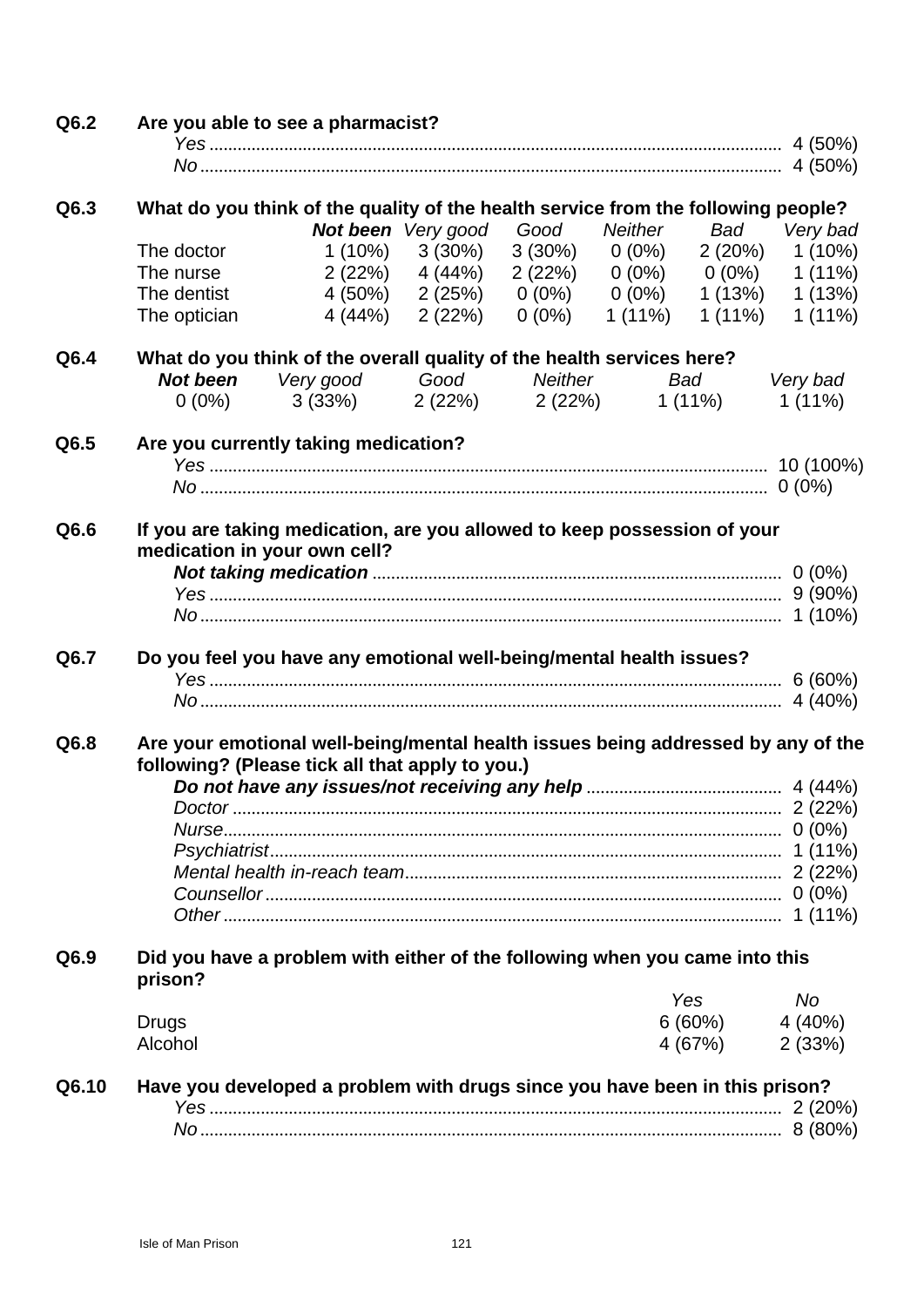| Q6.11 | Do you know who to contact in this prison to get help with your drug or alcohol<br>problem?                                                 |                 |          |         |         |                                 |  |  |  |
|-------|---------------------------------------------------------------------------------------------------------------------------------------------|-----------------|----------|---------|---------|---------------------------------|--|--|--|
|       |                                                                                                                                             |                 |          |         |         |                                 |  |  |  |
|       |                                                                                                                                             |                 |          |         |         |                                 |  |  |  |
|       |                                                                                                                                             |                 |          |         |         |                                 |  |  |  |
| Q6.12 | Have you received any intervention or help (including, CARATs, health services<br>etc.) for your drug/alcohol problem while in this prison? |                 |          |         |         |                                 |  |  |  |
|       |                                                                                                                                             |                 |          |         |         |                                 |  |  |  |
|       |                                                                                                                                             |                 |          |         |         |                                 |  |  |  |
|       |                                                                                                                                             |                 |          |         |         |                                 |  |  |  |
| Q6.13 | Was the intervention or help you received while in this prison helpful?                                                                     |                 |          |         |         |                                 |  |  |  |
|       |                                                                                                                                             |                 |          |         |         |                                 |  |  |  |
|       |                                                                                                                                             |                 |          |         |         |                                 |  |  |  |
|       |                                                                                                                                             |                 |          |         |         |                                 |  |  |  |
| Q6.14 | Do you think you will have a problem with either of the following when you leave<br>this prison?                                            |                 |          |         |         |                                 |  |  |  |
|       |                                                                                                                                             |                 |          | Yes     | No.     | Don't                           |  |  |  |
|       |                                                                                                                                             |                 |          |         |         | know<br>2 (20%) 5 (50%) 3 (30%) |  |  |  |
|       | <b>Drugs</b><br>Alcohol                                                                                                                     |                 |          |         |         | 2 (25%) 4 (50%) 2 (25%)         |  |  |  |
|       |                                                                                                                                             |                 |          |         |         |                                 |  |  |  |
| Q6.15 | Do you know who in this prison can help you contact external drug or alcohol<br>agencies on release?                                        |                 |          |         |         |                                 |  |  |  |
|       |                                                                                                                                             |                 |          |         |         |                                 |  |  |  |
|       |                                                                                                                                             |                 |          |         |         |                                 |  |  |  |
|       |                                                                                                                                             |                 |          |         |         |                                 |  |  |  |
|       | <b>Section 7: Purposeful activity</b>                                                                                                       |                 |          |         |         |                                 |  |  |  |
| Q7.1  | Are you currently involved in any of the following activities? (Please tick all that<br>apply to you.)                                      |                 |          |         |         |                                 |  |  |  |
|       |                                                                                                                                             |                 |          |         |         |                                 |  |  |  |
|       |                                                                                                                                             |                 |          |         |         |                                 |  |  |  |
|       |                                                                                                                                             |                 |          |         |         |                                 |  |  |  |
|       |                                                                                                                                             |                 |          |         |         |                                 |  |  |  |
|       |                                                                                                                                             |                 |          |         |         |                                 |  |  |  |
| Q7.2  | If you have been involved in any of the following while in this prison, do you think<br>it will help you on release?                        |                 |          |         |         |                                 |  |  |  |
|       |                                                                                                                                             | <b>Not been</b> | Yes      | No      |         | Don't know                      |  |  |  |
|       |                                                                                                                                             | involved        |          |         |         |                                 |  |  |  |
|       | Prison job                                                                                                                                  | 3(33%)          | 2(22%)   | 4 (44%) |         | $0(0\%)$                        |  |  |  |
|       | Vocational or skills training                                                                                                               | 5(83%)          | $0(0\%)$ |         | 1 (17%) | $0(0\%)$                        |  |  |  |
|       | Education (including basic skills)                                                                                                          | 2(22%)          | 1 (11%)  |         | 6 (67%) | $0(0\%)$                        |  |  |  |
|       | Offending behaviour programmes                                                                                                              | 6(75%)          | $0(0\%)$ | 2(25%)  |         | $0(0\%)$                        |  |  |  |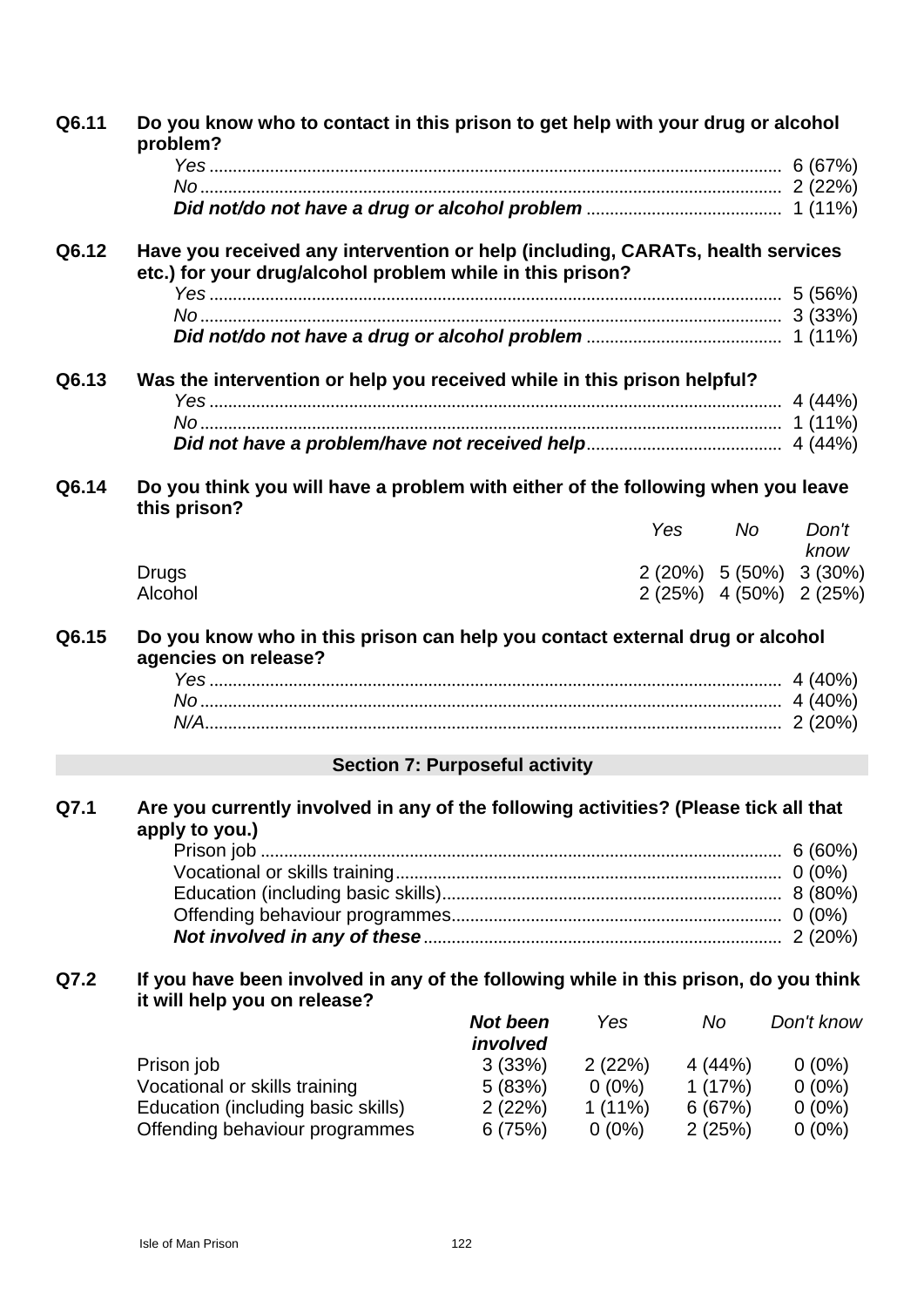| Q7.3 | How often do you go to the library?                                                                                                                             |                |                                |                                                 |           |
|------|-----------------------------------------------------------------------------------------------------------------------------------------------------------------|----------------|--------------------------------|-------------------------------------------------|-----------|
|      |                                                                                                                                                                 |                |                                |                                                 |           |
|      |                                                                                                                                                                 |                |                                |                                                 |           |
|      |                                                                                                                                                                 |                |                                |                                                 |           |
|      |                                                                                                                                                                 |                |                                |                                                 |           |
| Q7.4 | On average how many times do you go to the gym each week?<br>Don't want to                                                                                      | $\overline{O}$ |                                | 1 2 3 to 5 More than 5 Don't know               |           |
|      | go                                                                                                                                                              |                |                                | 4 (40%) 0 (0%) 0 (0%) 1 (10%) 2 (20%) 2 (20%)   | $1(10\%)$ |
| Q7.5 | On average how many times do you go outside for exercise each week?<br>Don't want to go $\qquad 0$ $\qquad 1$ to $2$ $\qquad 3$ to $5$ More than $5$ Don't know |                |                                |                                                 |           |
|      |                                                                                                                                                                 |                |                                | $2(20\%)$ 0 (0%) 3 (30%) 0 (0%) 5 (50%)         | $0(0\%)$  |
|      |                                                                                                                                                                 |                |                                |                                                 |           |
| Q7.6 | On average how many hours do you spend out of your cell on a weekday? (Please<br>include hours at education, at work etc.)                                      |                |                                |                                                 |           |
|      |                                                                                                                                                                 |                |                                |                                                 |           |
|      |                                                                                                                                                                 |                |                                |                                                 |           |
|      |                                                                                                                                                                 |                |                                |                                                 |           |
|      |                                                                                                                                                                 |                |                                |                                                 |           |
|      |                                                                                                                                                                 |                |                                |                                                 |           |
|      |                                                                                                                                                                 |                |                                |                                                 |           |
| Q7.7 | On average, how many times do you have association each week?<br>Don't want to go                                                                               |                |                                | 0 1 to 2 3 to 5 More than 5 Don't know          |           |
|      |                                                                                                                                                                 |                |                                | $0(0\%)$ $0(0\%)$ $1(11\%)$ $1(11\%)$ $6(67\%)$ | $1(11\%)$ |
|      |                                                                                                                                                                 |                |                                |                                                 |           |
| Q7.8 | How often do staff normally speak to you during association time?                                                                                               |                |                                |                                                 |           |
|      |                                                                                                                                                                 |                |                                |                                                 |           |
|      |                                                                                                                                                                 |                |                                |                                                 |           |
|      |                                                                                                                                                                 |                |                                |                                                 |           |
|      |                                                                                                                                                                 |                |                                |                                                 |           |
|      |                                                                                                                                                                 |                |                                |                                                 |           |
|      |                                                                                                                                                                 |                |                                |                                                 |           |
|      |                                                                                                                                                                 |                | <b>Section 8: Resettlement</b> |                                                 |           |
| Q8.1 | When did you first meet your personal officer?                                                                                                                  |                |                                |                                                 |           |
|      |                                                                                                                                                                 |                |                                |                                                 |           |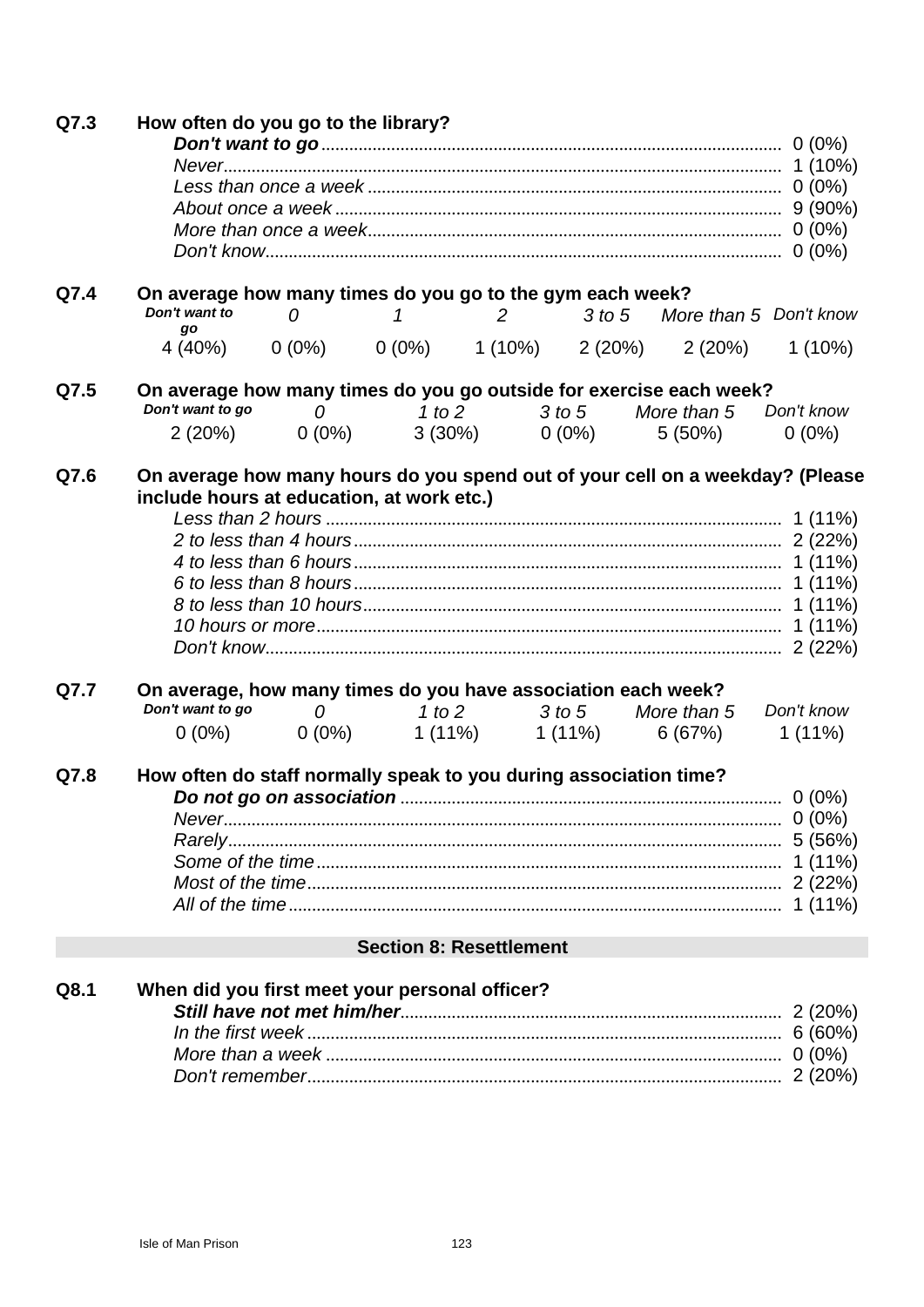| Q8.2  | How helpful do you think your personal officer is?                                                               |                     |           |                |                     |                       |  |  |  |
|-------|------------------------------------------------------------------------------------------------------------------|---------------------|-----------|----------------|---------------------|-----------------------|--|--|--|
|       | Do not have a<br>personal officer/<br>still have not met<br>him/her                                              | Very helpful        | Helpful   | <b>Neither</b> | Not very<br>helpful | Not at all<br>helpful |  |  |  |
|       |                                                                                                                  | $2(20\%)$ $3(30\%)$ | $3(30\%)$ | 2(20%)         | $0(0\%)$            | $0(0\%)$              |  |  |  |
| Q8.3  | Do you have a sentence plan/OASys?                                                                               |                     |           |                |                     |                       |  |  |  |
|       |                                                                                                                  |                     |           |                |                     |                       |  |  |  |
|       |                                                                                                                  |                     |           |                |                     |                       |  |  |  |
| Q8.4  | How involved were you in the development of your sentence plan?                                                  |                     |           |                |                     |                       |  |  |  |
|       |                                                                                                                  |                     |           |                |                     |                       |  |  |  |
|       |                                                                                                                  |                     |           |                |                     |                       |  |  |  |
|       |                                                                                                                  |                     |           |                |                     |                       |  |  |  |
|       |                                                                                                                  |                     |           |                |                     |                       |  |  |  |
|       |                                                                                                                  |                     |           |                |                     |                       |  |  |  |
|       |                                                                                                                  |                     |           |                |                     |                       |  |  |  |
| Q8.5  | Can you achieve all or some of your sentence plan targets in this prison?                                        |                     |           |                |                     |                       |  |  |  |
|       |                                                                                                                  |                     |           |                |                     |                       |  |  |  |
|       |                                                                                                                  |                     |           |                |                     |                       |  |  |  |
|       |                                                                                                                  |                     |           |                |                     |                       |  |  |  |
| Q8.6  | Are there plans for you to achieve all/some of your sentence plan targets in<br>another prison?                  |                     |           |                |                     |                       |  |  |  |
|       |                                                                                                                  |                     |           |                |                     |                       |  |  |  |
|       |                                                                                                                  |                     |           |                |                     |                       |  |  |  |
|       |                                                                                                                  |                     |           |                |                     |                       |  |  |  |
| Q8.7  | Do you feel that any member of staff has helped you to address your offending<br>behaviour while at this prison? |                     |           |                |                     |                       |  |  |  |
|       | Not sentenced                                                                                                    |                     |           |                |                     | 6 (55%)               |  |  |  |
|       |                                                                                                                  |                     |           |                |                     |                       |  |  |  |
|       |                                                                                                                  |                     |           |                |                     |                       |  |  |  |
| Q8.8  | Do you feel that any member of staff has helped you to prepare for your release?                                 |                     |           |                |                     |                       |  |  |  |
|       |                                                                                                                  |                     |           |                |                     |                       |  |  |  |
|       |                                                                                                                  |                     |           |                |                     |                       |  |  |  |
| Q8.9  | Have you had any problems with sending or receiving mail?                                                        |                     |           |                |                     |                       |  |  |  |
|       |                                                                                                                  |                     |           |                |                     |                       |  |  |  |
|       |                                                                                                                  |                     |           |                |                     |                       |  |  |  |
| Q8.10 | Have you had any problems getting access to the telephones?                                                      |                     |           |                |                     |                       |  |  |  |
|       |                                                                                                                  |                     |           |                |                     |                       |  |  |  |
|       |                                                                                                                  |                     |           |                |                     |                       |  |  |  |
|       |                                                                                                                  |                     |           |                |                     |                       |  |  |  |
|       |                                                                                                                  |                     |           |                |                     |                       |  |  |  |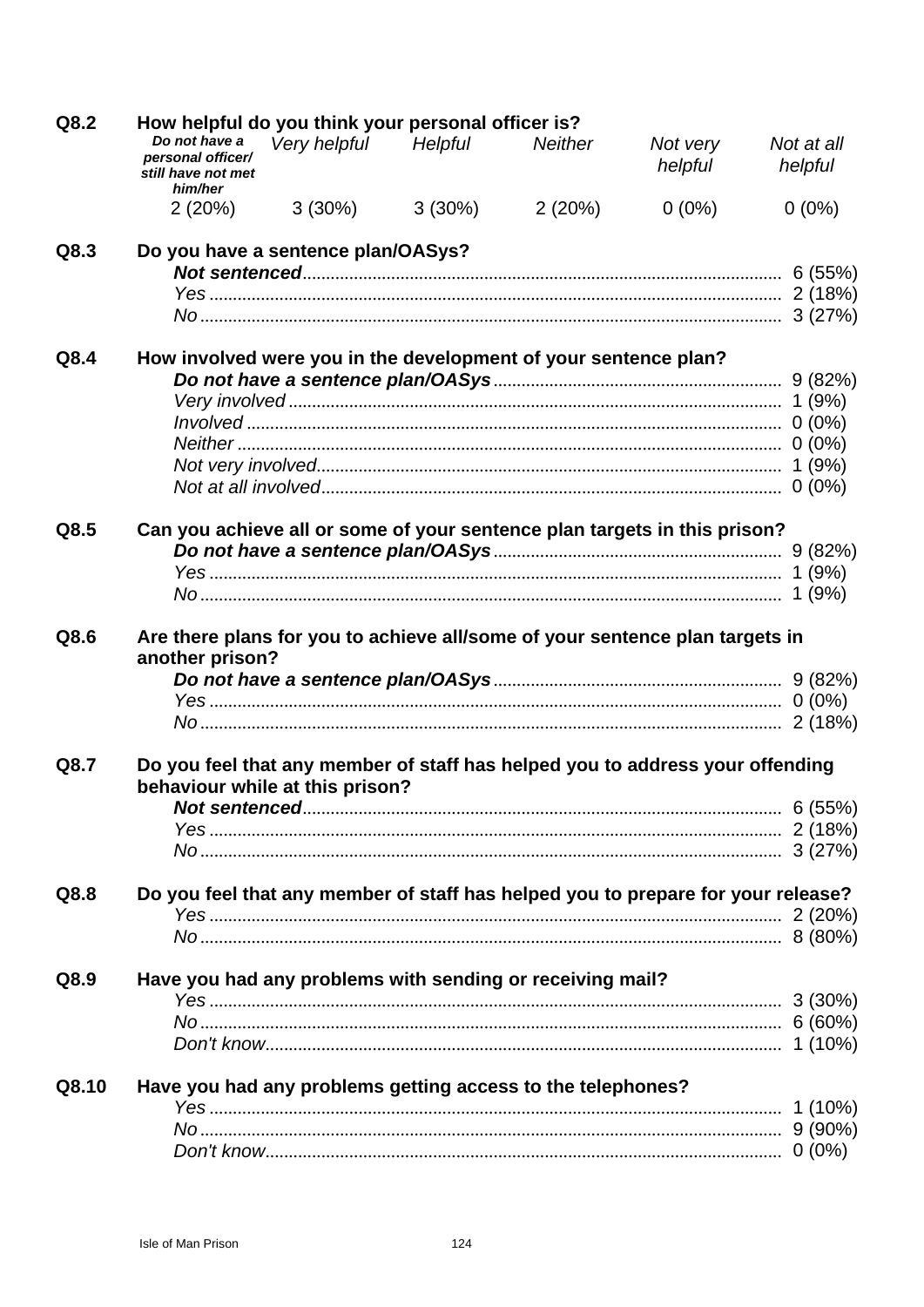| Q8.11 | Did you have a visit in the first week that you were here?           |        |           |                                                                                          |           |
|-------|----------------------------------------------------------------------|--------|-----------|------------------------------------------------------------------------------------------|-----------|
|       |                                                                      |        |           |                                                                                          |           |
|       |                                                                      |        |           |                                                                                          |           |
|       |                                                                      |        |           |                                                                                          |           |
| Q8.12 | How many visits did you receive in the last week?                    |        |           |                                                                                          |           |
|       | Not been in a<br>0                                                   |        | 1 to $2$  | 3 to 4                                                                                   | 5 or more |
|       | week                                                                 |        |           |                                                                                          |           |
|       | $0(0\%)$                                                             | 2(20%) | $8(80\%)$ | $0(0\%)$                                                                                 | $0(0\%)$  |
| Q8.13 | How are you and your family/friends usually treated by visits staff? |        |           |                                                                                          |           |
|       |                                                                      |        |           |                                                                                          |           |
|       |                                                                      |        |           |                                                                                          |           |
|       |                                                                      |        |           |                                                                                          |           |
|       |                                                                      |        |           |                                                                                          |           |
|       |                                                                      |        |           |                                                                                          |           |
|       |                                                                      |        |           |                                                                                          |           |
|       |                                                                      |        |           |                                                                                          |           |
| Q8.14 | prison?                                                              |        |           | Have you been helped to maintain contact with your family/friends while in this          |           |
|       |                                                                      |        |           |                                                                                          |           |
|       |                                                                      |        |           |                                                                                          |           |
|       |                                                                      |        |           |                                                                                          |           |
| Q8.15 | (Please tick all that apply to you.)                                 |        |           | Do you know who to contact to get help with the following within this prison?            |           |
|       |                                                                      |        |           | Don't know who to contact  4 (44%) Help with your finances in<br>preparation for release | 3(33%)    |
|       |                                                                      |        |           | Maintaining good relationships. 3 (33%) Claiming benefits on release  4 (44%)            |           |
|       |                                                                      |        |           | Avoiding bad relationships  3 (33%) Arranging a place at                                 | 2(22%)    |
|       |                                                                      |        |           | college/continuing education on                                                          |           |
|       |                                                                      |        |           | Finding a job on release  2 (22%) Continuity of health services on 4 (44%)               |           |
|       |                                                                      |        |           |                                                                                          |           |
|       |                                                                      |        |           | Finding accommodation on 2 (22%) Opening a bank account 1 (11%)                          |           |
|       |                                                                      |        |           |                                                                                          |           |
| Q8.16 | prison? (Please tick all that apply to you.)                         |        |           | Do you think you will have a problem with any of the following on release from           |           |
|       |                                                                      |        |           |                                                                                          | 8(80%)    |
|       |                                                                      |        |           | preparation for release                                                                  |           |
|       |                                                                      |        |           | Maintaining good relationships. 1 (10%) Claiming benefits on release 4 (40%)             |           |
|       |                                                                      |        |           | Avoiding bad relationships  3 (30%) Arranging a place at                                 | $5(50\%)$ |
|       |                                                                      |        |           | college/continuing education on                                                          |           |
|       |                                                                      |        |           |                                                                                          |           |
|       |                                                                      |        |           | Finding a job on release  6 (60%) Continuity of health services on 3 (30%)               |           |
|       | Finding accommodation on                                             |        |           | 7 (70%) Opening a bank account 5 (50%)                                                   |           |
|       |                                                                      |        |           |                                                                                          |           |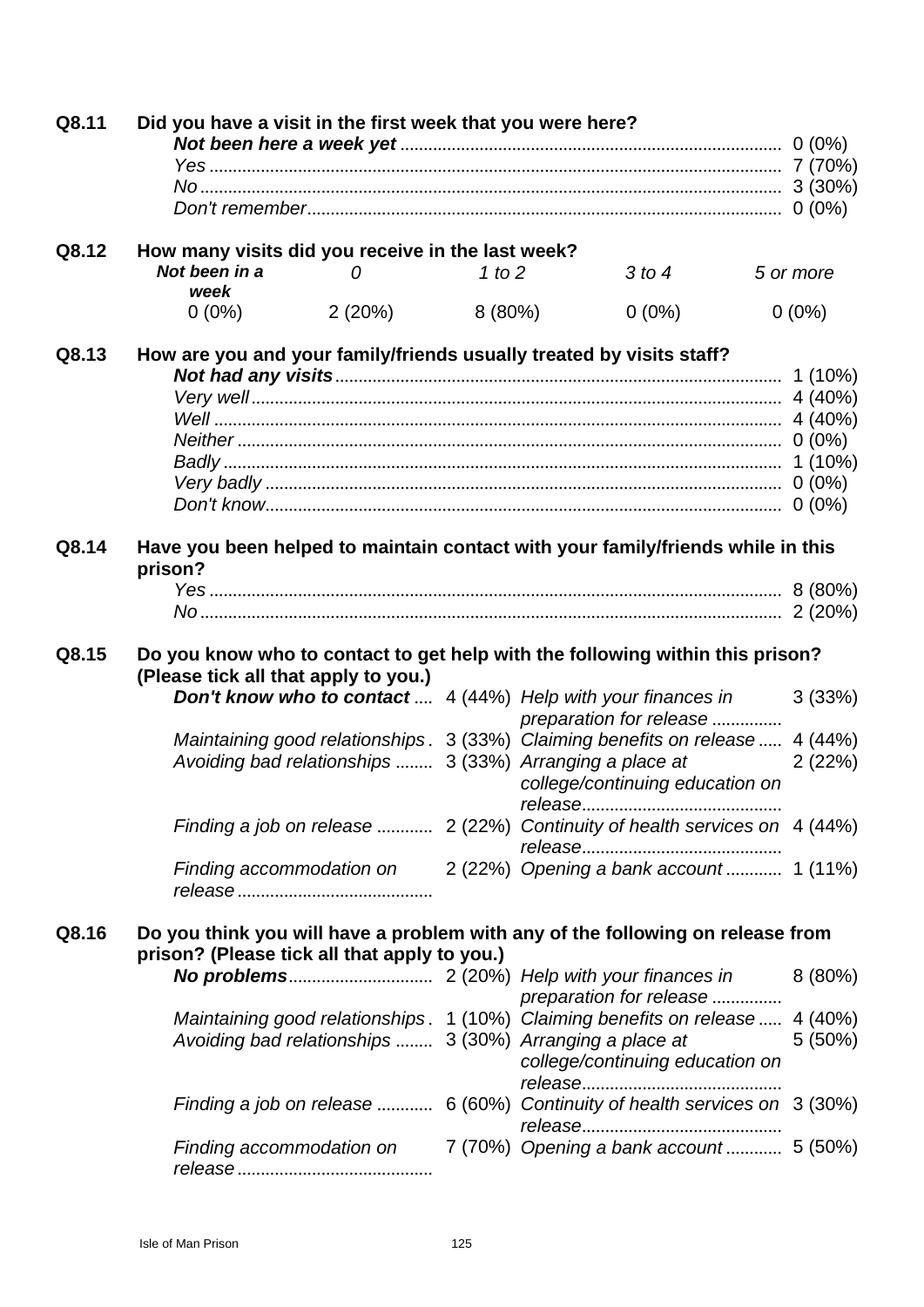| Q8.17 | Have you done anything, or has anything happened to you here that you think will<br>make you less likely to offend in the future? |  |  |  |  |  |
|-------|-----------------------------------------------------------------------------------------------------------------------------------|--|--|--|--|--|
|       |                                                                                                                                   |  |  |  |  |  |
|       |                                                                                                                                   |  |  |  |  |  |
|       |                                                                                                                                   |  |  |  |  |  |

**Thank you for completing this survey**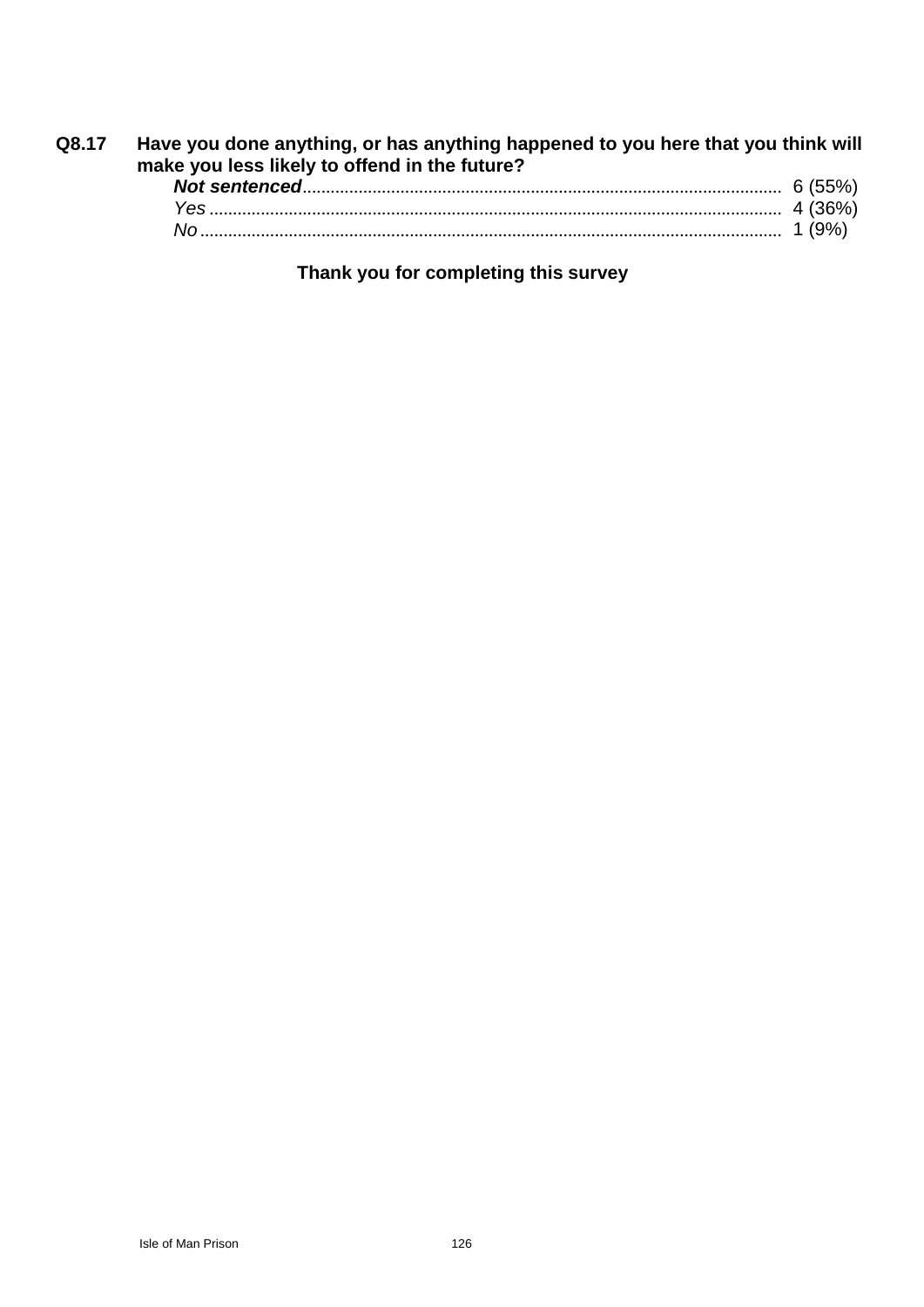

### **Prisoner survey responses - Isle of Man 2011**

Prisoner survey responses (missing data have been excluded for each question) Please note: where there are apparently large<br>differences, which are not indicated as statistically significant, this is likely to be due to cha

|     | Key to tables                                                                                                                        |                  |                  |
|-----|--------------------------------------------------------------------------------------------------------------------------------------|------------------|------------------|
|     | Any percentage highlighted in green is significantly better                                                                          |                  |                  |
|     | Any percentage highlighted in blue is significantly worse                                                                            |                  |                  |
|     | Any percentage highlighted in orange shows a significant difference in prisoners' background<br>details                              | Isle of Man 2011 | Local comparator |
|     | Percentages which are not highlighted show there is no significant difference                                                        |                  |                  |
|     | Number of completed questionnaires returned                                                                                          | 88               | 4621             |
|     | <b>SECTION 1: General information</b>                                                                                                |                  |                  |
| 2   | Are you under 21 years of age?                                                                                                       | 8%               | 6%               |
|     | 3a Are you sentenced?                                                                                                                | 62%              | 67%              |
|     | <b>3b</b> Are you on recall?                                                                                                         | 1%               | 11%              |
|     | 4a Is your sentence less than 12 months?                                                                                             | 11%              | 18%              |
|     | 4b Are you here under an indeterminate sentence for public protection (IPP prisoner)?                                                | 0%               | 4%               |
| 5   | Do you have six months or less to serve?                                                                                             | 25%              | 33%              |
| 6   | Have you been in this prison less than a month?                                                                                      | 15%              | 20%              |
| 7   | Are you a foreign national?                                                                                                          | 12%              | 12%              |
| 8   | Is English your first language?                                                                                                      | 98%              | 89%              |
| 9   | Are you from a minority ethnic group (including all those who did not tick white British, white Irish<br>or white other categories)? | 1%               | 24%              |
|     | 10  Do you consider yourself to be Gypsy/Romany/Traveller?                                                                           | 5%               | 5%               |
|     | 11 Are you Muslim?                                                                                                                   | 0%               | 10%              |
|     | 12 Are you homosexual/gay or bisexual?                                                                                               | 2%               | 3%               |
|     | 13 Do you consider yourself to have a disability?                                                                                    | 8%               | 20%              |
|     | 14 Is this your first time in prison?                                                                                                | 23%              | 28%              |
|     | 15 Have you been in more than five prisons this time?                                                                                | 2%               | 9%               |
|     | 16 Do you have any children under the age of 18?                                                                                     | 51%              | 55%              |
|     | <b>SECTION 2: Transfers and escorts</b>                                                                                              |                  |                  |
|     | For the most recent journey you have made either to or from court or between prisons:                                                |                  |                  |
|     | 1a Was the cleanliness of the van good/very good?                                                                                    | 70%              | 49%              |
|     | 1b  Was your personal safety during the journey good/very good?                                                                      | 81%              | 60%              |
|     | 1c Was the comfort of the van good/very good?                                                                                        | 42%              | 13%              |
| 1d  | Was the attention paid to your health needs good/very good?                                                                          | 54%              | 29%              |
| 1e  | Was the frequency of toilet breaks good/very good?                                                                                   | 46%              | 16%              |
| 2   | Did you spend more than four hours in the van?                                                                                       | 0%               | 4%               |
| 3   | Were you treated well/very well by the escort staff?                                                                                 | 94%              | 66%              |
| 4a  | Did you know where you were going when you left court or when transferred from another prison?                                       | 90%              | 73%              |
| 4b. | Before you arrived here did you receive any written information about what would happen to you?                                      | 18%              | 15%              |
|     | 4c When you first arrived here did your property arrive at the same time as you?                                                     | 71%              | 82%              |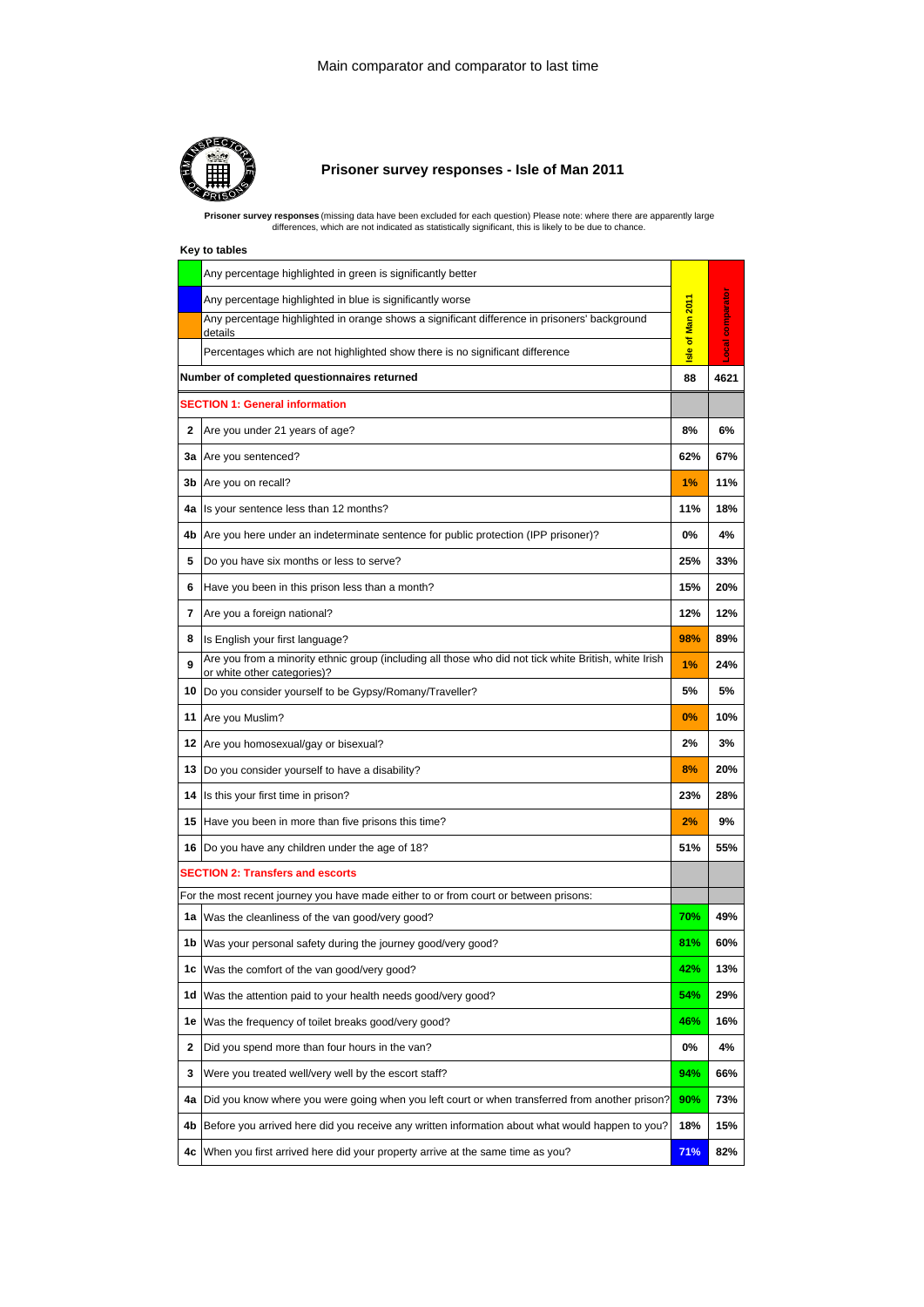|              | Any percentage highlighted in green is significantly better                                             |                 |                         |  |
|--------------|---------------------------------------------------------------------------------------------------------|-----------------|-------------------------|--|
|              | Any percentage highlighted in blue is significantly worse                                               |                 |                         |  |
|              | Any percentage highlighted in orange shows a significant difference in prisoners' background<br>details |                 | <b>Local comparator</b> |  |
|              | Percentages which are not highlighted show there is no significant difference                           | sle of Man 2011 |                         |  |
|              | <b>SECTION 3: Reception, first night and induction</b>                                                  |                 |                         |  |
| 1            | In the first 24 hours, did staff ask you if you needed help/support with the following:                 |                 |                         |  |
|              | <b>1b</b> Problems with loss of property?                                                               | 5%              | 13%                     |  |
|              | 1c Housing problems?                                                                                    | 8%              | 31%                     |  |
|              | 1d Problems contacting employers?                                                                       | 12%             | 14%                     |  |
|              | 1e Problems contacting family?                                                                          | 61%             | 51%                     |  |
|              | 1f Problems ensuring dependants were looked after?                                                      | 11%             | 15%                     |  |
|              | 1g Money problems?                                                                                      | 10%             | 18%                     |  |
|              | 1h Problems of feeling depressed/suicidal?                                                              | 52%             | 55%                     |  |
|              | 1i Health problems?                                                                                     | 58%             | 63%                     |  |
|              | 1j Problems in needing protection from other prisoners?                                                 | 23%             | 22%                     |  |
|              | 1k Problems accessing phone numbers?                                                                    | 55%             | 42%                     |  |
| $\mathbf{z}$ | When you first arrived:                                                                                 |                 |                         |  |
|              | 2a  Did you have any problems?                                                                          | 68%             | 76%                     |  |
|              | 2b Did you have any problems with loss of property?                                                     | 15%             | 13%                     |  |
|              | 2c   Did you have any housing problems?                                                                 | 25%             | 24%                     |  |
|              | 2d   Did you have any problems contacting employers?                                                    | 7%              | 7%                      |  |
|              | 2e   Did you have any problems contacting family?                                                       | 25%             | 34%                     |  |
| 2f           | Did you have any problems ensuring dependants were being looked after?                                  | 13%             | 8%                      |  |
|              | 2g Did you have any money worries?                                                                      | 29%             | 23%                     |  |
| 2h           | Did you have any problems with feeling depressed or suicidal?                                           | 21%             | 21%                     |  |
| 2i           | Did you have any health problems?                                                                       | 32%             | 30%                     |  |
| 2ј.          | Did you have any problems with needing protection from other prisoners?                                 | 7%              | 9%                      |  |
| 2k           | Did you have problems accessing phone numbers?                                                          | 21%             | 30%                     |  |
|              | 3a Were you seen by a member of health services in reception?                                           | 85%             | 89%                     |  |
| 3b           | When you were searched in reception, was this carried out in a respectful way?                          | 85%             | 73%                     |  |
| 4            | Were you treated well/very well in reception?                                                           | 70%             | 59%                     |  |
| 5            | On your day of arrival, were you offered information about any of the following:                        |                 |                         |  |
| 5а           | What was going to happen to you?                                                                        | 49%             | 46%                     |  |
| 5b           | Support was available for people feeling depressed or suicidal?                                         | 55%             | 46%                     |  |
| 5с           | How to make routine requests?                                                                           | 48%             | 38%                     |  |
| 5d           | Your entitlement to visits?                                                                             | 59%             | 45%                     |  |
| 5е           | Health services?                                                                                        | 53%             | 51%                     |  |
| 5f           | The chaplaincy?                                                                                         | 36%             | 47%                     |  |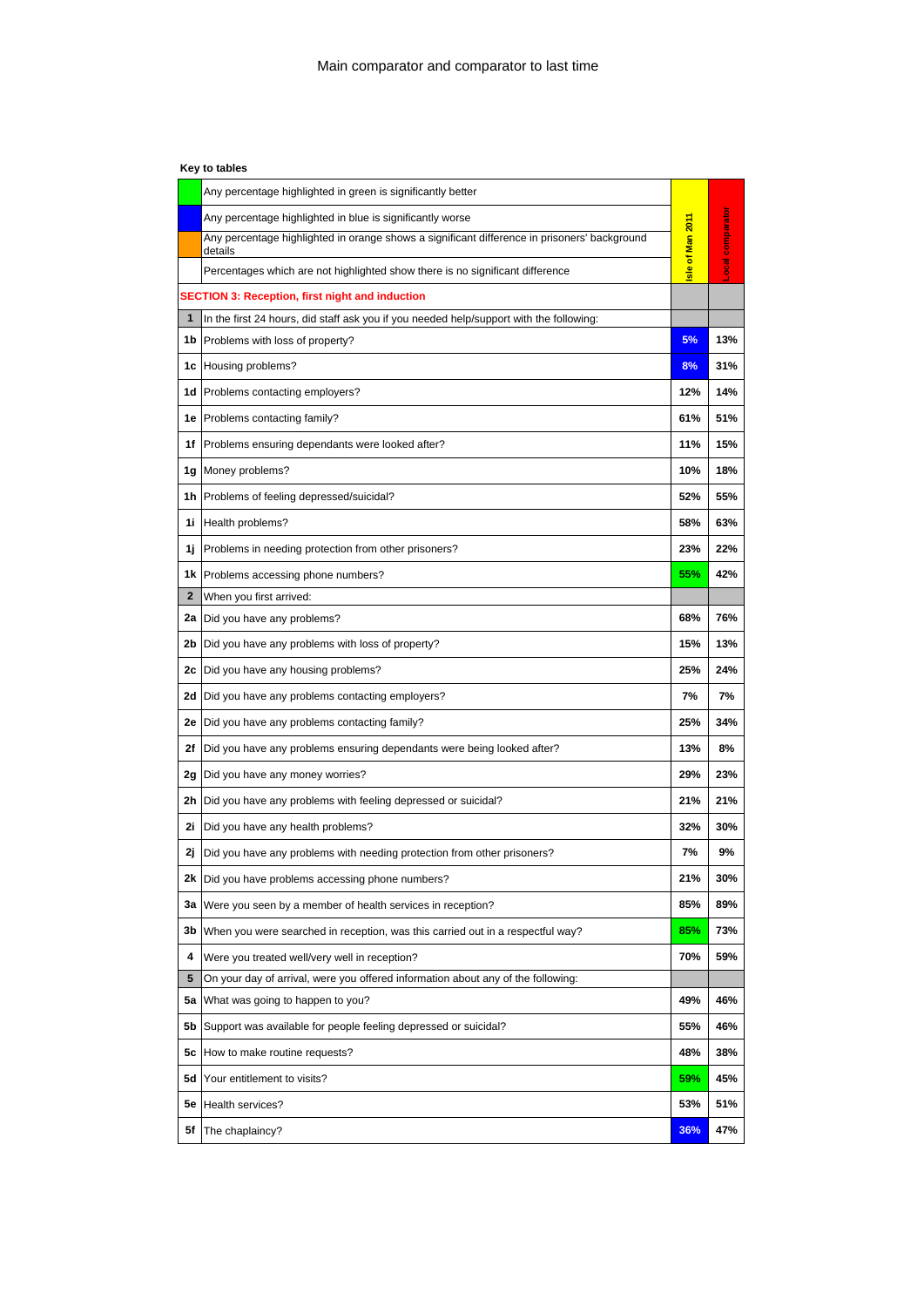| Key to tables |  |  |  |
|---------------|--|--|--|
|---------------|--|--|--|

|              | Any percentage highlighted in green is significantly better                                                |                 |                  |  |  |  |
|--------------|------------------------------------------------------------------------------------------------------------|-----------------|------------------|--|--|--|
|              | Any percentage highlighted in blue is significantly worse                                                  |                 |                  |  |  |  |
|              | Any percentage highlighted in orange shows a significant difference in prisoners' background<br>details    | sle of Man 2011 | Local comparator |  |  |  |
|              | Percentages which are not highlighted show there is no significant difference                              |                 |                  |  |  |  |
|              | SECTION 3: Reception, first night and induction continued                                                  |                 |                  |  |  |  |
| 6            | On your day of arrival, were you offered any of the following:                                             |                 |                  |  |  |  |
|              | 6a   A smokers/non-smokers pack?                                                                           | 41%             | 86%              |  |  |  |
| 6b.          | The opportunity to have a shower?                                                                          | 65%             | 35%              |  |  |  |
| 6с           | The opportunity to make a free telephone call?                                                             | 84%             | 59%              |  |  |  |
| 6d           | Something to eat?                                                                                          | 68%             | 80%              |  |  |  |
| 7            | Within the first 24 hours did you meet any of the following people:                                        |                 |                  |  |  |  |
|              | 7a The chaplain or a religious leader?                                                                     | 14%             | 48%              |  |  |  |
| 7b           | Someone from health services?                                                                              | 85%             | 75%              |  |  |  |
|              | 7c   A Listener/Samaritans?                                                                                | 5%              | 24%              |  |  |  |
| 8            | Did you have access to the prison shop/canteen within the first 24 hours?                                  | 21%             | 16%              |  |  |  |
| 9            | Did you feel safe on your first night here?                                                                | 84%             | 72%              |  |  |  |
| 10           | Have you been on an induction course?                                                                      | 41%             | 77%              |  |  |  |
|              | For those who have been on an induction course:                                                            |                 |                  |  |  |  |
| 11           | Did the course cover everything you needed to know about the prison?                                       | 50%             | 60%              |  |  |  |
|              | <b>SECTION 4: Legal rights and respectful custody</b>                                                      |                 |                  |  |  |  |
| 1            | In terms of your legal rights, is it easy/very easy to:                                                    |                 |                  |  |  |  |
|              | 1a Communicate with your solicitor or legal representative?                                                | 30%             | 42%              |  |  |  |
|              | 1b Attend legal visits?                                                                                    | 50%             | 61%              |  |  |  |
| 1c           | Obtain bail information?                                                                                   | 21%             | 25%              |  |  |  |
| $\mathbf{2}$ | Have staff ever opened letters from your solicitor or legal representative when you were not with<br>them? | 39%             | 40%              |  |  |  |
| 3            | For the wing/unit you are currently on:                                                                    |                 |                  |  |  |  |
|              | 3a   Are you normally offered enough clean, suitable clothes for the week?                                 | 44%             | 50%              |  |  |  |
| 3b           | Are you normally able to have a shower every day?                                                          | 97%             | 81%              |  |  |  |
| 3с           | Do you normally receive clean sheets every week?                                                           | 67%             | 81%              |  |  |  |
| 3d           | Do you normally get cell cleaning materials every week?                                                    | 86%             | 64%              |  |  |  |
| 3e           | Is your cell call bell normally answered within five minutes?                                              | 69%             | 36%              |  |  |  |
| 3f           | Is it normally quiet enough for you to be able to relax or sleep in your cell at night time?               | 69%             | 65%              |  |  |  |
| 3g           | Can you normally get your stored property, if you need to?                                                 | 67%             | 26%              |  |  |  |
| 4            | Is the food in this prison good/very good?                                                                 | 50%             | 24%              |  |  |  |
| 5            | Does the shop/canteen sell a wide enough range of goods to meet your needs?                                | 47%             | 44%              |  |  |  |
| 6a           | Is it easy/very easy to get a complaints form?                                                             | 69%             | 79%              |  |  |  |
| 6b           | Is it easy/very easy to get an application form?                                                           | 94%             | 86%              |  |  |  |
| 7            | Have you made an application?                                                                              | 90%             | 84%              |  |  |  |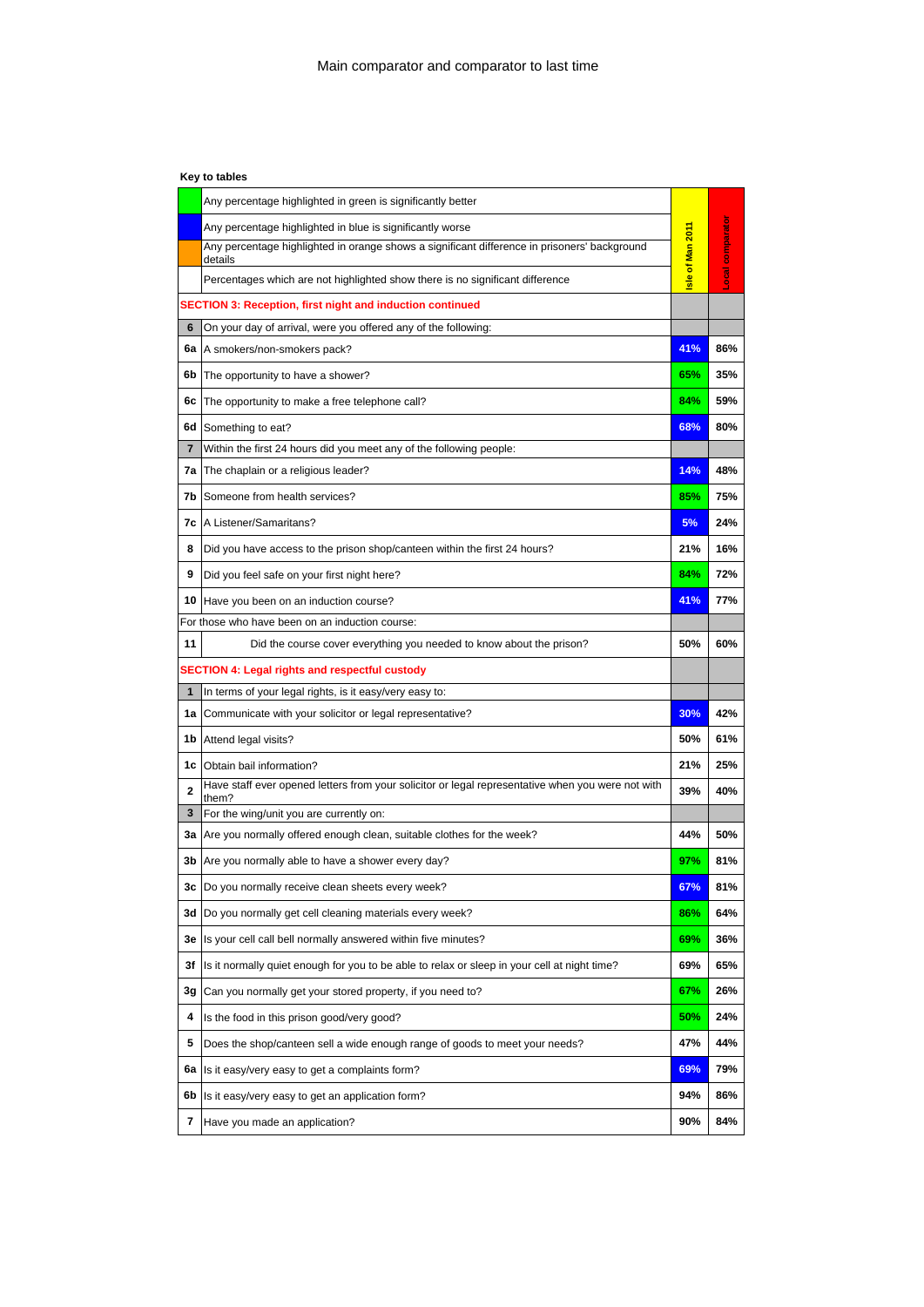## Main comparator and comparator to last time

|     | Any percentage highlighted in green is significantly better                                             |                 |                         |
|-----|---------------------------------------------------------------------------------------------------------|-----------------|-------------------------|
|     | Any percentage highlighted in blue is significantly worse                                               |                 |                         |
|     | Any percentage highlighted in orange shows a significant difference in prisoners' background<br>details | sle of Man 2011 |                         |
|     | Percentages which are not highlighted show there is no significant difference                           |                 | <b>Local comparator</b> |
|     | <b>SECTION 4: Legal rights and respectful custody continued</b>                                         |                 |                         |
|     | For those who have made an application:                                                                 |                 |                         |
| 8a  | Do you feel applications are dealt with fairly?                                                         | 42%             | 55%                     |
| 8b  | Do you feel applications are dealt with promptly (within seven days)?                                   | 54%             | 47%                     |
| 9   | Have you made a complaint?                                                                              | 51%             | 42%                     |
|     | For those who have made a complaint:                                                                    |                 |                         |
| 10a | Do you feel complaints are dealt with fairly?                                                           | 24%             | 30%                     |
| 10b | Do you feel complaints are dealt with promptly (within seven days)?                                     | 23%             | 33%                     |
| 11  | Have you ever been made to or encouraged to withdraw a complaint since you have<br>been in this prison? | 37%             | 26%                     |
|     | 10c Were you given information about how to make an appeal?                                             | 25%             | 22%                     |
|     | 12 Is it easy/very easy to see the Independent Monitoring Board?                                        | 37%             | 24%                     |
|     | 13 Are you on the enhanced (top) level of the IEP scheme?                                               | 40%             | 27%                     |
| 14  | Do you feel you have been treated fairly in your experience of the IEP scheme?                          | 48%             | 51%                     |
|     | 15 Do the different levels of the IEP scheme encourage you to change your behaviour?                    | 35%             | 45%                     |
|     | 16a In the last six months have any members of staff physically restrained you (C&R)?                   | 8%              | 8%                      |
|     | 16b In the last six months have you spent a night in the segregation/care and separation unit?          | 26%             | 11%                     |
|     | 13a Do you feel your religious beliefs are respected?                                                   | 43%             | 54%                     |
|     | 13b Are you able to speak to a religious leader of your faith in private if you want to?                | 53%             | 56%                     |
|     | 14 Are you able to speak to a Listener at any time if you want to?                                      | 26%             | 59%                     |
|     | 15a Is there a member of staff in this prison that you can turn to for help if you have a problem?      | 78%             | 70%                     |
|     | 15b Do most staff in this prison treat you with respect?                                                | 75%             | 69%                     |
|     | <b>SECTION 5: Safety</b>                                                                                |                 |                         |
| 1   | Have you ever felt unsafe in this prison?                                                               | 33%             | 40%                     |
| 2   | Do you feel unsafe in this prison at the moment?                                                        | 10%             | 18%                     |
| 4   | Have you been victimised by another prisoner?                                                           | 28%             | 22%                     |
| 5   | Since you have been here, has another prisoner:                                                         |                 |                         |
| 5а  | Made insulting remarks about you, your family or friends?                                               | 15%             | 11%                     |
| 5b  | Hit, kicked or assaulted you?                                                                           | 6%              | 7%                      |
| 5c  | Sexually abused you?                                                                                    | 1%              | 1%                      |
| 5d  | Victimised you because of your race or ethnic origin?                                                   | 1%              | 4%                      |
| 5е  | Victimised you because of drugs?                                                                        | 6%              | 4%                      |
| 5f  | Taken your canteen/property?                                                                            | 3%              | 5%                      |
| 5g  | Victimised you because you were new here?                                                               | 5%              | 6%                      |
| 5h  | Victimised you because of your sexuality?                                                               | 0%              | 1%                      |
| 5i  | Victimised you because you have a disability?                                                           | 0%              | 3%                      |
| 5j  | Victimised you because of your religion/religious beliefs?                                              | 1%              | 2%                      |
| 5k  | Victimised you because of your age?                                                                     | 1%              | 2%                      |
| 51  | Victimised you because you were from a different part of the country?                                   | 0%              | 4%                      |
|     | 5m Victimised you because of your offence/crime?                                                        | 11%             | 5%                      |
| 5n  | Victimised you because of gang related issues?                                                          | 3%              | 4%                      |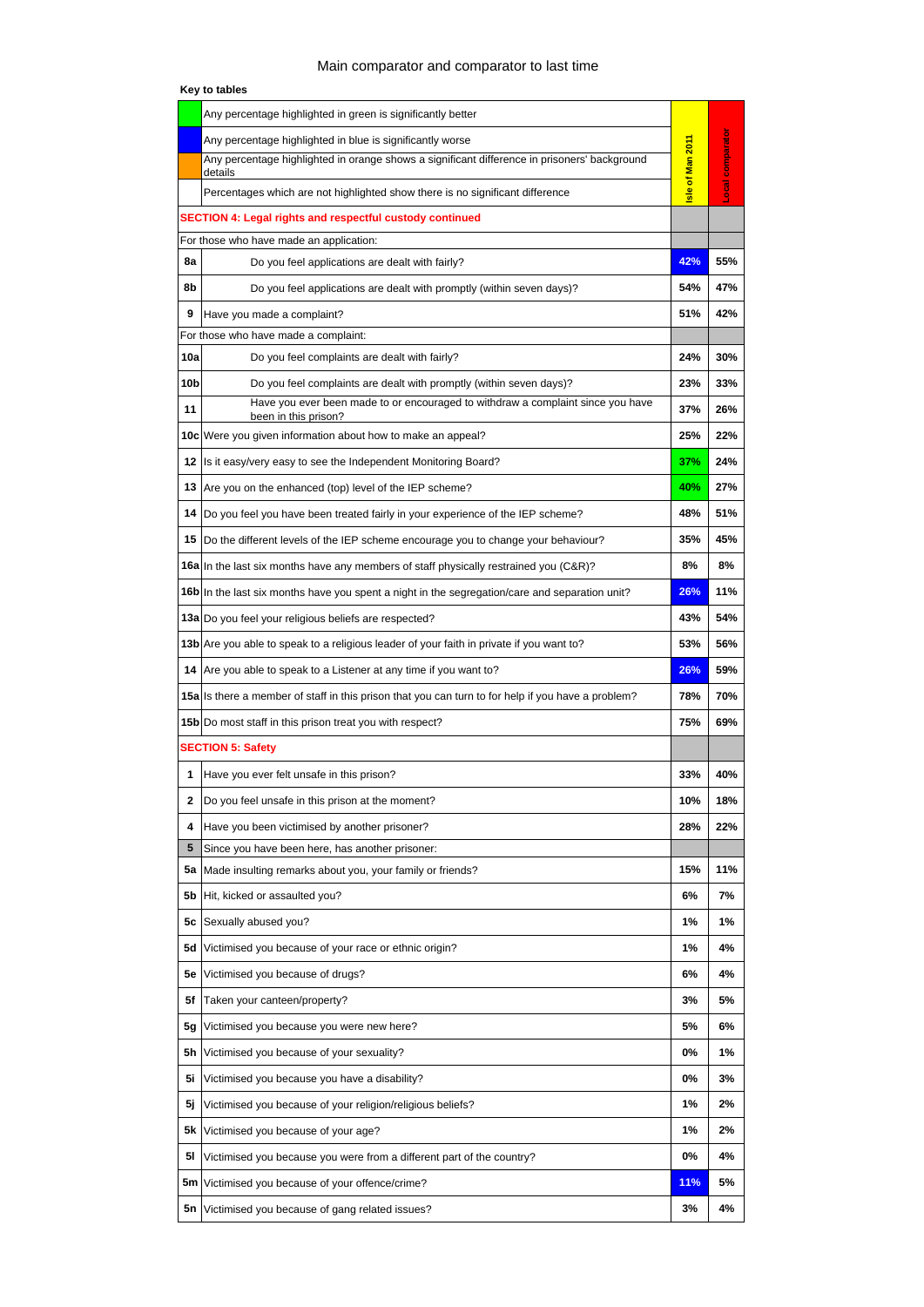| Key to tables |
|---------------|
|               |

|    | Any percentage highlighted in green is significantly better                                                                                |                 |                         |
|----|--------------------------------------------------------------------------------------------------------------------------------------------|-----------------|-------------------------|
|    | Any percentage highlighted in blue is significantly worse                                                                                  |                 |                         |
|    | Any percentage highlighted in orange shows a significant difference in prisoners' background<br>details                                    | sle of Man 2011 | <b>Local comparator</b> |
|    | Percentages which are not highlighted show there is no significant difference                                                              |                 |                         |
|    | <b>SECTION 5: Safety continued</b>                                                                                                         |                 |                         |
| 6  | Have you been victimised by a member of staff?                                                                                             | 33%             | 26%                     |
| 7  | Since you have been here, has a member of staff:                                                                                           |                 |                         |
|    | <b>7a</b> Made insulting remarks about you, your family or friends?                                                                        | 14%             | 12%                     |
|    | <b>7b</b> Hit, kicked or assaulted you?                                                                                                    | 5%              | 5%                      |
| 7с | Sexually abused you?                                                                                                                       | 0%              | 1%                      |
| 7d | Victimised you because of your race or ethnic origin?                                                                                      | 0%              | 5%                      |
| 7е | Victimised you because of drugs?                                                                                                           | 10%             | 5%                      |
| 7f | Victimised you because you were new here?                                                                                                  | 10%             | 6%                      |
| 7g | Victimised you because of your sexuality?                                                                                                  | 2%              | 1%                      |
| 7h | Victimised you because you have a disability?                                                                                              | 1%              | 3%                      |
| 7i | Victimised you because of your religion/religious beliefs?                                                                                 | 1%              | 2%                      |
| 7j | Victimised you because of your age?                                                                                                        | 1%              | 2%                      |
| 7k | Victimised you because you were from a different part of the country?                                                                      | 3%              | 4%                      |
| 71 | Victimised you because of your offence/crime?                                                                                              | 13%             | 4%                      |
|    | 7m Victimised you because of gang related issues?                                                                                          | 2%              | 2%                      |
|    | For those who have been victimised by staff or other prisoners:                                                                            |                 |                         |
| 8  | Did you report any victimisation that you have experienced?                                                                                | 26%             | 34%                     |
| 9  | Have you ever felt threatened or intimidated by another prisoner/group of prisoners in here?                                               | 24%             | 25%                     |
|    | 10 Have you ever felt threatened or intimidated by a member of staff in here?                                                              | 17%             | 23%                     |
| 11 | Is it easy/very easy to get illegal drugs in this prison?                                                                                  | 29%             | 31%                     |
|    | <b>SECTION 6: Health services</b>                                                                                                          |                 |                         |
| 1a | Is it easy/very easy to see the doctor?                                                                                                    | 37%             | 28%                     |
|    | 1b Is it easy/very easy to see the nurse?                                                                                                  | 65%             | 50%                     |
|    | 1c Is it easy/very easy to see the dentist?                                                                                                | 32%             | 11%                     |
|    | 1d Is it easy/very easy to see the optician?                                                                                               | 18%             | 12%                     |
| 2  | Are you able to see a pharmacist?                                                                                                          | 36%             | 44%                     |
|    | For those who have been to the following services, do you think the quality of the health service from<br>the following is good/very good: |                 |                         |
| Зa | The doctor?                                                                                                                                | 48%             | 46%                     |
| 3b | The nurse?                                                                                                                                 | 55%             | 59%                     |
| Зc | The dentist?                                                                                                                               | 58%             | 33%                     |
| 3d | The optician?                                                                                                                              | 42%             | 35%                     |
| 4  | The overall quality of health services?                                                                                                    | 48%             | 41%                     |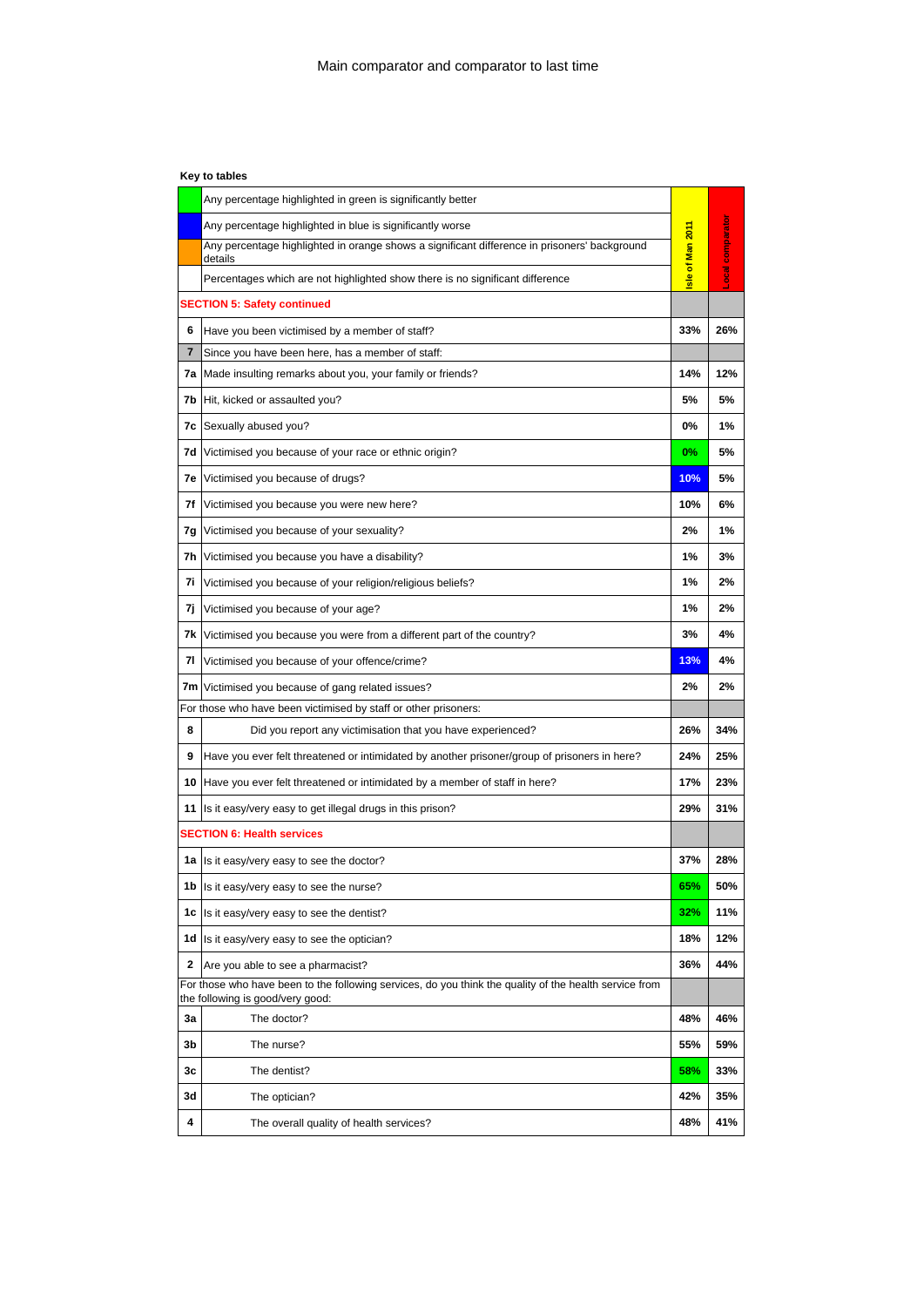|    | Any percentage highlighted in green is significantly better                                                     |                 |                         |
|----|-----------------------------------------------------------------------------------------------------------------|-----------------|-------------------------|
|    | Any percentage highlighted in blue is significantly worse                                                       |                 |                         |
|    | Any percentage highlighted in orange shows a significant difference in prisoners' background<br>details         | sle of Man 2011 | <b>Local comparator</b> |
|    | Percentages which are not highlighted show there is no significant difference                                   |                 |                         |
|    | <b>Health services continued</b>                                                                                |                 |                         |
| 5  | Are you currently taking medication?                                                                            | 76%             | 49%                     |
|    | For those currently taking medication:                                                                          |                 |                         |
| 6  | Are you allowed to keep possession of your medication in your own cell?                                         | 80%             | 57%                     |
| 7  | Do you feel you have any emotional well-being/mental health issues?                                             | 39%             | 34%                     |
|    | For those with emotional well-being/mental health issues, are these being addressed by any of the<br>following: |                 |                         |
| 8a | Not receiving any help?                                                                                         | 48%             | 39%                     |
| 8b | A doctor?                                                                                                       | 23%             | 34%                     |
| 8с | A nurse?                                                                                                        | 7%              | 18%                     |
| 8d | A psychiatrist?                                                                                                 | 23%             | 18%                     |
| 8e | The mental health in-reach team?                                                                                | 23%             | 28%                     |
| 8f | A counsellor?                                                                                                   | 19%             | 12%                     |
| 9а | Did you have a drug problem when you came into this prison?                                                     | 50%             | 35%                     |
| 9b | Did you have an alcohol problem when you came into this prison?                                                 | 29%             | 25%                     |
|    | 10a Have you developed a drug problem since you have been in this prison?                                       | 19%             | 10%                     |
|    | For those with drug or alcohol problems:                                                                        |                 |                         |
| 11 | Do you know who to contact in this prison for help?                                                             | 63%             | 80%                     |
| 12 | Have you received any help or intervention while in this prison?                                                | 39%             | 68%                     |
|    | For those who have received help or intervention with their drug or alcohol problem:                            |                 |                         |
| 13 | Was this intervention or help useful?                                                                           | 63%             | 77%                     |
|    | 14a Do you think you will have a problem with drugs when you leave this prison? (Yes/don't know)                | 48%             | 32%                     |
|    | 14b Do you think you will have a problem with alcohol when you leave this prison? (Yes/don't know)              | 33%             | 26%                     |
|    | For those who may have a drug or alcohol problem on release, do you know who in this prison:                    |                 |                         |
| 15 | Can help you contact external drug or alcohol agencies on release?                                              | 54%             | 59%                     |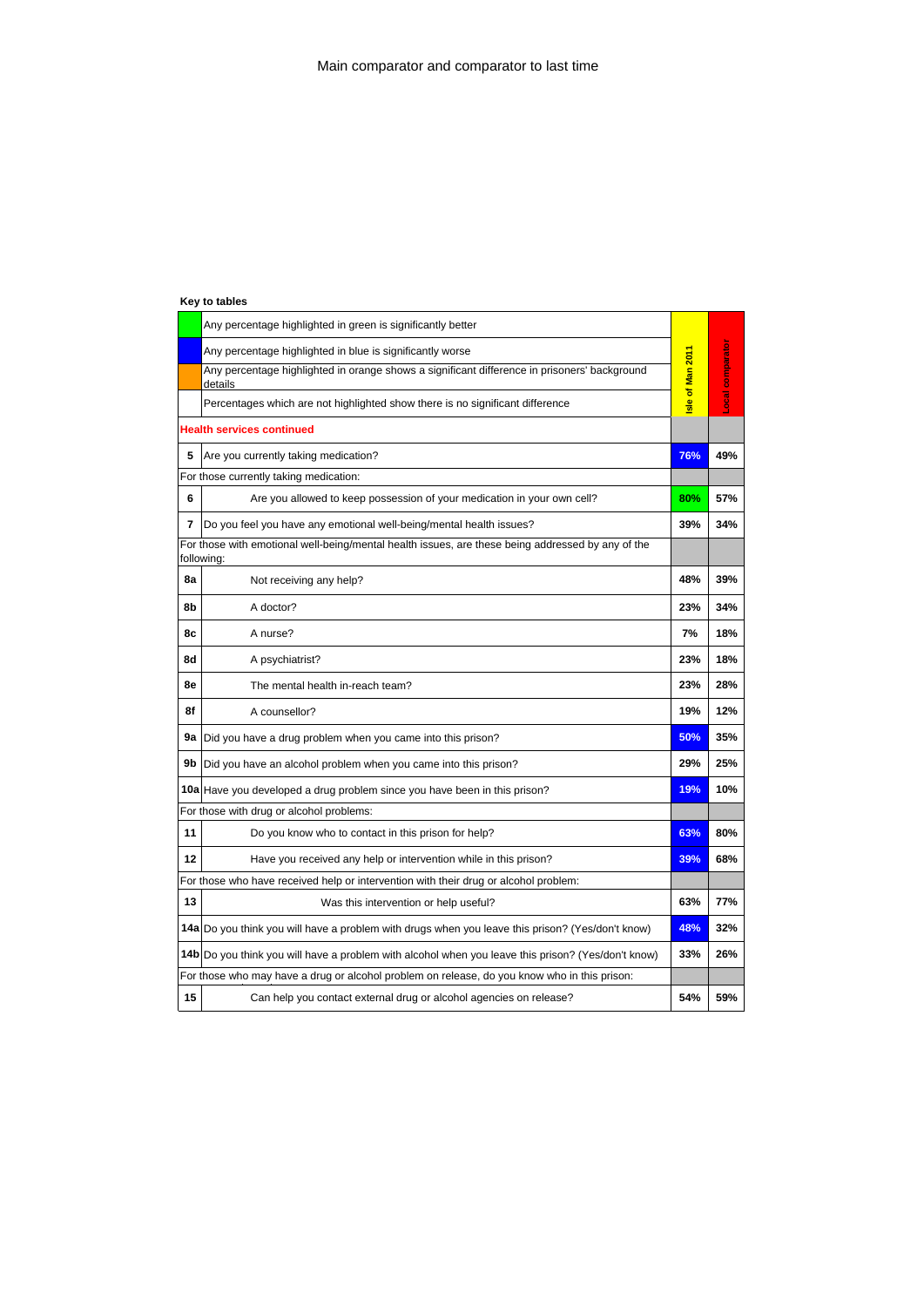|             | Any percentage highlighted in green is significantly better                                                   |                 |                         |
|-------------|---------------------------------------------------------------------------------------------------------------|-----------------|-------------------------|
|             | Any percentage highlighted in blue is significantly worse                                                     |                 |                         |
|             | Any percentage highlighted in orange shows a significant difference in prisoners' background                  |                 |                         |
|             | details<br>Percentages which are not highlighted show there is no significant difference                      | sle of Man 2011 | <b>Local comparator</b> |
|             | <b>SECTION 7: Purposeful activity</b>                                                                         |                 |                         |
| $\mathbf 1$ | Are you currently involved in any of the following activities:                                                |                 |                         |
|             | 1a A prison job?                                                                                              | 77%             | 43%                     |
|             | 1b   Vocational or skills training?                                                                           | 8%              | 10%                     |
|             | 1c Education (including basic skills)?                                                                        | 47%             | 26%                     |
| 1d          | Offending Behaviour Programmes?                                                                               | 6%              | 7%                      |
|             | 2ai Have you had a job while in this prison?                                                                  | 93%             | 66%                     |
|             | For those who have had a prison job while in this prison:                                                     |                 |                         |
| 2aii        | Do you feel the job will help you on release?                                                                 | 29%             | 40%                     |
|             | 2bi Have you been involved in vocational or skills training while in this prison?                             | 67%             | 52%                     |
|             | For those who have had vocational or skills training while in this prison:                                    |                 |                         |
| 2biil       | Do you feel the vocational or skills training will help you on release?                                       | 21%             | 51%                     |
|             | 2ci Have you been involved in education while in this prison?                                                 | 86%             | 62%                     |
|             | For those who have been involved in education while in this prison:                                           |                 |                         |
| 2cii        | Do you feel the education will help you on release?                                                           | 41%             | 59%                     |
|             | 2di Have you been involved in offending behaviour programmes while in this prison?                            | 65%             | 49%                     |
|             | For those who have been involved in offending behaviour programmes while in this prison:                      |                 |                         |
| 2dii        | Do you feel the offending behaviour programme(s) will help you on release?                                    | 18%             | 48%                     |
| 3           | Do you go to the library at least once a week?                                                                | 39%             | 37%                     |
| 4           | On average, do you go to the gym at least twice a week?                                                       | 67%             | 44%                     |
| 5           | On average, do you go outside for exercise three or more times a week?                                        | 54%             | 38%                     |
| 6           | On average, do you spend ten or more hours out of your cell on a weekday?                                     | 16%             | 10%                     |
| 7           | On average, do you go on association more than five times each week?                                          | 70%             | 51%                     |
| 8           | Do staff normally speak to you most of the time/all of the time during association?                           | 26%             | 17%                     |
|             | <b>SECTION 8: Resettlement</b>                                                                                |                 |                         |
| 1           | Do you have a personal officer?                                                                               | 92%             | 46%                     |
|             | For those with a personal officer:                                                                            |                 |                         |
| 2           | Do you think your personal officer is helpful/very helpful?                                                   | 68%             | 62%                     |
|             | For those who are sentenced:                                                                                  |                 |                         |
| 3           | Do you have a sentence plan?                                                                                  | 25%             | 42%                     |
|             | For those with a sentence plan?                                                                               |                 |                         |
| 4           | Were you involved/very involved in the development of your plan?                                              | 27%             | 58%                     |
| 5           | Can you achieve some/all of your sentence plan targets in this prison?                                        | 64%             | 62%                     |
| 6           | Are there plans for you to achieve some/all your targets in another prison?                                   | 31%             | 45%                     |
|             | For those who are sentenced:                                                                                  |                 |                         |
| 7           | Do you feel that any member of staff has helped you address your offending behaviour<br>while at this prison? | 18%             | 27%                     |
| 8           | Do you feel that any member of staff has helped you to prepare for release?                                   | 15%             | 14%                     |
| 9           | Have you had any problems with sending or receiving mail?                                                     | 38%             | 45%                     |
| 10          | Have you had any problems getting access to the telephones?                                                   | 14%             | 30%                     |
| 11          | Did you have a visit in the first week that you were here?                                                    | 56%             | 36%                     |
|             | 12   Did you receive one or more visits in the last week?                                                     | 54%             | 41%                     |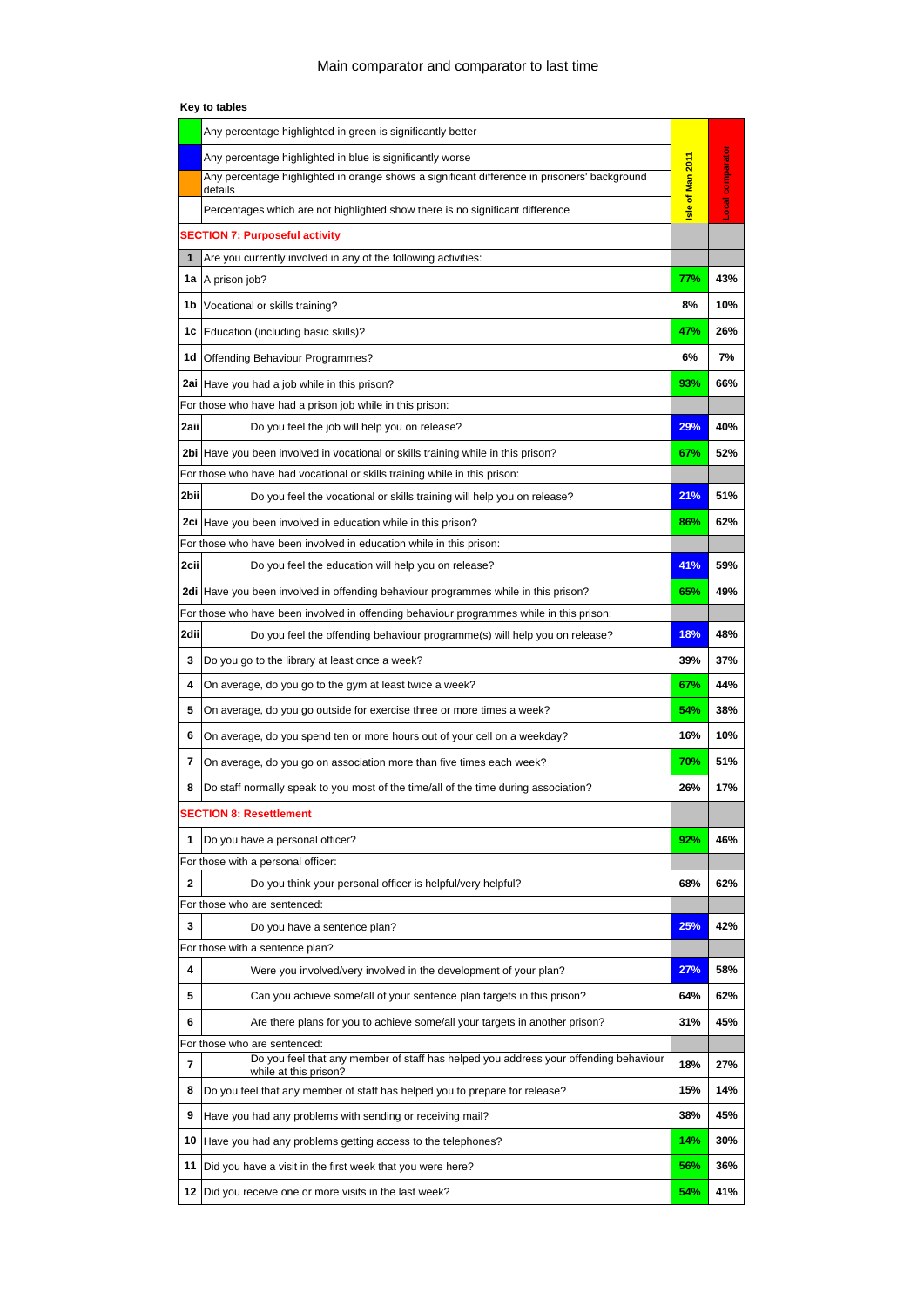|    | Any percentage highlighted in green is significantly better                                                  |                 |                  |
|----|--------------------------------------------------------------------------------------------------------------|-----------------|------------------|
|    | Any percentage highlighted in blue is significantly worse                                                    |                 |                  |
|    | Any percentage highlighted in orange shows a significant difference in prisoners' background<br>details      | sle of Man 2011 | Local comparator |
|    | Percentages which are not highlighted show there is no significant difference                                |                 |                  |
|    | <b>Resettlement continued</b>                                                                                |                 |                  |
|    | For those who have had visits:                                                                               |                 |                  |
| 13 | How are you and your family/ friends usually treated by visits staff? (Very well/well)                       | 57%             | 50%              |
| 14 | Have you been helped to maintain contact with family/friends whilst in this prison?                          | 42%             | 34%              |
| 15 | Do you know who to contact within this prison to get help with the following:                                |                 |                  |
|    | 15b Maintaining good relationships?                                                                          | 8%              | 14%              |
|    | <b>15c</b> Avoiding bad relationships?                                                                       | 5%              | 10%              |
|    | 15d Finding a job on release?                                                                                | 16%             | 28%              |
|    | 15e Finding accommodation on release?                                                                        | 15%             | 30%              |
|    | 15f With money/finances on release?                                                                          | 10%             | 19%              |
|    | 15g Claiming benefits on release?                                                                            | 24%             | 33%              |
|    | 15h Arranging a place at college/continuing education on release?                                            | 14%             | 17%              |
|    | 15i Accessing health services on release?                                                                    | 16%             | 22%              |
|    | 15j Opening a bank account on release?                                                                       | 14%             | 18%              |
| 16 | Do you think you will have a problem with any of the following on release from prison?                       |                 |                  |
|    | 16b Maintaining good relationships?                                                                          | 17%             | 14%              |
|    | <b>16c</b> Avoiding bad relationships?                                                                       | 23%             | 14%              |
|    | 16d Finding a job?                                                                                           | 57%             | 50%              |
|    | 16e Finding accommodation?                                                                                   | 35%             | 41%              |
|    | 16f Money/finances?                                                                                          | 34%             | 36%              |
|    | 16g Claiming benefits?                                                                                       | 33%             | 33%              |
|    | 16h Arranging a place at college/continuing education?                                                       | 20%             | 22%              |
|    | 16i Accessing health services?                                                                               | 17%             | 19%              |
|    | 16j Opening a bank account?                                                                                  | 28%             | 31%              |
|    | For those who are sentenced:                                                                                 |                 |                  |
| 17 | Have you done anything, or has anything happened to you here to make you less likely<br>to offend in future? | 37%             | 47%              |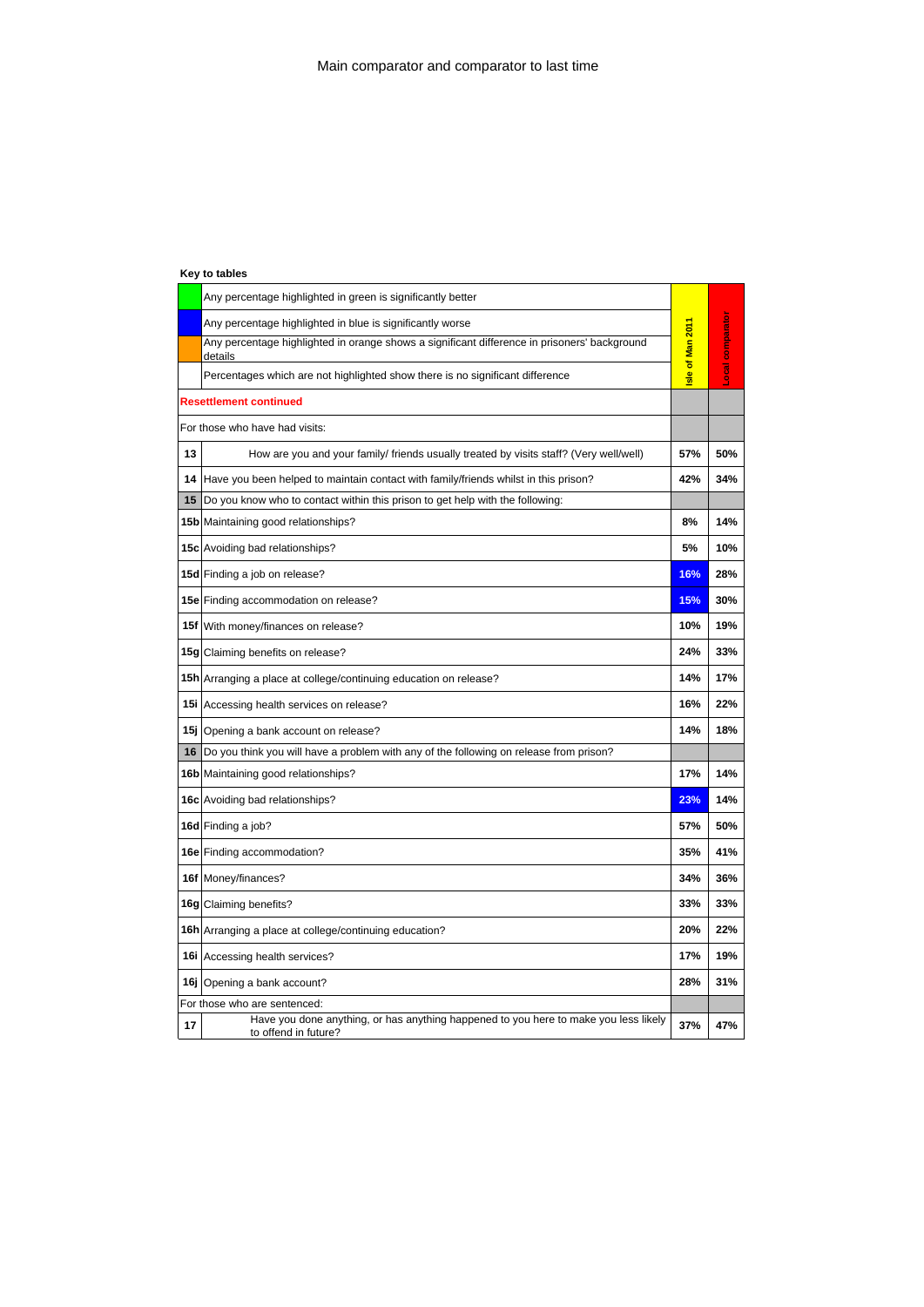### **Prisoner survey responses Isle of Man 2011 - Women's responses compared with women's local comparator**

Prisoner survey responses (missing data have been excluded for each question). Please note: where there are apparently large differences,<br>which are not indicated as statistically significant, this is likely to be due to ch

|    | Key to tables                                                                                                                        |                  |                             |
|----|--------------------------------------------------------------------------------------------------------------------------------------|------------------|-----------------------------|
|    | Any percentage highlighted in green is significantly better                                                                          |                  |                             |
|    | Any percentage highlighted in blue is significantly worse                                                                            |                  |                             |
|    | Any percentage highlighted in orange shows a significant difference in prisoners' background<br>details                              | Isle of Man 2011 | Women's Local<br>Comparator |
|    | Percentages which are not highlighted show there is no significant difference                                                        |                  |                             |
|    | Number of completed questionnaires returned                                                                                          | 11               | 970                         |
|    | <b>SECTION 1: General information</b>                                                                                                |                  |                             |
| 2  | Are you under 21 years of age?                                                                                                       | 0%               | 12%                         |
| 3a | Are you sentenced?                                                                                                                   | 46%              | 72%                         |
| 3b | Are you on recall?                                                                                                                   | 0%               | 6%                          |
| 4a | Is your sentence less than 12 months?                                                                                                | 9%               | 26%                         |
| 4b | Are you here under an indeterminate sentence for public protection (IPP prisoner)?                                                   | 0%               | 3%                          |
| 5  | Do you have six months or less to serve?                                                                                             | 20%              | 41%                         |
| 6  | Have you been in this prison less than a month?                                                                                      | 18%              | 24%                         |
| 7  | Are you a foreign national?                                                                                                          | 0%               | 14%                         |
| 8  | Is English your first language?                                                                                                      | 100%             | 90%                         |
| 9  | Are you from a minority ethnic group (including all those who did not tick white British, white Irish<br>or white other categories)? | 0%               | 23%                         |
| 10 | Do you consider yourself to be Gypsy/Romany/Traveller?                                                                               | 0%               | 7%                          |
| 11 | Are you Muslim?                                                                                                                      | 0%               | 6%                          |
| 12 | Are you homosexual/gay or bisexual?                                                                                                  | 18%              | 27%                         |
| 13 | Do you consider yourself to have a disability?                                                                                       | 9%               | 17%                         |
| 14 | Is this your first time in prison?                                                                                                   | 18%              | 46%                         |
| 15 | Have you been in more than five prisons this time?                                                                                   | 0%               | 3%                          |
| 16 | Do you have any children under the age of 18?                                                                                        | 46%              | 52%                         |
|    | <b>SECTION 2: Transfers and escorts</b>                                                                                              |                  |                             |
|    | For the most recent journey you have made either to or from court or between prisons:                                                |                  |                             |
| 1a | Was the cleanliness of the van good/very good?                                                                                       | 70%              | 48%                         |
| 1b | Was your personal safety during the journey good/very good?                                                                          | 88%              | 58%                         |
| 1c | Was the comfort of the van good/very good?                                                                                           | 33%              | 14%                         |
| 1d | Was the attention paid to your health needs good/very good?                                                                          | 67%              | 35%                         |
| 1e | Was the frequency of toilet breaks good/very good?                                                                                   | 44%              | 14%                         |
| 2  | Did you spend more than four hours in the van?                                                                                       | 0%               | 5%                          |
| 3  | Were you treated well/very well by the escort staff?                                                                                 | 90%              | 74%                         |
| 4a | Did you know where you were going when you left court or when transferred from another prison?                                       | 100%             | 81%                         |
| 4b | Before you arrived here did you receive any written information about what would happen to you?                                      | 10%              | 16%                         |
| 4c | When you first arrived here did your property arrive at the same time as you?                                                        | 82%              | 83%                         |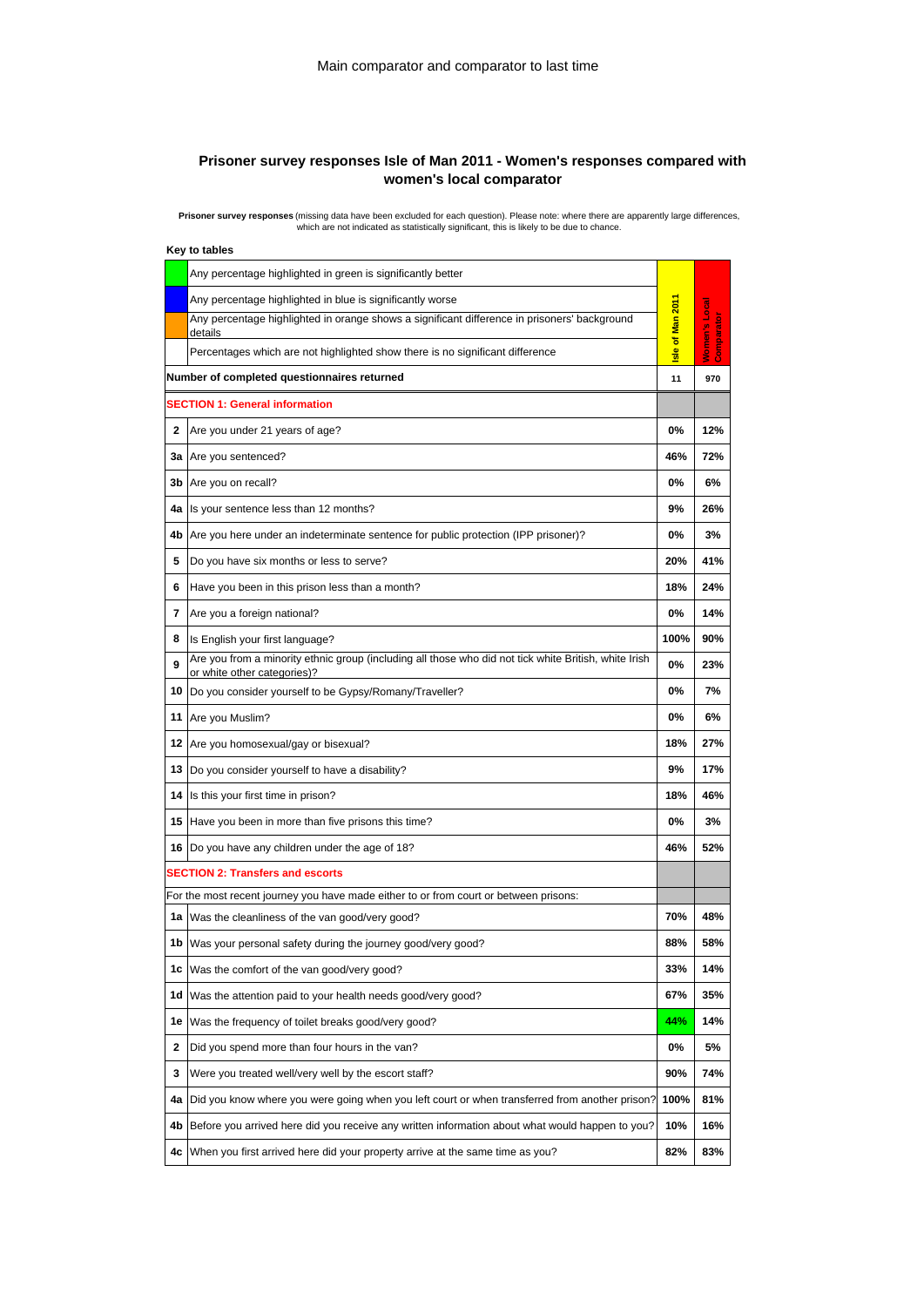|              | Any percentage highlighted in green is significantly better                                             |                 |                             |
|--------------|---------------------------------------------------------------------------------------------------------|-----------------|-----------------------------|
|              | Any percentage highlighted in blue is significantly worse                                               |                 |                             |
|              | Any percentage highlighted in orange shows a significant difference in prisoners' background<br>details | sle of Man 2011 | Women's Local<br>Comparator |
|              | Percentages which are not highlighted show there is no significant difference                           |                 |                             |
|              | <b>SECTION 3: Reception, first night and induction</b>                                                  |                 |                             |
| $\mathbf{1}$ | In the first 24 hours, did staff ask you if you needed help/support with the following:                 |                 |                             |
| 1b.          | Problems with loss of property?                                                                         | 0%              | 12%                         |
|              | 1c Housing problems?                                                                                    | 0%              | 35%                         |
| 1d           | Problems contacting employers?                                                                          | 0%              | 12%                         |
|              | <b>1e</b> Problems contacting family?                                                                   | 64%             | 65%                         |
| 1f           | Problems ensuring dependants were looked after?                                                         | 18%             | 28%                         |
| 1g           | Money problems?                                                                                         | 9%              | 18%                         |
|              | 1h Problems of feeling depressed/suicidal?                                                              | 73%             | 60%                         |
| 1i           | Health problems?                                                                                        | 64%             | 63%                         |
| 1j.          | Problems in needing protection from other prisoners?                                                    | 9%              | 14%                         |
| 1k           | Problems accessing phone numbers?                                                                       | 55%             | 47%                         |
| $\mathbf{2}$ | When you first arrived:                                                                                 |                 |                             |
|              | 2a   Did you have any problems?                                                                         | 60%             | 79%                         |
|              | 2b   Did you have any problems with loss of property?                                                   | 10%             | 14%                         |
| 2c           | Did you have any housing problems?                                                                      | 10%             | 29%                         |
| 2d           | Did you have any problems contacting employers?                                                         | 0%              | 5%                          |
| 2е           | Did you have any problems contacting family?                                                            | 20%             | 34%                         |
| 2f           | Did you have any problems ensuring dependants were being looked after?                                  | 10%             | 10%                         |
|              | 2g   Did you have any money worries?                                                                    | 30%             | 23%                         |
| 2h           | Did you have any problems with feeling depressed or suicidal?                                           | 20%             | 37%                         |
| 2i           | Did you have any health problems?                                                                       | 20%             | 38%                         |
| 2ј           | Did you have any problems with needing protection from other prisoners?                                 | 10%             | 7%                          |
| 2k           | Did you have problems accessing phone numbers?                                                          | 10%             | 29%                         |
|              | 3a Were you seen by a member of health services in reception?                                           | 82%             | 87%                         |
|              | 3b When you were searched in reception, was this carried out in a respectful way?                       | 80%             | 86%                         |
| 4            | Were you treated well/very well in reception?                                                           | 82%             | 69%                         |
| 5            | On your day of arrival, were you offered information about any of the following:                        |                 |                             |
| 5a           | What was going to happen to you?                                                                        | 60%             | 54%                         |
| 5b           | Support was available for people feeling depressed or suicidal?                                         | 70%             | 57%                         |
|              | <b>5c</b> How to make routine requests?                                                                 | 90%             | 39%                         |
| 5d           | Your entitlement to visits?                                                                             | 80%             | 45%                         |
| 5e           | Health services?                                                                                        | 60%             | 48%                         |
| 5f           | The chaplaincy?                                                                                         | 40%             | 46%                         |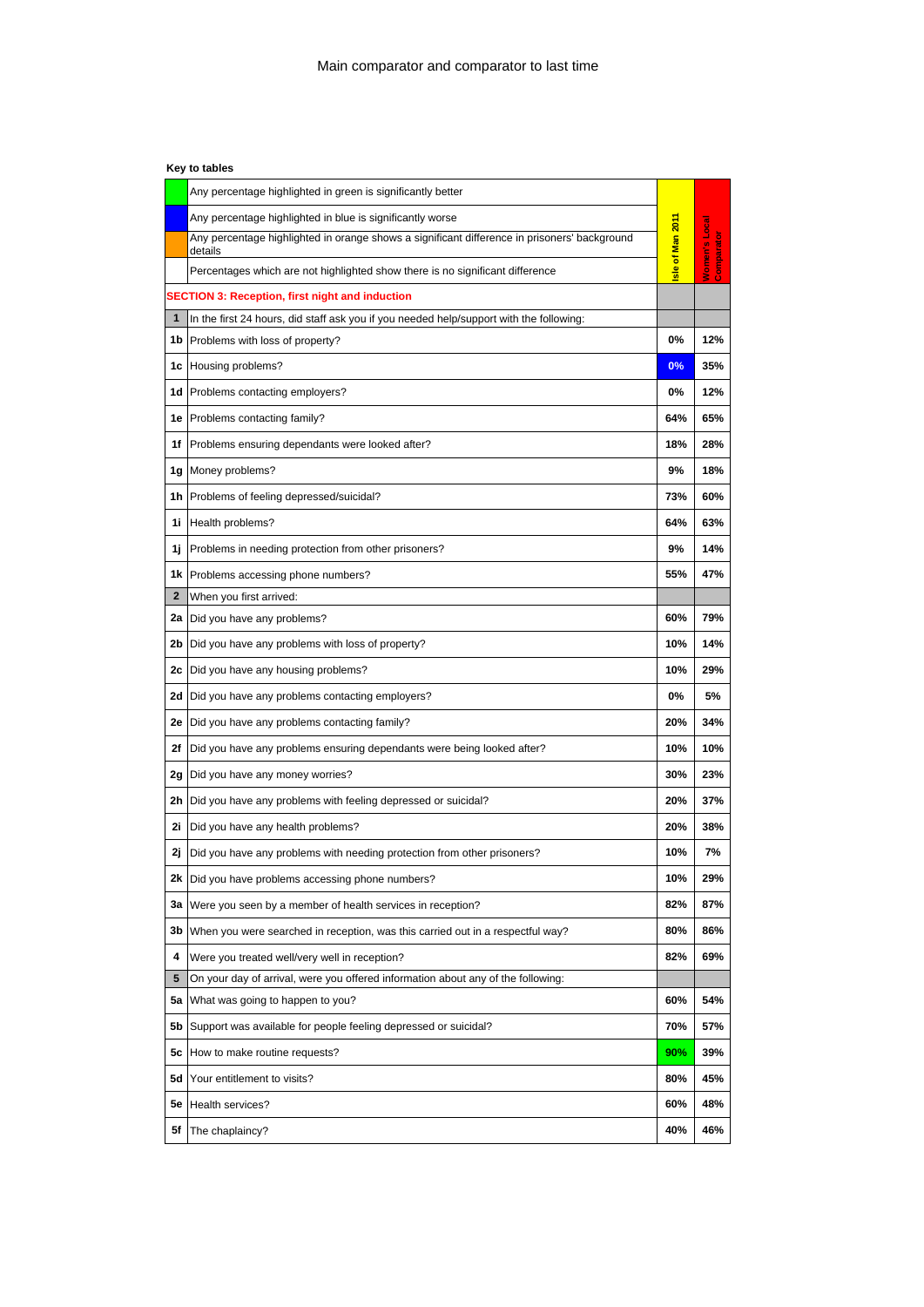|    | Any percentage highlighted in green is significantly better                                                |                 |                             |
|----|------------------------------------------------------------------------------------------------------------|-----------------|-----------------------------|
|    | Any percentage highlighted in blue is significantly worse                                                  |                 |                             |
|    | Any percentage highlighted in orange shows a significant difference in prisoners' background<br>details    | sle of Man 2011 | Women's Local<br>Comparator |
|    | Percentages which are not highlighted show there is no significant difference                              |                 |                             |
|    | SECTION 3: Reception, first night and induction continued                                                  |                 |                             |
| 6  | On your day of arrival, were you offered any of the following:                                             |                 |                             |
| 6a | A smokers/non-smokers pack?                                                                                | 46%             | 86%                         |
| 6b | The opportunity to have a shower?                                                                          | 100%            | 45%                         |
| 6с | The opportunity to make a free telephone call?                                                             | 100%            | 82%                         |
| 6d | Something to eat?                                                                                          | 91%             | 83%                         |
| 7  | Within the first 24 hours did you meet any of the following people:                                        |                 |                             |
| 7a | The chaplain or a religious leader?                                                                        | 50%             | 49%                         |
| 7b | Someone from health services?                                                                              | 100%            | 79%                         |
|    | 7c   A Listener/Samaritans?                                                                                | 30%             | 28%                         |
| 8  | Did you have access to the prison shop/canteen within the first 24 hours?                                  | 40%             | 15%                         |
| 9  | Did you feel safe on your first night here?                                                                | 64%             | 67%                         |
|    | 10 Have you been on an induction course?                                                                   | 27%             | 84%                         |
|    | For those who have been on an induction course:                                                            |                 |                             |
| 11 | Did the course cover everything you needed to know about the prison?                                       | 67%             | 60%                         |
|    | SECTION 4: Legal rights and respectful custody                                                             |                 |                             |
| 1  | In terms of your legal rights, is it easy/very easy to:                                                    |                 |                             |
| 1a | Communicate with your solicitor or legal representative?                                                   | 36%             | 41%                         |
|    | 1b Attend legal visits?                                                                                    | 46%             | 60%                         |
|    | 1c Obtain bail information?                                                                                | 9%              | 26%                         |
| 2  | Have staff ever opened letters from your solicitor or legal representative when you were not with<br>them? | 18%             | 38%                         |
| 3  | For the wing/unit you are currently on:                                                                    |                 |                             |
|    | 3a   Are you normally offered enough clean, suitable clothes for the week?                                 | 78%             | 54%                         |
| 3b | Are you normally able to have a shower every day?                                                          | 100%            | 85%                         |
| 3c | Do you normally receive clean sheets every week?                                                           | 100%            | 79%                         |
|    | 3d Do you normally get cell cleaning materials every week?                                                 | 70%             | 78%                         |
|    | 3e Is your cell call bell normally answered within five minutes?                                           | 55%             | 45%                         |
| 3f | Is it normally quiet enough for you to be able to relax or sleep in your cell at night time?               | 55%             | 60%                         |
| 3g | Can you normally get your stored property if you need to?                                                  | 90%             | 28%                         |
| 4  | Is the food in this prison good/very good?                                                                 | 46%             | 27%                         |
| 5  | Does the shop/canteen sell a wide enough range of goods to meet your needs?                                | 73%             | 48%                         |
| 6a | Is it easy/very easy to get a complaints form?                                                             | 55%             | 81%                         |
|    | 6b Is it easy/very easy to get an application form?                                                        | 91%             | 86%                         |
| 7  | Have you made an application?                                                                              | 90%             | 86%                         |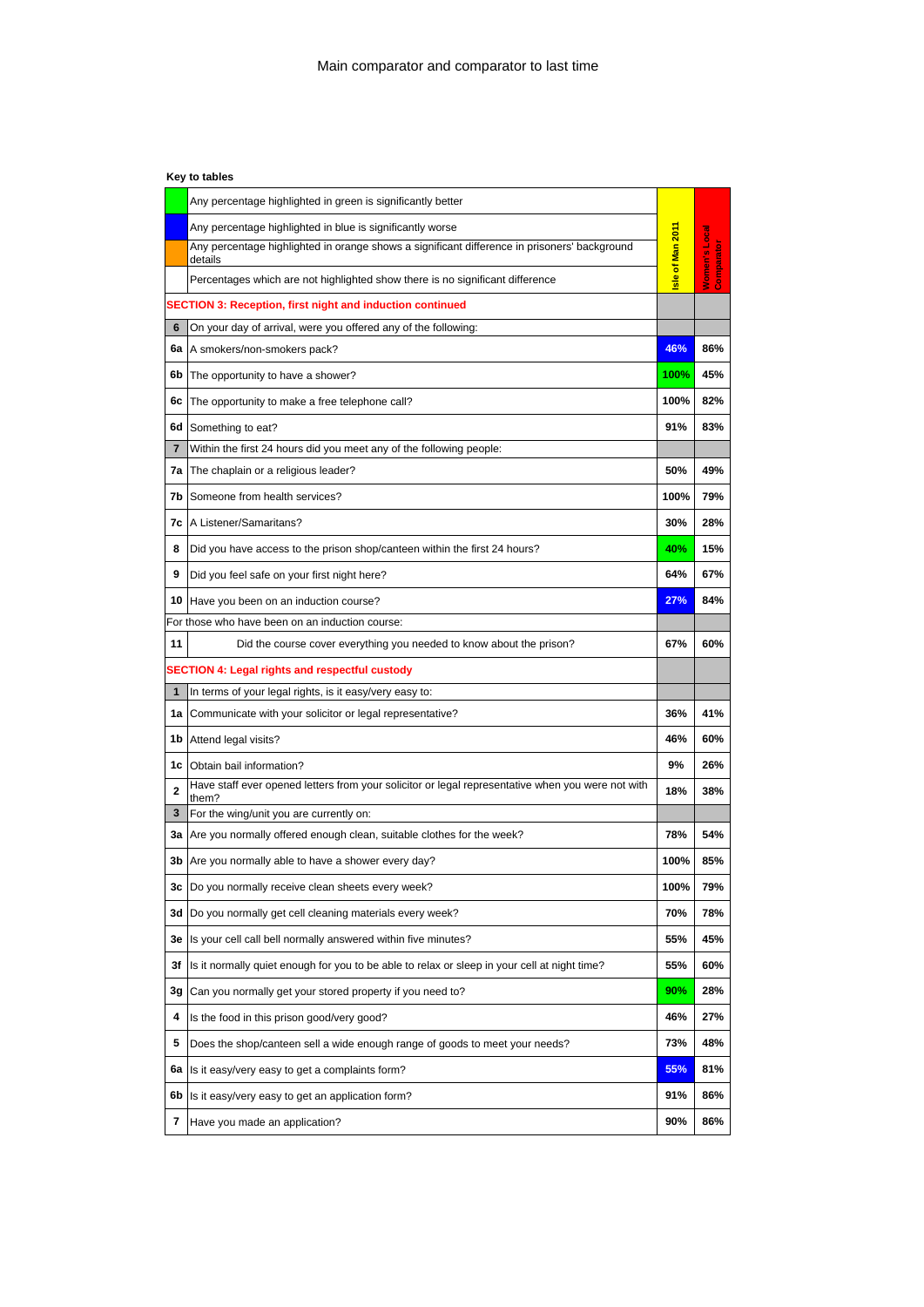## Main comparator and comparator to last time

|     | Any percentage highlighted in green is significantly better                                                  |                 |                             |
|-----|--------------------------------------------------------------------------------------------------------------|-----------------|-----------------------------|
|     | Any percentage highlighted in blue is significantly worse                                                    |                 |                             |
|     | Any percentage highlighted in orange shows a significant difference in prisoners' background<br>details      | sle of Man 2011 |                             |
|     | Percentages which are not highlighted show there is no significant difference                                |                 | Women's Local<br>Comparator |
|     | <b>SECTION 4: Legal rights and respectful custody continued</b>                                              |                 |                             |
|     | For those who have made an application:                                                                      |                 |                             |
| 8a  | Do you feel applications are dealt with fairly?                                                              | 56%             | 62%                         |
| 8b  | Do you feel applications are dealt with promptly (within seven days)?                                        | 44%             | 47%                         |
| 9   | Have you made a complaint?                                                                                   | 27%             | 46%                         |
|     | For those who have made a complaint:                                                                         |                 |                             |
| 10a | Do you feel complaints are dealt with fairly?                                                                | 33%             | 43%                         |
| 10b | Do you feel complaints are dealt with promptly (within seven days)?                                          | 67%             | 48%                         |
| 11  | Have you ever been made to or encouraged to withdraw a complaint since you have<br>been in this prison?      | 33%             | 28%                         |
|     | 10c Were you given information about how to make an appeal?                                                  | 17%             | 22%                         |
| 12  | Is it easy/very easy to see the Independent Monitoring Board?                                                | 82%             | 31%                         |
| 13  | Are you on the enhanced (top) level of the IEP scheme?                                                       | 27%             | 30%                         |
| 14  | Do you feel you have been treated fairly in your experience of the IEP scheme?                               | 55%             | 52%                         |
| 15  | Do the different levels of the IEP scheme encourage you to change your behaviour?                            | 27%             | 46%                         |
|     | 16a In the last six months have any members of staff physically restrained you (C&R)?                        | 9%              | 5%                          |
|     | 16b In the last six months have you spent a night in the segregation/care and separation unit?               | 9%              | 8%                          |
|     | 13a Do you feel your religious beliefs are respected?                                                        | 46%             | 58%                         |
|     | 13b Are you able to speak to a religious leader of your faith in private if you want to?                     | 70%             | 60%                         |
| 14  | Are you able to speak to a Listener at any time if you want to?                                              | 20%             | 64%                         |
|     | <b>15a</b> Ils there a member of staff, in this prison, that you can turn to for help if you have a problem? | 91%             | 81%                         |
|     | 15b Do most staff, in this prison, treat you with respect?                                                   | 100%            | 74%                         |
|     | <b>SECTION 5: Safety</b>                                                                                     |                 |                             |
| 1   | Have you ever felt unsafe in this prison?                                                                    | 36%             | 44%                         |
| 2   | Do you feel unsafe in this prison at the moment?                                                             | 18%             | 15%                         |
| 4   | Have you been victimised by another prisoner?                                                                | 9%              | 29%                         |
| 5   | Since you have been here, has another prisoner:                                                              |                 |                             |
| 5а  | Made insulting remarks about you, your family or friends?                                                    | 9%              | 17%                         |
| 5b  | Hit, kicked or assaulted you?                                                                                | 0%              | 7%                          |
| 5с  | Sexually abused you?                                                                                         | 0%              | 1%                          |
| 5d  | Victimised you because of your race or ethnic origin?                                                        | 0%              | 4%                          |
| 5е  | Victimised you because of drugs?                                                                             | 0%              | 4%                          |
| 5f  | Taken your canteen/property?                                                                                 | 0%              | 7%                          |
| 5g  | Victimised you because you were new here?                                                                    | 9%              | 8%                          |
| 5h  | Victimised you because of your sexuality?                                                                    | 0%              | 2%                          |
| 5i  | Victimised you because you have a disability?                                                                | 0%              | 3%                          |
| 5j  | Victimised you because of your religion/religious beliefs?                                                   | 0%              | 2%                          |
| 5k  | Victimised you because of your age?                                                                          | 0%              | 3%                          |
| 51  | Victimised you because you were from a different part of the country?                                        | 0%              | 3%                          |
| 5m  | Victimised you because of your offence/crime?                                                                | 0%              | 5%                          |
| 5n  | Victimised you because of gang related issues?                                                               | 0%              | 2%                          |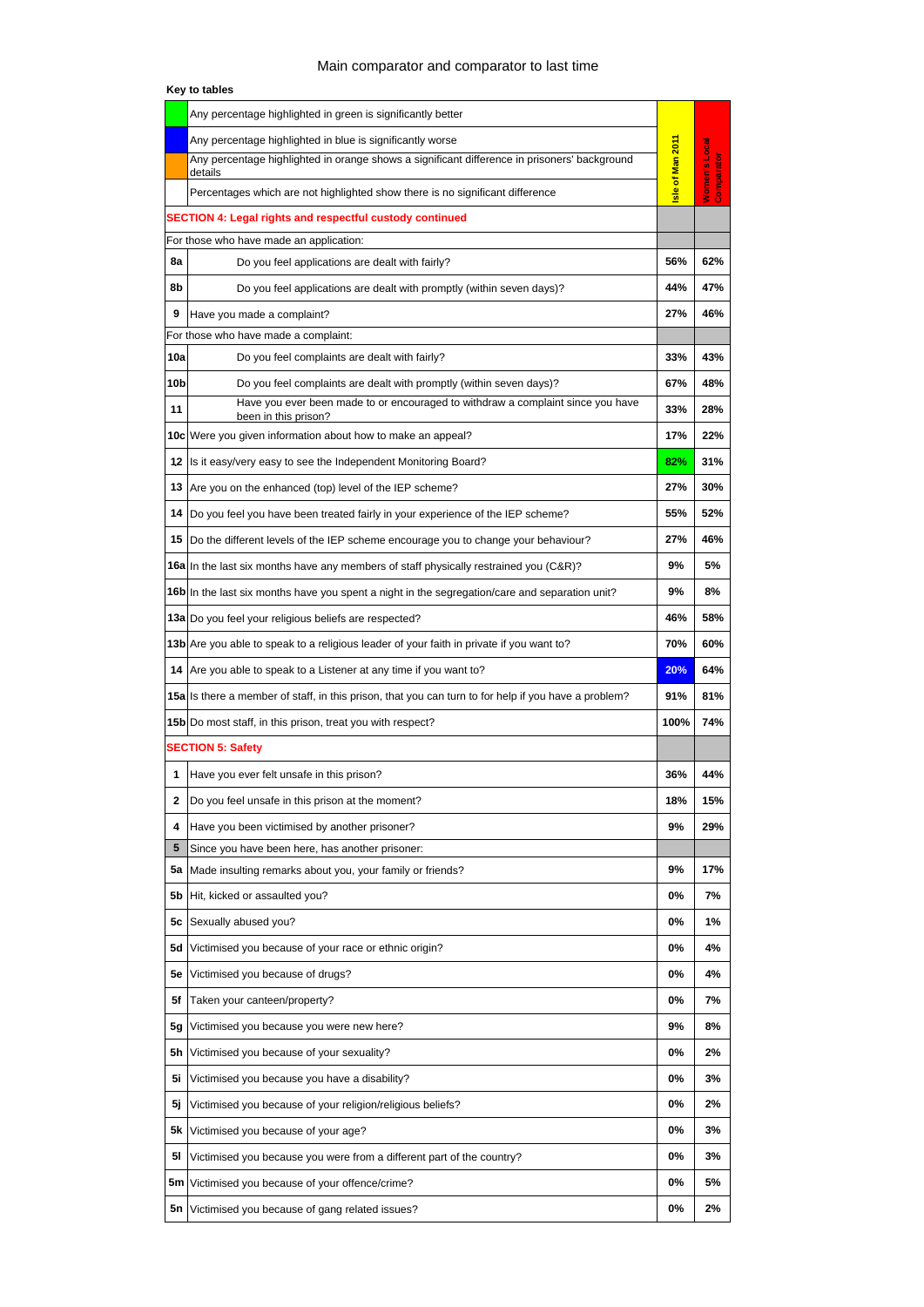|    | Any percentage highlighted in green is significantly better                                                                                |                  |                                 |
|----|--------------------------------------------------------------------------------------------------------------------------------------------|------------------|---------------------------------|
|    | Any percentage highlighted in blue is significantly worse                                                                                  |                  |                                 |
|    | Any percentage highlighted in orange shows a significant difference in prisoners' background<br>details                                    | Isle of Man 2011 | <b>B</b><br>Docal<br>Comparator |
|    | Percentages which are not highlighted show there is no significant difference                                                              |                  | Women's                         |
|    | <b>SECTION 5: Safety continued</b>                                                                                                         |                  |                                 |
| 6  | Have you been victimised by a member of staff?                                                                                             | 0%               | 21%                             |
| 7  | Since you have been here, has a member of staff:                                                                                           |                  |                                 |
| 7a | Made insulting remarks about you, your family or friends?                                                                                  | 0%               | 10%                             |
| 7b | Hit, kicked or assaulted you?                                                                                                              | 0%               | 2%                              |
| 7с | Sexually abused you?                                                                                                                       | 0%               | 1%                              |
| 7d | Victimised you because of your race or ethnic origin?                                                                                      | 0%               | 2%                              |
| 7e | Victimised you because of drugs?                                                                                                           | 0%               | 4%                              |
| 7f | Victimised you because you were new here?                                                                                                  | 0%               | 4%                              |
| 7g | Victimised you because of your sexuality?                                                                                                  | 0%               | 3%                              |
| 7h | Victimised you because you have a disability?                                                                                              | 0%               | 2%                              |
| 7i | Victimised you because of your religion/religious beliefs?                                                                                 | 0%               | 2%                              |
| 7j | Victimised you because of your age?                                                                                                        | 0%               | 2%                              |
| 7k | Victimised you because you were from a different part of the country?                                                                      | 0%               | 2%                              |
| 71 | Victimised you because of your offence/crime?                                                                                              | 0%               | 4%                              |
| 7m | Victimised you because of gang related issues?                                                                                             | 0%               | 1%                              |
|    | For those who have been victimised by staff or other prisoners:                                                                            |                  |                                 |
| 8  | Did you report any victimisation that you have experienced?                                                                                | 0%               | 44%                             |
| 9  | Have you ever felt threatened or intimidated by another prisoner/group of prisoners in here?                                               | 20%              | 33%                             |
| 10 | Have you ever felt threatened or intimidated by a member of staff in here?                                                                 | 20%              | 22%                             |
| 11 | Is it easy/very easy to get illegal drugs in this prison?                                                                                  | 20%              | 26%                             |
|    | <b>SECTION 6: Health services</b>                                                                                                          |                  |                                 |
| 1a | Is it easy/very easy to see the doctor?                                                                                                    | 60%              | 25%                             |
|    | 1b Is it easy/very easy to see the nurse?                                                                                                  | 78%              | 54%                             |
|    | 1c Is it easy/very easy to see the dentist?                                                                                                | 33%              | 11%                             |
|    | 1d Is it easy/very easy to see the optician?                                                                                               | 22%              | 10%                             |
| 2  | Are you able to see a pharmacist?                                                                                                          | 50%              | 40%                             |
|    | For those who have been to the following services, do you think the quality of the health service from<br>the following is good/very good: |                  |                                 |
| 3a | The doctor?                                                                                                                                | 67%              | 49%                             |
| 3b | The nurse?                                                                                                                                 | 86%              | 63%                             |
| 3c | The dentist?                                                                                                                               | 50%              | 36%                             |
| 3d | The optician?                                                                                                                              | 40%              | 34%                             |
| 4  | The overall quality of health services?                                                                                                    | 56%              | 42%                             |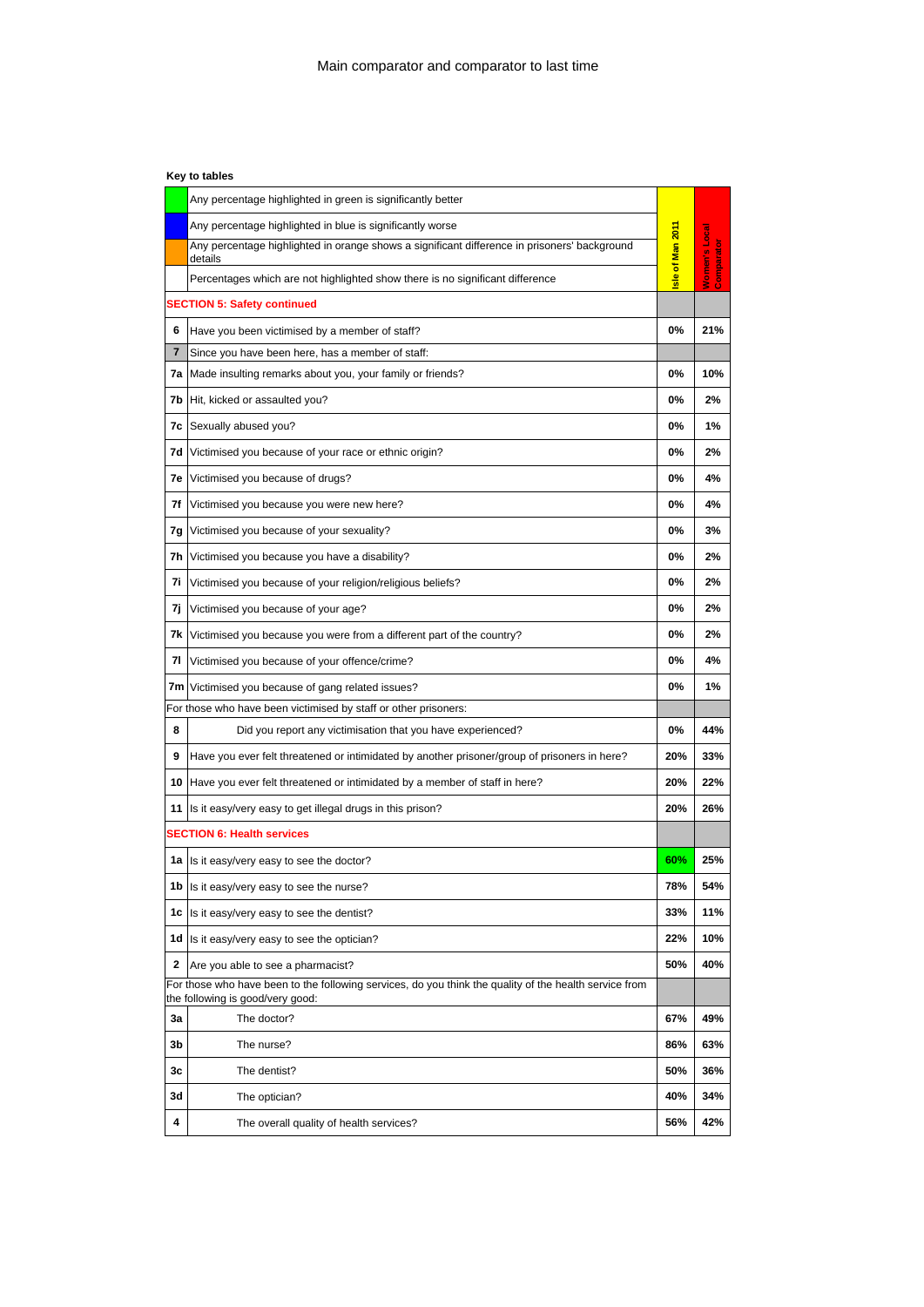|    | Any percentage highlighted in green is significantly better                                                     |                 |                             |
|----|-----------------------------------------------------------------------------------------------------------------|-----------------|-----------------------------|
|    | Any percentage highlighted in blue is significantly worse                                                       |                 |                             |
|    | Any percentage highlighted in orange shows a significant difference in prisoners' background<br>details         | sle of Man 2011 | Women's Local<br>Comparator |
|    | Percentages which are not highlighted show there is no significant difference                                   |                 |                             |
|    | <b>Health services continued</b>                                                                                |                 |                             |
| 5  | Are you currently taking medication?                                                                            | 100%            | 70%                         |
|    | For those currently taking medication:                                                                          |                 |                             |
| 6  | Are you allowed to keep possession of your medication in your own cell?                                         | 90%             | 36%                         |
| 7  | Do you feel you have any emotional well-being/mental health issues?                                             | 60%             | 47%                         |
|    | For those with emotional well-being/mental health issues, are these being addressed by any of the<br>following: |                 |                             |
| 8a | Not receiving any help?                                                                                         | 17%             | 19%                         |
| 8b | A doctor?                                                                                                       | 33%             | 43%                         |
| 8с | A nurse?                                                                                                        | 0%              | 25%                         |
| 8d | A psychiatrist?                                                                                                 | 17%             | 24%                         |
| 8e | The mental health in-reach team?                                                                                | 33%             | 43%                         |
| 8f | A counsellor?                                                                                                   | 0%              | 24%                         |
| 9а | Did you have a drug problem when you came into this prison?                                                     | 60%             | 46%                         |
| 9b | Did you have an alcohol problem when you came into this prison?                                                 | 67%             | 33%                         |
|    | 10a Have you developed a drug problem since you have been in this prison?                                       | 20%             | 9%                          |
|    | For those with drug or alcohol problems:                                                                        |                 |                             |
| 11 | Do you know who to contact in this prison for help?                                                             | 75%             | 88%                         |
| 12 | Have you received any help or intervention while in this prison?                                                | 63%             | 86%                         |
|    | For those who have received help or intervention with their drug or alcohol problem:                            |                 |                             |
| 13 | Was this intervention or help useful?                                                                           | 80%             | 80%                         |
|    | 14a Do you think you will have a problem with drugs when you leave this prison? (Yes/don't know)                | 50%             | 34%                         |
|    | 14b Do you think you will have a problem with alcohol when you leave this prison? (Yes/don't know)              | 50%             | 27%                         |
|    | For those who may have a drug or alcohol problem on release, do you know who in this prison:                    |                 |                             |
| 15 | Can help you contact external drug or alcohol agencies on release?                                              | 50%             | 74%                         |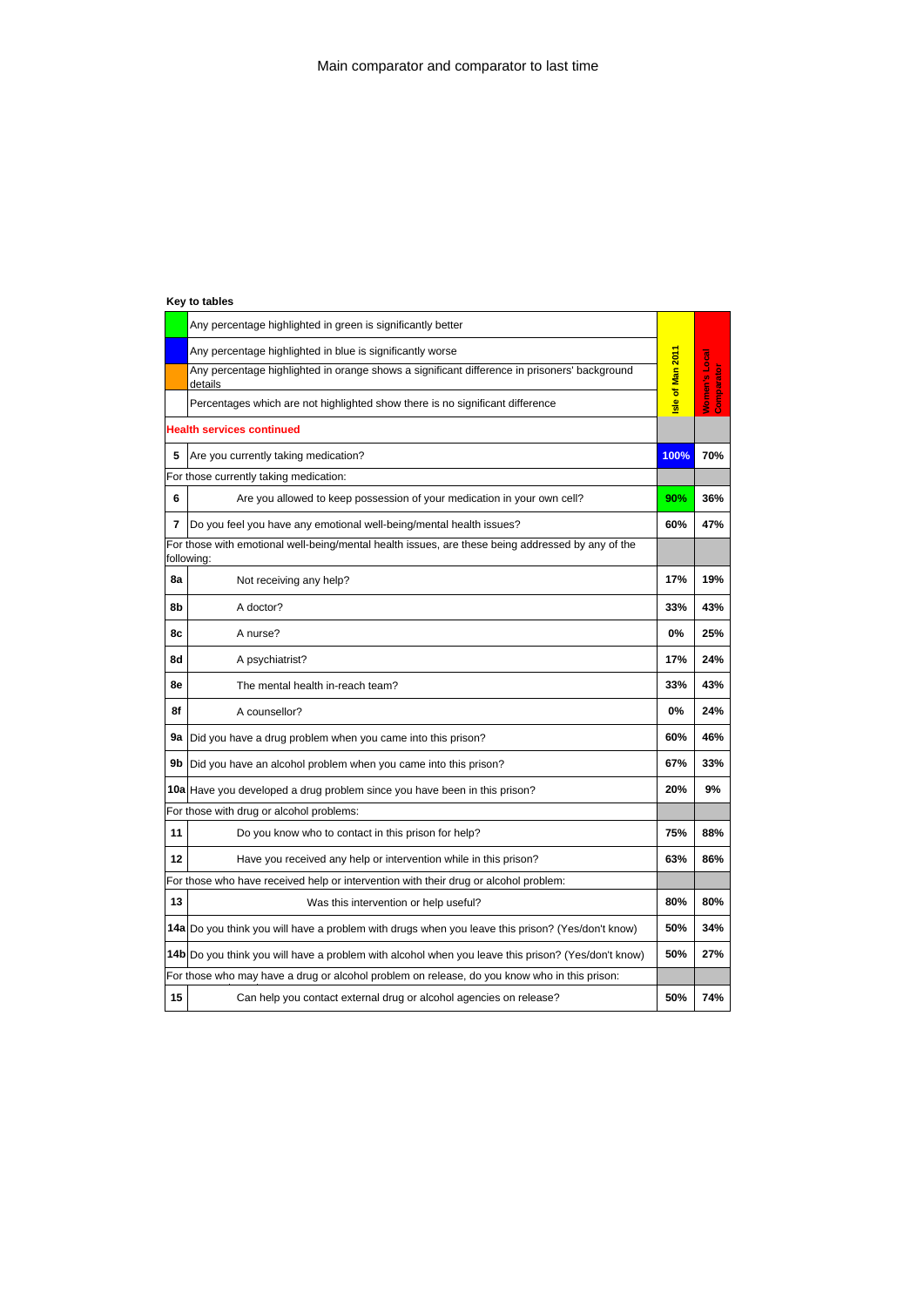|                                | Any percentage highlighted in green is significantly better                                                          |                 |                      |
|--------------------------------|----------------------------------------------------------------------------------------------------------------------|-----------------|----------------------|
|                                | Any percentage highlighted in blue is significantly worse                                                            |                 |                      |
|                                | Any percentage highlighted in orange shows a significant difference in prisoners' background<br>details              | sle of Man 2011 | <b>Women's Local</b> |
|                                | Percentages which are not highlighted show there is no significant difference                                        |                 | Comparator           |
|                                | <b>SECTION 7: Purposeful activity</b>                                                                                |                 |                      |
| 1                              | Are you currently involved in any of the following activities:                                                       |                 |                      |
| 1a                             | A prison job?                                                                                                        | 60%             | 55%                  |
| 1b                             | Vocational or skills training?                                                                                       | 0%              | 13%                  |
| 1c                             | Education (including basic skills)?                                                                                  | 80%             | 42%                  |
| 1d                             | Offending Behaviour Programmes?                                                                                      | 0%              | 13%                  |
| 2ai                            | Have you had a job while in this prison?                                                                             | 67%             | 81%                  |
|                                | For those who have had a prison job while in this prison:                                                            |                 |                      |
| 2aii                           | Do you feel the job will help you on release?                                                                        | 33%             | 54%                  |
|                                | 2bi Have you been involved in vocational or skills training while in this prison?                                    | 17%             | 64%                  |
|                                | For those who have had vocational or skills training while in this prison:                                           |                 |                      |
| 2bii                           | Do you feel the vocational or skills training will help you on release?                                              | 0%              | 58%                  |
|                                | 2ci Have you been involved in education while in this prison?                                                        | 78%             | 84%                  |
|                                | For those who have been involved in education while in this prison:                                                  |                 |                      |
| 2cii                           | Do you feel the education will help you on release?                                                                  | 14%             | 65%                  |
|                                | 2di Have you been involved in offending behaviour programmes while in this prison?                                   | 25%             | 61%                  |
|                                | For those who have been involved in offending behaviour programmes while in this prison:                             |                 |                      |
| 2dii                           | Do you feel the offending behaviour programme(s) will help you on release?                                           | 0%              | 55%                  |
| 3                              | Do you go to the library at least once a week?                                                                       | 90%             | 46%                  |
| 4                              | On average, do you go to the gym at least twice a week?                                                              | 50%             | 31%                  |
| 5                              | On average, do you go outside for exercise three or more times a week?                                               | 50%             | 39%                  |
| 6                              | On average, do you spend ten or more hours out of your cell on a weekday?                                            | 11%             | 18%                  |
| 7                              | On average, do you go on association more than five times each week?                                                 | 67%             | 52%                  |
| 8                              | Do staff normally speak to you most of the time/all of the time during association?                                  | 33%             | 25%                  |
| <b>SECTION 8: Resettlement</b> |                                                                                                                      |                 |                      |
| 1                              | Do you have a personal officer?                                                                                      | 80%             | 72%                  |
|                                | For those with a personal officer:                                                                                   |                 |                      |
| 2                              | Do you think your personal officer is helpful/very helpful?                                                          | 75%             | 69%                  |
|                                | For those who are sentenced:                                                                                         |                 |                      |
| 3                              | Do you have a sentence plan?                                                                                         | 40%             | 51%                  |
|                                | For those with a sentence plan?                                                                                      |                 |                      |
| 4                              | Were you involved/very involved in the development of your plan?                                                     | 50%             | 69%                  |
| 5                              | Can you achieve some/all of your sentence plan targets in this prison?                                               | 50%             | 82%                  |
| 6                              | Are there plans for you to achieve some/all your targets in another prison?                                          | $0\%$           | 44%                  |
|                                | For those who are sentenced:<br>Do you feel that any member of staff has helped you address your offending behaviour |                 |                      |
| 7                              | while at this prison?                                                                                                | 40%             | 42%                  |
| 8                              | Do you feel that any member of staff has helped you to prepare for release?                                          | 20%             | 23%                  |
| 9                              | Have you had any problems with sending or receiving mail?                                                            | 30%             | 36%                  |
| 10                             | Have you had any problems getting access to the telephones?                                                          | 10%             | 24%                  |
| 11                             | Did you have a visit in the first week that you were here?                                                           | 70%             | 40%                  |
| 12 <sub>1</sub>                | Did you receive one or more visits in the last week?                                                                 | 80%             | 40%                  |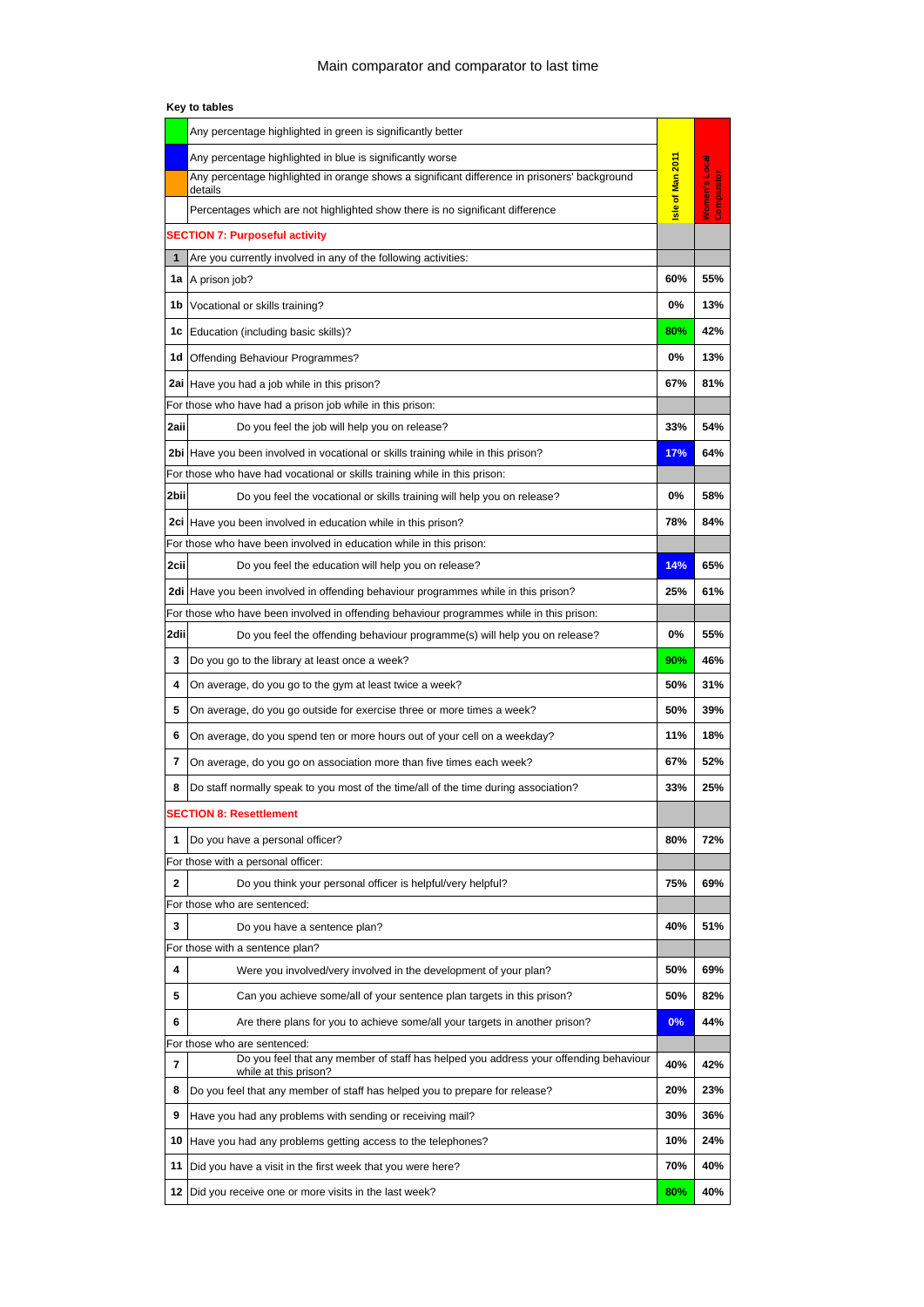|                                | Any percentage highlighted in green is significantly better                                                  |                 |                                    |  |
|--------------------------------|--------------------------------------------------------------------------------------------------------------|-----------------|------------------------------------|--|
|                                | Any percentage highlighted in blue is significantly worse                                                    |                 |                                    |  |
|                                | Any percentage highlighted in orange shows a significant difference in prisoners' background<br>details      | sle of Man 2011 | <b>Women's Local</b><br>Comparator |  |
|                                | Percentages which are not highlighted show there is no significant difference                                |                 |                                    |  |
|                                | <b>Resettlement continued</b>                                                                                |                 |                                    |  |
| For those who have had visits: |                                                                                                              |                 |                                    |  |
| 13                             | How are you and your family/ friends usually treated by visits staff? (Very well/well)                       | 89%             | 54%                                |  |
| 14                             | Have you been helped to maintain contact with family/friends while in this prison?                           | 80%             | 56%                                |  |
| 15                             | Do you know who to contact within this prison to get help with the following:                                |                 |                                    |  |
|                                | 15b Maintaining good relationships?                                                                          | 33%             | 21%                                |  |
|                                | 15c Avoiding bad relationships?                                                                              | 33%             | 18%                                |  |
|                                | 15d Finding a job on release?                                                                                | 22%             | 36%                                |  |
|                                | 15e Finding accommodation on release?                                                                        | 22%             | 46%                                |  |
|                                | 15f With money/finances on release?                                                                          | 33%             | 27%                                |  |
|                                | 15g Claiming benefits on release?                                                                            | 44%             | 48%                                |  |
|                                | 15h Arranging a place at college/continuing education on release?                                            | 22%             | 27%                                |  |
|                                | 15i Accessing health services on release?                                                                    | 44%             | 28%                                |  |
|                                | 15j Opening a bank account on release?                                                                       | 11%             | 16%                                |  |
| 16                             | Do you think you will have a problem with any of the following on release from prison?                       |                 |                                    |  |
|                                | 16b Maintaining good relationships?                                                                          | 10%             | 18%                                |  |
|                                | 16c Avoiding bad relationships?                                                                              | 30%             | 23%                                |  |
|                                | 16d Finding a job?                                                                                           | 60%             | 50%                                |  |
|                                | 16e Finding accommodation?                                                                                   | 70%             | 41%                                |  |
|                                | 16f Money/finances?                                                                                          | 80%             | 30%                                |  |
|                                | 16g Claiming benefits?                                                                                       | 40%             | 35%                                |  |
|                                | 16h Arranging a place at college/continuing education?                                                       | 50%             | 24%                                |  |
|                                | 16i Accessing health services?                                                                               | 30%             | 24%                                |  |
|                                | 16j Opening a bank account?                                                                                  | 50%             | 30%                                |  |
| For those who are sentenced:   |                                                                                                              |                 |                                    |  |
| 17                             | Have you done anything, or has anything happened to you here to make you less likely<br>to offend in future? | 80%             | 56%                                |  |